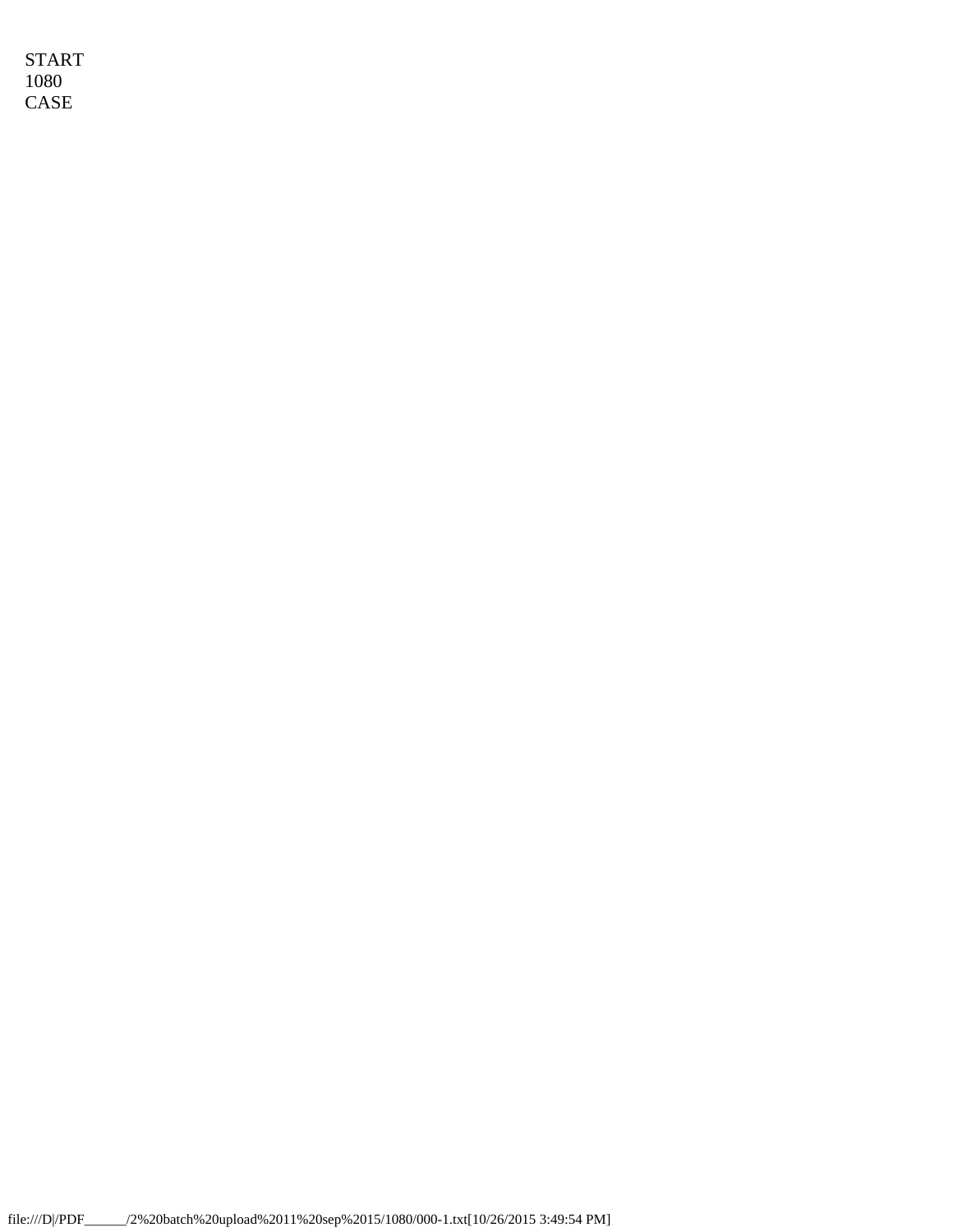-:INDEX:- Direct. Cross. Re-D. Re-C. Frank Byrne 2 6 8 Mark J. Gottleib 11 15 David Joseph 16 21 Joseph Zacharzowsky 21 28 33 Jacob F. Albrecht 34 Henry Platt 43 50 Tony Frey 61 August Wockman 63 66 Joseph Zacharzowsky rold., 70 Jacob Albrecht rold., 74 Louis Mitchell 95 John P. Rasch 100 Jacob Christopher 101 Charles Schmidt 102 113 125 Fred A. Schmidt 128 Rev. William T. Junge 130 Annie Must 131 Joseph Zacharowsky rcld., 132 Charles Schmidt 140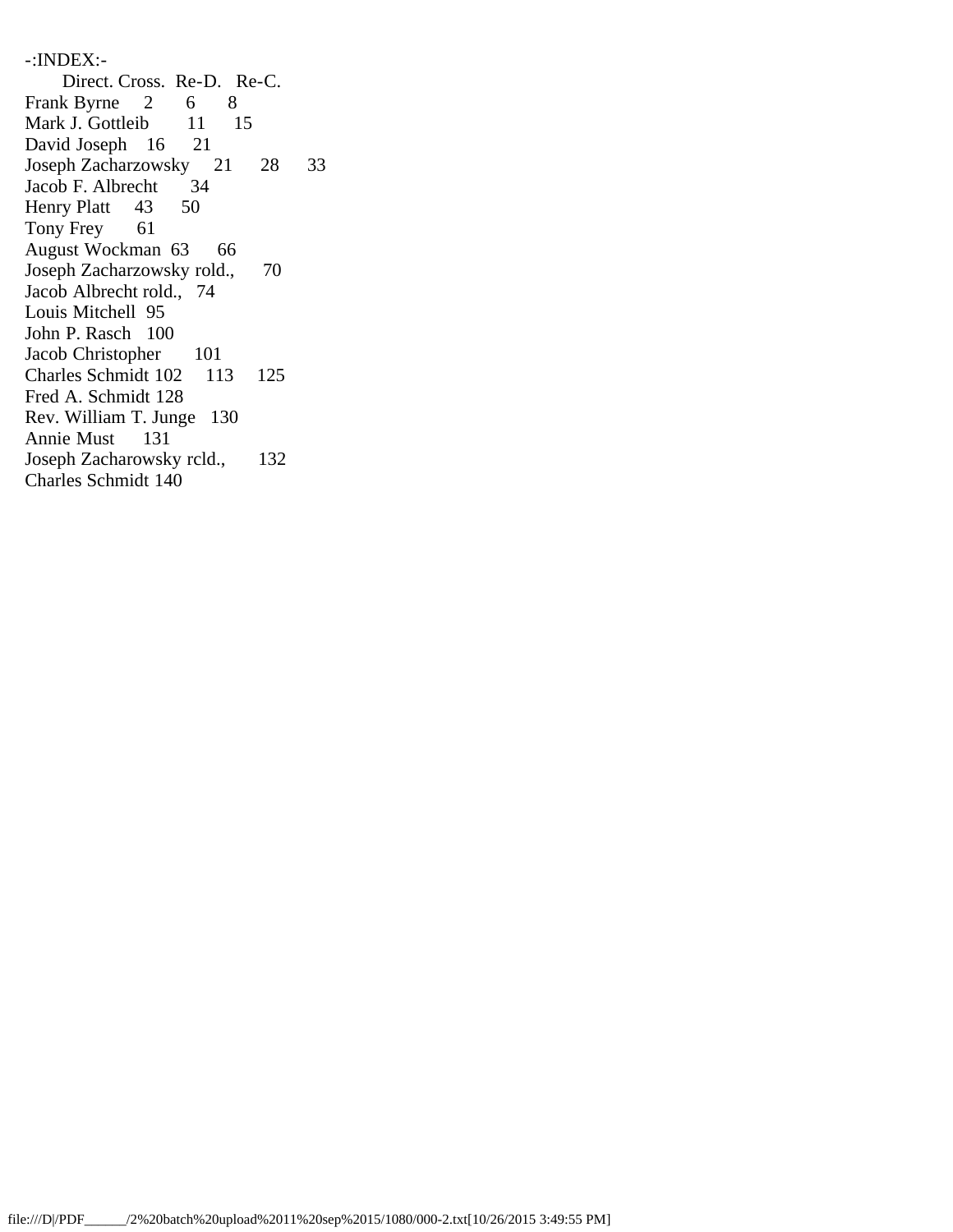COURT OF GENERAL SESSIONS OF THE PEACE,

City and County of New York. Part III.

x

THE PEOPLE OF THE STATE OF NEW YORK,

-against-

CHARLES SCHMIDT, impleaded with HENRY LANG.

Before:

HON. EDWARD SWANN, J., and a jury.

New York, January 12, 1910.

Indictment filed December 21, 1909.

Indicted for robbery in the first degree, &c.

APPEARANCES.

FOR THE PEOPLE: ASSISTANT DISTRICT ATTORNEY CHARLES F. BOSTWICK.

FOR THE DEFENDANT: MR. W. G. KIER.

Peter P. McLoughlin, Official Stenographer.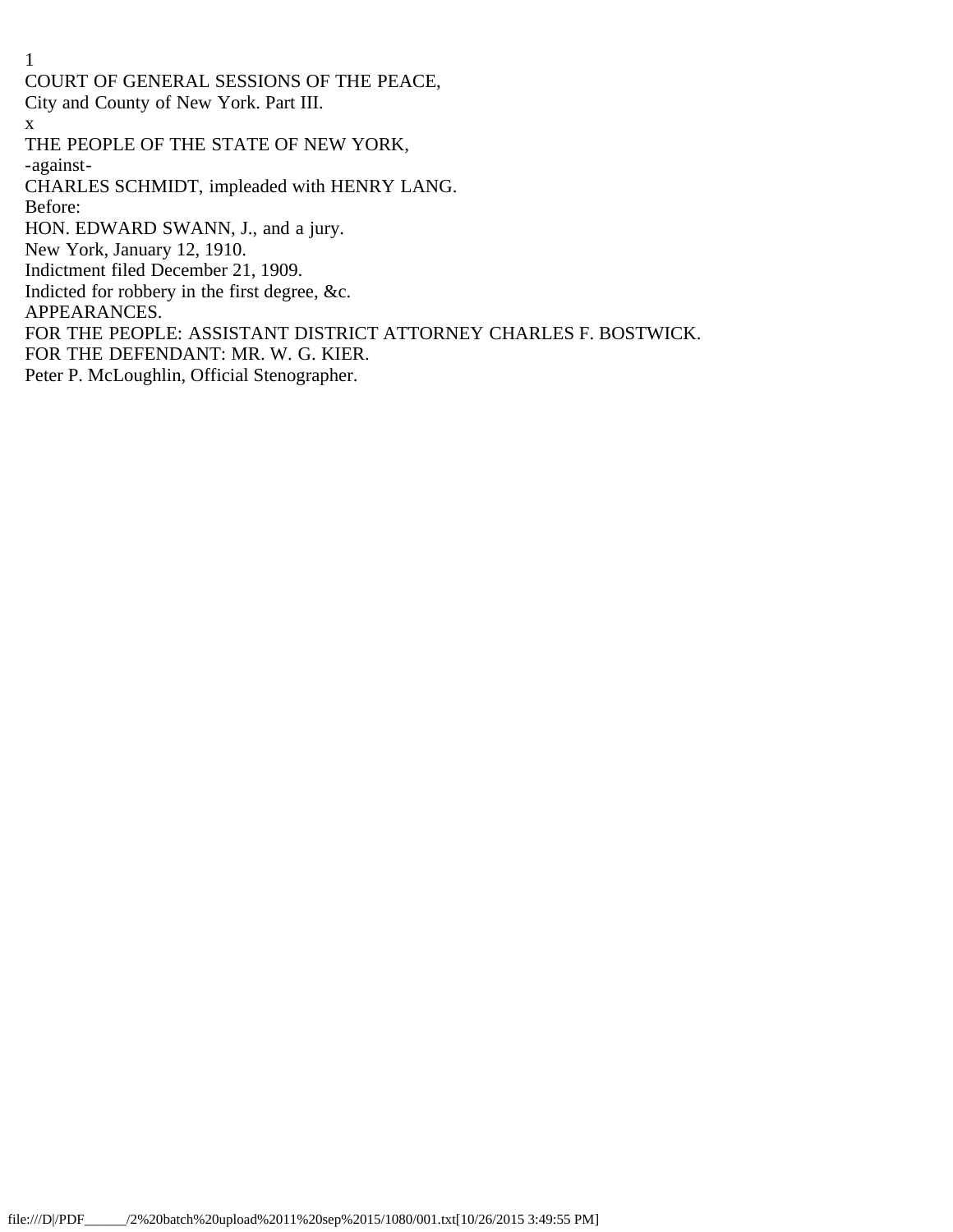MR. KIER: I move that all the witness other than the one testifying remain within call outside.

THE COURT: So ordered.

Mr. Bostwick opens the case on behalf of the People.

FRANK BYRNE, a witness for the People being duly sworn, testified as follows:

DIRECT EXAMINATION BY MR. BOSTWICK:

Q Where do you live?

A 838 Girard avenue.

Q How old are you, Byrne?

A 20.

Q What is your business?

A Electrician.

Q Do you remember the night of November 13, and the morning of November 14th last?

A Yes, sir.

Q Do you know Henry Platt?

A Yes, sir.

Q Do you know the defendant, Charles Schmidt?

A Yes, sir.

Q Do you know Henry Lang?

A Yes, sir.

Q Are any of those persons known by nicknames?

A Henry Lang, we used to call him Heine.

Q Are you known by a nickname?

A Yes, sir.

Q What is it?

A Huckle.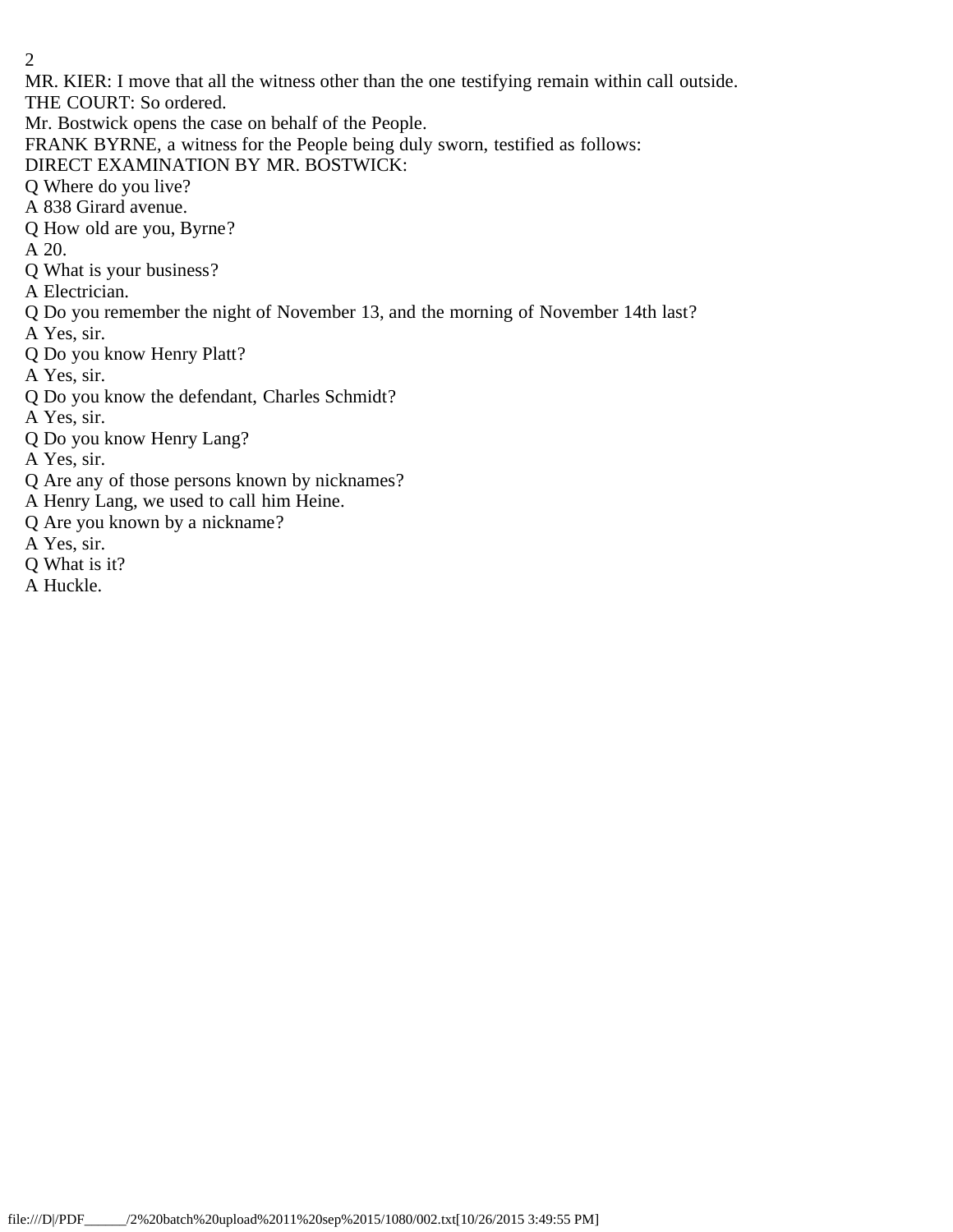BY THE COURT:

Q What was Lang's name?

A Heine.

Q How do you spell Heine?

A I guess it is H-e-i-ne.

THE COURT: What was the next nickname for Schmidt?

MR. BOSTWICK: Not sir, Huckle was for Byrne.

THE COURT: That is this witness?

MR. BOSTWICK: Yes, sir. I bring the facts out as it may appear later in the testimony that they speak of these people in this way and we want to know who they are talking about.

BY MR. BOSTWICK:

Q Where did you first see any of those three persons?

A 149th street and Courtlandt avenue, back of the saloon.

Q What street?

A 149th street.

Q And Courtlandt avenue?

A Yes, sir.

THE COURT: You see we want that last juror to hear you, every word you say. Now, if you just talk to his all the balance can hear you. You cannot shout it too loud.

BY MR. BOSTWICK:

Q Did you meet there by appointment or accident, 149th street and Courtlandt avenue?

A Met there by appointment with Henry Platt.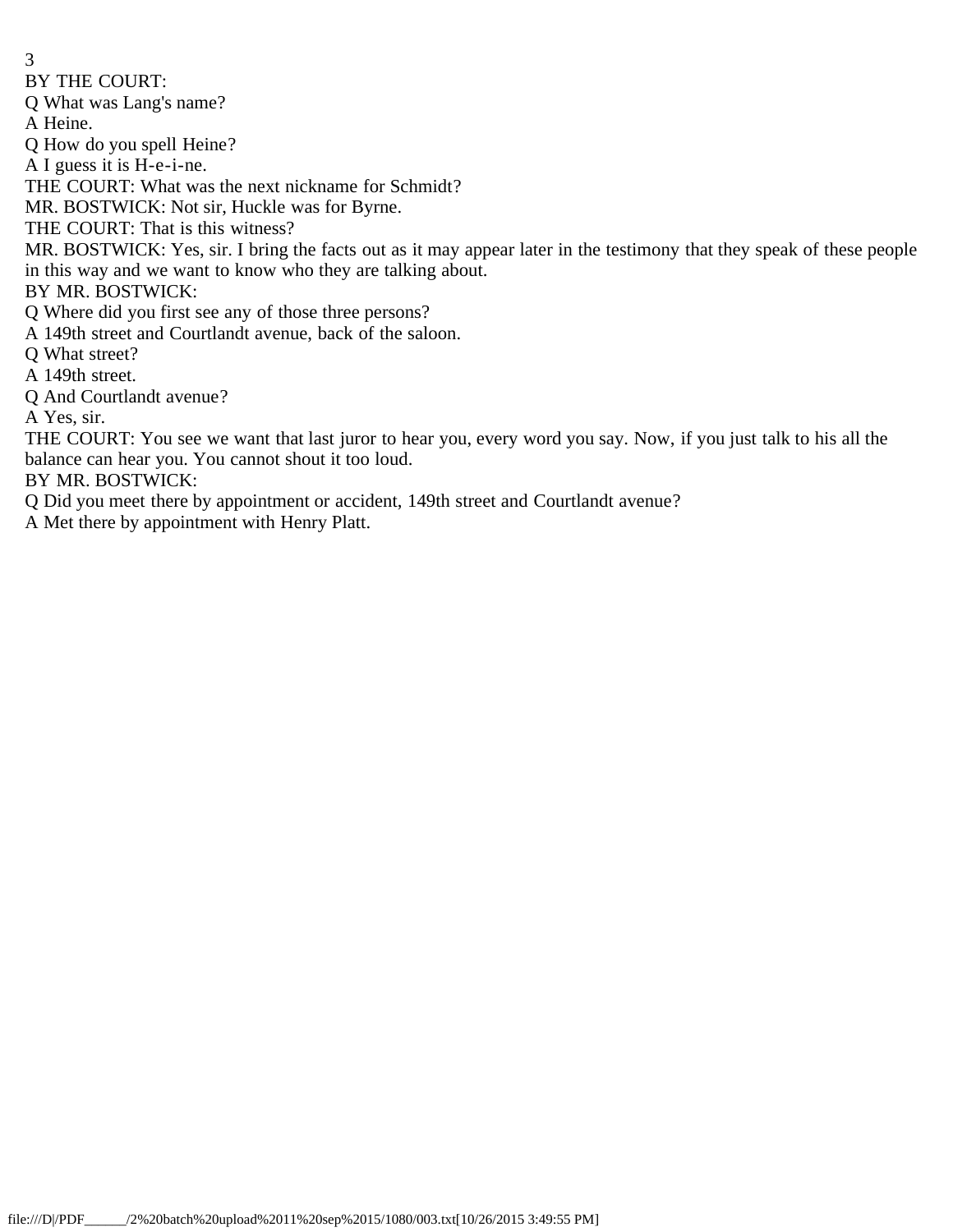- Q How did you come to congregate or meet at this place, whose saloon was it -- a saloon?
- A A saloon, yes, sir.
- Q 149th street and Courtlandt avenue?
- A Well, the four of us --
- Q Who were they?
- A Platt, Lang, Schmidt and myself.
- Q And yourself?
- A Yes, sir.
- Q What did you do there?
- A We had two drinks, two rounds of drinks.
- Q What did you drink?
- A Beer.
- Q About what time was it when you met there?
- A About half past ten.
- Q When you arrived there or when you left?
- A When I arrived there.
- BY THE COURT:
- Q That was 10.30 p.m.?
- A Yes, sir.
- BY MR. BOSTWICK:
- Q Now, what time did you leave there?
- A About half-past 11.
- Q Where did you go from that place?
- A To Protection Hall, 152nd street and Courtlandt avenue.
- Q Who went with you?
- A Platt, Schmidt, Lang and myself.
- Q Was there anything going on at that place that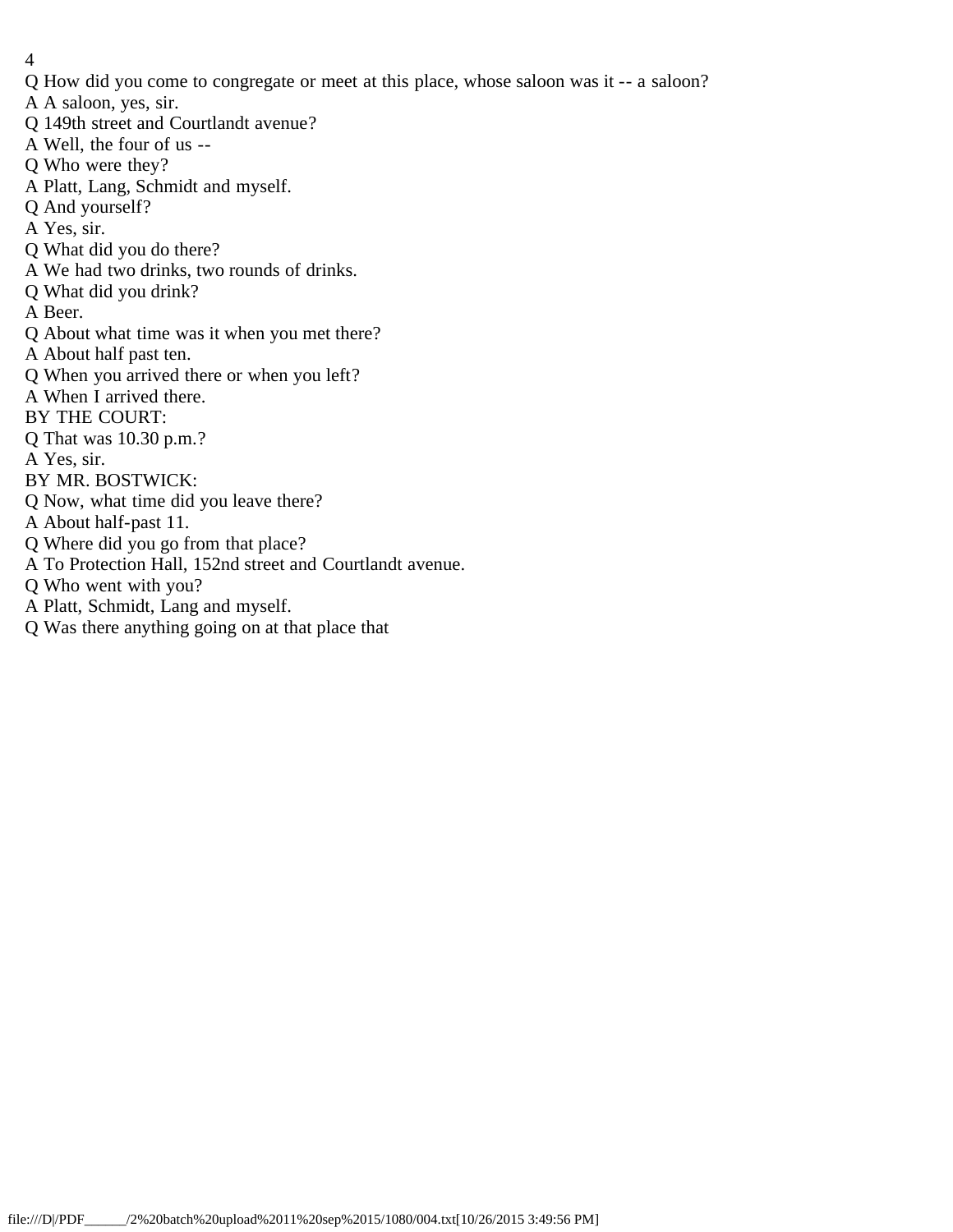night?

A Yes, sir, a dance.

Q You did not go to the dance, did you?

A No, sir.

Q When I say you I mean any one of the four, --none of the four went to the dance?

A No, sir.

Q But downstairs there was a drinking place?

A Yes, sir.

Q What did you do down there?

A We had one drink, one round of drinks.

Q You had one round of drinks?

A Yes, sir.

Q Tell us what happened after that?

A Well, I left the three of them sitting at the table and I went in the toilet. I came out when they disappeared, about four or five minutes afterwards, I didn't think nothing of it. I stood at the door, a crowd came down for supper, I stood watching them, and all of a sudden a fellow named Mr. Albrecht pushed me aside, he ran out the door, I thought there was something the matter, I ran out too and I found Platt and Mr. Albrecht's arms.

Q Was he bleeding?

A Yes, sir.

Q Who is Ahlbrecht?

A He was one of the witnesses.

THE COURT: He has not appeared, that name has not appeared before in the testimony?

MR. BOSTWICK; No, sir.

Q You found Platt in Ahlbrecht's arms?

A Yes, sir.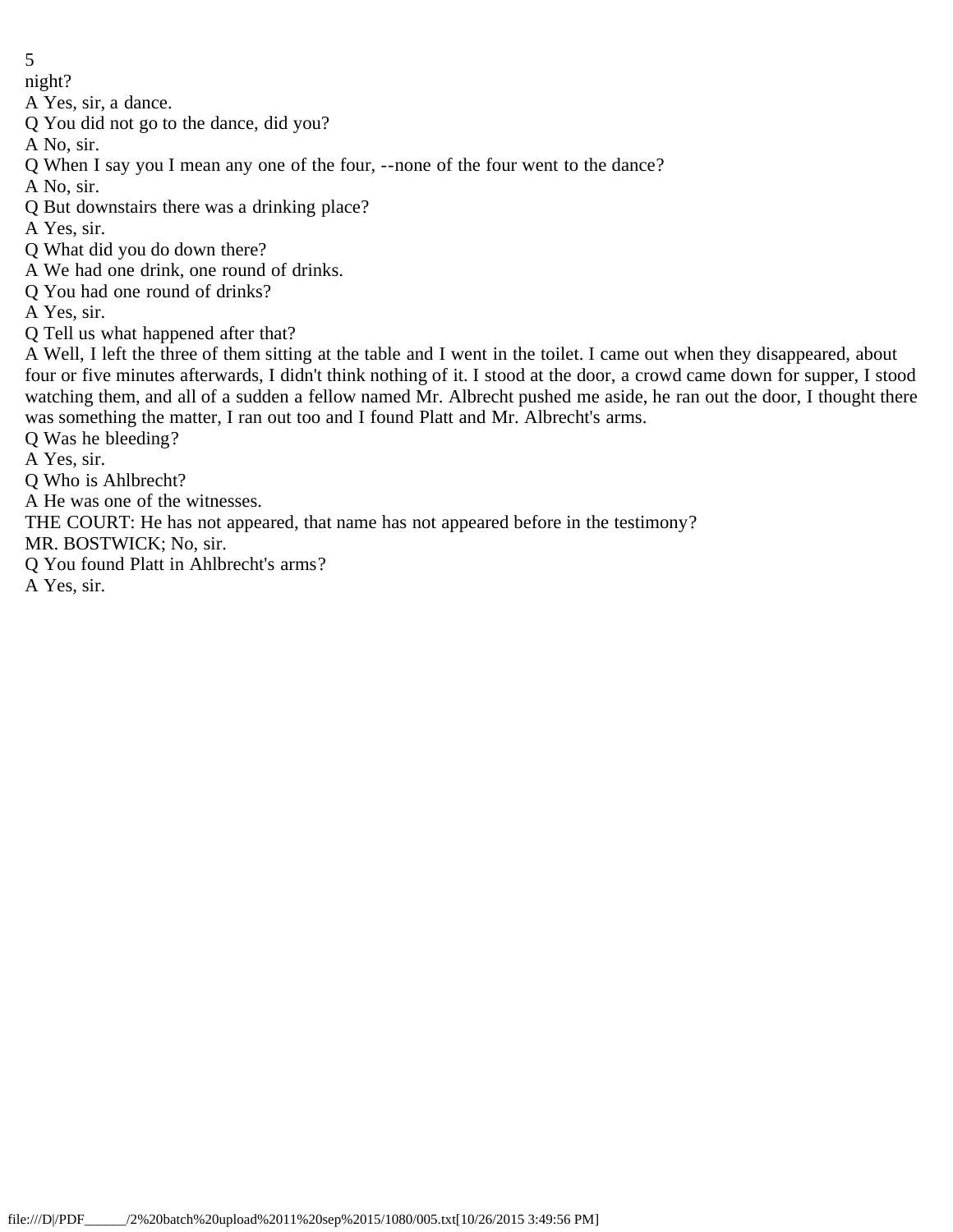6 Q Platt was wounded? A Yes, sir. BY THE COURT: Q What sort of a wound was it? MR. BOSTWICK: I have the surgeons here. CROSS-EXAMINATION BY MR. KIER: Q Now, you and Schmidt, this young man here, and Lang and Platt, the complainant all met down at 149th street and Courtland avenue about 10.30? A Yes, sir. Q You were all there friends for about an hour or so? A Yes, sir. Q He disorder of any kind between you? A No, sir. Q This man Lang nor any one there was having any trouble with this man or Lang,-- nor any one there was having any trouble with Lang? A Not that I know of. Q You were with the boys, you were all good fellows? A Never had any trouble with them when I was there. Q You were all drinking, good fellows? A Yes, sir. Q You went out, the same three, Lang, the complainant and the boy up to 152nd street? A Yes, sir. Q That is three or four blocks away, isn't it? A Yes, sir. Q That is up to Protection Hall? A Yes, sir. Q That is right? A Yes, sir.

- Q Now then did you get there about 11.30?
- A Yes, sir.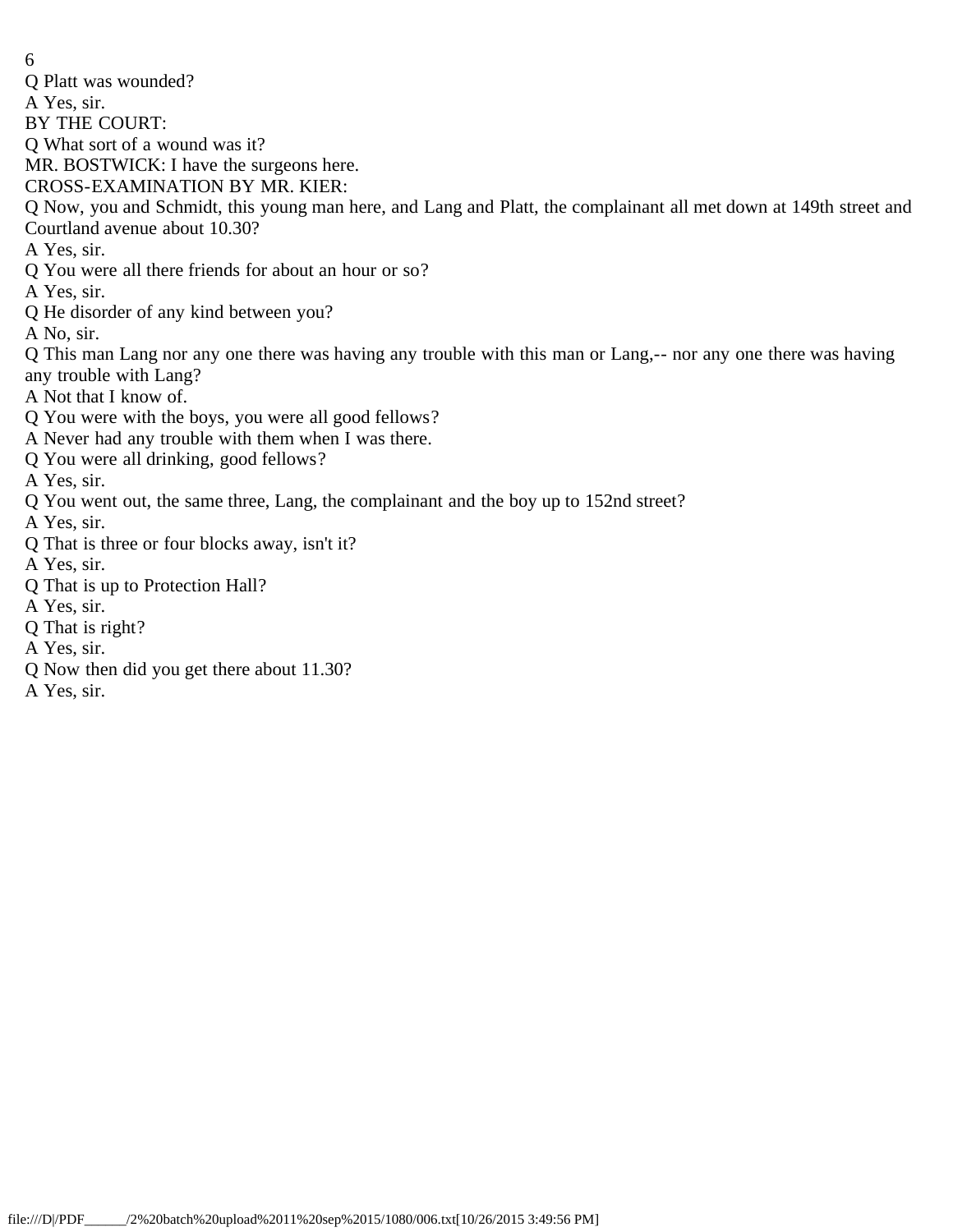- 7
- Q You stayed there sometime?
- A Yes, sir.
- Q An hour or two together?
- A Around that.
- Q You and Lang and Schmidt and the complainant were all good friends there?
- A Yes, sir.
- Q He trouble at all?
- A No, sir.
- Q Then the crowd came down from upstairs, of Polacks I believe, were they?
- A I couldn't say for sure, I guess they were.
- Q They were coming down from upstairs?
- THE COURT: What makes you think that --is that material?
- MR. KIER: I think it is.
- BY THE COURT:
- Q Were they foreigners?
- A Yes, sir.
- Q Were they speaking a foreign language?
- A Yes, sir.
- Q Did you recognize what language it was?
- A No, sir.
- BY MR. KIER:
- Q They all come down to go out, a crowd of them?
- A Yes, sir.
- Q Then it was you heard, about this trouble, is that right?
- A It was only one went out, that was Mr. Albrecht, he ran out of the door, pushed me aside.
- Q I am talking of the crowd coming downstairs?
- A Going in the next room for supper.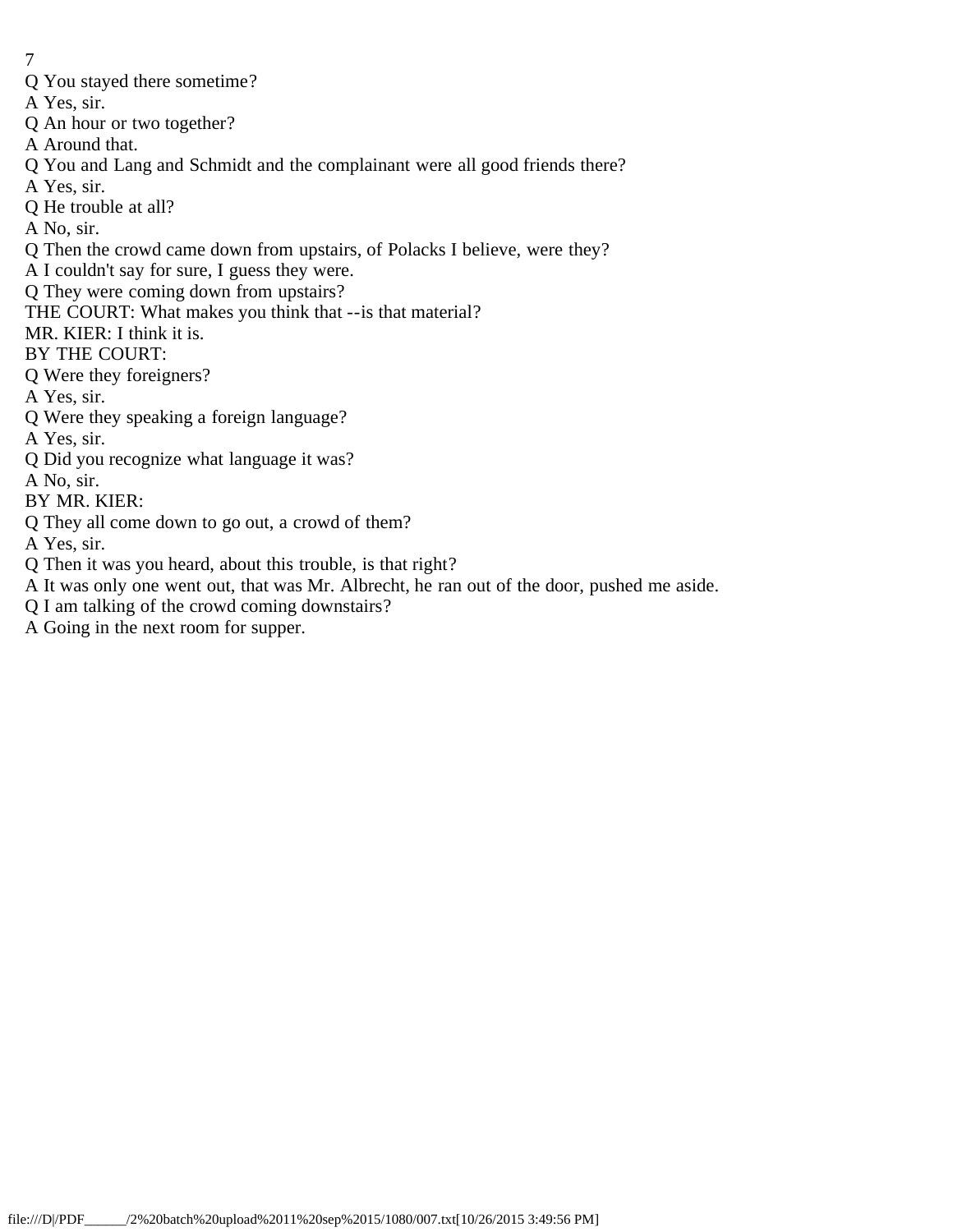- 8
- Q Coming downstairs front supper?
- A Yes, sir.
- Q From upstairs downstairs?
- A Yes, sir.
- THE COURT:
- Q The dance was upstairs?
- A Yes, sir.
- Q What sort of a dance was it, given by whom do you know?
- MR. BOSTWICK: That will be brought out later.
- BY MR. KIER:
- Q About 50 of them were coming down there?
- A Yes, sir.
- Q Was that at the back part of the saloon they were coming down?
- A It was right at the entrance to the saloon.
- Q Near where this other trouble occurred?
- A Yes, sir.
- Q Near where you saw Lang in Albrecht's arms?
- A Yes, sir.
- Q Or at least Platt?
- A Yes, sir.
- Q It was right before you saw Platt in Ahlbrecht's arms that this crowd was coming down?
- A Yes, sir.
- Q It was right close by there?
- A Yes, sir.
- Q There was a lot of confusion, of course, was there not?
- A Yes, sir.
- Q All around?
- (No answer.)
- RE-DIRECT EXAMINATION BY MR. BOSTWICK:
- Q None of those people that came down from the dance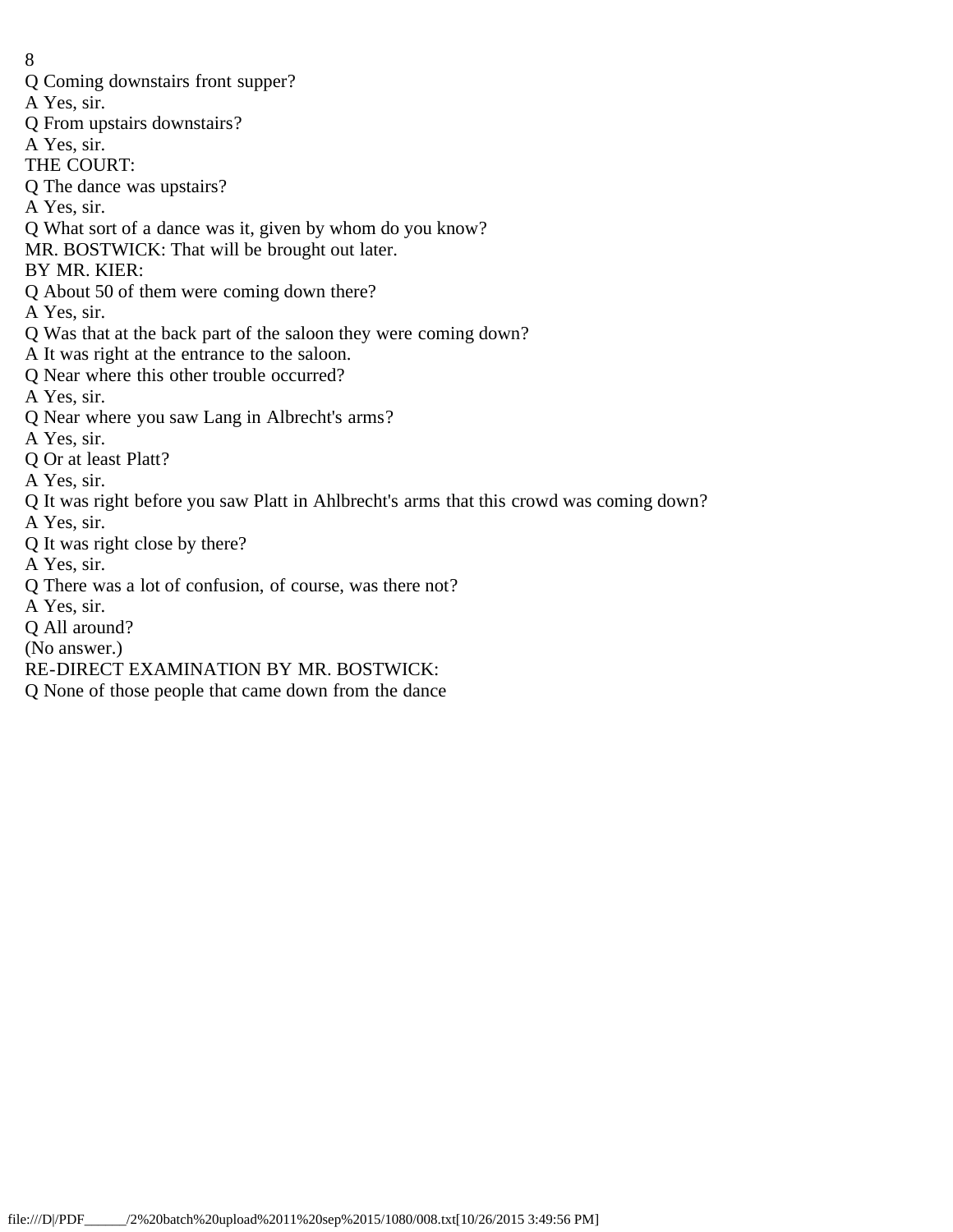- 9
- went out of the door, did they?
- A No, sir.
- MR. KIER: I object to that.
- BY MR. KIER:
- Q There was about 50 coming down?
- A Yes, sir.
- Q You didn't watch each one of the 50?
- A I was right at the entrance of the door.
- Q Did you see every one of the 50 to know where any one might have gone, out of the door?
- A Yes, sir.
- Q Did they march down like soldiers?
- A No, sir, marched out pretty orderly though.
- Q There was no captain or anything?
- A No, sir.

Q Marching in crowds -- you were not particularly interested in any one of them whether they went into that room or not?

- A No, sir; I was not interested in them.
- Q There was a crowd of 50 and you only watched them as a crowd?
- A Yes, sir.
- Q You only saw them as a crowd?
- A Yes, sir.
- Q You weren't watching them at all any more than seeing them, you had no interest in them?
- A Yes, sir, watching to see who I knew.
- Q You didn't hear any alteration then, did you?
- A No, sir.
- Q You did know a few and you were watching for the ones which you knew?
- A Yes, sir.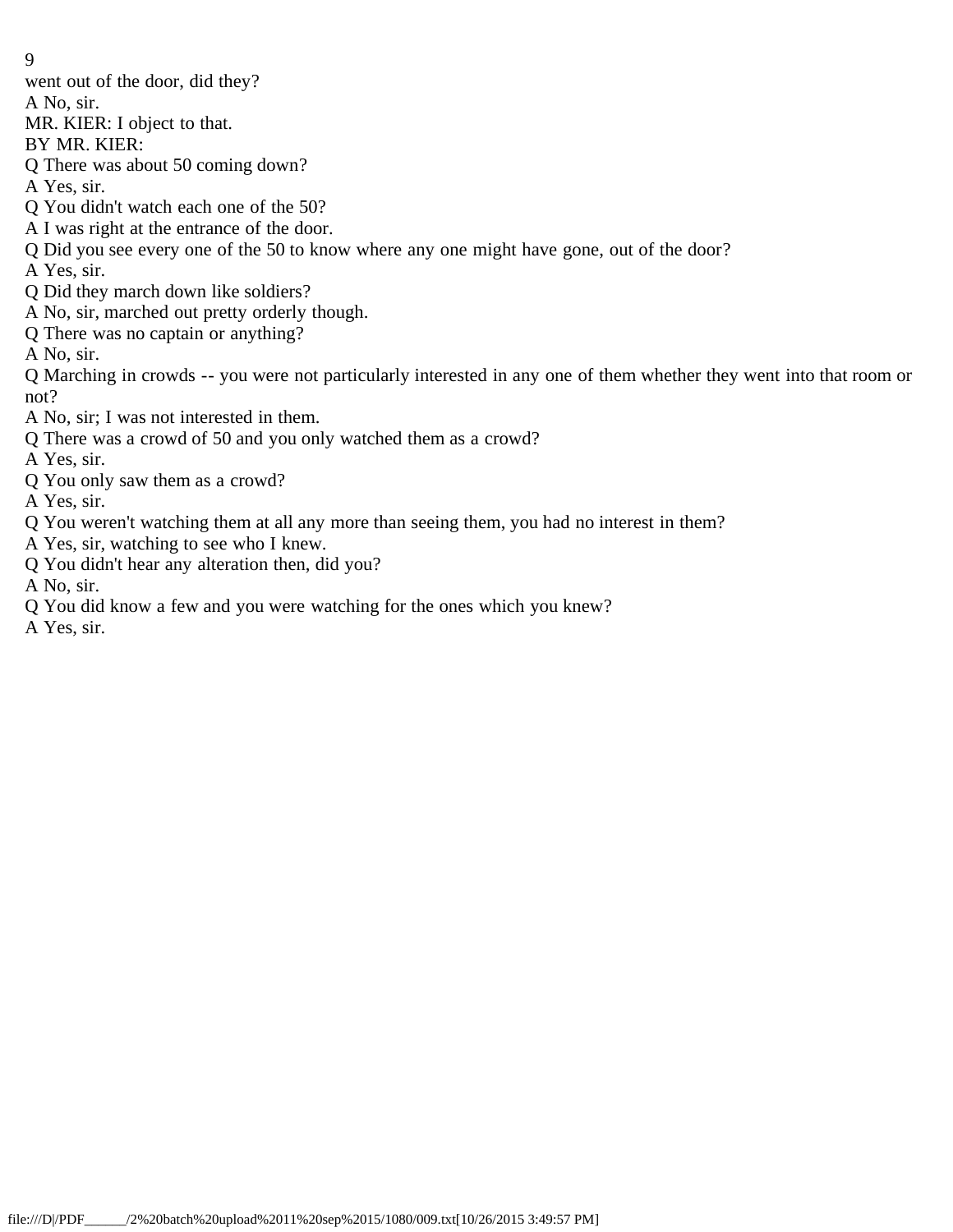- Q You don't know where some of the others went, did you, you don't know actually where the 50 went?
- A I seen them all go inside.
- Q That were close by where this trouble occurred?
- A Yes, sir.
- BY MR. BOSTWICK:
- Q Did any one of them go out of the door?
- A No, sir.
- THE COURT: In to the street-- that is they came downstairs?
- A No, sir.
- Q They all went into the dining room?
- A Yes, sir.
- BY MR. KIER:
- Q I want to ask you again, you say about 50 came down, you didn't watch each and every one of the 50, they were close to that door when they came down, weren't they?
- A Yes, sir.
- Q It took them how long to come downstairs, 10 or 15 minutes?
- A Yes, sir.
- Q During that time you don't know whether one or two slipped out of that door, do you?
- A I didn't see nobody slip out.
- Q You won't swear somebody didn't go out of that door?
- A No, sir, I won't swear to it.
- BY THE COURT: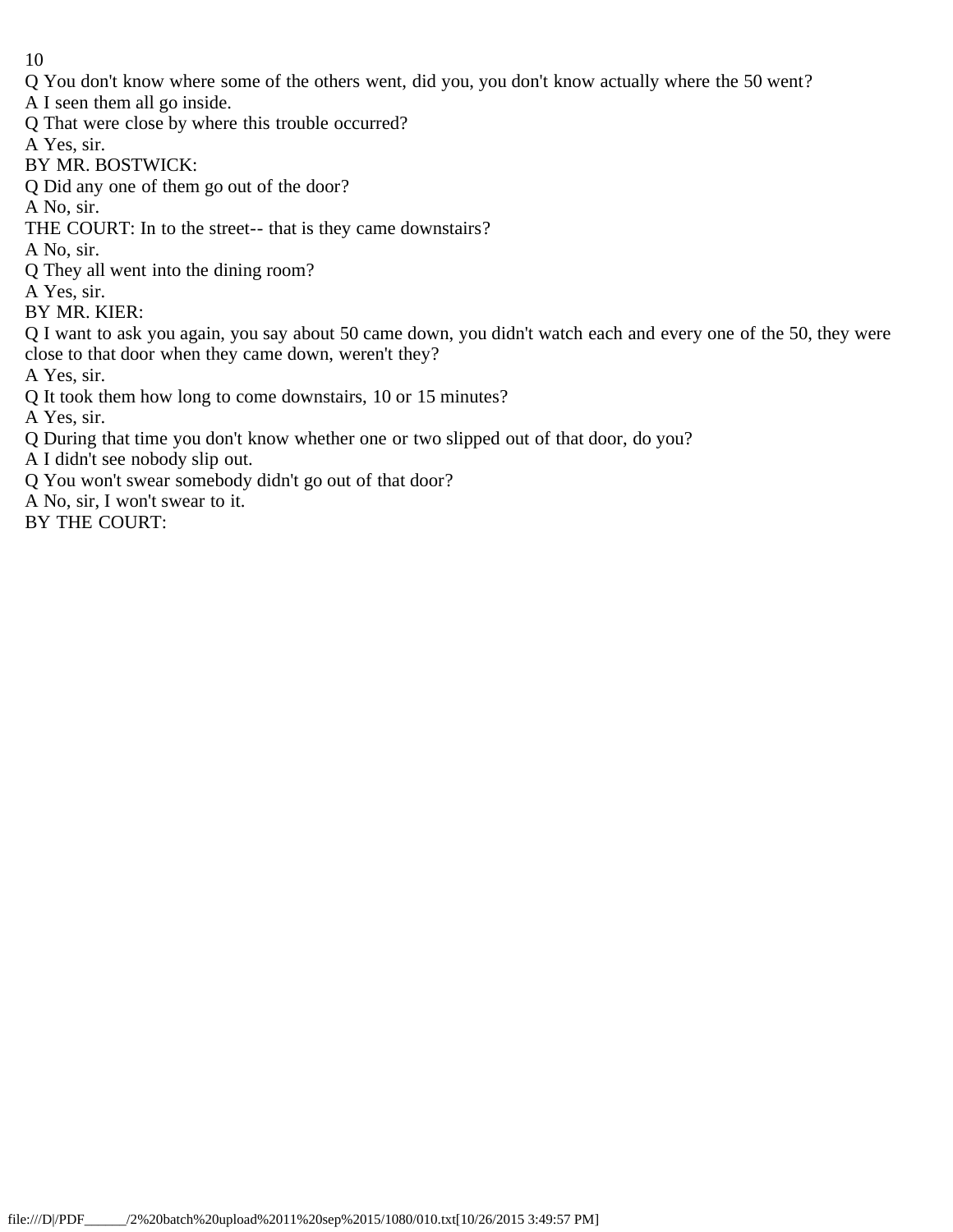- Q Where were you standing?
- A Right by the door.
- Q That is the door that lead into the street?
- A Yes, sir.
- Q Now, did you see anybody go by you into the street while standing there?
- A I didn't take notice.
- BY MR. KIER:
- Q You didn't take notice?
- A No, sir.
- MR. KIER: That is all.
- MR. BOSTWICK: I am going to call two witnesses out of the regular order so that they can go back to the hospital. THE COURT: Very well.
- MARK J. GOTTLEIB, M. D., a witness called on behalf of the People, being duly sworn, testified as follows.
- DIRECT EXAMINATION BY MR. BOSTWICK:
- Q Where do you reside?
- A I reside at the Lebanon Hospital.
- Q Are you a physician connected with that hospital?
- A Yes, sir.
- Q What hospital?
- A Lebanon Hospital.
- Q Where is that?
- A Corner of Westchester and Could well avenues, Bronx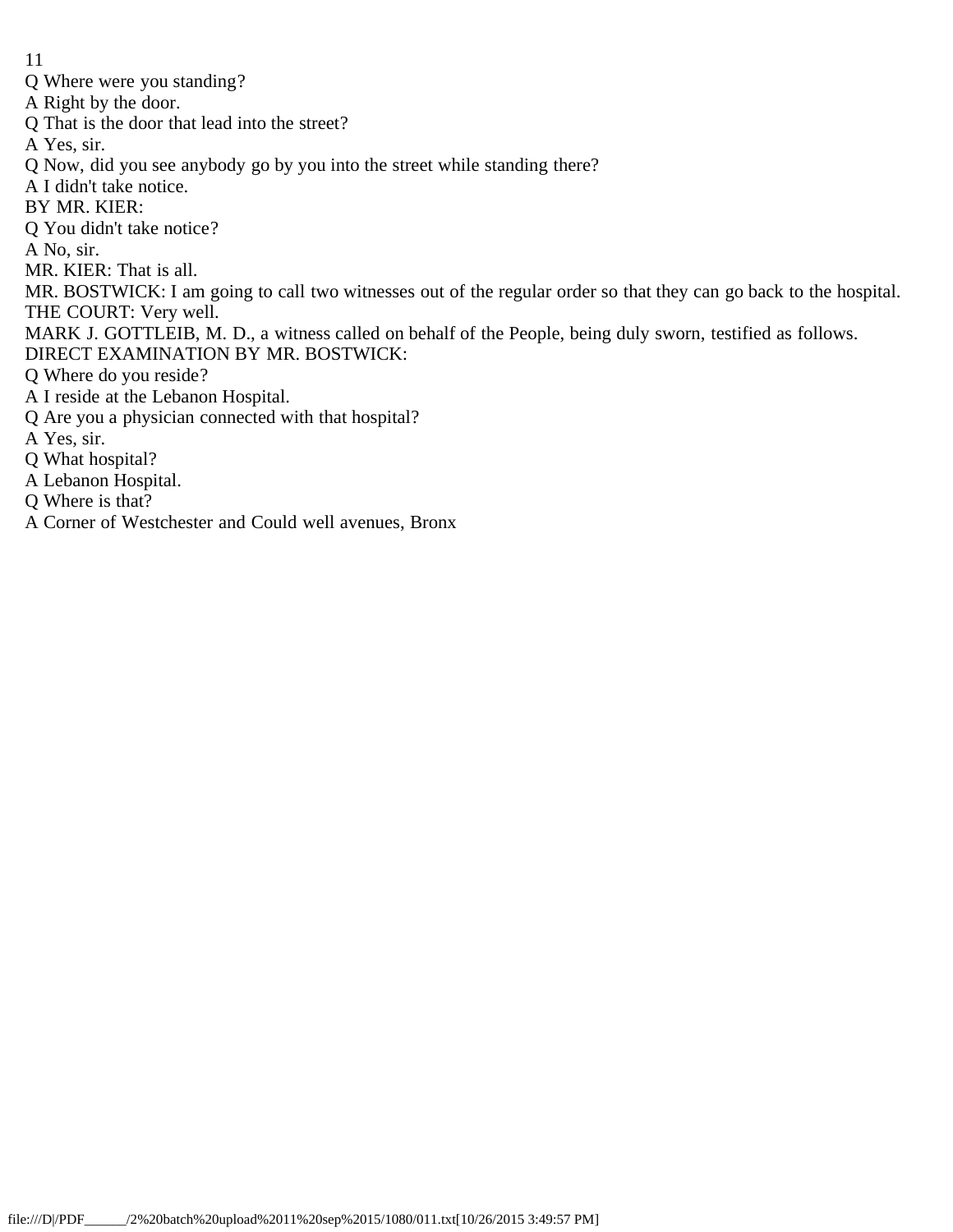Q How long have you been associated with that hospital?

A Since March 5, 1909.

Q In what capacity?

A In the capacity of intern.

MR. KIER: There is no question of the doctor's competency. We will agree that he is a competent gentleman in his profession.

BY MR. BOSTWICK:

Q Do you remember the case of Henry Platt, who was brought to that hospital?

A Yes, sir.

Q Where did you first see him?

A First saw him, if I recollect correctly, about on November 14, at 152nd street and Courtland avenue on the inner side of a fence adjoining a saloon.

Q The jury cannot hear you. Will you repeat that?

A On November 14th at 152nd street and Courtland avenue on the inner side of a fence adjoining a saloon.

Q Did you go there on an ambulance?

A Yes, sir.

Q In response to an ambulance call?

A Yes, sir.

Q About what time was it when you got there?

A Well about I should say, about 2.30 in the morning, I don't know exactly.

Q Would you kindly describe the condition in which you found Henry Platt upon arriving at that place at that time? A Found the patient lying flat on the ground, on his back. He would not respond to any stimulation; he would not respond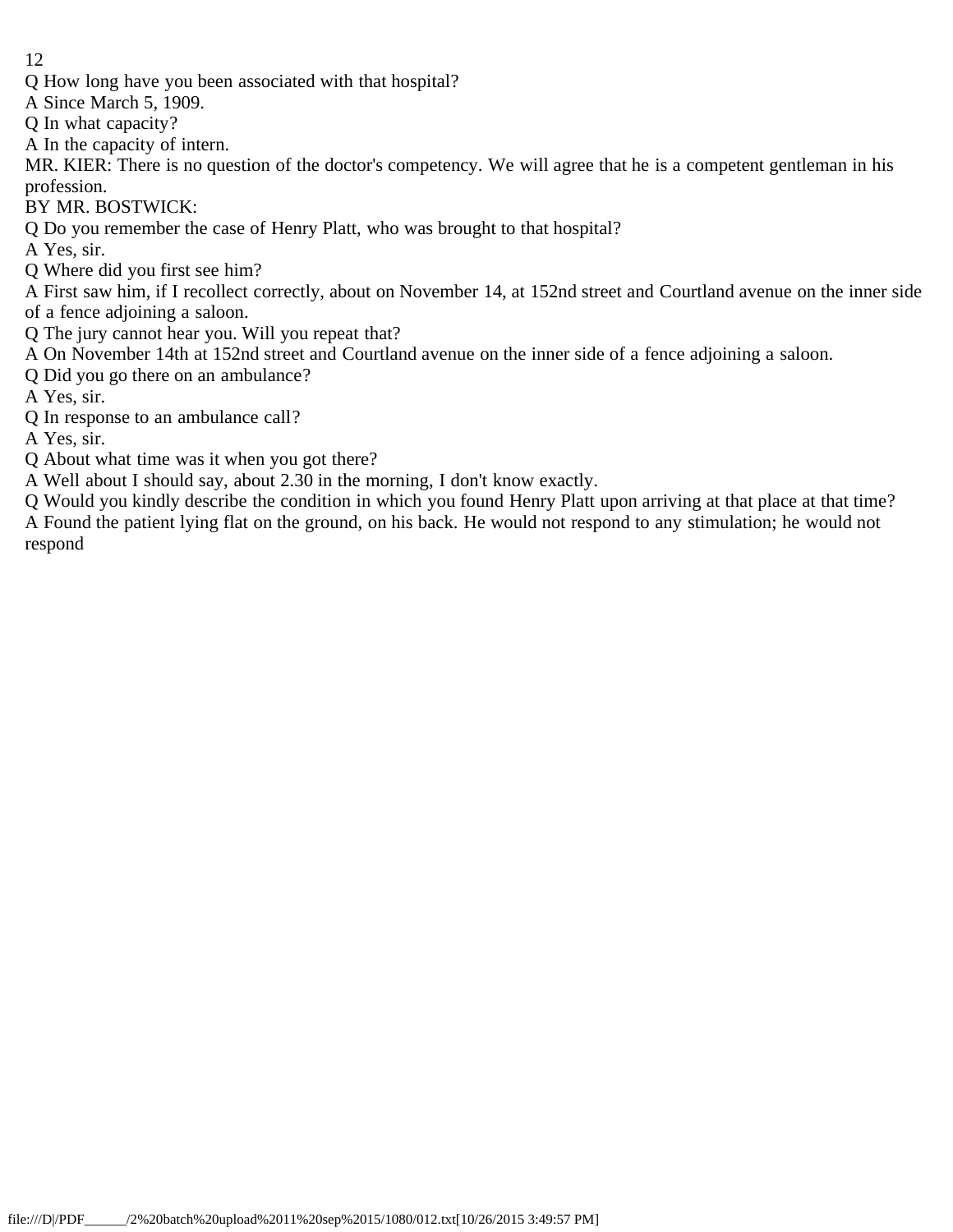to any loud hollering; he was entirely unconscious; he was bleeding from the left side of his head, and on examination at the time I found a wound about one inch long on the left side of his head and about two inches above and a little be hind the left ear in rough terms -- of course in medical terms I could give you a more accurate description. Q What did you do for him?

A I applied a bandage, put him in the ambulance and took him to the hospital.

Q Was he still unconscious when you put him in the ambulance?

A Yes, sir.

Q How long was it before he regained consciousness?

A I should say about a half an hour; he was never fully conscious until -- for some hours after the assault.

Q What was the nature of the wound that had been inflicted?

A It was a laceration of the scalp down to the bone.

Q Was it an incised wound?

A It did not look so.

Q It did not look so?

A No, sir.

Q From its appearance can you state what, in your opinion, was the instrument, or nature of the instrument that was used?

MR. KIER: Objected to.

Q Which caused this wound?

THE COURT: He may state whether a blunt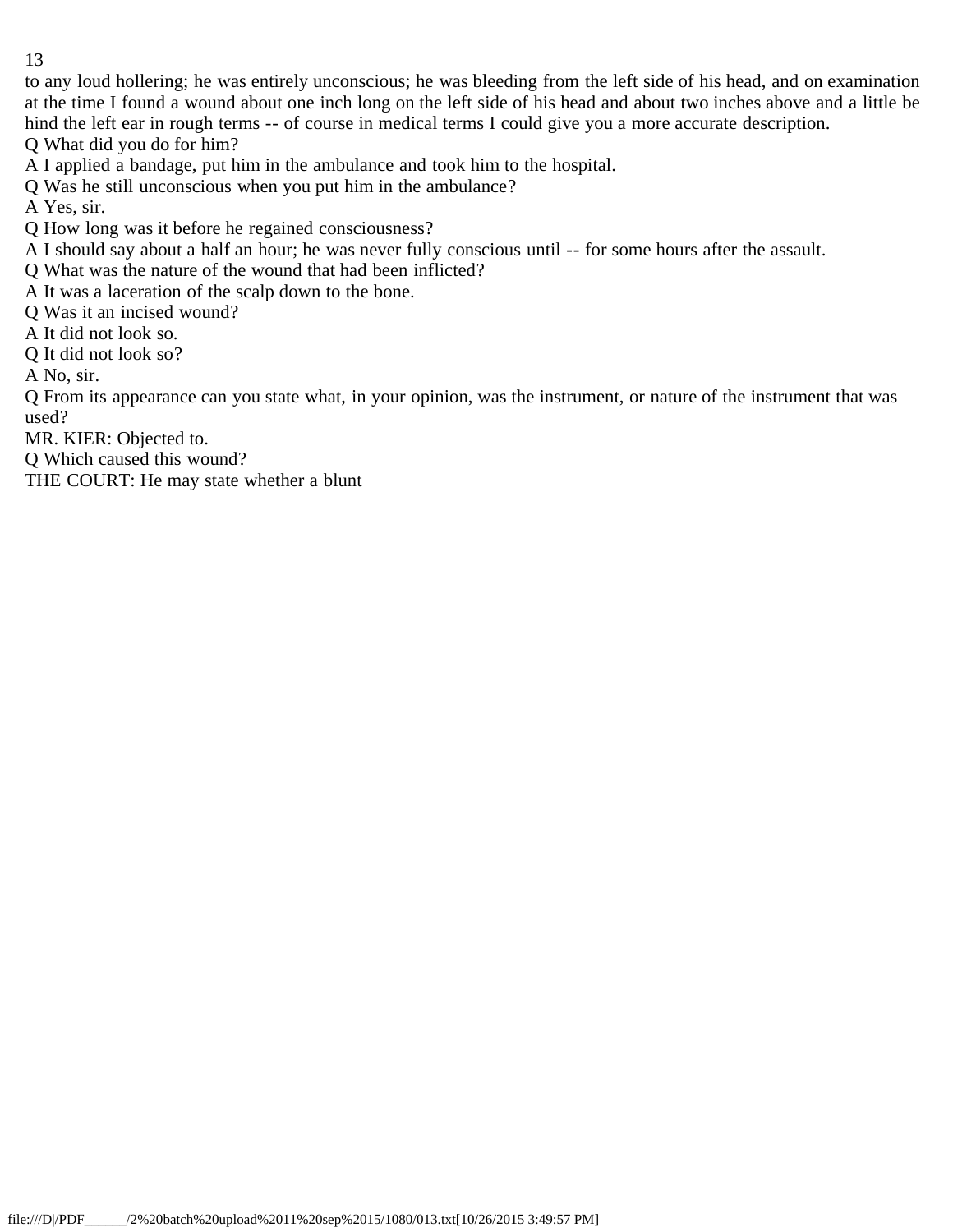or sharp instrument caused it.

MR. KIER: Objected to.

THE COURT: A physician can tell with reasonable certainty whether it was caused by a blunt or sharp instrument. BY MR. BOSTWICK:

Q Can you tell the jury whether the wound that you saw was caused by a sharp instrument or by a blunt instrument?

A I don't think that is a fair question.

Q You mean to say that you cannot?

A That is deductive, and not evidence.

Q Well it is evidence provided---

MR. BOSTWICK: I will frame another question.

BY THE COURT:

Q Was the wound such as would have been caused by coming in contact with a stone?

MR. KIER: I object to that question.

THE COURT: That is subject to objection but there is no objection in asking if he knows from an inspection of the wound whether it was caused by some blunt instrument or by some sharp one, and by an instrument I don't mean necessarily a weapon some blunt object.

MR. KIER: Striking against the wall you might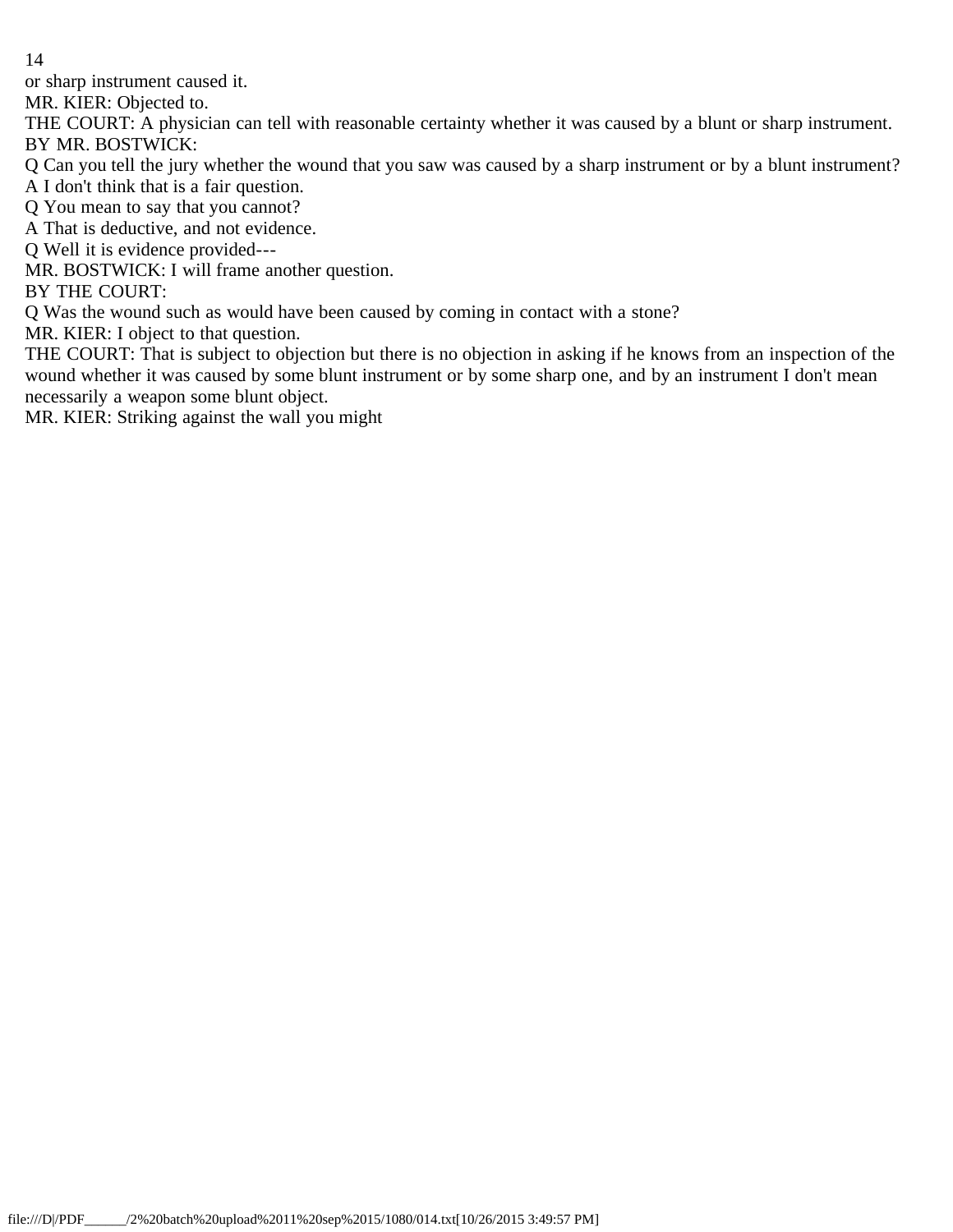include that.

THE COURT: Yes, he is not telling whether his head was smashed against the wall.

MR. KIER: He has said it was not an incised wound.

THE COURT: He can tell whether it was done with a sharp instruments.

BY MR. BOSTWICK:

Q Was the wound such a wound as could have been caused by coming in contact with a stone?

A It could be a wound that slight be inflicted by any blunt instrument, that is as far as I can state.

THE COURT: That is all that he can say.

BY MR. BOSTWICK:

Q How long was he in the hospital?

A That I don't know.

Q Has he, as a result of that accident, received any permanent injury?

A Well, I do know that the man before he was struck could hear very well out of his left ear and now he has some difficulty in hearing.

Q The hearing of the left ear is the one that is impaired?

A Yes, sir.

CROSS-EXAMINATION BY MR. KIER:

q You say that you do know that he could hear well from the left ear. You have no personal knowledge of that, that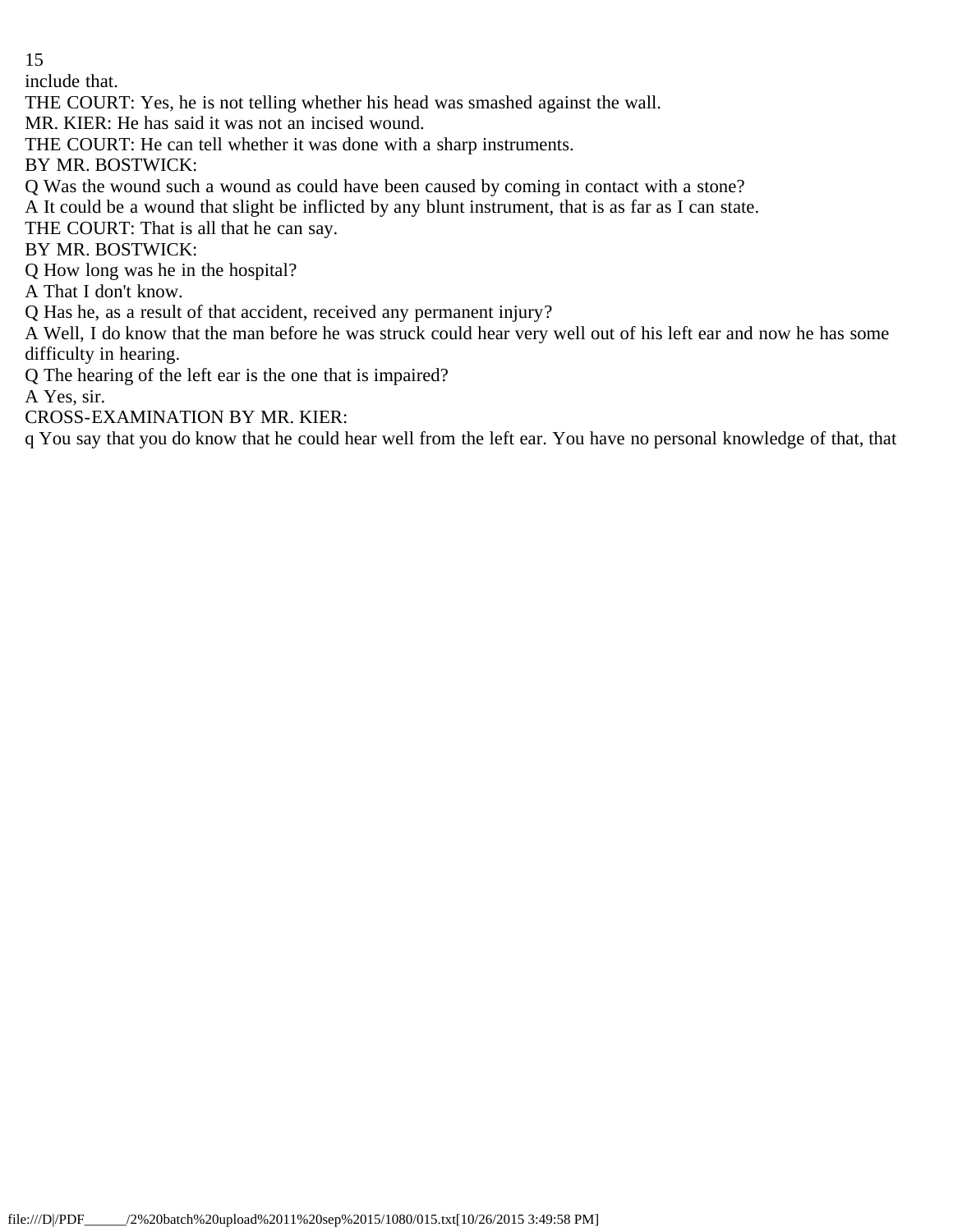is only what you were told?

A I have been told so.

MR. KIER: I ask that that be stricken out.

THE COURT: It isn't really material anyway.

MR. KIER: I don't think it is, but I ask that it be stricken out.

THE WITNESS: I think the house surgeon can give you more positive information.

Q Doctor, as you state, that wound that you saw could have been made by striking a stone wall or a stone step or a hard substance like that?

A I said a blunt instrument.

THE COURT: A baseball bat could have done it.

MR. KIER: It could have been also done by striking a wall or a step or some hard substance?

THE COURT: Those are defined as blunt instruments.

Q Won't you say that a blunt instrument could be any of those things, a wall, a step or anything like that? A Yes, sir.

DAVID JOSEPH, a witness called on behalf of the people, being duly sworn, testified as follows:

DIRECT EXAMINATION BY MR. BOSTWICK:

Q Where do you live?

A 718 Fifth street, City.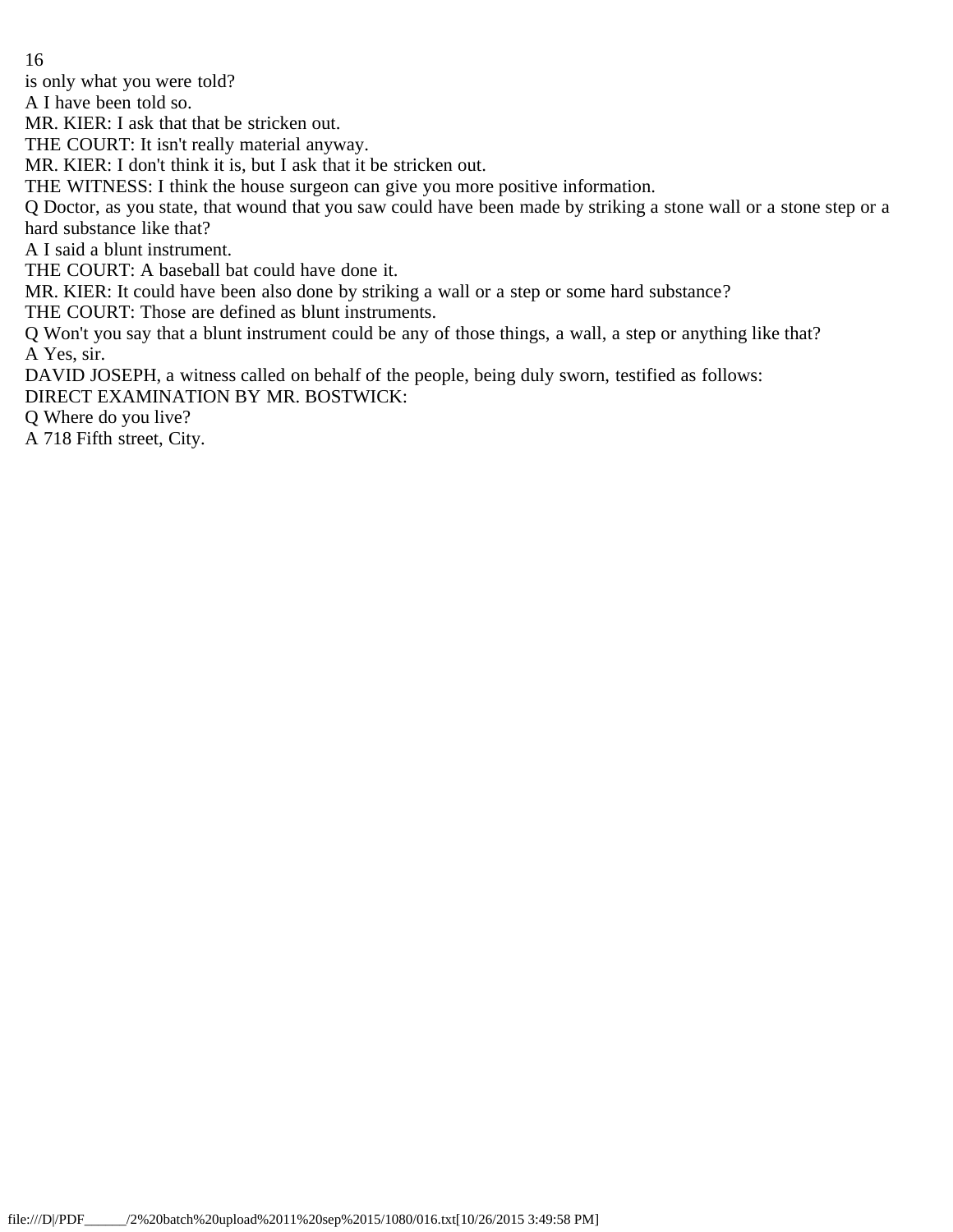Q Doctor, you are connected with the hospital?

MR. KIER: I will concede that Dr. Joseph is a competent and good physician.

BY MR. BOSTWICK:

Q What relation do you bear to the hospital?

A House surgeon.

Q Do you remember the case of Henry Platt, a patient there?

A Yes, sir.

Q When did you first see him?

A On the morning of November 14th.

Q Will you state his condition when you saw him?

A Well I found him unconscious but able to respond to questions after a little close questioning; he would not respond just to the ordinary question but had to be aroused. He was very excitable and wanted to get out of bed but after a little while he quieted down -- totally unconscious.

Q What I want you to describe is the nature and extent of any wound that he had, if any?

A Yes, sir, he had -- he had a small scalp wound on the side of his head.

Q Will you speak so that the last juror can hear you?

A He had a small scalp wound on the left side of his head. In medical terms it was right over the parietal region just a little above the ear, a little back of and above the ear, right over the curved of the skull, extending right down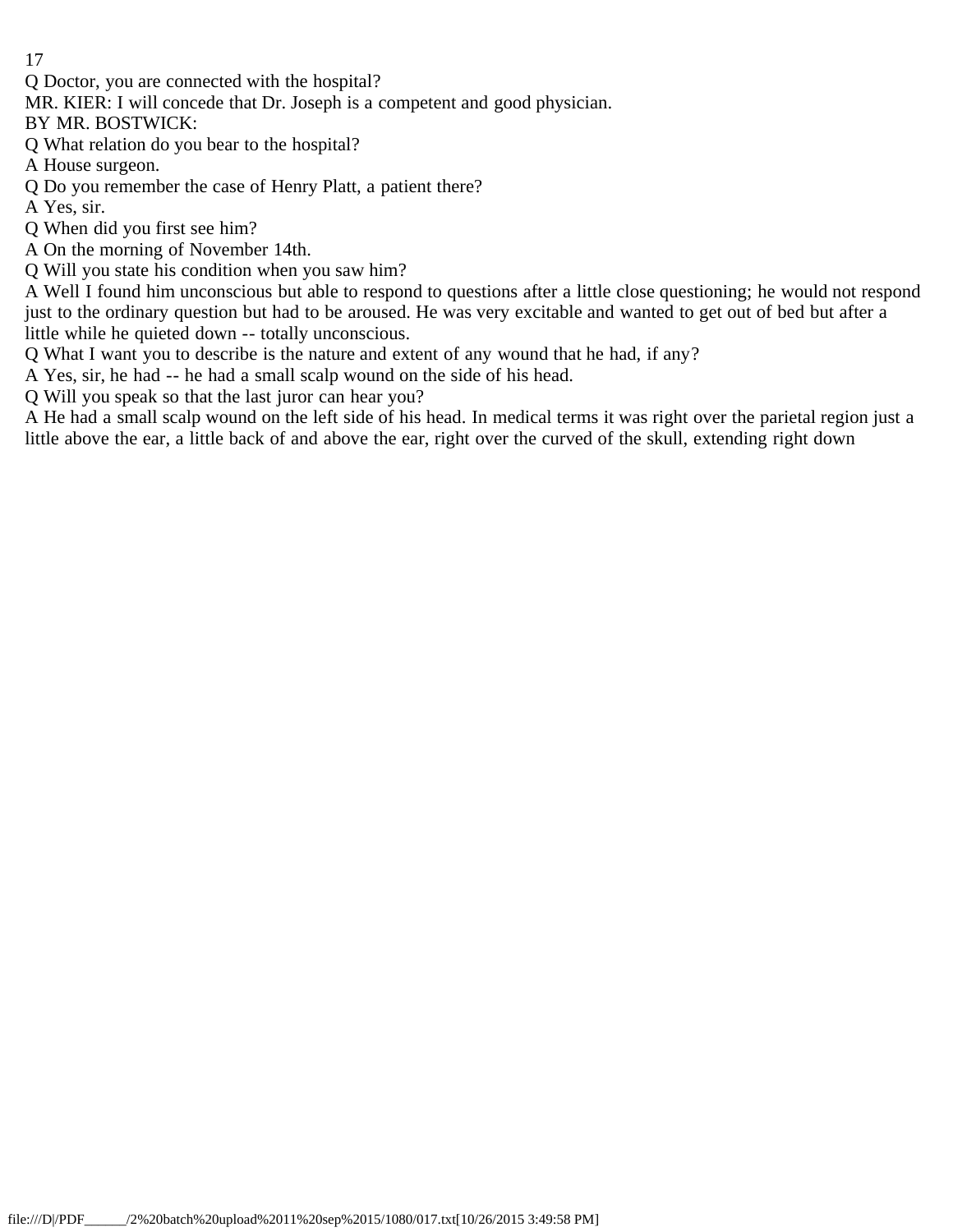to the bone and no apparent break of the bone that we could see at that time.

Q How long was he in the hospital?

- A Well, that I cannot remember, he was discharged after sometime. It is on the records there.
- Q Did he stay over the first night?
- A Yes, sir, he stayed for several weeks.
- Q Some six or eight weeks?
- A The exact time I don't know.
- Q Was it an incised wound, Doctor?
- A Well, it was more -- it was a lacerated wound.
- Q It was not an incised wound?
- A How do you mean?

Q I understand that a cut wound done by -- was it done by a out or was it done by some sharp instrument or by some blunt instrument?

A On the scalp a blunt instrument might produce the same wound as a sharp instrument, on the skull.

- Q Only as far as the scalp is concerned?
- A Yes, sir.
- Q From the nature of the wound as you saw it might it not have been done by a blunt instrument?

A Surely.

Q Has Platt so far as you know any permanent injury as the result of that accident?

A So far as I know -- well I think he has, I don't know this really -- that he has some slight deafness, he has some deafness.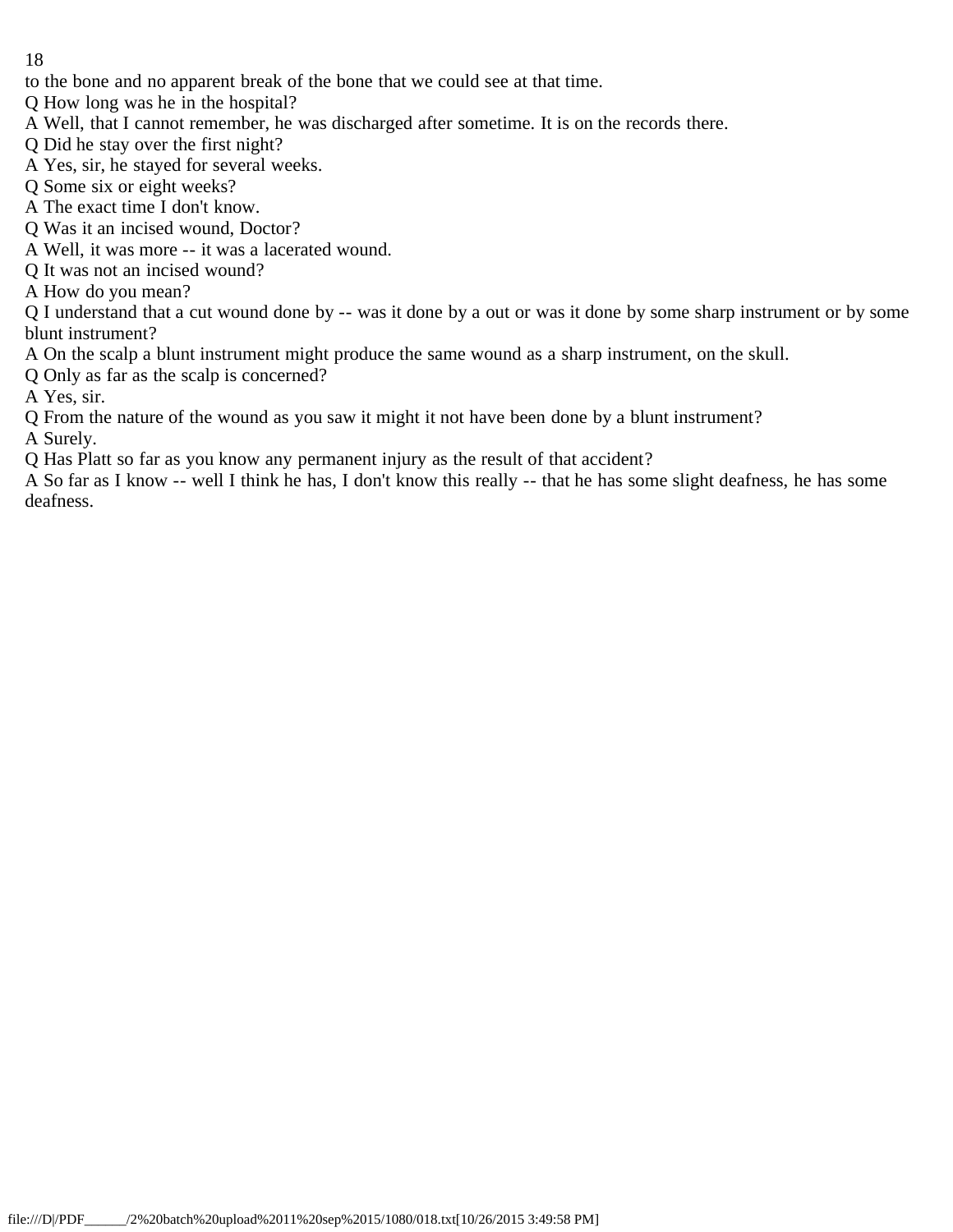Q He has some deafness?

A Yes, sir; some deformity.

THE COURT: He can state that he has now some deafness.

THE WITNESS: The extent of his deafness I don't know, but he has some deafness and some deformity.

BY MR. BOSTWICK:

- Q What deformity?
- A The injury of the scalp and some portion of his bone which was removed at the time of the operation.
- Q Was he operated upon?
- A Yes, sir.
- Q When?
- A The day of admission.
- Q What operation was performed?
- A He was trephined.
- Q By trephining do you mean that a circular saw is used?

A Not necessarily.

Q What do you mean by trephining?

MR. KIER: I object to that.

- Q What do you mean by trephining?
- A Well any instrument can be used in trephining.
- Q What instrument was used in this case?
- A Well we used a trephine saw, a circular saw.
- Q You used a circular saw?

A Yes, sir a circular saw but not the kind of a saw you mean; it doesn't make any difference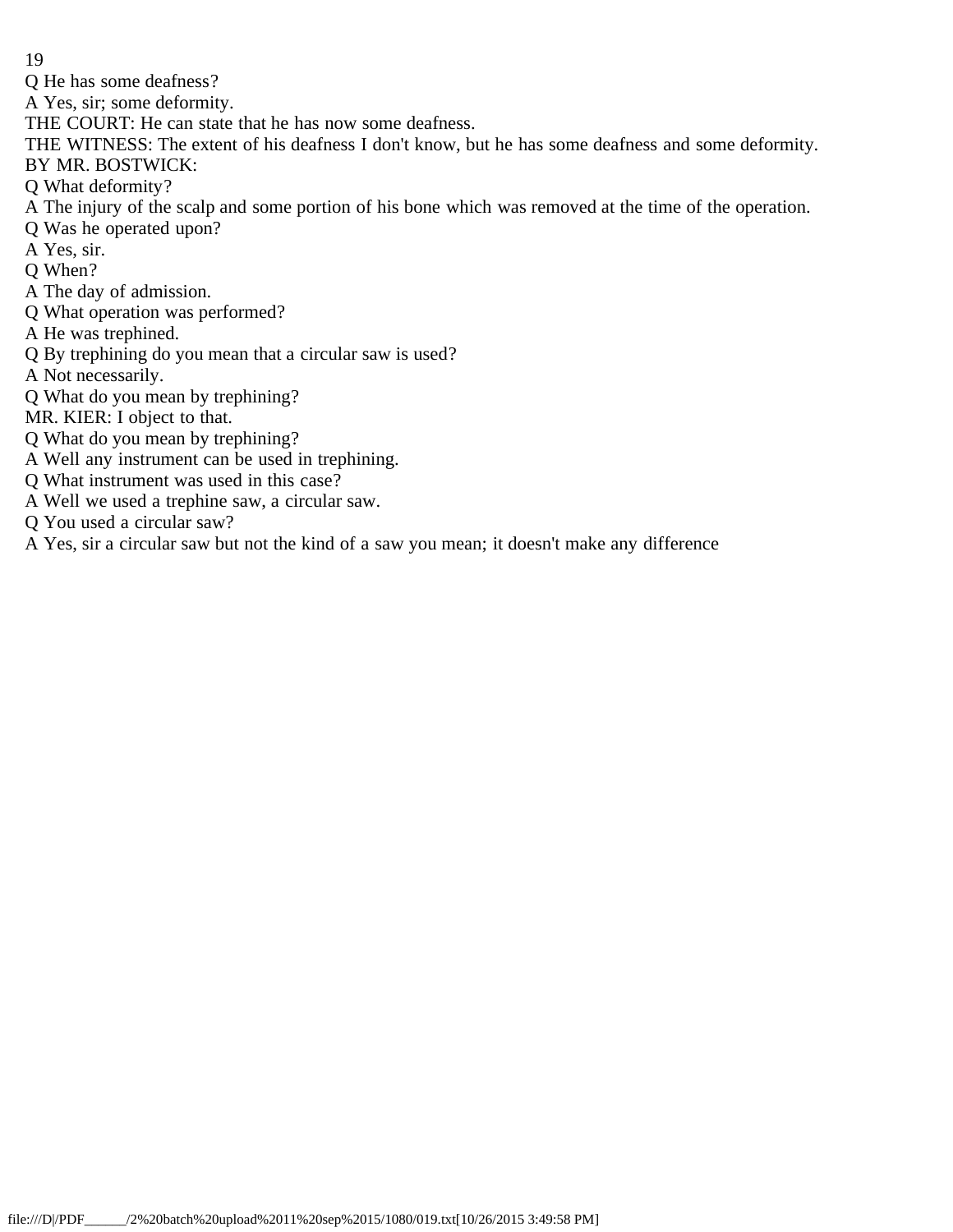what it used or what instrument.

Q What did you do in this case?

- A They removed a part of the bone of the skull.
- Q Did that expose the brain?

A Yes, sir; that did not expose it -- except the covering of the brain.

Q What was done after the trephining?

A Well, there were several small parts of the bone removed on each side, smoothing out the opening, enlarged it and the underlying structure was --

- Q What was done with the piece of bone taken away as a result of the trephining operation?
- A We threw that away, we done use that,
- Q The patient got along without it?

A He does get along.

Q What did you substitute for it?

A Nothing.

Q We find something there now?

A No, sir.

Q Still a hole?

A Yes, sir, nothing except the skin, the scalp and the muscle underneath.

- Q Is that not a dangerous condition in which to be?
- A Well it is all connected with some danger.

Q In other words a blow on that portion of the body would that be any more fatal than a blow upon a part of the skull where there was bone?

A No, sir, not unless it penetrated the brain, but in the nature of things it could be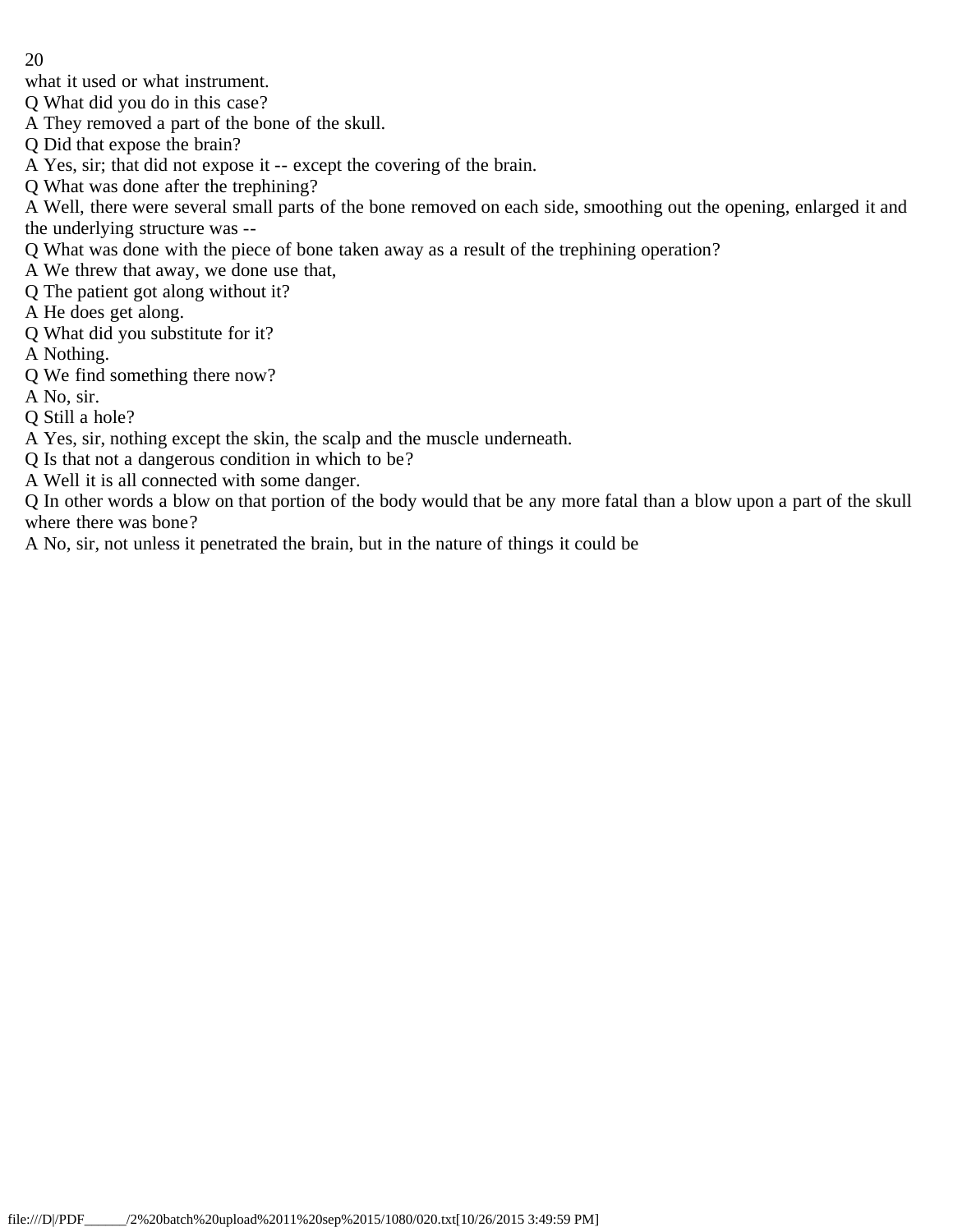penetrated more readily where there was no bone?

MR. KIER: Objected to. I think we got enough about this fellow's injury.

CROSS-EXAMINATION BY MR. KIER:

Q The man the way he is now can live until he is 90 as far as that is concerned?

A Yes, sir.

- Q You started out by telling us it was a small wound of the scalp?
- A Yes sir, a small wound of the scalp.

Q You followed by saying a blunt instrument. When you used the word instrument that could be a step, a tone-wall or anything of that kind?

A I don't mean that.

Q When you use the word blunt instrument, that may be that his head struck against a stoop or a stonewall?

A Yes, sir, surely.

Q That is what you mean, it would produce the same thing?

A Yes, sir.

JOSEPH ZACHARZOWSKY, a witness called on behalf of the people, having been duly sworn, testified as follows. DIRECT EXAMINATION BY MR. BOSTWICK:

Q Where do you live?

A 639 Courtland avenue.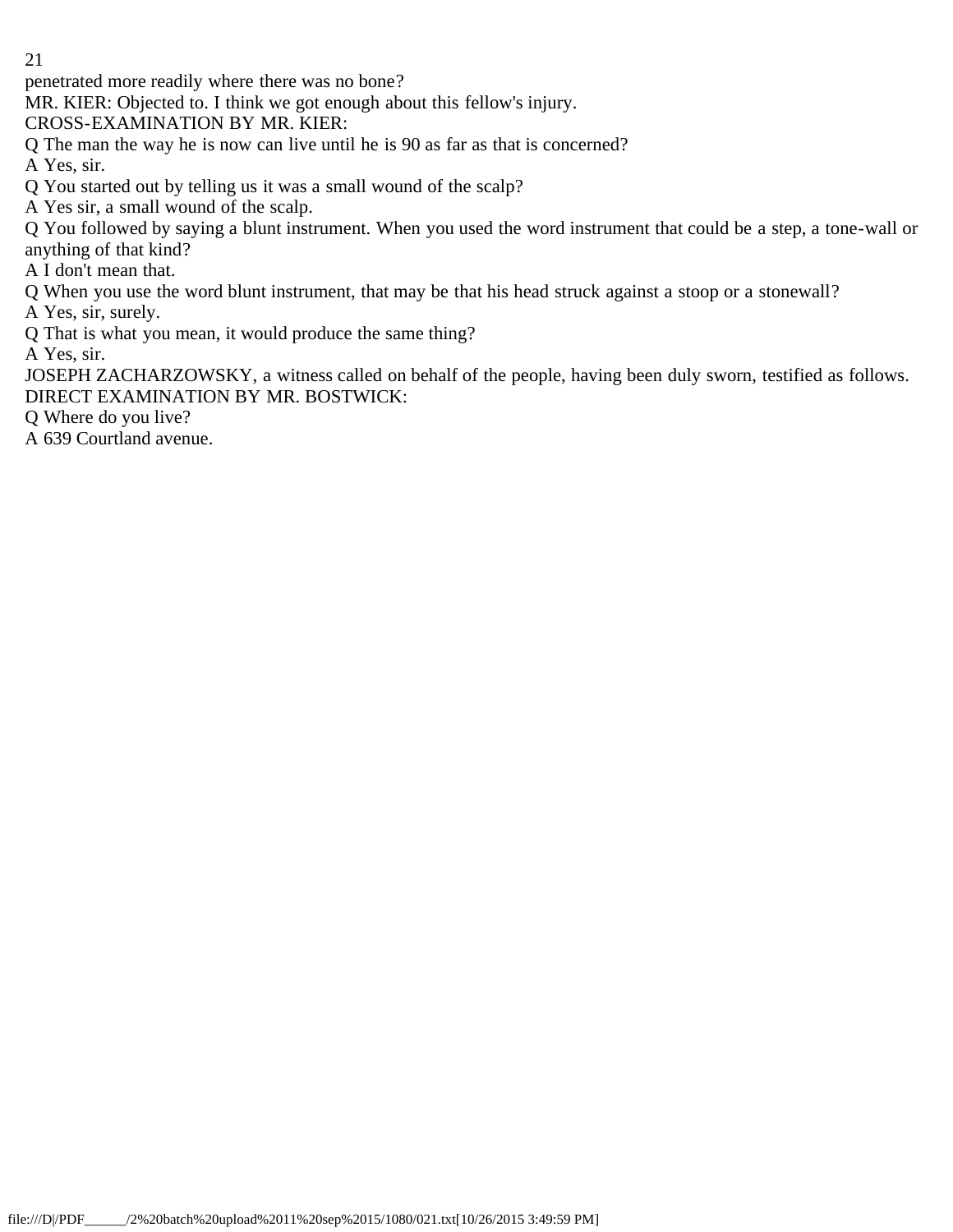- 22
- Q Mr. Zacharzowsky, near what street is that?
- A Corner of 152nd street and Courtland avenue.
- Q How old are you?
- A 51 years of age.

Q Will you kindly speak so that the jury, all of these jurors at this end of the box can hear you. Are you the proprietor of protection Hall?

A Yes, sir.

Q What is the nature of that institution?

A Well I got on the corner, I got a barroom or cafe, and in the back from the cafe is a bowling alley, and I use it occasionally, I use it whenever I have any suppers served served from the ball room. I use the bowling alley for a dining room. I got a hall upstairs, not too big, and I let it out exclusively only to societies; I wouldn't run no open dance whatever.

Q Did you have any society there on the night of November 13th?

A Yes, sir.

- Q What society did you have there?
- A That was a Bavarian society, they had what they call celbrating the Kurfrrie.
- Q They had a dance?
- A Yes, sir, they had three pieces of music.
- Q This dance is upstairs?

A Yes, sir.

- Q Do you remember this particular night, November 13, and the morning of November 14th?
- A Yes, sir.
- Q Something occurred there?
- A Yes, sir.
- Q You recollect that incident?
- A Yes, sir.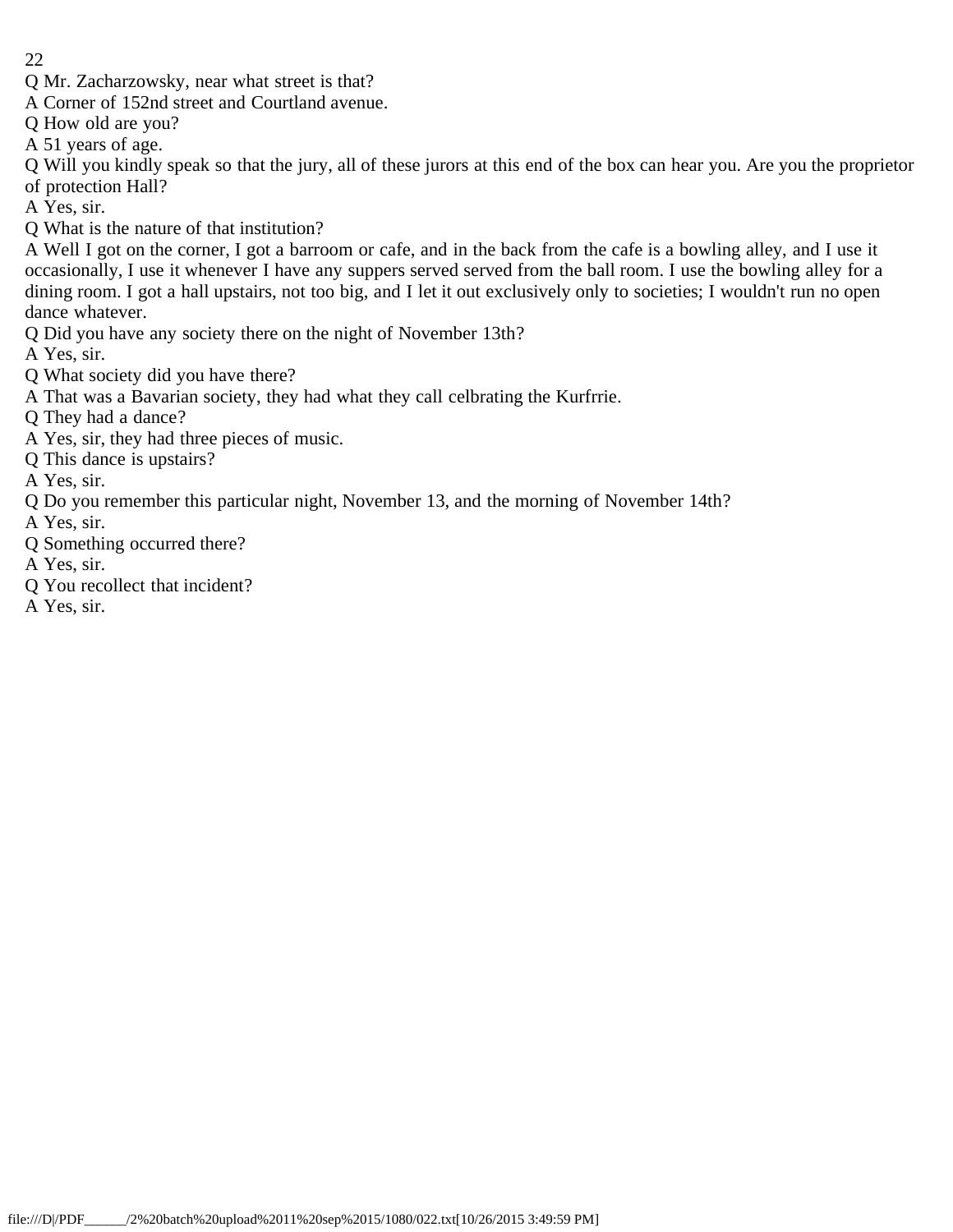Q Do you know the defendant Schmidt?

A Yes, sir.

Q Do you know Harry Lang?

A Well, I seen him, I know him by appearance, but I never knew that his name was Henry Lang.

Q Did you know him by the name of Heine?

A Neither that. I only seen him when I passed 149th street, I seen a young fellow of that kind of appearance, and I seen him hang around the corners.

Q Do you know Frank Byrne?

A I didn't know him, I know him now but I didn't know him before; I didn't take notice to him.

Q Do you know the name of Huckle?

A No, sir.

Q Did you know Henry Platt?

A No, but I know him, he knew me but I couldn't recollect.

Q You know who they are now?

A Yes, sir.

Q Were any of these four people in your place on the night of November 13th or on the morning of November 14th? A Yes, sir.

Q State when you first remember seeing them in your place that night?

A It was just around 12 o'clock and being just around 12 o'clock I just went in the back room, and they had a round of drinks, I served them with a round of drinks, and then I seen that the defendant here, Schmidt, and Lang, and the other two gentlemen, Platt and what they call Huckle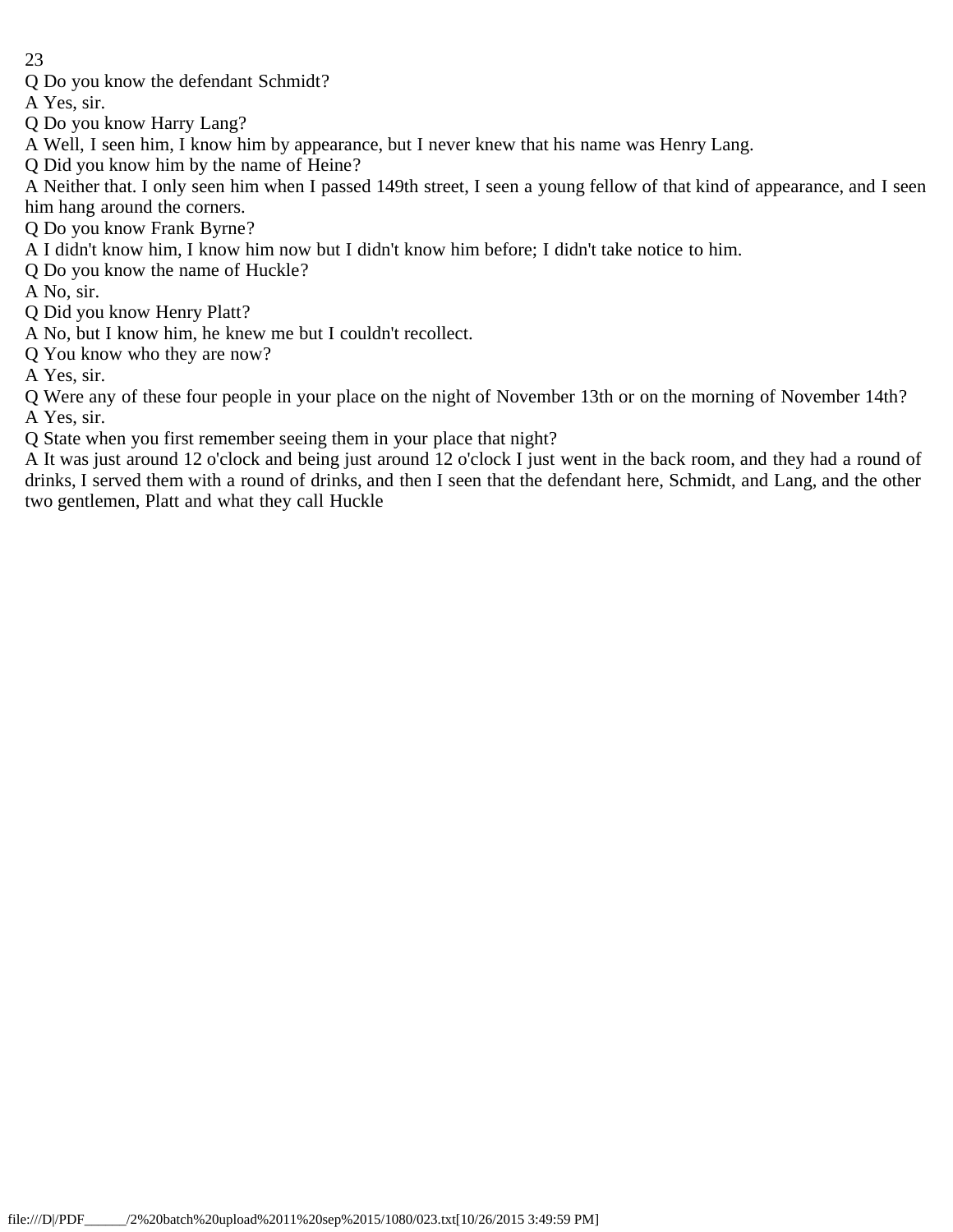or Byrne --

Q After they had the round of drinks what happened?

A Well I was busy serving suppers for the party; there was a party, it was attended by about 50 or 60. I was busy, I had two waiters working with me. I went in the back, to the dining room, to attend to the suppers there, they were getting supplied with the meals that they ordered.

Q You went in the back. You mean on the downstairs floor?

A No, sir, in the dining room, everything that I had was on the ground floor.

Q Is that the dining hall?

- A Yes, sir, what I use as a dining room.
- Q When you say dining room you mean that which is otherwise a bowling alley?
- A Yes, sir.
- Q That is on the downstairs floor?
- A Yes, sir the down floor.
- Q Not the floor on which the dance was taking place?

A No, sir.

Q Did the people come downstairs at this time or not?

A Yes, sir, the people came downstairs, and I was supplying them with suppers.

- Q Did all the people from upstairs come downstairs to the supper?
- A There might be about a dozen that didn't come down for supper.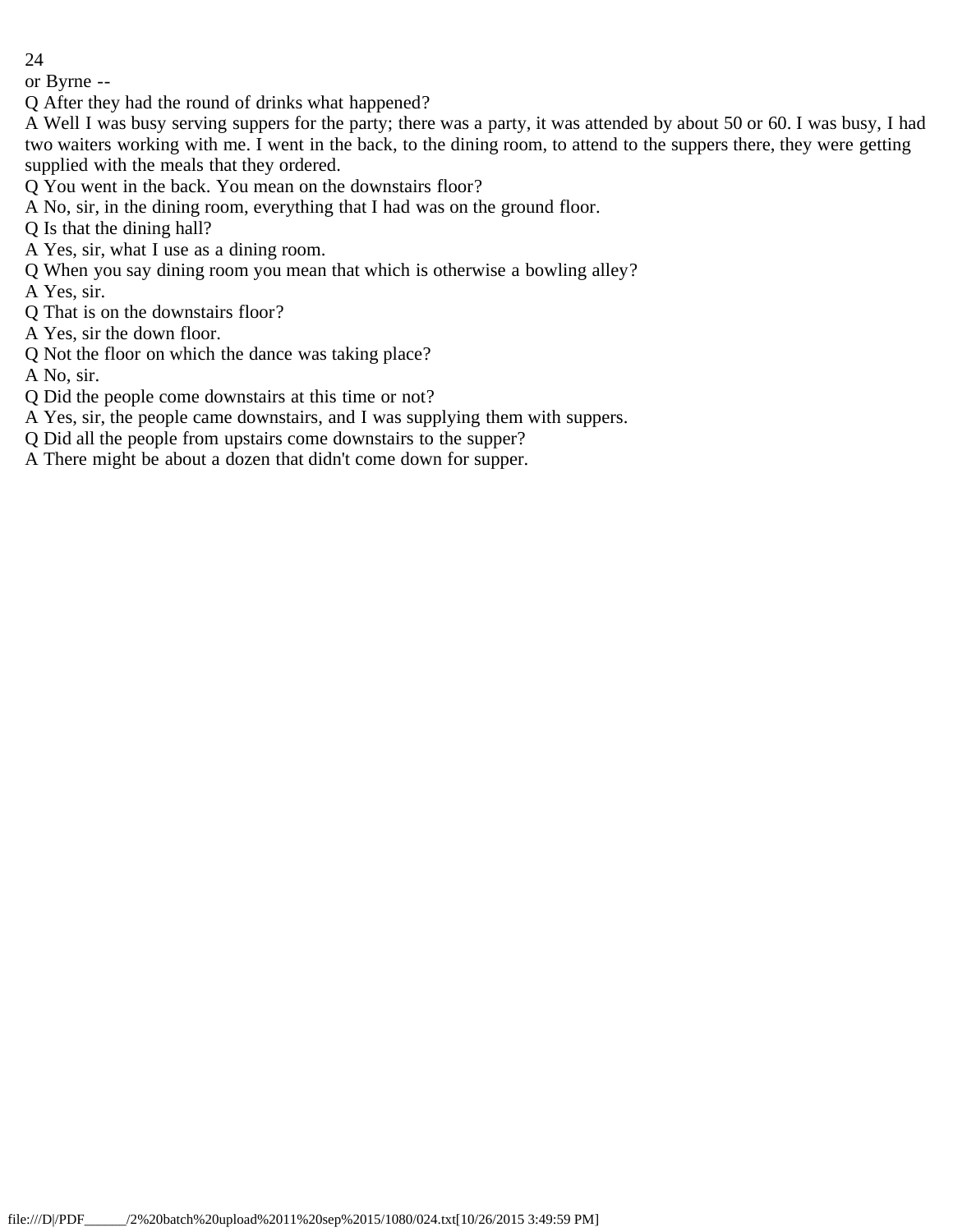Q State that happened?

A While I was pretty near through serving the supper I went in the barroom and I get a box with change preparing myself to collect for the suppers.

MR. KIER: I object to that as immaterial.

THE WITNESS: (Continuing) And I took a seat, I took a seat in front of the door, in front of the entrance, and by occupying the seat I heard some kind of a noise and most certainly it is my business to look out whatever it is, because I didn't hear no disruption whatever.

Q You heard a noise?

A Yes, sir, I heard a boise outside

Q What kind of a noise?

A I opened the door. I went out side to the second door to the yard, and I seen the defendant Schmidt standing right in the doorway and he says "Come out you sons of bitches, come out here in the yard, we are going to trim you". So I took the door, the door was open, swinging to my right, I caught hold of the door and tried to close it, about swinging the door, about three-quarters I heard a crash coming, a sound like a silent explosion, like a bomb, where you cover it, a silent sound, but a sound, dull sound but pretty loud. I had one of my help alongside of me and he says "Somebody got hurt".

Q Who was it said this to you?

MR. KIER: I ask that it be stricken out.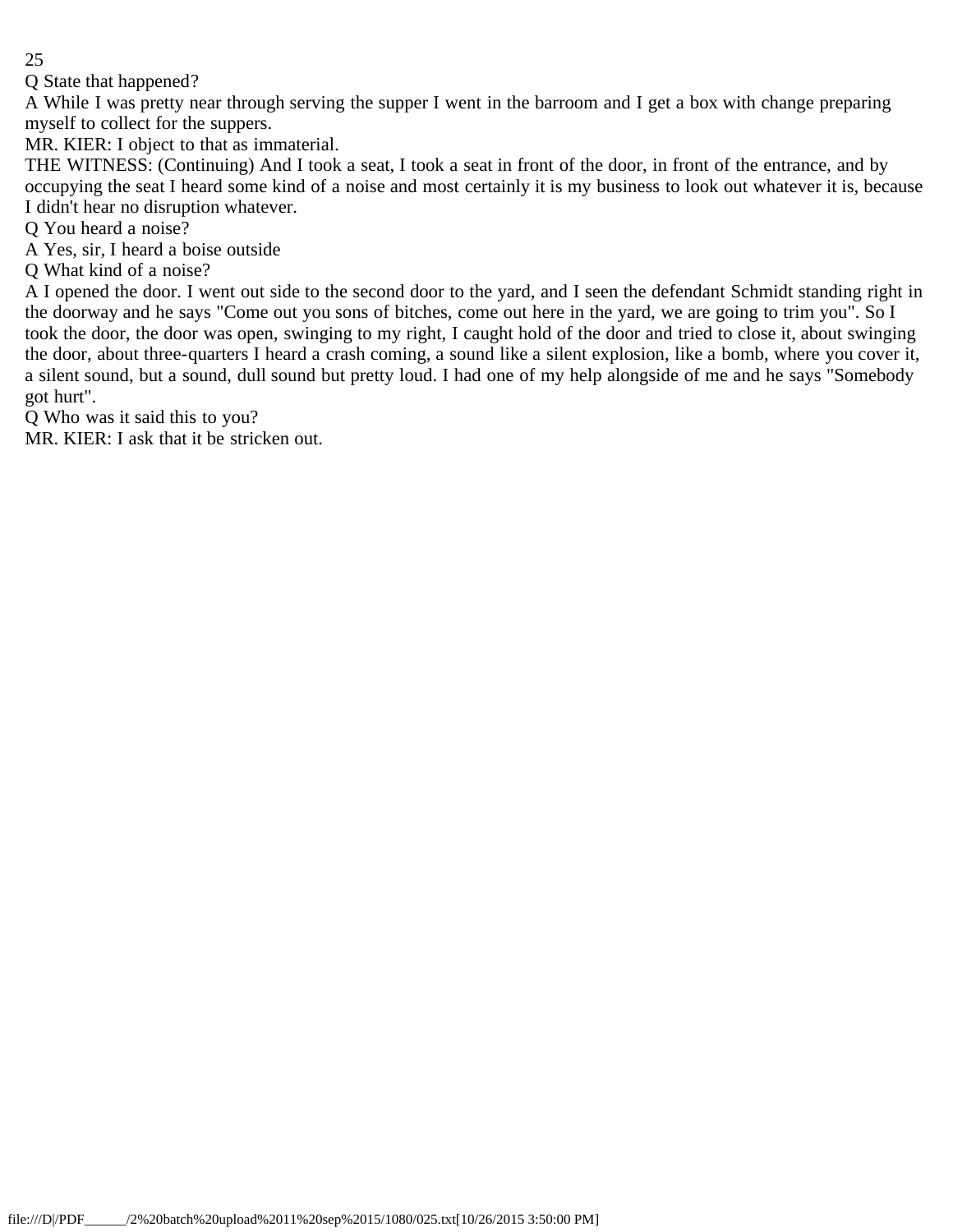THE COURT: It doesn't make any difference.

THE WITNESS: Jake, one of the witnesses here who was helping me out on that night. We turned around and we seen a young man standing inside the door I opened the door and I soon the defendant Charlie Schmidt and Henry Lang to run out of the yard.

- Q This defendant?
- A Yes, sir.
- Q And Harry Lang?
- A Yes, sir.
- Q As you opened the door they ran out of the yard?
- A Yes, sir.
- Q Was anybody else in the yard at that time?
- A No, sir.
- Q When did you see Platt prior to hearing this sound?
- A While he was there behind my cafe, in the small room; prior to that, I seen him while he was sitting at the table.
- Q Did you see him leave that table?
- A No, sir.
- Q You were not an eye witness to that?
- A No, sir, because I was in the back at that time.
- Q Now after hearing this sound what did you do?
- A Well we assisted that wounded man, we took him in.
- Q You haven't told us about any wounded man?
- A After this --
- Q After you heard the sound what did you do and find?
- A We turned around and there was a light inside the door.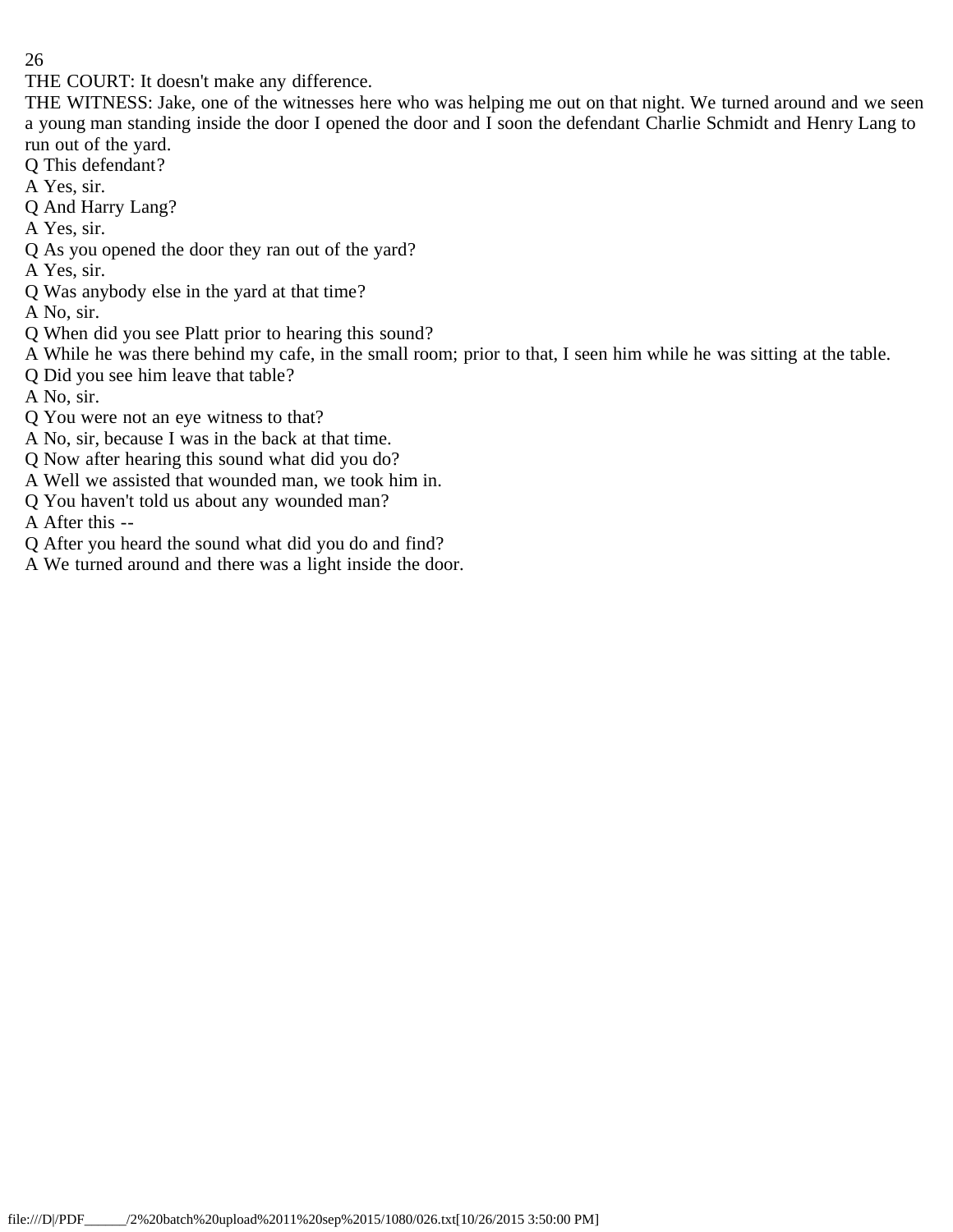Q Outside?

A Yes, sir, in the yard; there was a little fellow standing there that helped around, Take Albrecht, and he says "There is somebody got hit sure enough".

Q Albrecht is the name you could not remember?

A Yes, sir, Jacob Albrecht. We turned around, that man had a cap on his head. We took the cap off.

Q Who had?

A Platt, We took the cap off. We seen he was bleeding fiercely. We took him inside the little partition which is between the yard and between my hall and sat him on the stoop and tried to wash his wound, got some hot water from the kitchen and finally he fainted, and we couldn't do nothing else but telephone to Headquarters to get an ambulance and take him away from the premises.

Q He never said anything, did he -- he did not say anything after you heard this sound?

A No, sir, he didn't say anything, although while we was attending to him, Jake Albrecht was attending to him, washing him off with cold water it seems to me it didn't agree with the wound and he said "Let go of me; he said, "Let go of me", that is the expression I heard from him.

Q Then the ambulance surgeon arrived?

MR. KIER: I ask that the last statement be stricken from the record.

THE COURT: Does it hurt your client?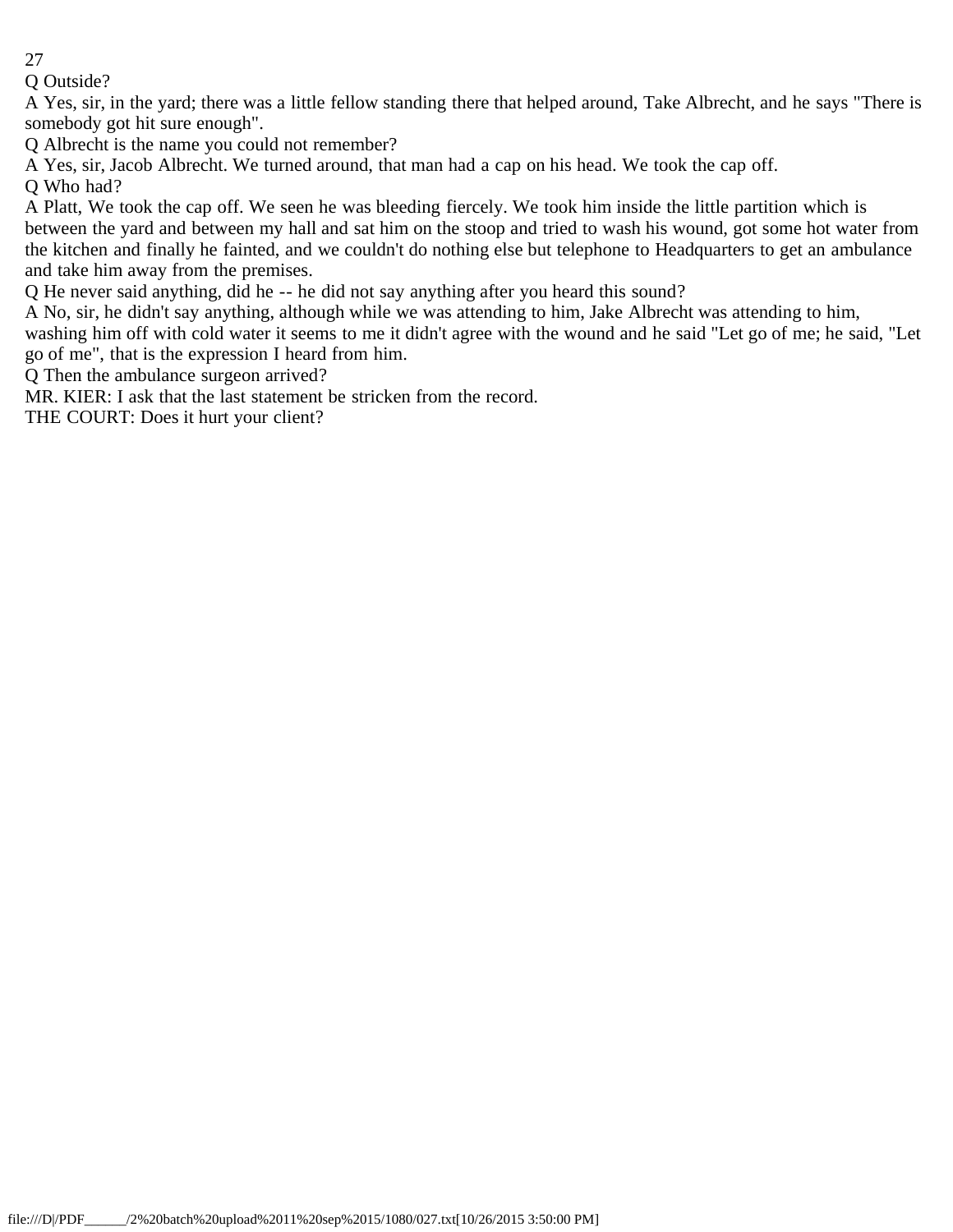- 28
- MR. KIER: Not a particle.
- THE COURT: I wouldn't object unless it hurt.
- Q Then the ambulance surgeon arrived?
- A Yes, sir.
- Q And took him away in the ambulance?
- A Yes, sir.
- CROSS EXAMINATION BY MR. KIER:
- Q Mr. Zacharzowsky, is that it?
- A Zacharzowsky.
- Q Now you said that about 50 of those persons of the association that was upstairs came downstairs?
- A Yes, sir.
- Q And went back into your bowling alley?
- A Dining room.
- Q Well it was a bowling alley?
- A Well we use it for a dining room the same.
- THE COURT: It was a dining room then.

## BY MR. KIER:

- Q And they all became seated there?
- A Yes, sir.
- Q Then you waited on them all?
- A Yes, sir.
- Q Then you were waiting for your change or money, is that it?
- A I was just in the way of sitting down at the door to collect the amount for the suppers.
- Q But they had all been seated?
- A Yes, sir, in the dining room.
- Q Then they all came down and had been seated and you had served them when you heard this trouble?
- A I was just -- they had finished their supper.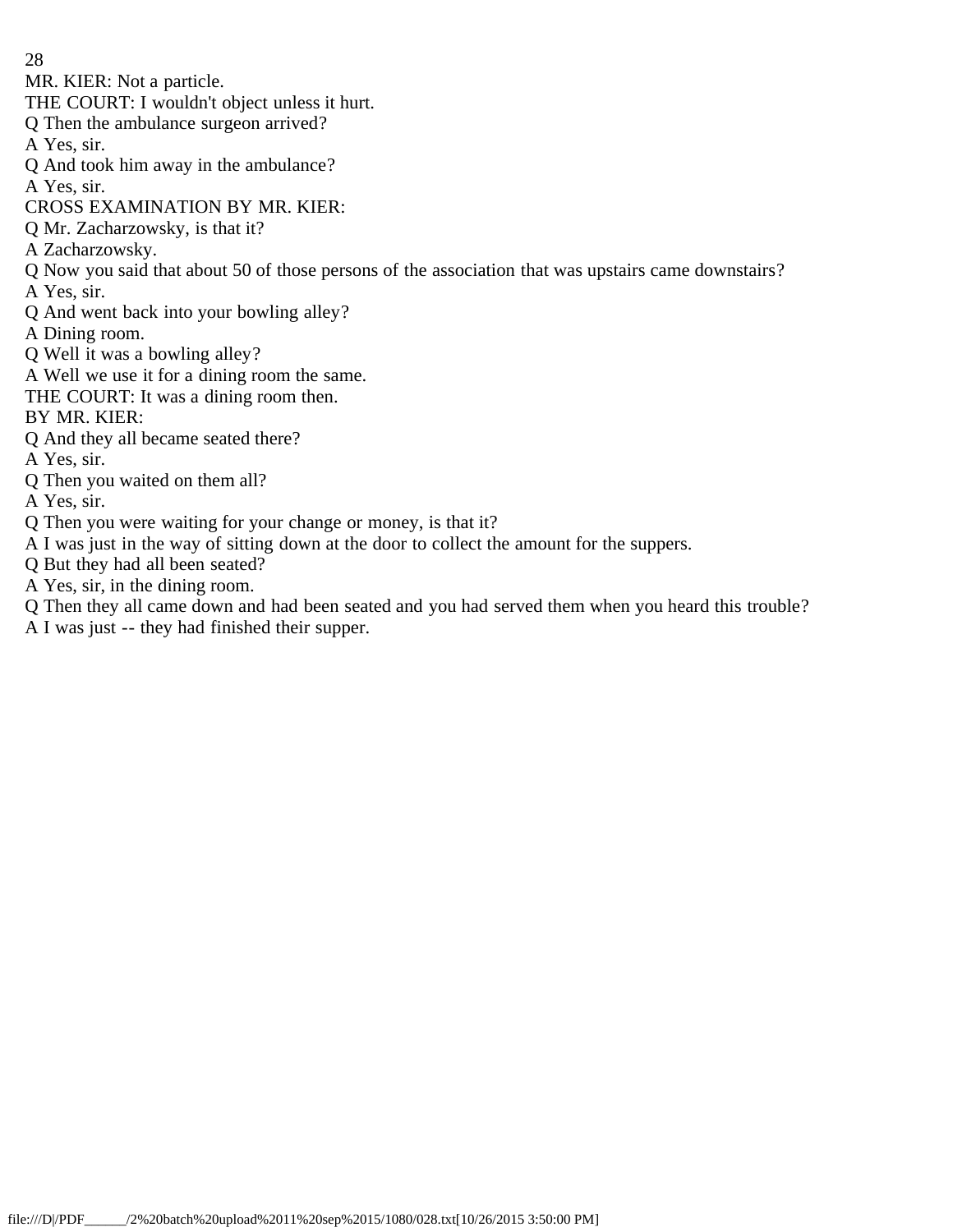- Q But they had come down and had been seated before this trouble occurred -- they had been eating?
- A Yes, sir.
- Q They started to eat?
- A Yes, sir.
- Q They were sitting and started to eat?
- A Yes, sir.
- Q They were finishing up?
- A Yes, sir.
- Q Before this trouble occurred?
- A Yes, sir.
- Q Then this trouble did not occur just after they were coming downstairs, as they were coming downstairs, did it? A No, sir.
- Q That is right, is it?
- (No answer).
- Q As they were coming down stairs to supper the trouble did not occur then?
- A Yes, sir.
- Q It was sometime after?
- A Yes, sir, it must have been about a half an hour after.
- Q At least a half an hour after they got downstairs?
- A Yes, sir.
- Q And were seated at dinner?
- A Yes, sir.
- Q Now the trouble occurred outside, and you were inside when it occurred, weren't you?
- A Yes, sir.
- Q Of course you didn't see who hit him or anything like that, you couldn't see through the door?
- A No, sir.
- Q You heard a sound?
- A Yes, sir.
- Q Now then Mr. Zacharzowsky when you say the defendant said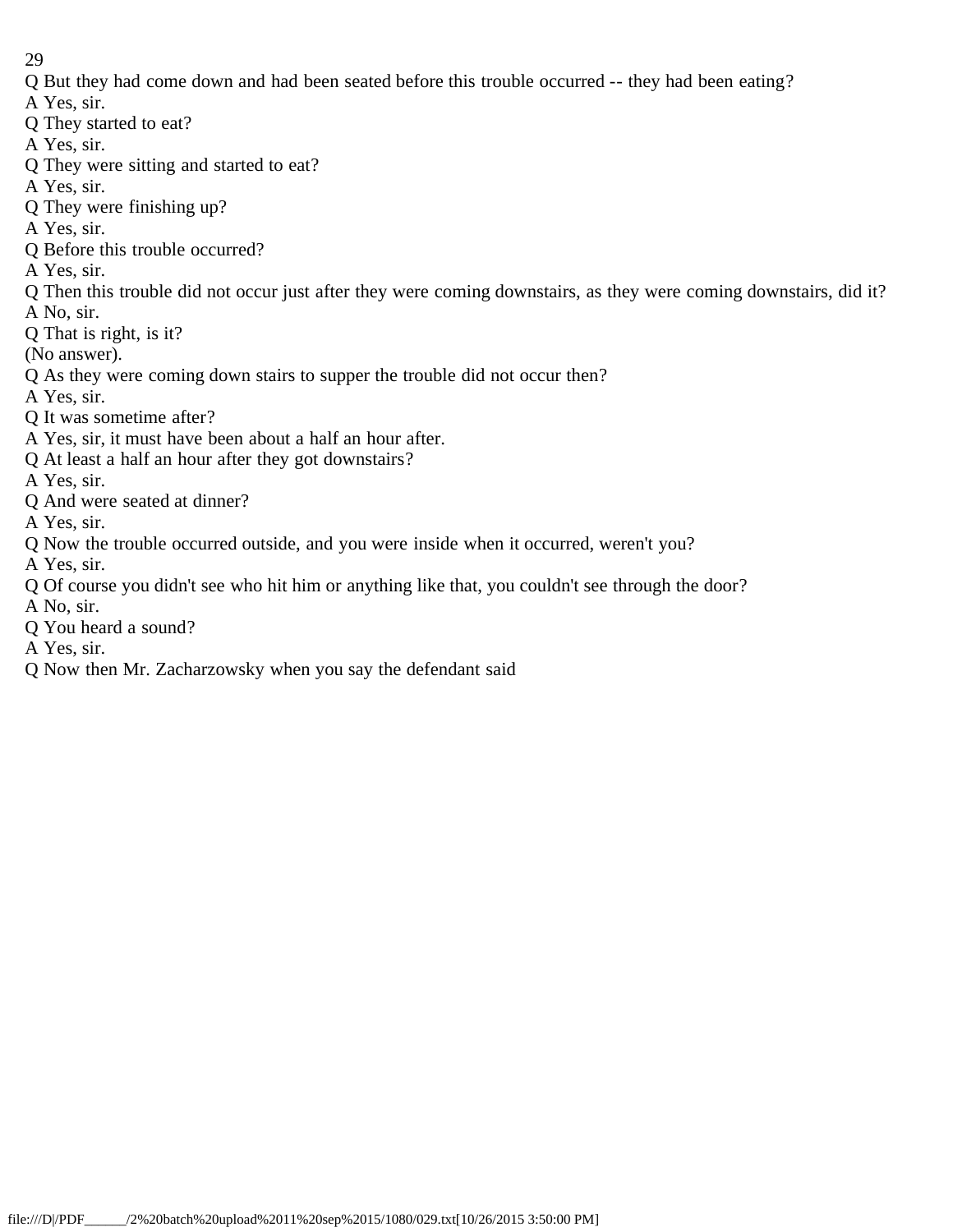"Come out you son of a bitch" he looked into the barroom that was there, wasn't it, he was looking into the barroom? A No, sir.

Q Where was he looking?

A He was standing in the yard.

Q How many had gone out then?

A Nobody had went out.

Q How do you know they didn't go out?

A The yard is from the street, and the hall is before you reach the yard.

Q Now then where were you standing when he was standing at the door saying that?

A I was going out from the dining room. When I came out from the dining room there was two doors before I reached the yard and there is a door leading from the little partition between the yard and between my hall, that was open, the outside door which leads directly from the little partition to the yard, that is where the defend ant was standing there, right in the open door.

Q That was how far away from you?

A When I came out I wasn't about as much from him as one foot. I pushed him back and I says "Walk about your business, leave my place alone, walk about your business, don't create a disturbance in my place.

Q You pushed him right back?

A Yes, sir.

Q It was then, in front of you, you heard this sound outside?

A No, sir.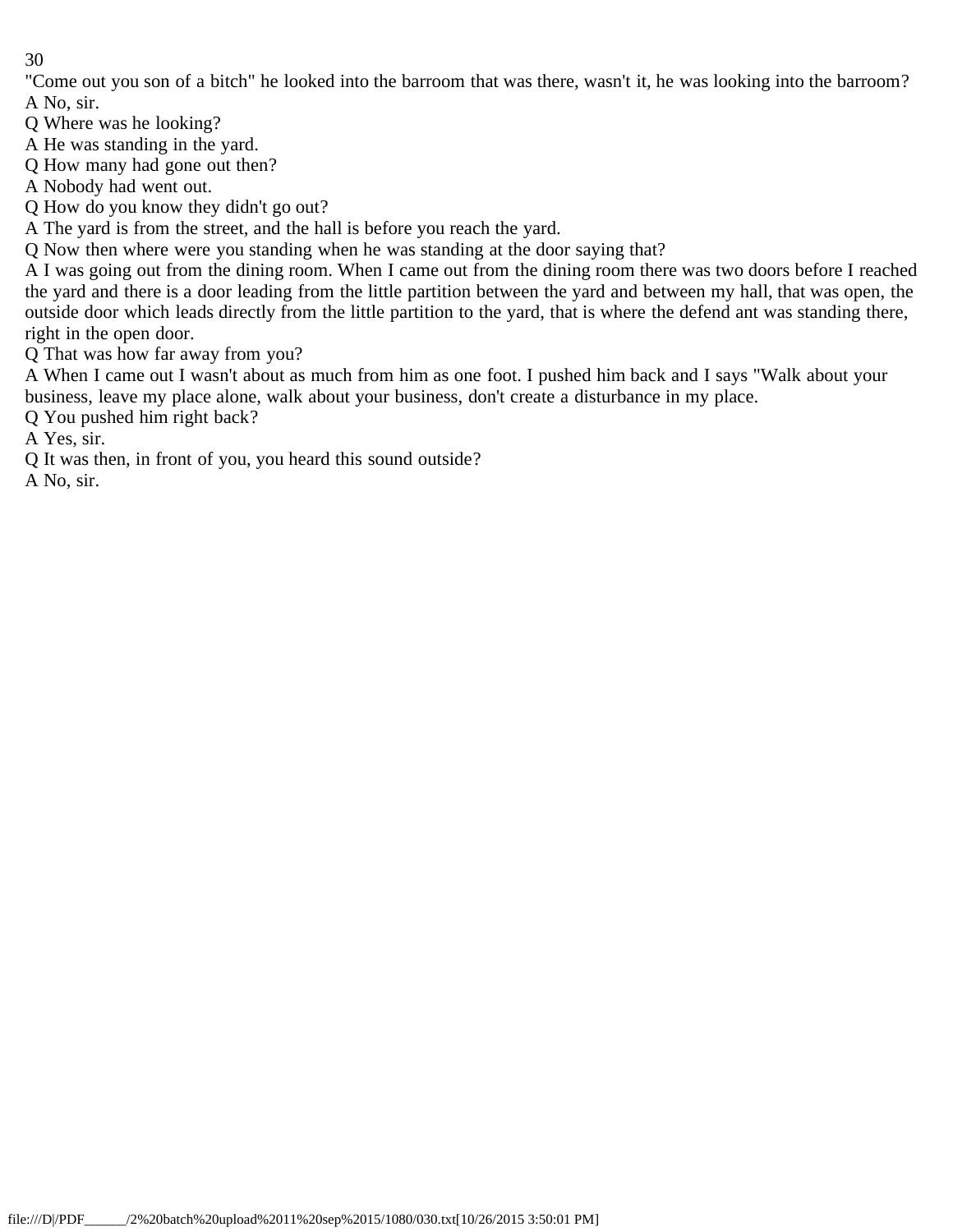Q Well when?

A I testified to that effect -- I caught hold of the door, I pushed him back, I says, "Walk about your business, don't disturb my place." I caught hold of the door and tried to swing it closed, and about swinging it about three-quarters to close it I heard the crash coming.

Q Was the defendant facing you at that moment?

A No, sir, he couldn't face me then because I had the door between him and me.

Q He was right in front of you, right near you?

A Yes, sir.

- Q Between the partially closed door was he?
- A Yes, sir.
- Q He was where you could see him?
- A I couldn't see him then.
- Q The door was three-quarters open?
- A Yes, sir, three -quarters.
- Q You swung it to?
- A I closed it three-quarters, not three-quarters open but three-quarters closed.
- Q You could see him, he was in front of you at that time?
- A No, sir, he was between me and behind the door.
- Q With your eye on him then?
- A I could not have my eye on him no more.
- Q He was on the threshold, wasn't he, right there of the door?
- A Yes, sir.
- Q And just as you closed the door?
- A I didn't close it.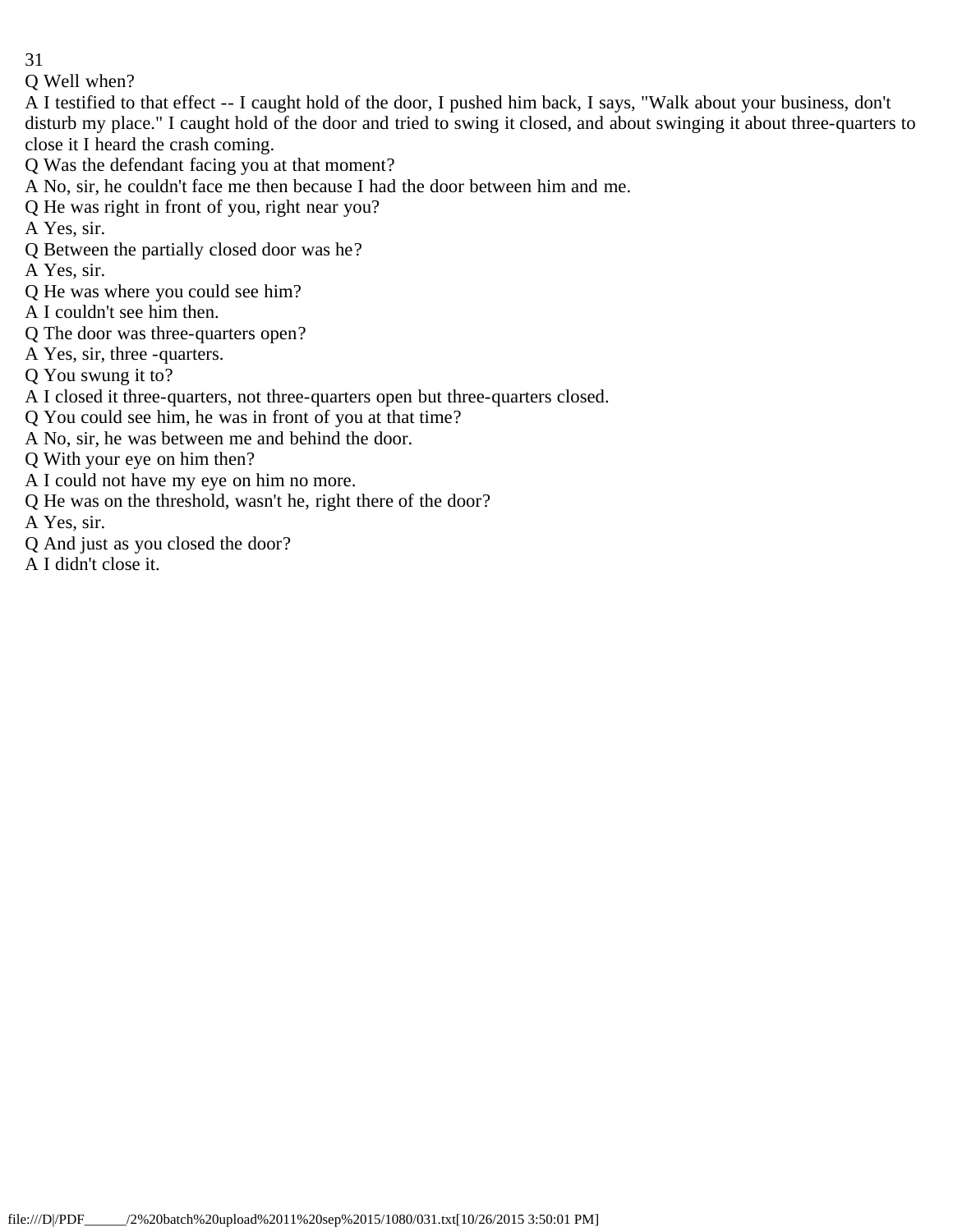- 32
- Q Three-quarters then?
- A Yes, sir.
- Q Just as you closed it three-quarters he was facing you and you heard this sound outside?
- A No, sir, I heard the sound -- outside in the yard.
- Q Where you couldn't see him?
- A No, sir.
- Q That is true, isn't it?
- A Yes, sir; I only heard the sound.
- Q How longs did that take, how many moments did it take for that to take place?
- A Well, it might be an occurrence of less than 15 seconds because when I came out I pushed the defendant back, and I caught hold of the door and about-- I didn't estimate two moments, about swinging the door around might have been between eight and 15 seconds
- Q You heard no trouble between him and Platt did you?
- A No, sir, I didn't hear anything.
- Q You know this boy don't you?
- A Yes, sir.
- BY THE COURT:
- Q Did you hear Schmidt the defendant tell Platt to come out?
- A No, sir.
- Q Who was it he spoke to when he said come out?
- A When he spoke, he spoke to somebody-according to the information they were put out of the place for some reason, that is Lang.
- Q Who was it used the expression and said "Come out here"?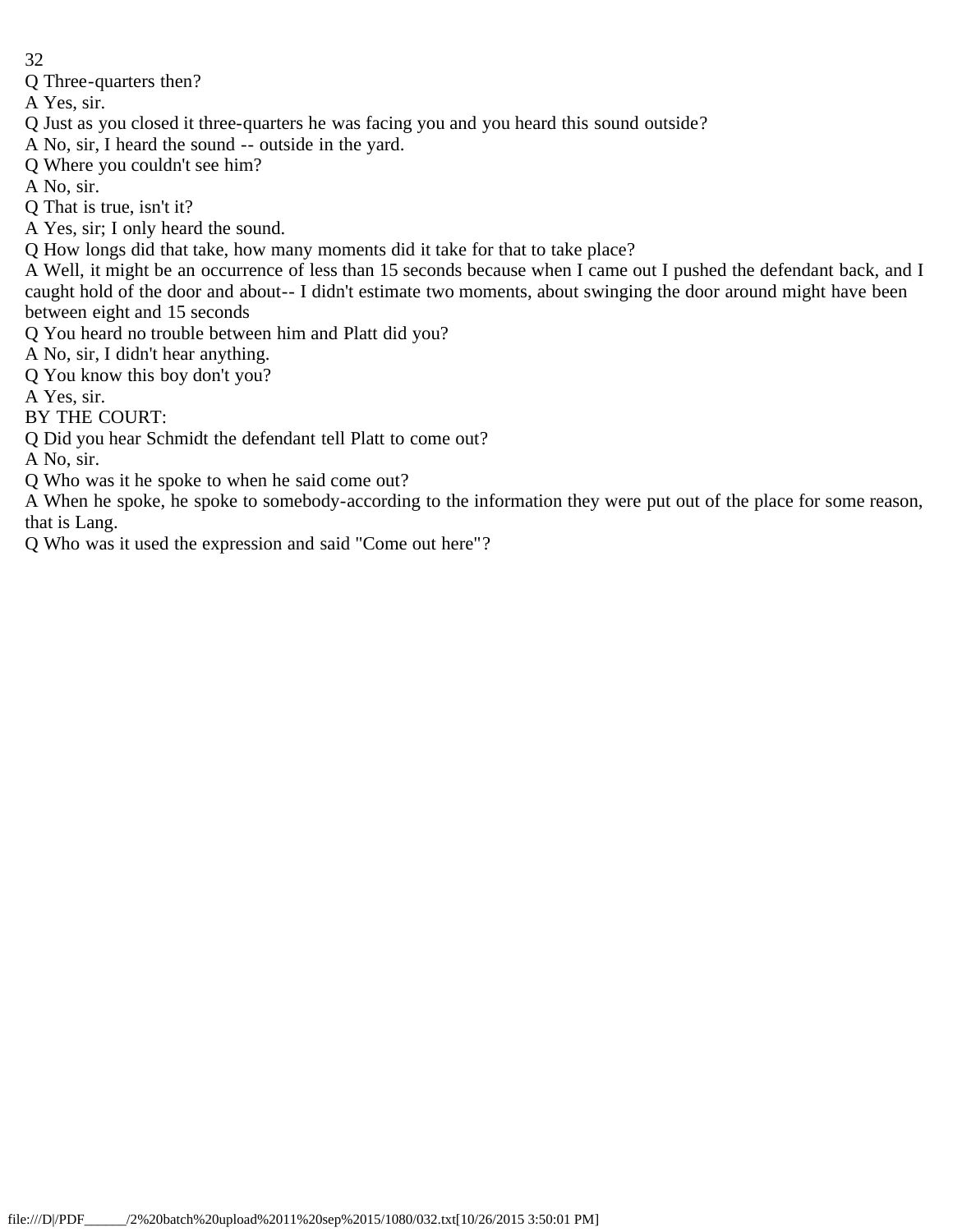- A Charlie Schmidt.
- Q The defendant here?
- A Yes, sir.
- Q Now being tried?
- A Yes, sir.
- BY MR: KIER:
- Q But Platt was outside then?
- A Yes, sir.
- Q When he called out "come out", Platt was outside?
- A Yes, sir; Platt was outside.
- Q You know this boy for sometime, don't you?
- A Yes, sir.
- Q He has got a good reputation, he is all right, isn't he?
- A Well, I never had no dealings or anything but friendly terms with him.
- Q He lives in your neighborhood?
- A Yes, sir, about three blocks away.
- Q You have known him for some years?
- A Yes, I know him about three or four years.
- Q He has been all right as far as you know?
- A Yes, sir to my knowledge, yes, sir.
- RE-DIRECT EXAMINATION BY MR. BOSTWICK:
- Q Didn't you say that you didn't see Platt go out?
- A No, sir, I didn't see Platt going out.
- Q Then when counsel asked you whether Platt was outside how did you know that Platt was outside?
- A Because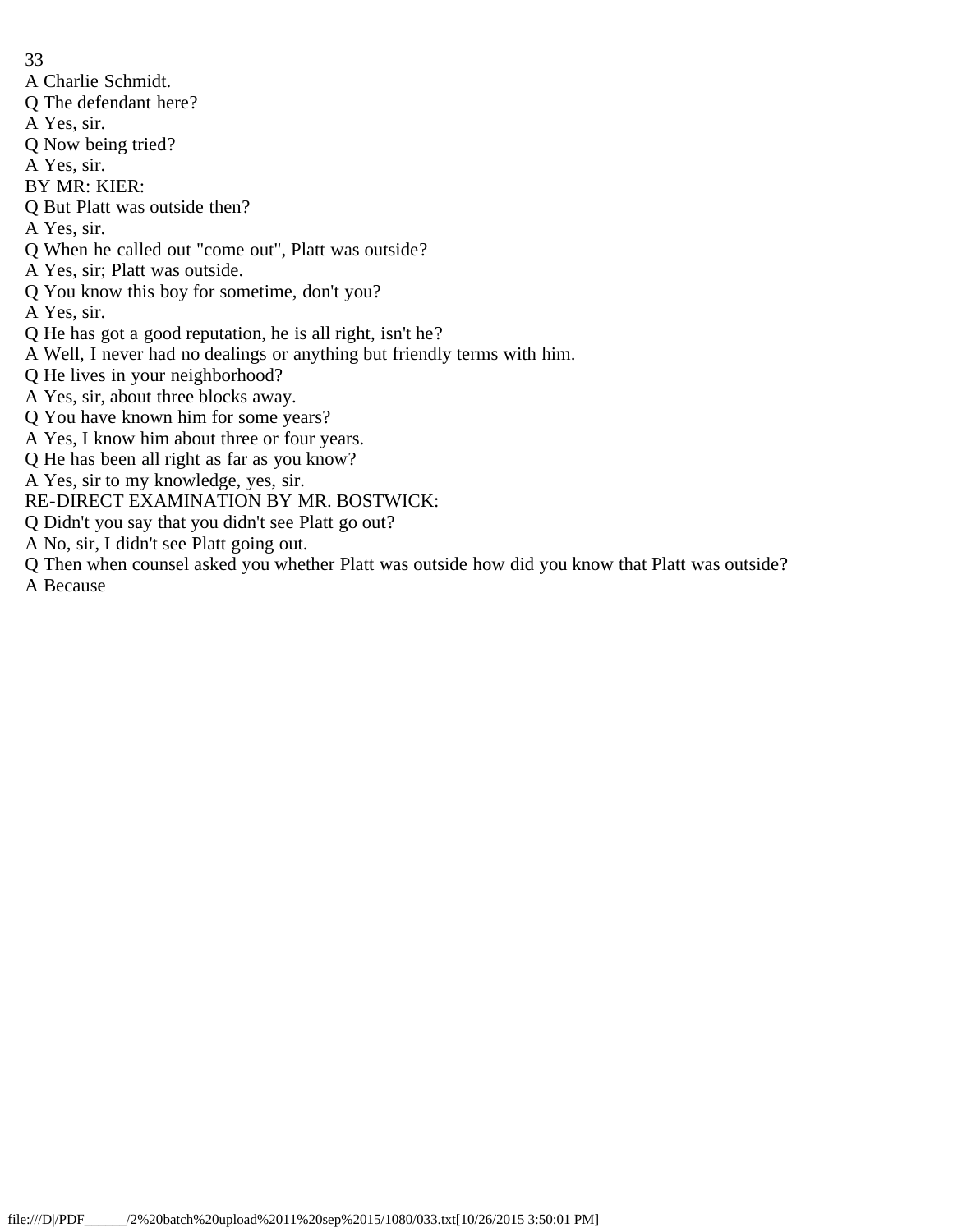I didn't leave the door. As soon as I came out I seen the defendant standing in the doorway. I pushed him book, and when the crash was delivered I seen that Platt standing outside. He received the crash. Between the time I came out and pushed the defendant back there was nobody got out of the door because I stood right in the doorway. Q So this boy stood inside and Platt was outside?

A Both outside.

Q Both outside?

A Yes, sir.

JACOB F. ALBRECHT, a witness called on behalf of the people, having been duly sworn, testified as follows DIRECT EXAMINATION BY MR. BOSTWICK:

- Q Where do you live?
- A 283 East 152d street.
- Q How old are you?

A 23.

- Q Who do you work for?
- A Eugene R. Kraus.
- Q Where?
- A 283 152nd street.
- Q That is where you live?
- A Yes, sir, that is where I work.
- Q Do you remember the night of November 13 and the morning of the 14th?
- A Yes, sir.
- Q Where were you working that night?
- A I was working for Mr. Zacharzowsky, Protection Hall, 152nd street and Courtland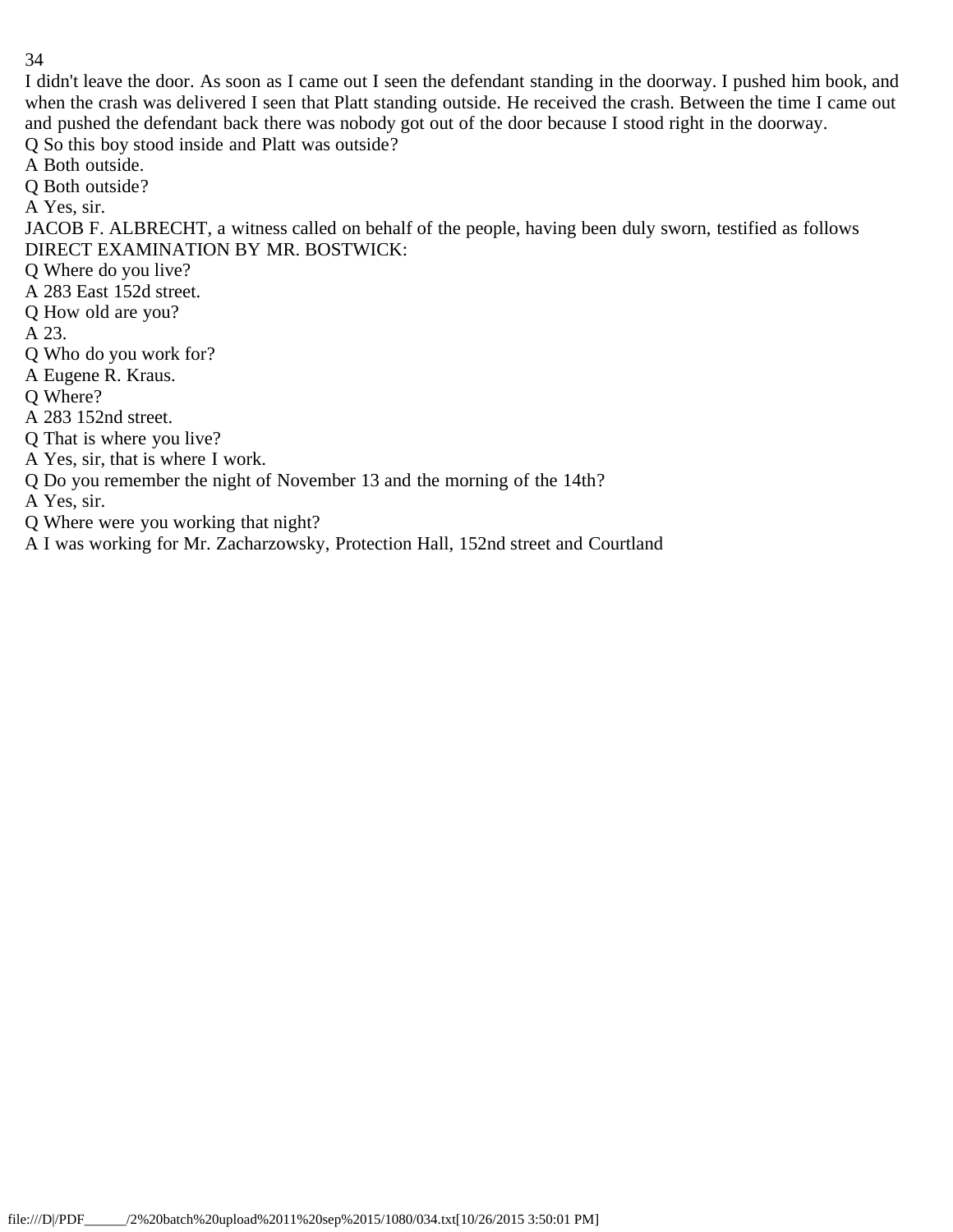avenue.

- Q Do you know Lang?
- A Well I know him from being in the neighborhood, yes, sir.
- Q Has he any nickname?
- A Heine.
- Q You know Heine?
- A Yes, sir.
- Q Do you know the defendant Charles Schmidt?
- A Yes, sir.
- Q Do you know Henry Platt?
- A Yes, sir.
- Q Do you know Frank Byrne?
- A That must be Huckle, isn't it, a boy named Huckle--
- Q Huckle is Frank Byrne?
- A Yes, sir.
- Q Did you see them in the saloon of protection Hall on the night of November 13?
- A Yes, sir.
- Q That is the night they were having a dance upstairs?
- A Yes, sir, there was a private racket upstairs, I believe.
- Q A private racket upstairs?
- A Yes, sir.
- Q Do you remember whether these people had a drink among themselves, the four boys?
- A Yes, sir.
- Q This was about what time of night?
- A When I seen them it was just 12 o'clock.
- Q What happened after they had a drink?

A Well, I had a drink with them. I went upstairs to attend to my business. I had a drink with Huckle. I went upstairs to attend to business upstairs, and there was a young man came up and said his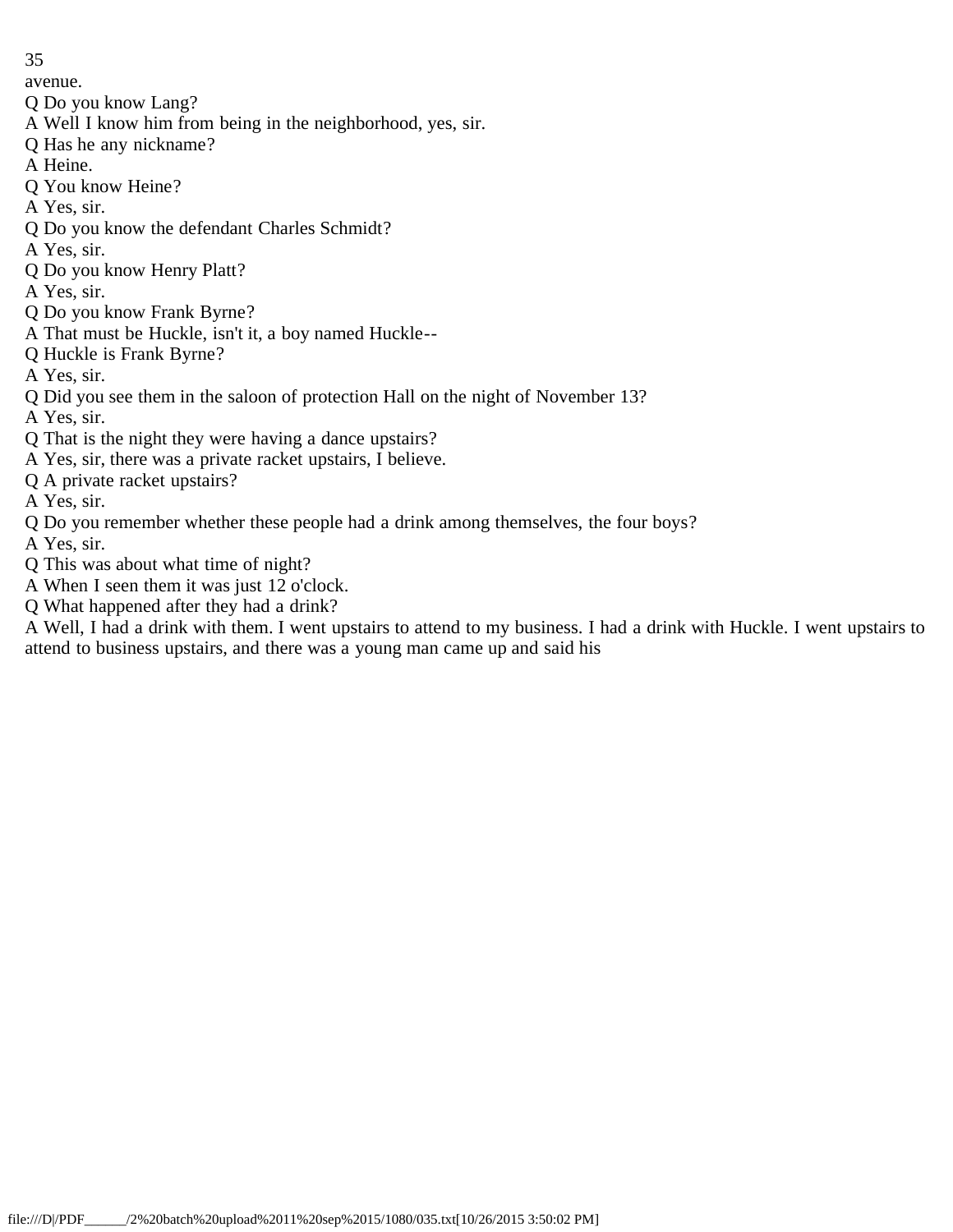nephew was --

Q Somebody said something to you?

A Yes, sir, to me.

Q Somebody came upstairs and told you something?

A Yes, sir.

- Q And as a result of what they told you what did you do?
- A I followed that man downstairs.
- Q You went downstairs?

A Yes, sir, I followed him downstairs. He walked into the back room of the saloon and took Mr. Lang by the shoulder and put him out in the street, and with that I was told to tell Mr. Schmidt to go out which I did.

MR. KIER: I object to that.

Q This man came downstairs with you?

A Yes, sir.

Q And you both when where?

- A I came down with him and I went in the back room of the saloon.
- Q What did he do with Lang?
- A Put him out in the street
- Q Was this man connected with the place who put him out?
- A No, sir, he was running the dance upstairs.
- Q He was one of the people running the dance?

A Yes, sir

- Q Do you know of your own knowledge why he put Lang out?
- A No, sir.
- BY THE COURT:
- Q Did you hear him say anything to Lang at the time he put him out?

A Yes, sir.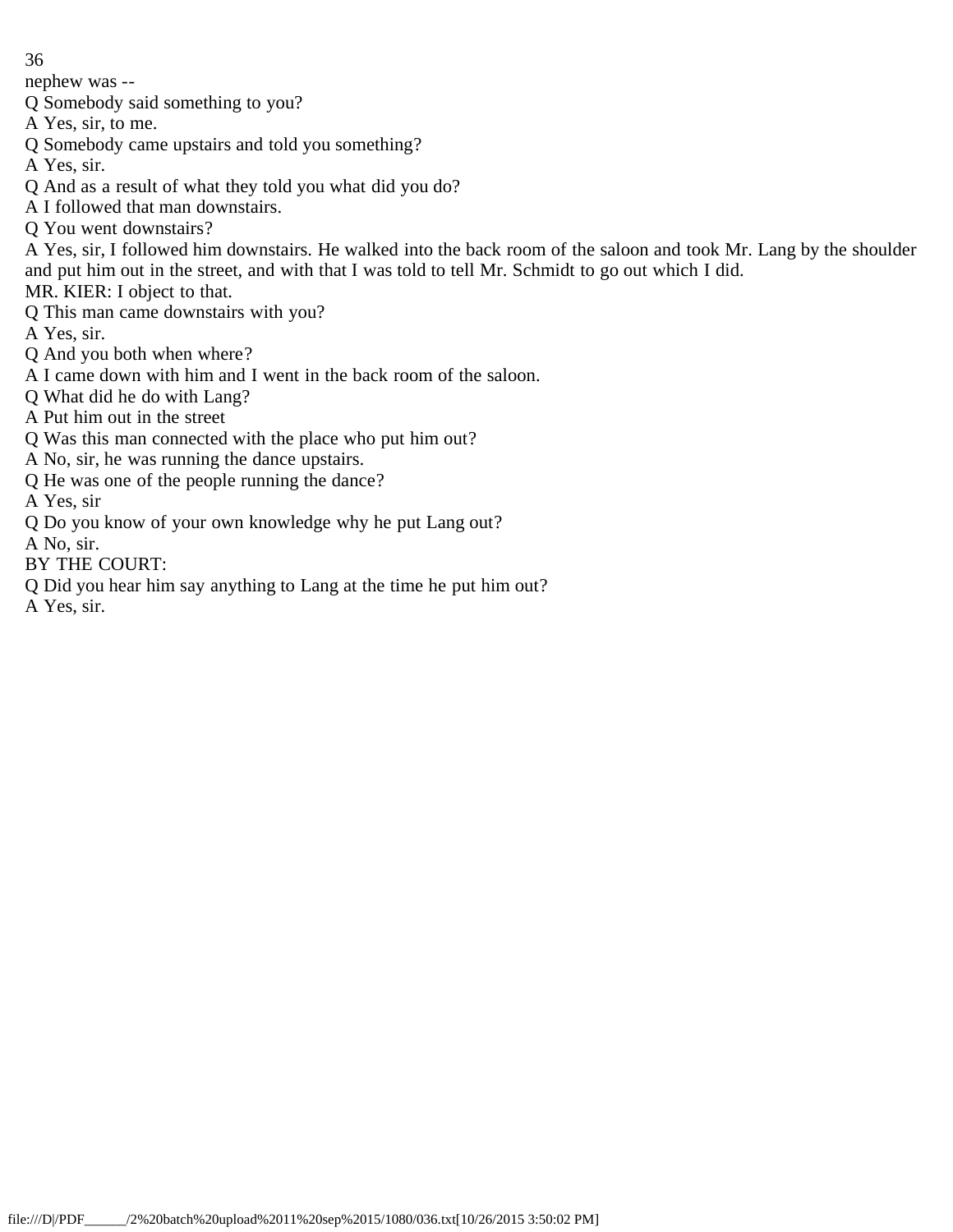Q What did he say to him?

MR. KIER: Objected to.

THE COURT: That affects Lang only, not your client.

THE WITNESS: He says "This ain't no place for you you belong out in the street, coming in here and try to rob his nephew in the toilet", that is the reason he put him out.

THE COURT: The jury are instructed that "hat remark must not affect in any way this defendant who is a codefendant with Lang but is being tried separately. This does not affect Schmidt.

Q He didn't say anything about Schmidt?

A No, sir. Then this man walked out and as he walked out, Heine had been outside, had been put out, and as he walked out Schmidt walked out and Heine came in the yard and as he did there was a crash came, the door was open and Joseph Zacharzowsky went to shut the door and told them to go home about their business. The crash came, the door was opened in less than a minute and Mr. Schmidt and Lang ran out of the yard.

Q What did the crash sound like?

A Well, it sounded like a dull crash, like a hit of stone or something.

Q Where was Platt at this time?

A Standing right outside the door in the yard.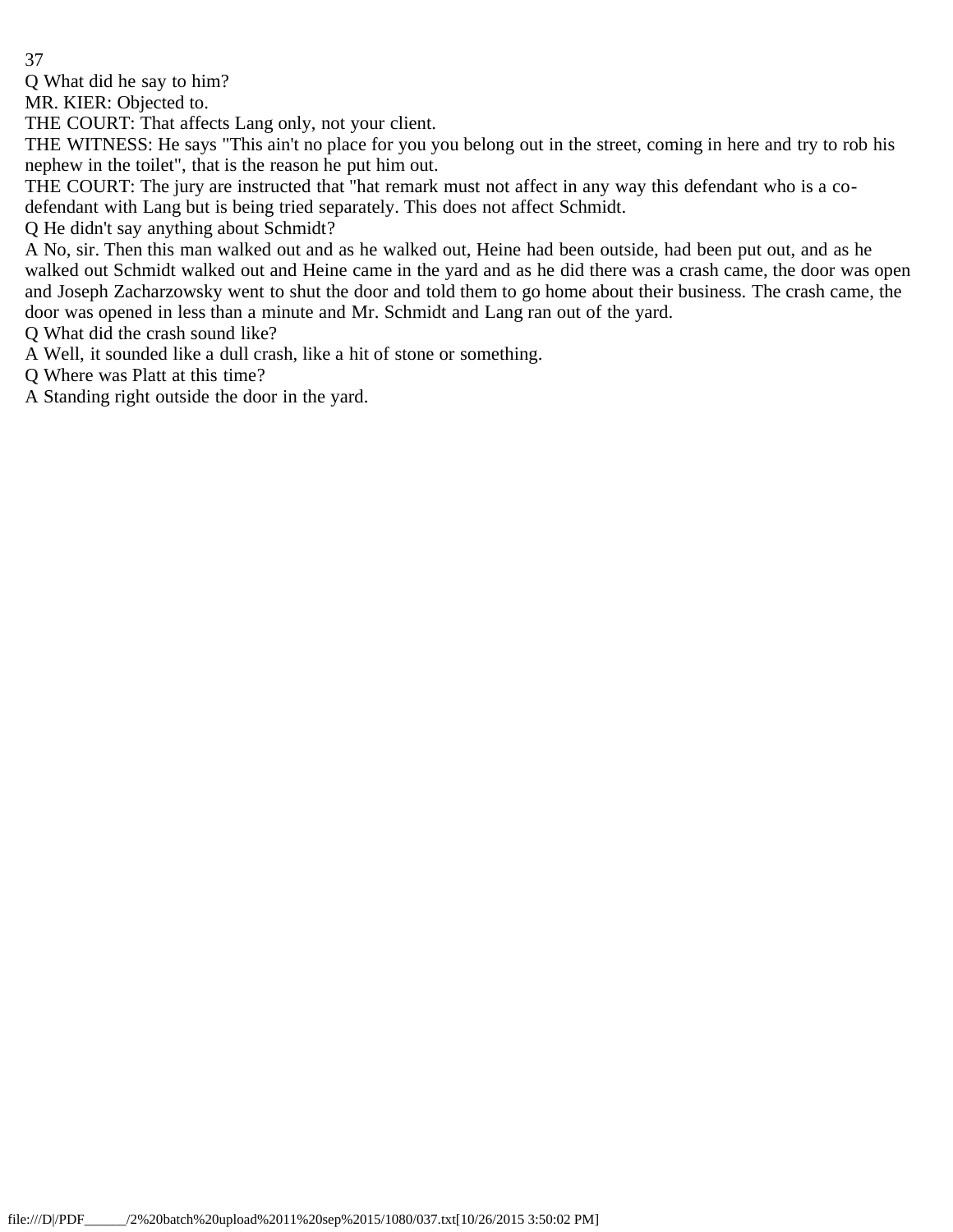Q Platt had gone outside?

A Yes, sir.

- Q Was anybody with Platt at the time, do you know?
- A Why not, when he walked out along.
- Q At the time you heard the crash, did you see anybody?
- (No answer).
- Q You didn't see Platt at the time you heard the crash, did you?
- A At the time I heard the crash?
- Q The very instant you heard the crash?
- A No, sir; we just shut the door.
- Q So you couldn't see outside?
- A No, sir.
- Q But immediately upon opening the door who did you see?
- A I seen Mr. Schmidt and Heine run out of the yard and I stumbled on Mr. Platt and picked him up.
- Q Stumbled on Platt's body?
- A Yes, sir.
- BY THE COURT:
- Q Your name is Albrecht?
- A Yes, sir.
- BY MR. BOSTWICK:
- Q Did you see Platt go out of the door?
- A Yes, sir.
- Q How long before you heard this crash or this thud was it between the time that Platt went out of the door and the time you heard the thud?
- A I should judge about four or five minutes.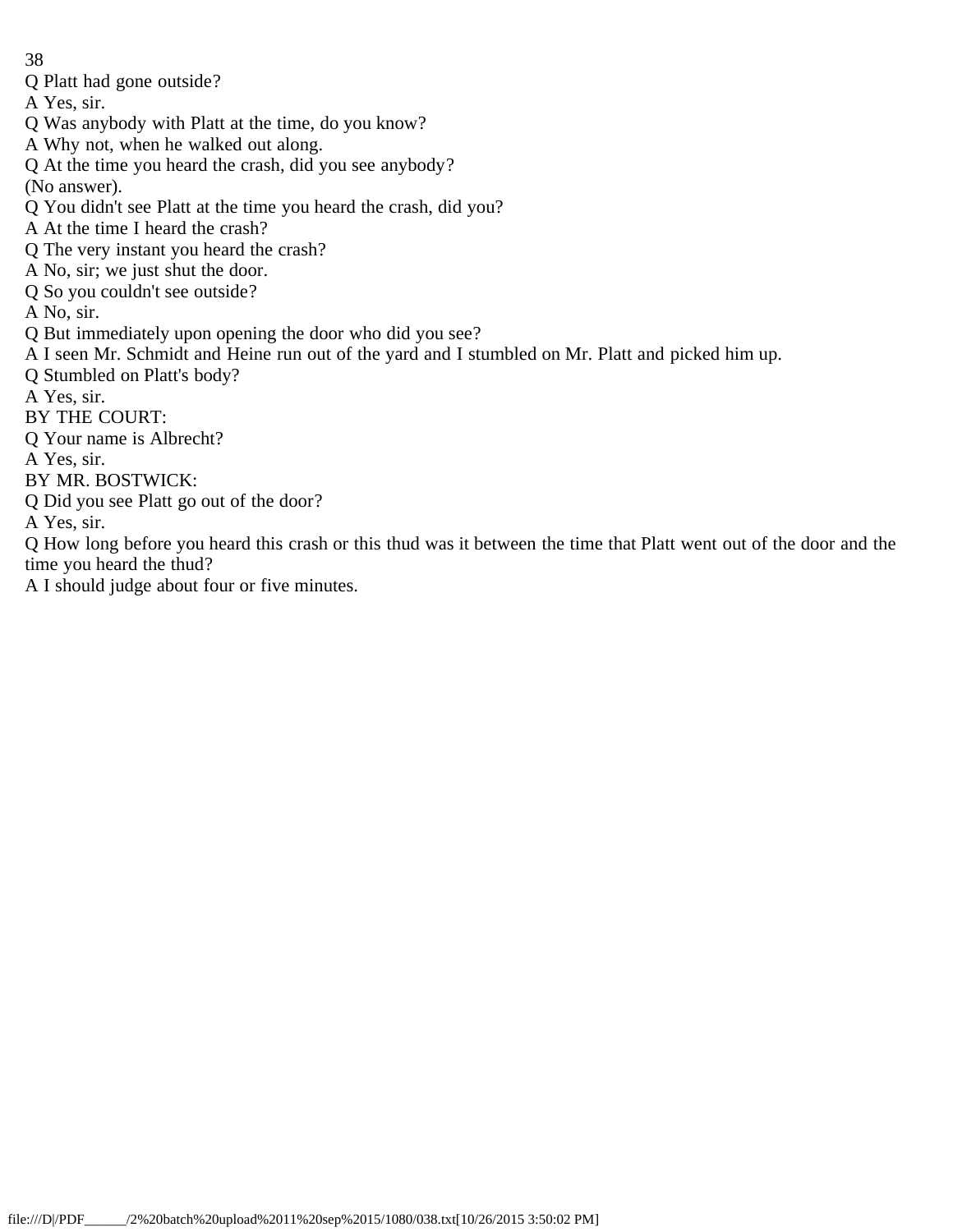CROSS-EXAMINATION BY MR. KIER:

Q Four or five minutes?

A Yes, sir.

Q Not eight to 15 seconds -- that was when Zacharzowsky was at the door closing it?

A Yes, sir.

Q Four or five minutes?

A Yes, sir; when Mr. Platt walked out.

Q When Mr. Platt walked out?

A Yes, sir; Heine and Schmidt had been out in the yard before that.

Q Schmidt came back?

A Schmidt and Heine came back, both of them.

Q Schmidt in the meantime remained back, and Heine was out, is that right?

A They both came back in the yard together. Schmidt was in the front of Heine, Heine in back of Schmidt, close together.

Q What do you mean, four or five minutes?

A As Mr. Platt walked out--

Mr. Platt walked out

Q Mr. Platt walked out--about four or five minutes before he walked out and the crash.

Q Do you know where the man went who had the trouble with Lang?

A He went upstairs about his business.

Q How many people were up there when he went up?

A When this man went upstairs?

Q When the man who had the trouble with Lang?

A I should judge about 75 in the racket.

Q He had no trouble with the boy Schmidt?

A No, sir.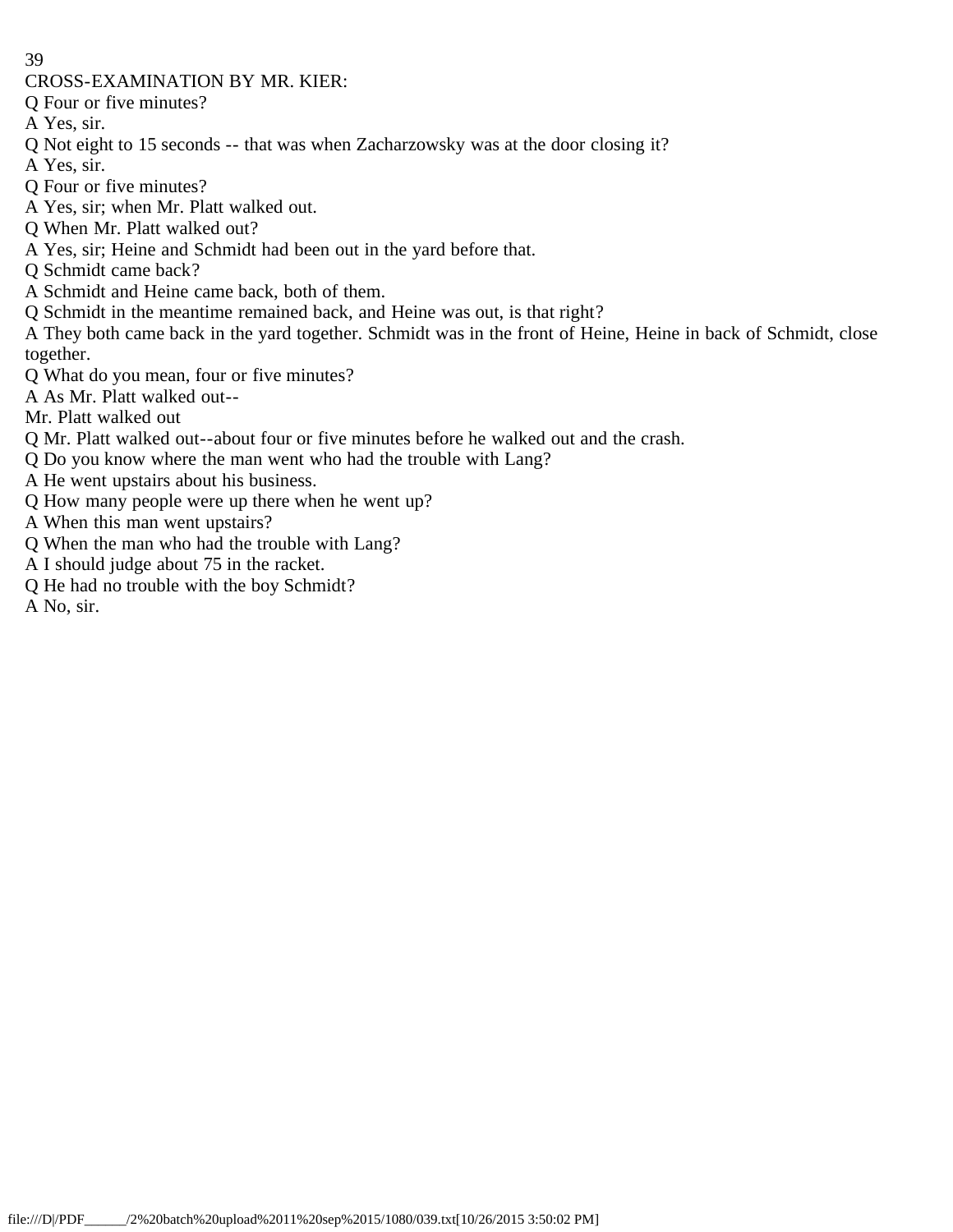Q Nor Platt had no trouble with Schmidt?

A No, sir, not that I know of.

- THE COURT: Is there any member of the jury that would like to ask the witness a question.
- BY A JUROR:
- Q Was Schmidt put out in the street or in the yard?
- A Schmidt wasn't put out at all. He was asked to walk out.
- Q Lang?
- A He was put out to the middle of the street.
- Q How do you get from the street into the yard?
- A You go through, you come in on Courtland avenue, you go through the yard, a bit of the yard about 30 feet I guess
- or 40 feet, and about 16 feet wide or 10 feet.
- BY THE COURT:
- Q Is there an entrance on Courtland avenue?
- A Yes, sir, an entrance into the hall, you go through a little alley and then go up through the hall.
- Q What do you enter on 102nd street?
- A The side door of the saloon.
- Q On 152nd street?
- A Yes, sir.
- BY MR. KIER:
- Q Do you know the defendant for sometime?
- A Yes, sir.
- Q His character is all right, isn't it?
- A I don't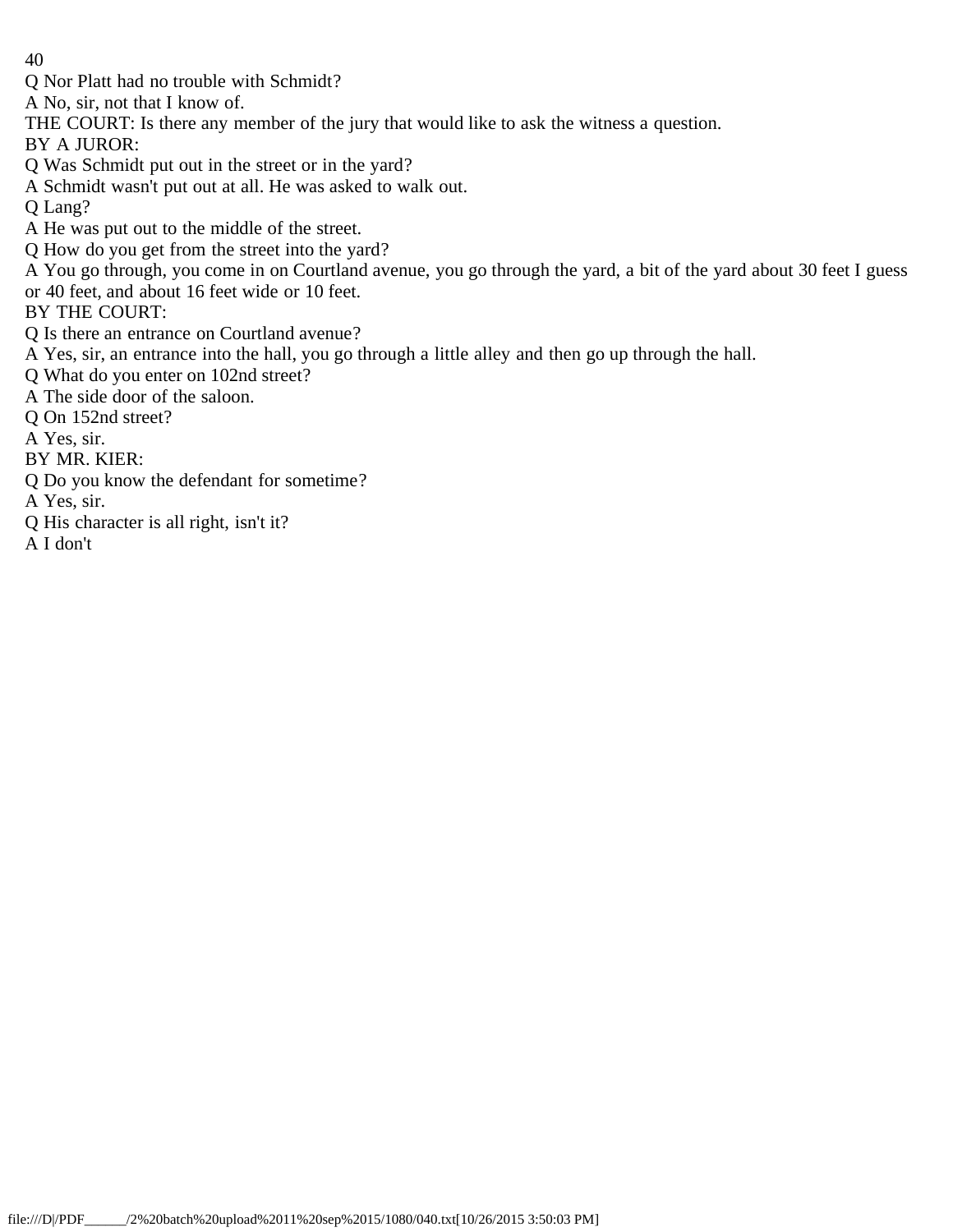knew anything wrong about him.

MR. BOSTWICK: I object to that.

Q You never have heard anything against him?

A No, Sir.

- MR. BOSTWICK: I move to strike out that testimony.
- BY THE FIRST JUROR:
- Q You said that you had a drink with the boys together?
- A Yes, sir, Mr. Huckle.
- Q What did you drink?
- A I drank a short beer.
- Q Did you serve this?
- A No, sir, I didn't serve the drinks.
- Q Who served them?

A I couldn't tell you who served the drinks, they had drinks already when I came in and Mr. Huckle asked me to have a drink with them which I did because I know him being around the neighborhood and found him to be a nice fellow and I said I would take a pony of beer.

- Q Were they sober or intoxicated at the time?
- A They were not exactly sober.

BY A JUROR:

- Q Were you there at the time when you heard that remark, past, "Come on out."
- A Yes, sir, I was standing in the doorway.
- Q Tell us about that and state to whom was it said?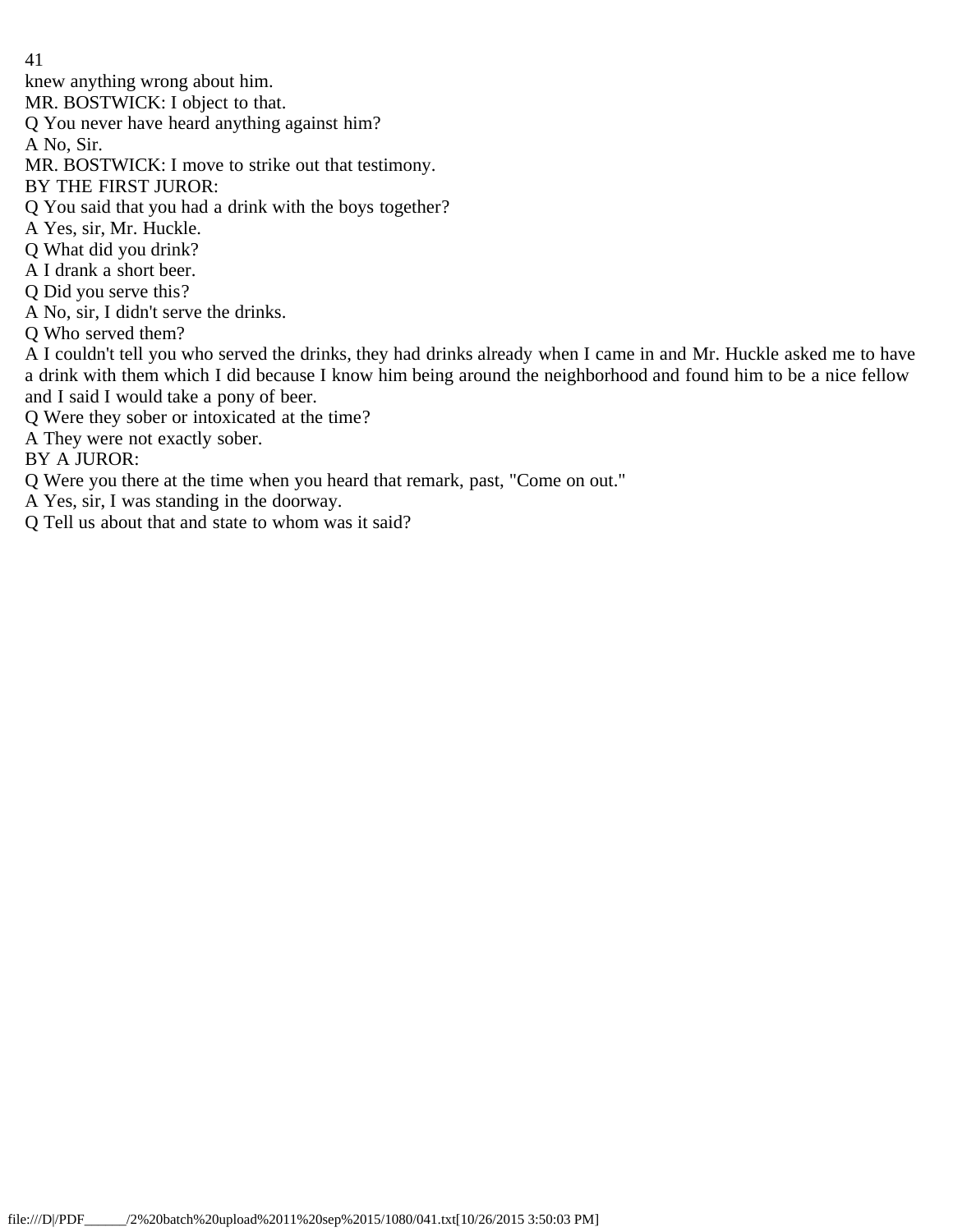A Well both of them, Schmidt and Mr. Lang.

Q Who was it addressed to, who was it meant for, the remark?

A That is hard to tell because the man that put him out was upstairs, that man that put him out was upstairs he sent them out, why I suppose it was meant for the man who put them out, "Send them out, we will clean them up, we will trim them", those words came in.

BY MR. KIER:

Q You didn't mean Platt?

A I don't know who he meant, he said. "Send him out".

Q Platt was outside then?

A Yes, sir, standing along-side the door in front of me.

BY THE COURT:

Q He was standing with you at the time?

A No, sir, there was a distance of about five or six feet away from them -- he was standing up against the door and I was standing here on the inside. (Illustrating)

Q Was he standing on the side of the door or was he standing on the threshold of the door?

A No, sir, I should say about two feet away from it.

Q In the yard?

A Yes, sir.

Q And these men were how many feet beyond him in the yard?

A About five or six feet.

Q You saw that they were having that relative position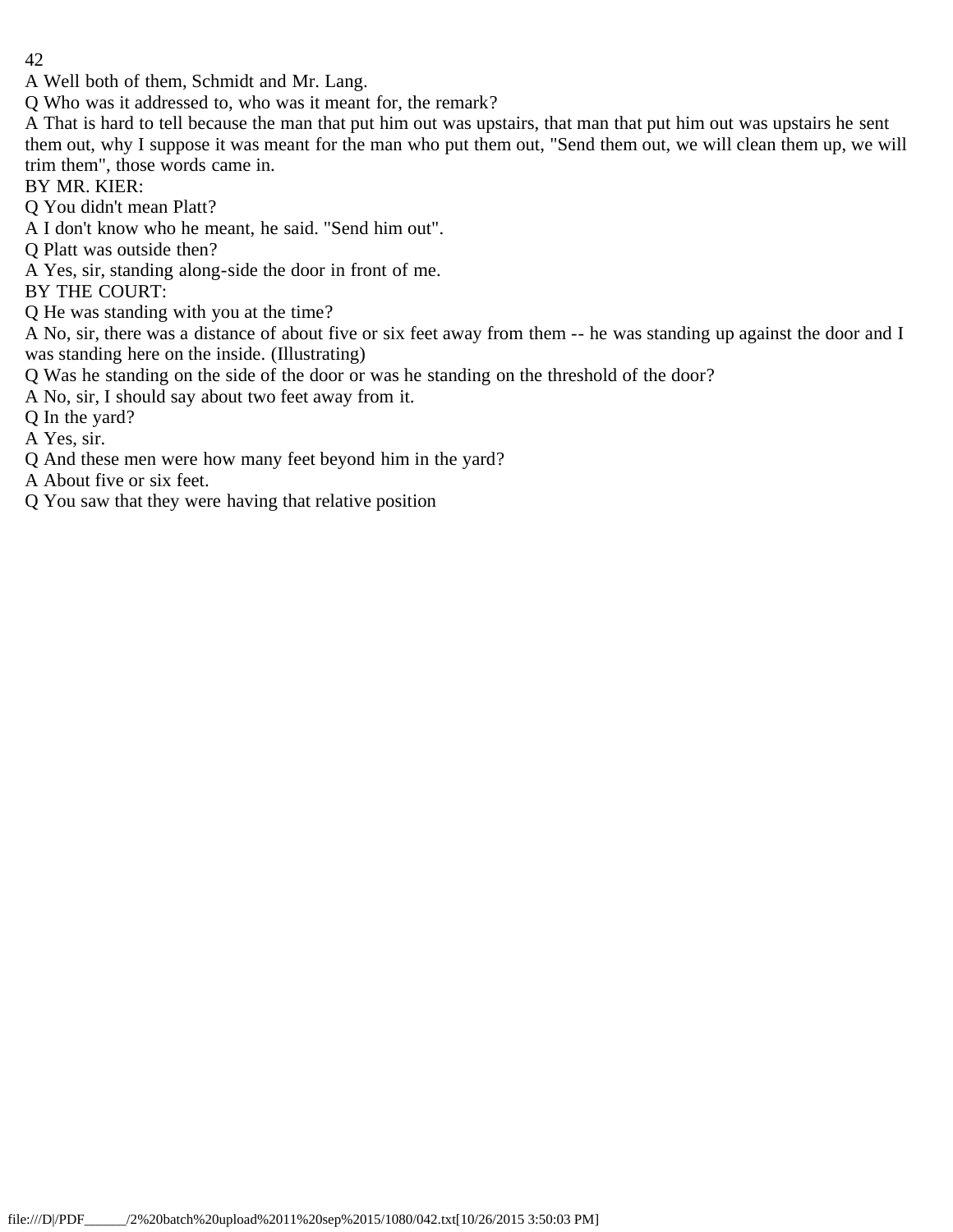when you heard Schmidt and Lang make that remark?

A Yes, sir.

Q "Send him out"?

A Yes, sir; just at that time my boss came out, my boss for the night, I was helping him out, and he says, "Don't bother with him, lot them alone, let them go home", and as he was closing the door about three-quarters the crash came, the door was opened as quick as that and I seen Lang and Schmidt go out of the yard and I picked this man up.

Q Was there anybody else in the yard at that time?

A No, sir.

BY MR. KIER:

Q The yard was pretty dar wasn't it?

A It isn't so very dark, I could see all ever the yard.

Q Any lights in the yard?

A No, sir.

Q Of any kind?

A No, sir.

Q There were a lot of people around there that night, in the place?

A Upstairs and inside; there wasn't a soul came out because they were eating supper at the time.

HENRY PLATT, a witness for the people, having been duly sworn, testified as follows.

DIRECT EXAMINATION BY MR BOSTWICK:

Q Where do you live?

A 328 Park avenue.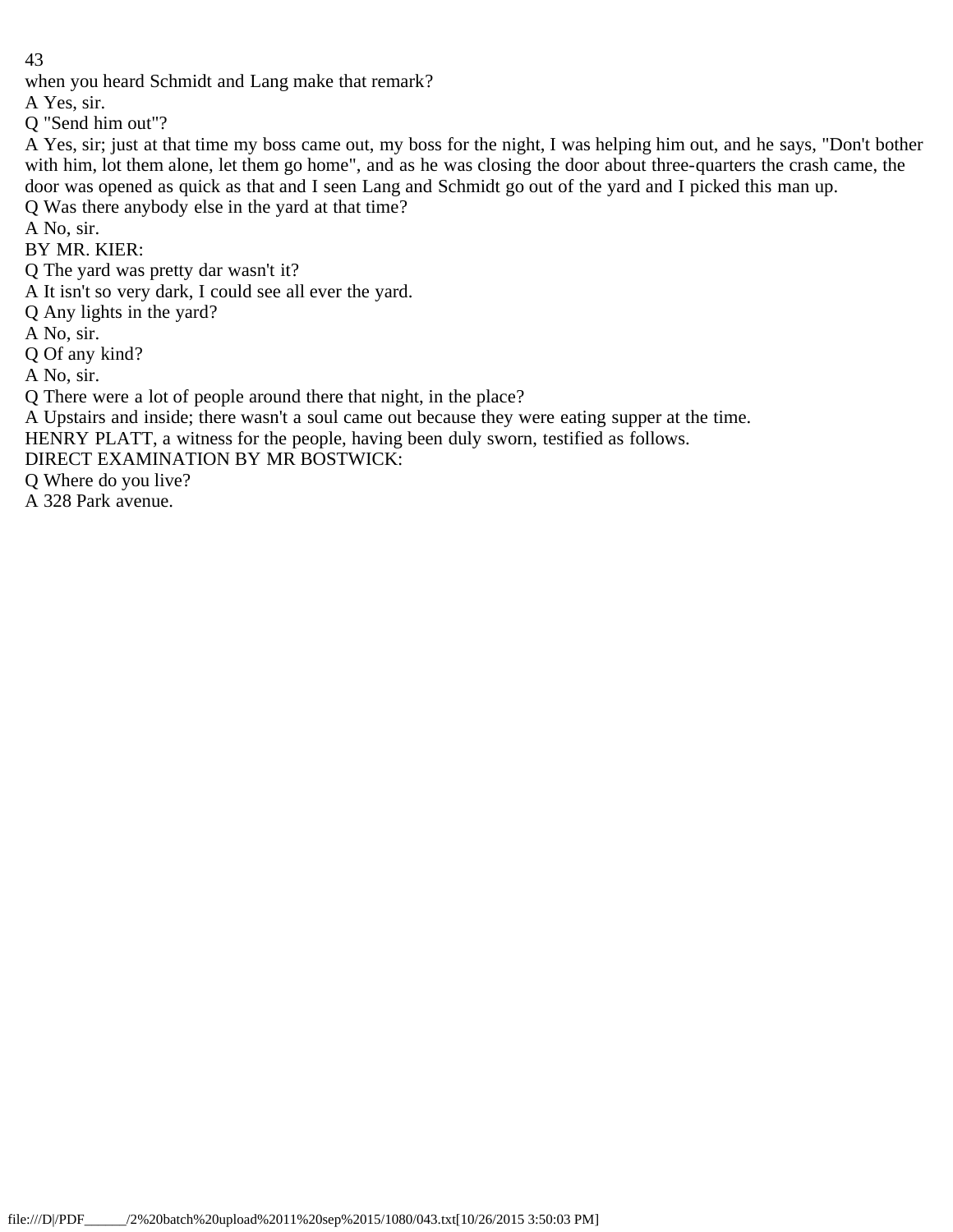- 44
- Q Mr. Platt, how old are you?
- A 30 years old.
- Q What it your business?
- A Printer.
- Q I suppose you distinctly remember the date of November 13th and the morning of the 14th? A Me?
- Q Do you remember the evening of November 13th and the morning of the 14th?
- A Well I was unconscious.
- Q Do you remember before you were unconscious --don't you?
- A Yes, sir.
- Q That evening of the 13th where did you go first before your went to Protection Hall?
- A 149th street and Courtland avenue.
- Q Who did you meet there?
- A Schmidt, Lang, Byrne and myself, four of us were there.
- Q What did you do there?
- A We had a couple of drinks in the saloon.
- Q What did you drink?
- A Beer.
- Q Then did the four of you go out together or separately?
- A All four went out together.
- Q Where did you go?
- A protection Hall.
- Q Where is that?
- A 152nd street and Courtland avenue.
- Q About what time did you leave the saloon at 149th street?
- A About 11 o'clock.
- Q You went to Protection Hall?
- A Yes, sir.
- Q About what time did you get there?
- A Well, about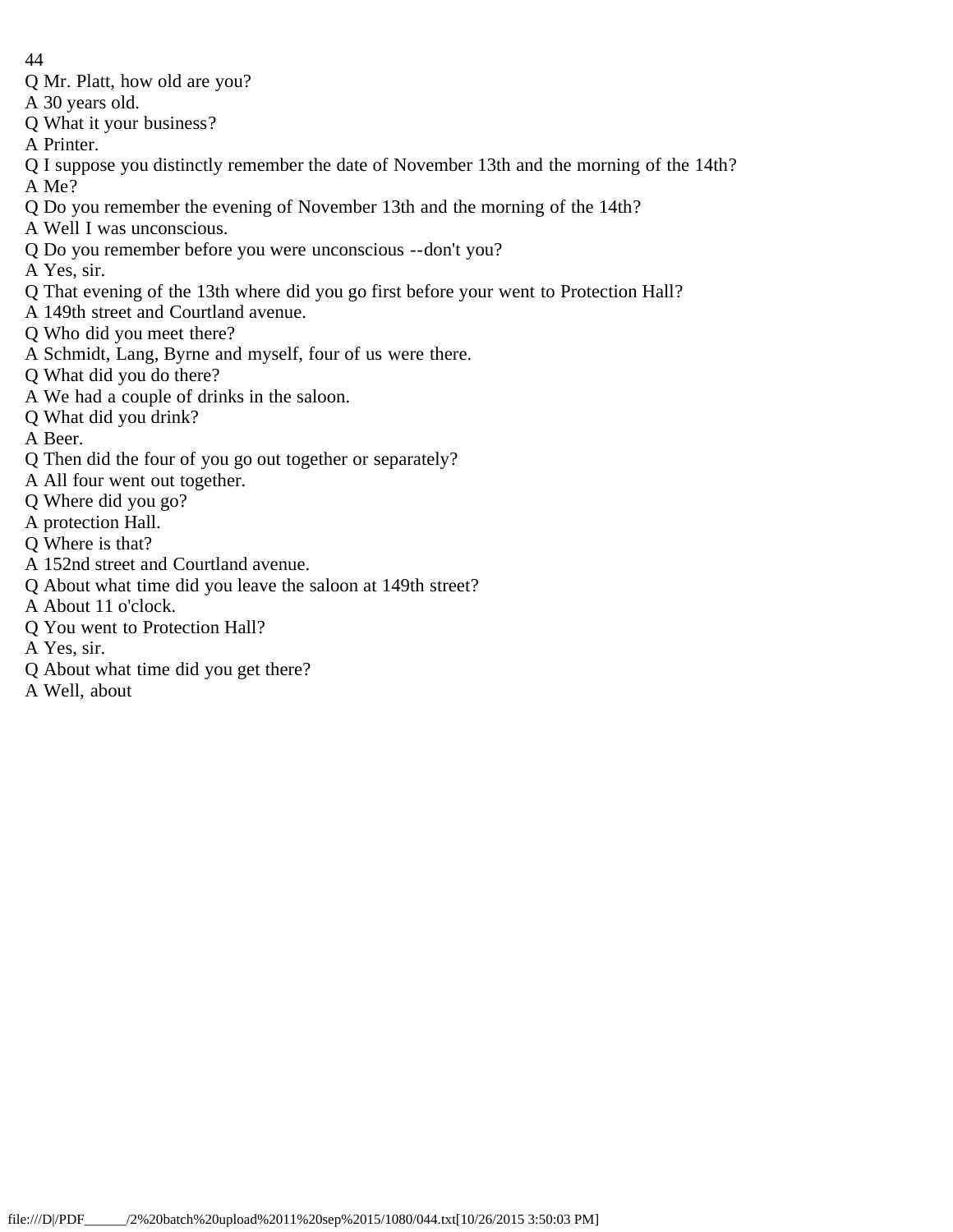- 45
- half past 11 or quarter of 12.
- Q Half past 11 or a quarter of 12?
- A Yes, sir.
- Q What did you do when you got there?
- A Well we went inside the saloon.
- Q Did you sit down or stand up?
- A Sit down at the table.
- Q Have anything to drink there?
- A Yes, sir, we had a round of drinks.
- Q Who was in the party?
- A Schmidt, Lang, Byrne and myself
- Q Did anybody else have a drink with you at that time?
- A No, sir.
- Q Had you know Schmidt before this?
- A No, sit, this is the first time I ever knew him.
- Q The first time you ever knew him?
- A Yes, sir.
- Q Had you known Frank Byrne?
- A Yes, sir.
- Q What do they call Frank Byrne?
- A Huckle, a nickname.
- Q Had you known Lang before, Harry Lang?
- A Yes, sir.
- Q What is his name, his nickname?
- A Heine.
- Q Heine?
- A Yes, sir.
- Q How long after you got to the Protection Hall saloon did you have this drink?
- A I just couldn't tell you.
- Q You just couldn't tell me?
- A No, sir.
- Q Well it isn't material but I want you to tell first after you had the drink -- what happened next, what did you do,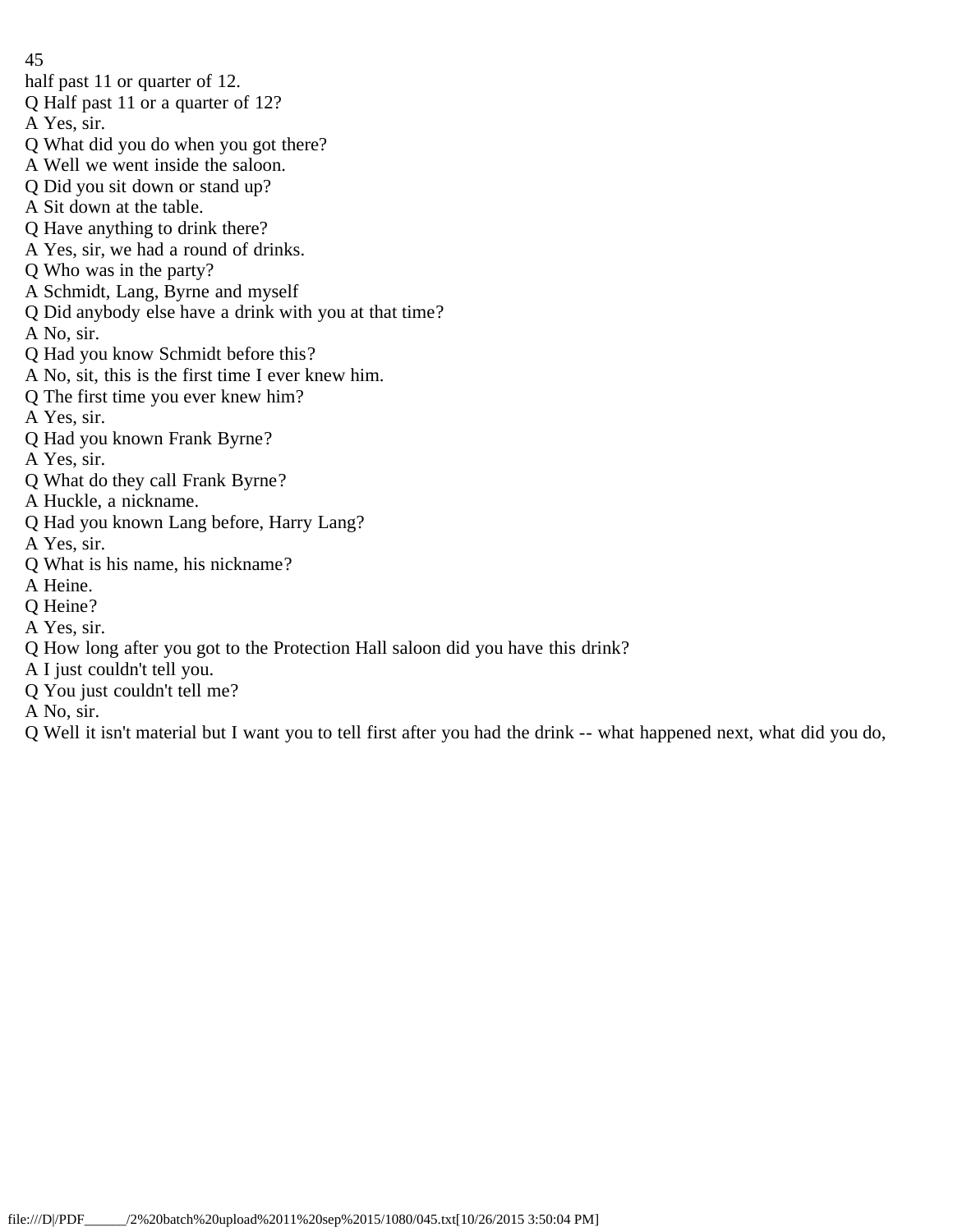46 who get up? A Well, Huckle was the first one to get up. Q Where did Huckle go? A To the toilet. Q He went to the toilet? A Yes, sir. Q What happened while he was absent? A Well Lang was put out, they told him to go out. Q Lang was put out? A Yes, sir, told to go out. Q Did he go out? A Yes, sir. Q That left you and Schmidt there? A Yes, sir. Q Now then which one went out, you or Schmidt? A Tell Schmidt. Q Schmidt went out? A Yes, sir. Q That left you in there? A Yes, sir. Q You went out? A Yes, sir. Q Did you go out before Huckle came back from the toilet? A Yes, sir, I went out before that. THE COURT: Is that the order in which they went out. Now you repeat that, what was the order in which these men went out including yourself, who went out first? THE WITNESS: Lang. Q Who went out after Lang? A Schmidt. Q Who went out after Schmidt? A Myself. BY MR. BOSTWICK: Q Did anybody else go out? A No, sir.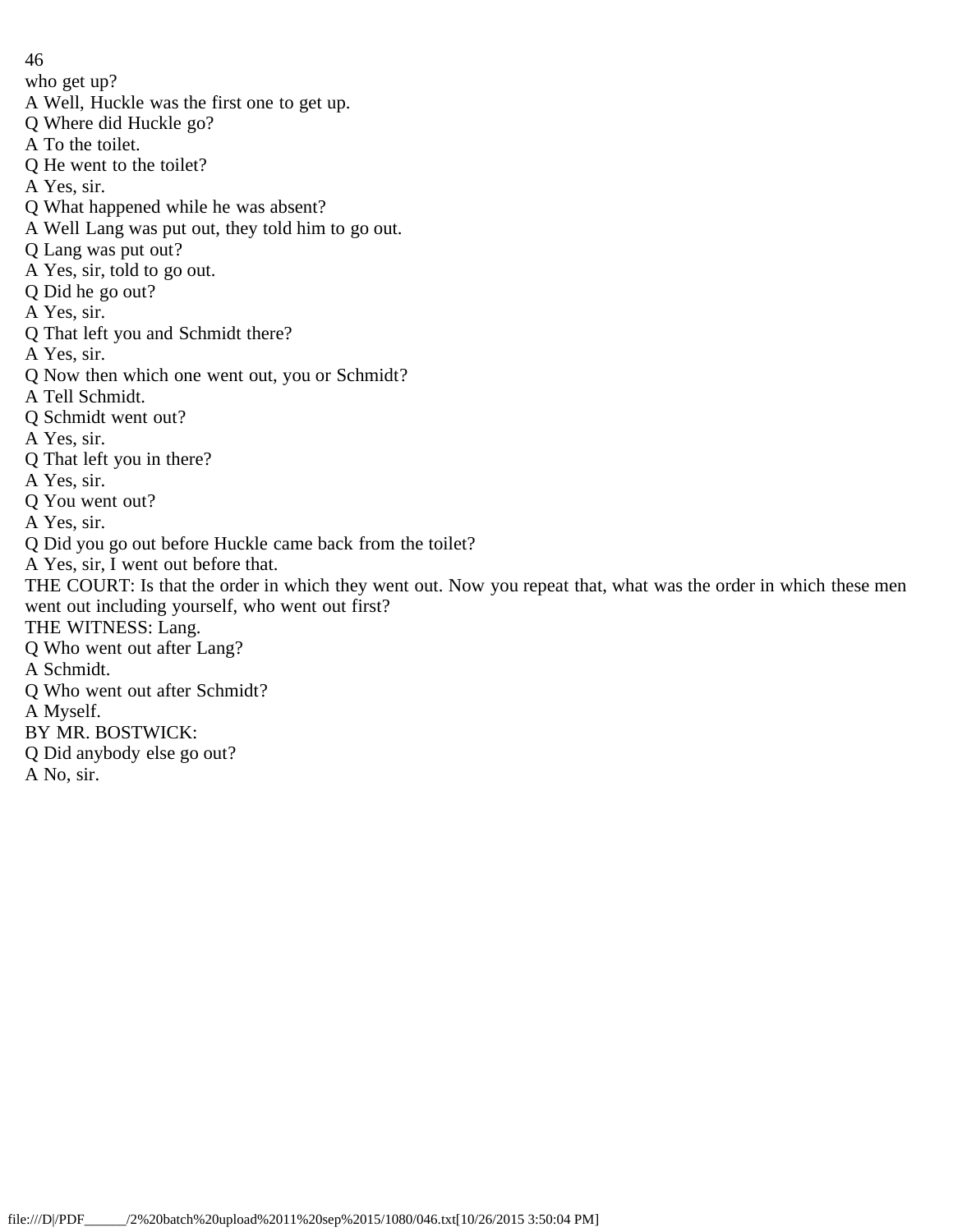- Q What happened to you after you got outside the door?
- A Why, I was hit.
- Q You don't know what you were hit by?
- A No, sir.
- Q Do you know anything after that?
- A No, sir; I was unconscious.
- Q At the time you went out of that door did you have money in your pocket?
- A Yes, sir.
- Q How much?
- A \$7.
- Q In what denomination?
- A A five dollar bill and two singles.
- Q When did you first miss that money?
- A Why after I was hit I didn't know where the money was and after I was in the hospital the money was gone.
- Q The money was gone?
- A Yes, sir.
- BY THE COURT:
- Q Where did you have it?
- A In my pocket.
- Q What pocket?
- A The right hand pocket.
- Q Loose or in a pocket book?
- A Loose.
- BY MR. BOSTWICK:
- Q Who was the last person you saw just before you were hit?
- A That is something I could not toll you; I was unconscious on the ground when I was hit.
- Q Just before you were hit who was the past person you saw just before you were struck or felt this blow?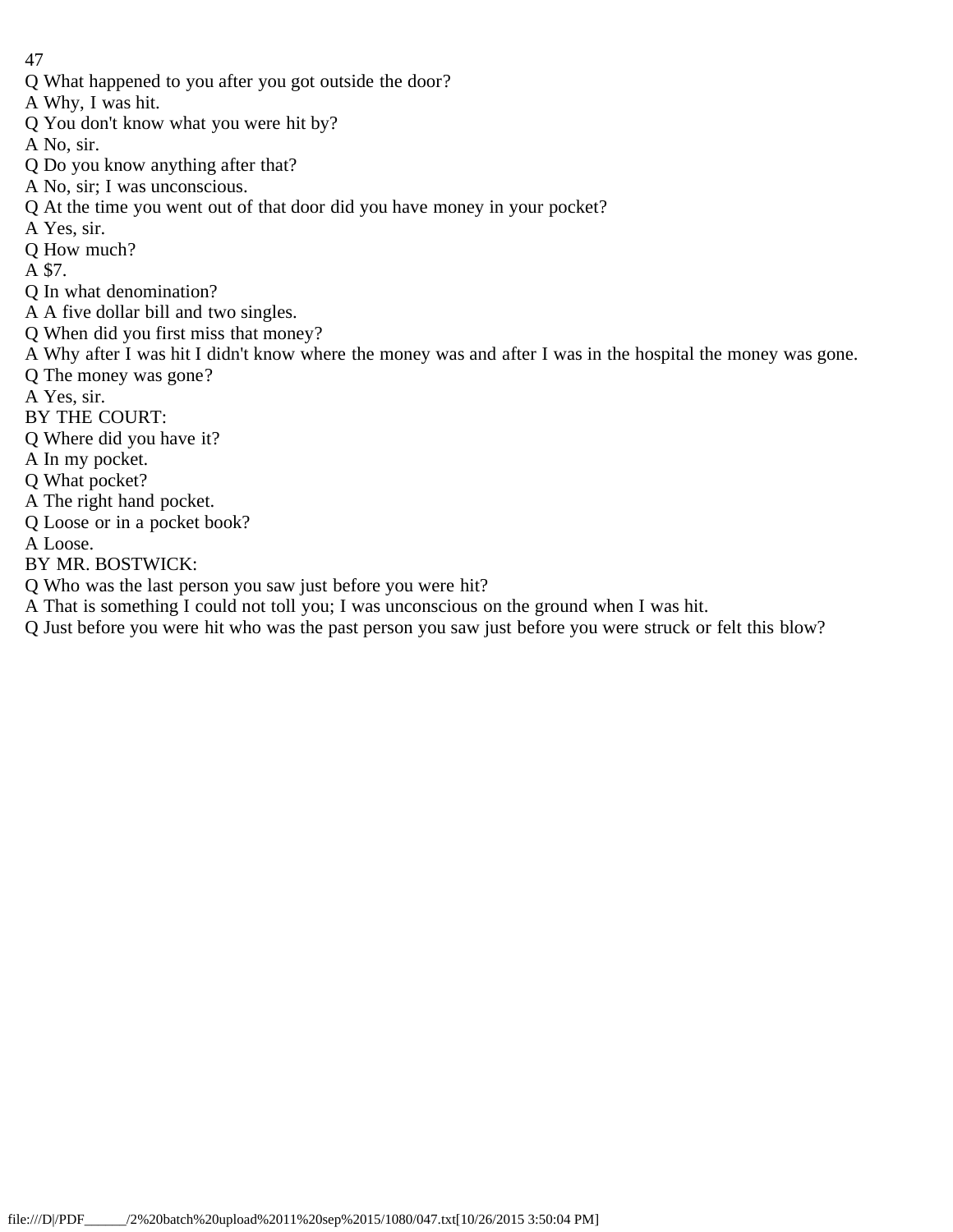A Schmidt.

Q Schmidt was the last man you saw?

A Yes, sir.

- Q Now how many -- or what length of time of seconds or minutes, hours, days or weeks was it between the time you last saw Schmidt and the moment when you felt the blow?
- A Well it was only a couple of minutes.
- Q What is that?
- A A couple of minutes.
- Q What does a couple of minutes mean; what do you mean by that?
- A About five minutes.
- Q About five minutes?
- A Yes, sir.
- Q Where was Schmidt the last time you saw him before you felt the blow?

A Outside.

- Q I know but how far off from you?
- A Well, from here to about the table, (Indicating).
- Q When was the last time he spoke to you before you felt the blow?
- A In the saloon.
- Q In the saloon?
- A Yes, sir.
- Q What did he say to you in the saloon?
- A He said, "I guess I will go out".
- Q Schmidt said that?
- A Yes, sir.
- Q What else did he say to you, if anything more?
- A Nothing more.
- Q What made you go out?
- A My intention was to go home.
- Q You went out to go home?
- A Yes, sir.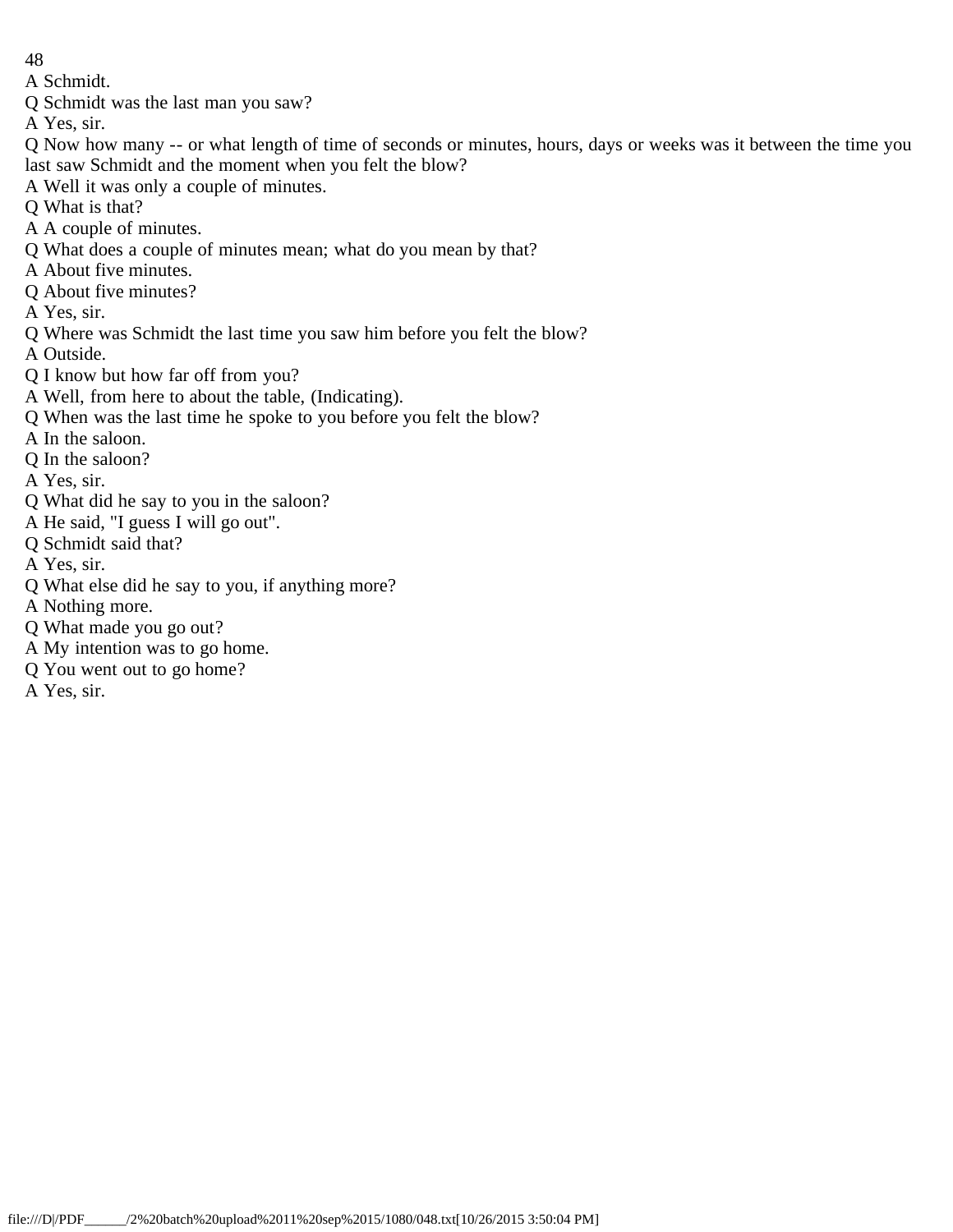- 49
- Q When you get out did you stand at the door or did you move towards your home?
- A I stood there waiting for awhile at the door.
- Q Who did you see while you stood waiting?
- A Nobody.
- Q Nobody at all?
- A No, sir, nobody at all.
- Q Wasn't there anybody at all there while you stood there waiting?
- A No, sir.
- Q Where was Schmidt and where was Lang?
- A I couldn't tell you where Lang was.
- Q Well were was Schmidt if you know?
- A Schmidt must have been outside.
- Q What is that?
- A He must have been outside.
- Q He must have been outside?
- A Yes, sir.
- THE COURT: That leaves it uncertain where he was.
- MR. KIER: It doesn't mean that he was outside. If he don't know I would rather have him say so.
- THE COURT: It means he does not know.
- BY MR. BOSTWICK:
- Q When did you regain consciousness?
- A After I was hit three days, I was three days unconscious in the hospital.
- Q Where were you hit?
- A Here in the head.
- (indicating)
- Q (Indicating) the left side of the head?
- A Fractured skull.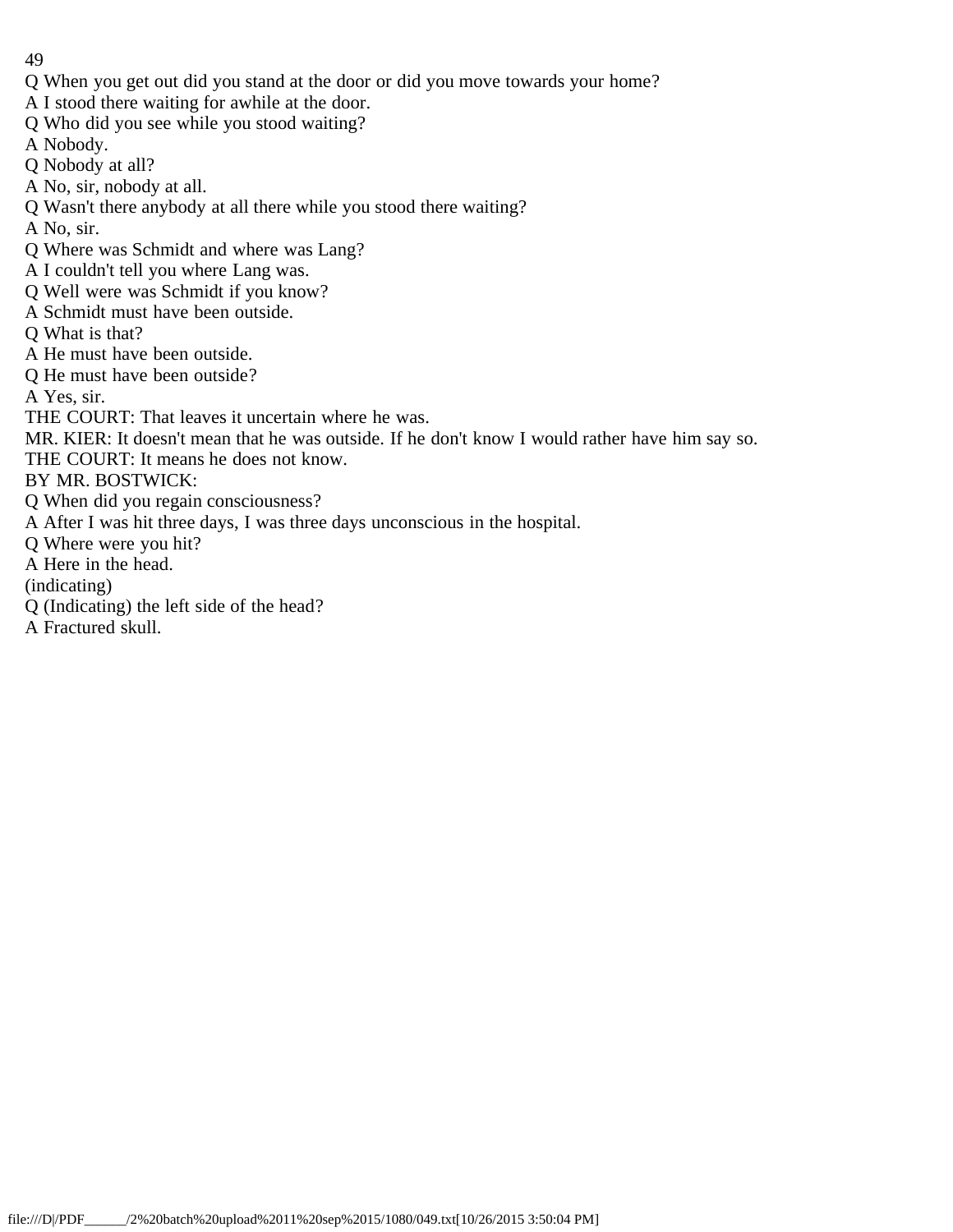- Q Could you hear before the 13th of November?
- A What is that?
- Q Could you hear before the 13th of November very well in both ears?
- A Could I hear?
- Q Yes.
- A Before I was hit, yes, sir.
- Q Can you hear just as well now as you did before the 13th?
- A No, sir, I cannot.
- Q In which ear?
- A The left ear.
- Q The hearing of the left ear has become impaired?
- A Yes, sir.
- Q You can't hear so well in that ear?
- A No, sir.
- Q How long were you in the hospital?
- 
- A Three weeks.
- BY THE COURT:
- Q Did you hear any word or sound just before you were struck?
- A No, sir.
- Q Just before the instant you were struck, the second before you were struck?
- A No, sir.
- THE COURT: He says he did not hear any word or sound the moment before he was struck. CROSS EXAMINATION BY MR. KIER:
- Q You never had any words with this young man Schmidt, did you?
- A No, sir.
- Q Were you good friends?
- A He was -- just the first night I ever met Schmidt.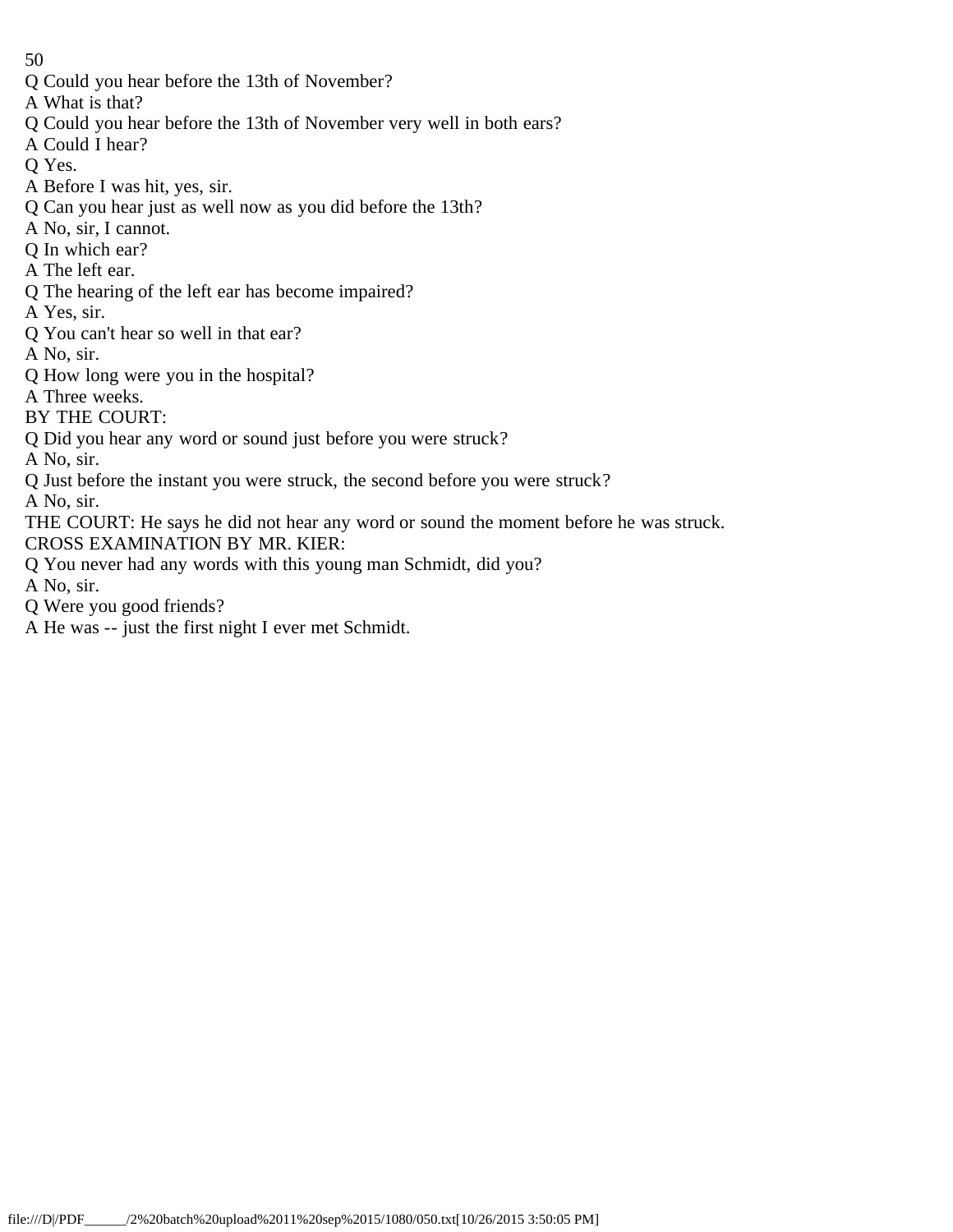- 51
- Q You were at 149th street with him, weren't you?
- A Yes, sir.
- Q About how long, an hour or two?
- A Well about that, yes, sir.

Q Then when you came up to the saloon, up to Zacharzowsky you were there about an hour with him, weren't you, before this occurrence?

- A Yes, sir, about an hour.
- Q You never had any words during that time?
- A No, sir.
- Q You didn't show any money, did you?
- A Didn't show any money to nobody.
- Q Nobody knew you had any money whatever?
- A I don't know whether they did or not.
- Q You didn't show any?
- A No, sir.
- BY THE COURT:
- Q Let us get at this. Did you take out the money to pay for any drinks?
- A No, sir.
- Q Did you pay for any drinks that night?
- A Not in Protection Hall.
- Q Well how about the other places where you were, at the first place, the first saloon?
- A Me and Byrne was together.
- Q You and Byrne were together?
- A Yes, sir.
- Q Did you take out any money to pay for drinks up there?
- (No answer.)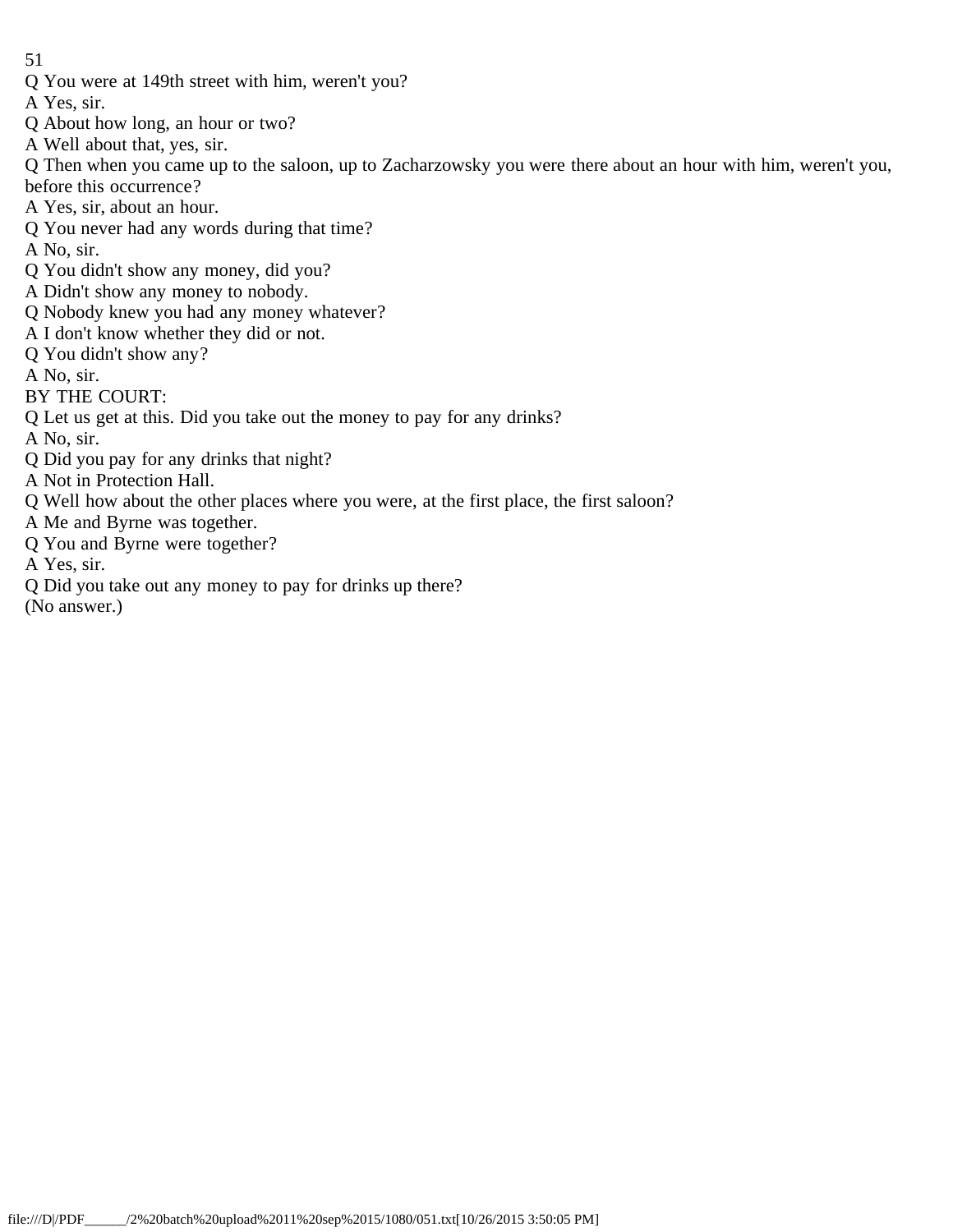- 52
- BY MR. KIER:
- Q Was it just change you took out of your pocket or did you take but any bills?
- A No, sir. I didn't take out any bills.
- Q Did you expose that money at any time that evening?
- A No, sir.
- Q Did you take out any bills out of your pocket at any time?
- A No, sir.
- Q Did you tell anybody you had any money in your pocket?
- A No, sir.
- Q Did you tell Byrne you had money in your pocket?
- A No, sir, I didn't tell anybody I had any.
- BY THE COURT:
- Q You told nobody?
- A No, sir.
- BY MR. KIER:
- Q You say a little before the trouble -- how long before the trouble did you know that you had some money, had you looked at your money a couple of hours before?
- A Well I know when I left ray home I had the money.
- Q When you left your home you know that you had that much money in your pocket?
- A Yes, sir.
- Q What time was that that night?
- A Well I left my home at seven o'clock.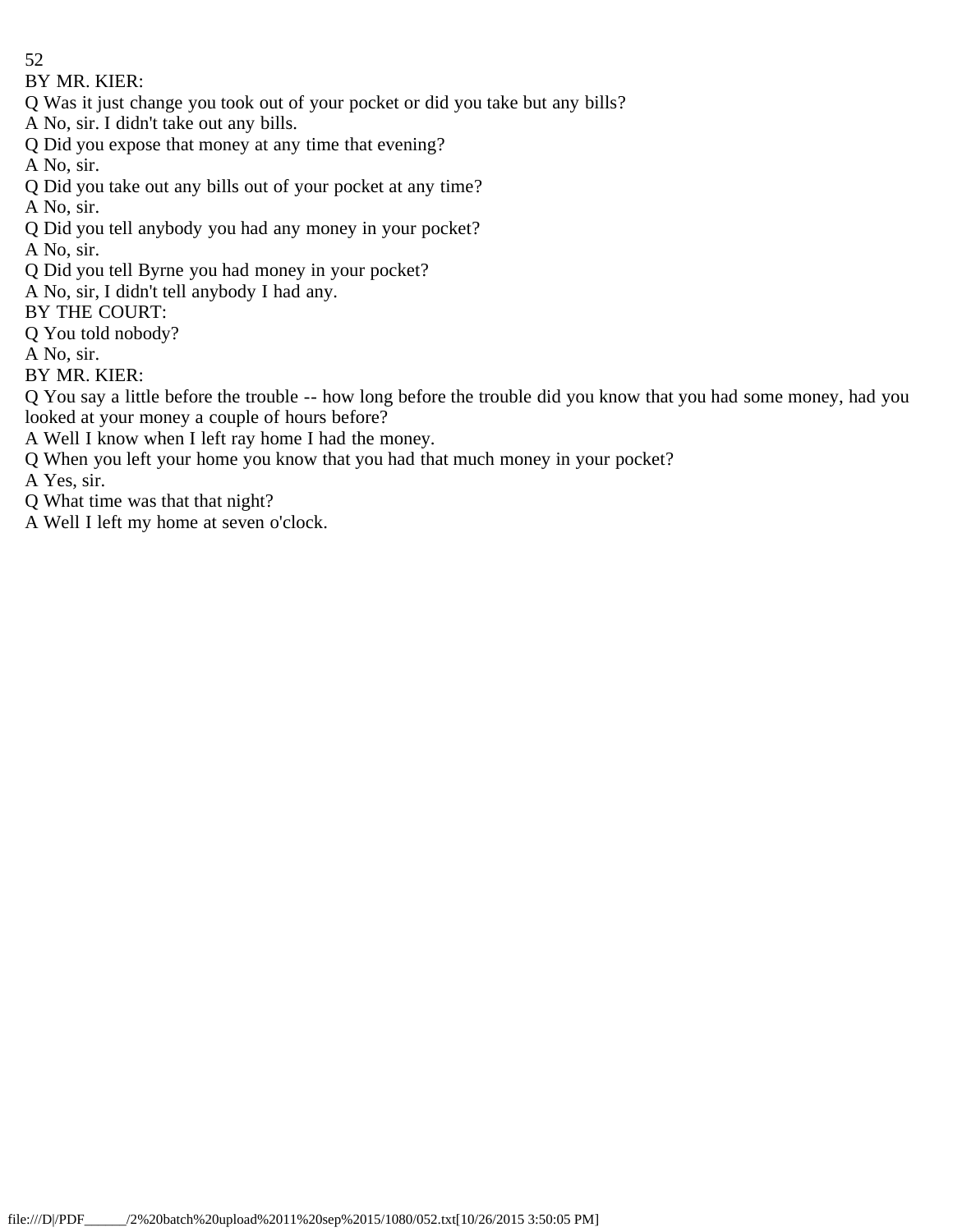- Q Then after that you didn't bother, it was in there, you left it there, you didn't Mother about it?
- A No, sir; I didn't bother, I knew it was safe.
- Q You didn't look at it again?
- A No, sir.
- Q Then wren you were knocked senseless you said you were senseless for three days?
- A Yes, sir.
- Q Of course while you were senseless you did not look for it?
- A No, sir.
- Q At the end of three days in the hospital that was the first time you knew you had lost seven dollars?
- A The money was gone.
- Q That was three days after the occurrence?
- A Yes, sir.
- Q Am I right?
- A Yes, sir.
- Q That is right?
- A Yes, sir.
- Q Three days after the occurrence for the first time you looked and found the money was gone?
- A Yes, sir.
- Q You were taken to the hospital, and you were in the hands of the hospital people and they were treating you?
- A Yes, sir.
- Q Nurses and everybody?
- A Yes, sir.
- Q Everybody was treating you in the hospital, doctors and nurses?
- A Yes, sir.
- Q It was three days after this occurrence you missed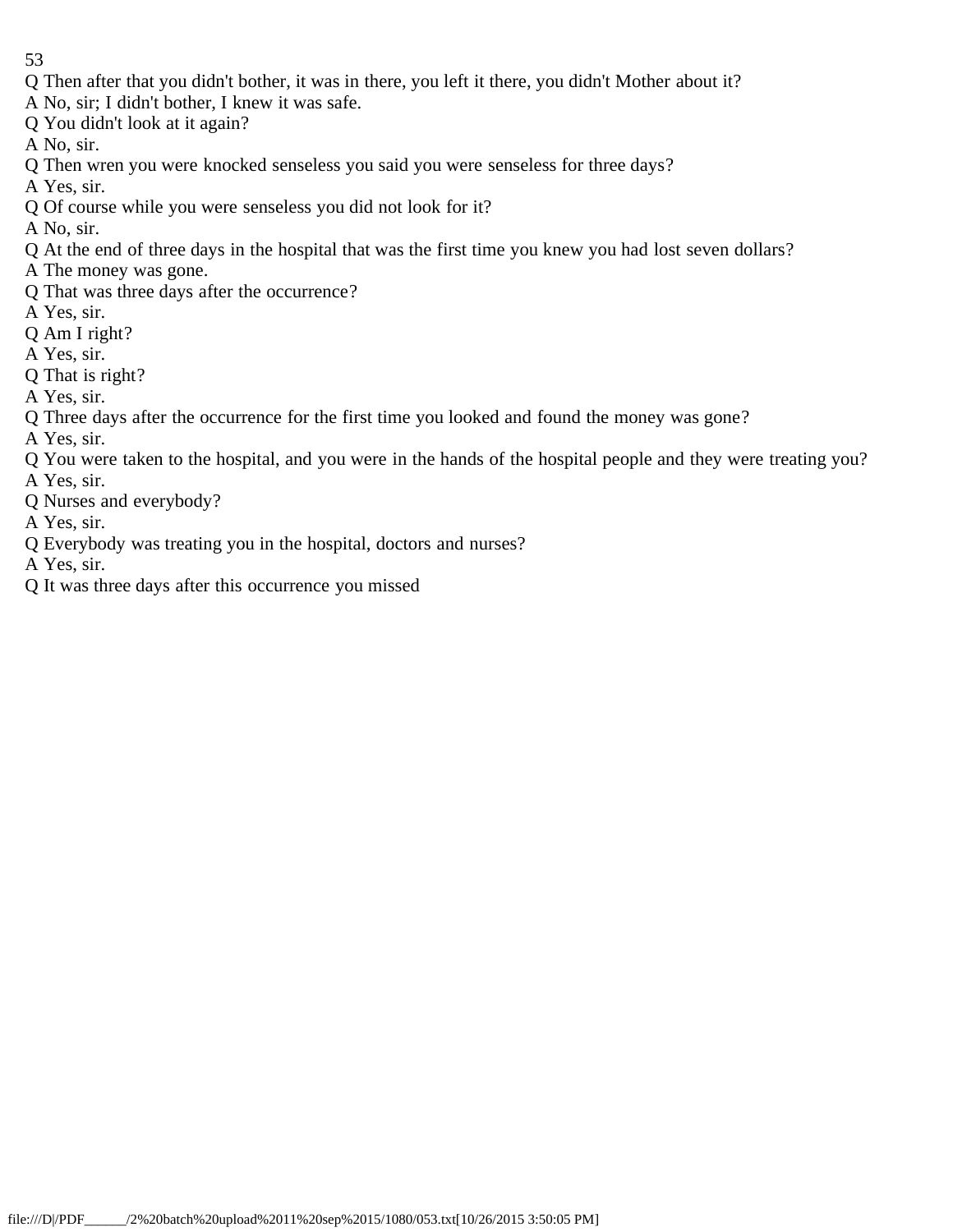your money?

- A Yes, sir.
- Q You did not look at it or see it from seven o'clock that night of the occurrence?
- A Yes, sir.
- Q And the occurrence was about 12 o'clock?
- A Yes, sir.
- Q Is that it?
- A About 12 o'clock.
- BY A JUROR:
- Q Did you sec anybody hit you?
- A Did I see anybody hit me, no, sir, I didn't see anybody hit me.
- Q When you stepped out of the saloon to go home, did you step onto the street or into the yard?
- A In the yard.
- Q In the yard?
- A Yes, sir.
- Q Was there a stoop there?
- A No, sir; no stoop there.
- Q Right flat out in the yard?
- A Yes, sir.
- Q Three glasses of beer you drank that night?
- A Yes, sir; we only had two glasses.
- Q Is that all you had?
- A Yes, sir.
- Q During the whole evening?
- A No, sir; in Protection Hall.
- BY THE COURT:
- Q The juror would like to know how much you drank the whole evening?
- A About four glasses altogether.
- Q From seven o'clock in the evening when you left home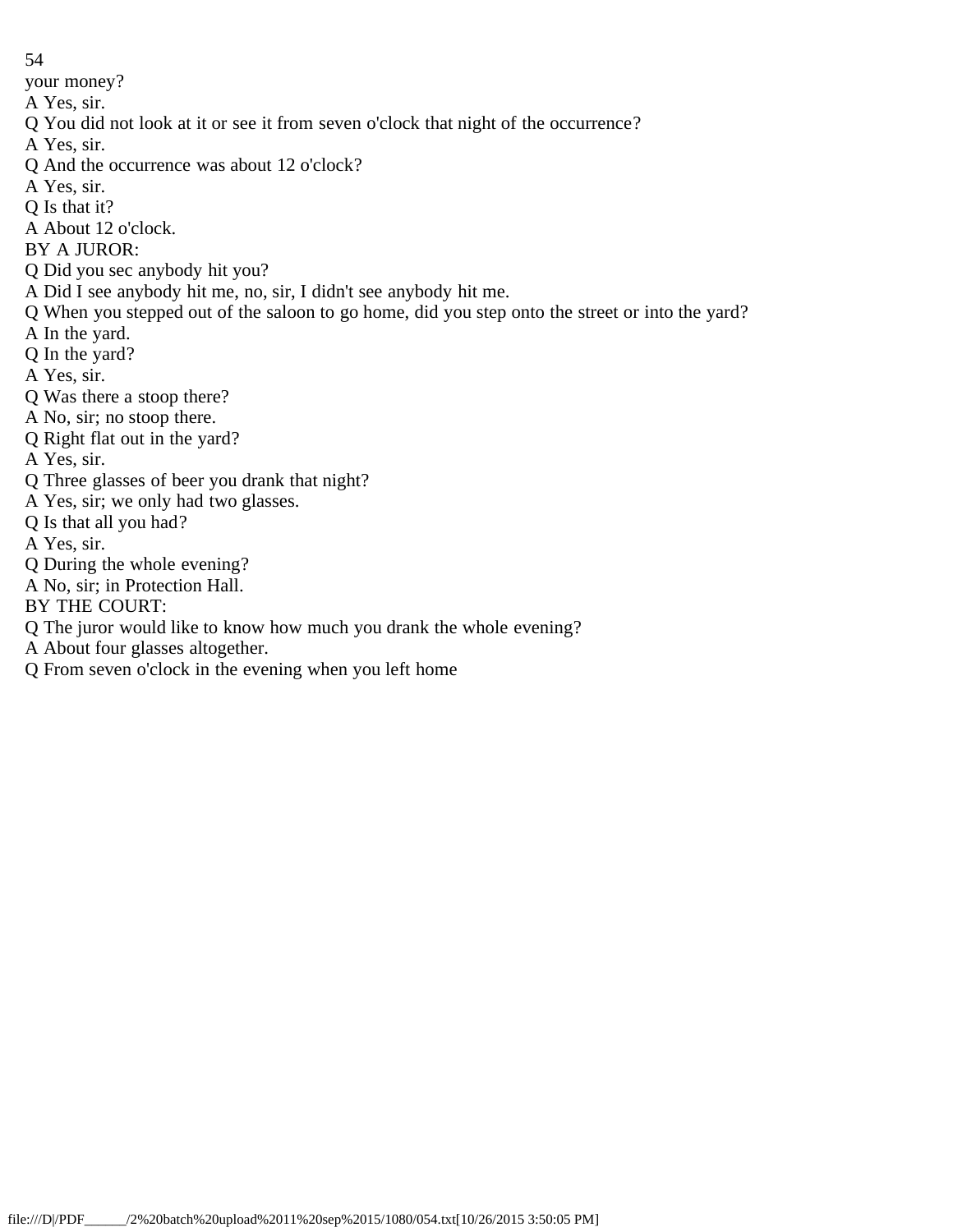- until you had this accident?
- A Yes, sir.
- Q Sour glasses?
- A Yes sir.
- Q How long do you think you were standing outside the door way in the yard?
- A Well, about five minutes.
- Q A juror would like to know why you were standing there?
- A Well, my intention was to go home.
- Q Why didn't you do it, why did you stay there for five minutes, did you have any idea in that?
- A Well, no, sir.
- Q Were you drunk?
- A No, sir.
- Q Were you perfectly conscious of everything that was going on?
- A Did I know everything going on inside?
- Q Before you were struck?
- A Yes, sir.
- Q Did this drink you had taken affect you in anyway?
- A No, sir.
- A JUROR: I would like to have answer that question "Why were you standing there"?
- BY MR. BOSTWICK:
- Q After you went out of the door why were you standing there rather than go home?
- A Well, I was making up my mind.
- Q You were just thinking about it?
- A Yes, sir.
- BY A JUROR:
- Q Are you married?
- A No, sir.
- Q Did you hear that remark passed "Come on out, I will lick you"?
- A No, sir; I didn't hear that.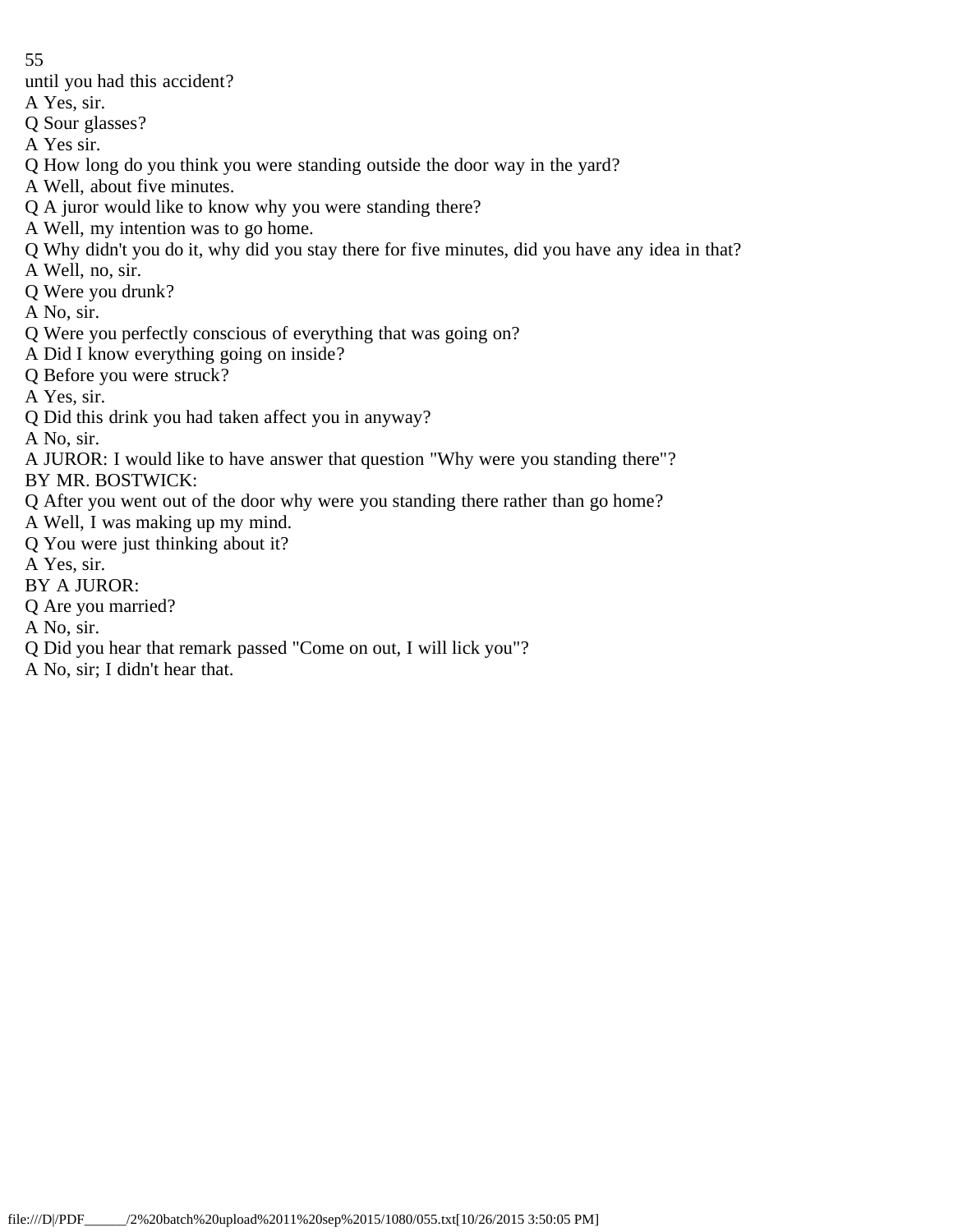Q You didn't hear the remark pasted by somebody?

A No, sir.

- BY MR. KIER:
- Q Nobody threatened to lick you?
- A No, sir.
- Q You didn't hear any remark passed at all?
- A No, sir; didn't hear any remark passed.

BY THE COURT:

- Q Now this man from the Hungarian Society up above who told Lang and Schmidt to go out?
- MR. BOSTWICK: Lang was put out and Schmidt was told to go out.
- BY THE COURT:
- Q The man from this society up above where the dance was did you hear him say anything to Lang or Schmidt?
- A No, sir; I did not.
- Q You did not hear that?
- A No, sir.
- Q Did you hear either Lang or Schmidt go to the door and demand that somebody should come out, they wanted to lick them?
- A No, sir.
- Q You didn't hear that?

A No, sir.

- BY THE FOURTH JUROR:
- Q When you stepped outside the door did you stand in the doorway or up against the side of the building?
- A Outside the door.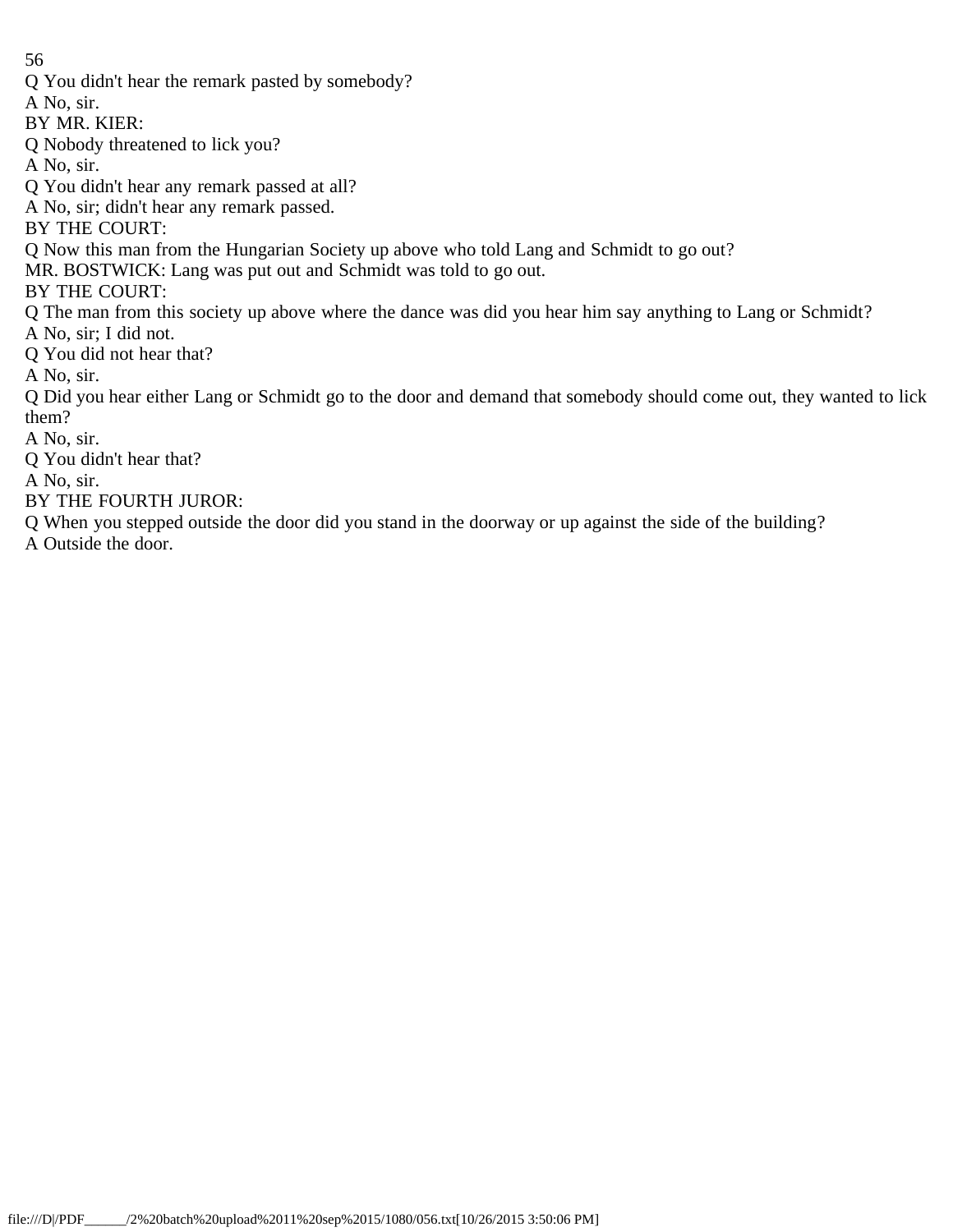- Q Did you stand in the doorway, up against the door-jamb or stand in one side?
- A On one side of the door.
- Q Leaning up against the side of the house?
- A Yes, sir.
- Q Was it in the open yard?
- A Open areaway.
- Q An areaway?
- A Yes, sir.
- Q How far was the other fence from there where you were standing in the areaway?
- A (No answer).
- BY THE COURT:
- Q This areaway was how long, was it a long areaway?
- A Well. I couldn't tell you.
- Q You couldn't tell us?
- A No, sir.
- Q Had you ever been there before?
- A No, sir; the first time I was over there.
- BY THE FOURTH JUROR:
- Q You know it was an areaway?
- A Yes, sir.
- Q Were there two ways to get out of there or only one?
- A Only one entrance.
- Q You could see the exit, could you, from where you were standing?
- A I could see what?
- Q The entrance, you could see the entrance to this place coming in -- to go out?
- A Yes, sir.
- Q From where you were standing?
- A Yes, sir.
- THE COURT: This case will have to go over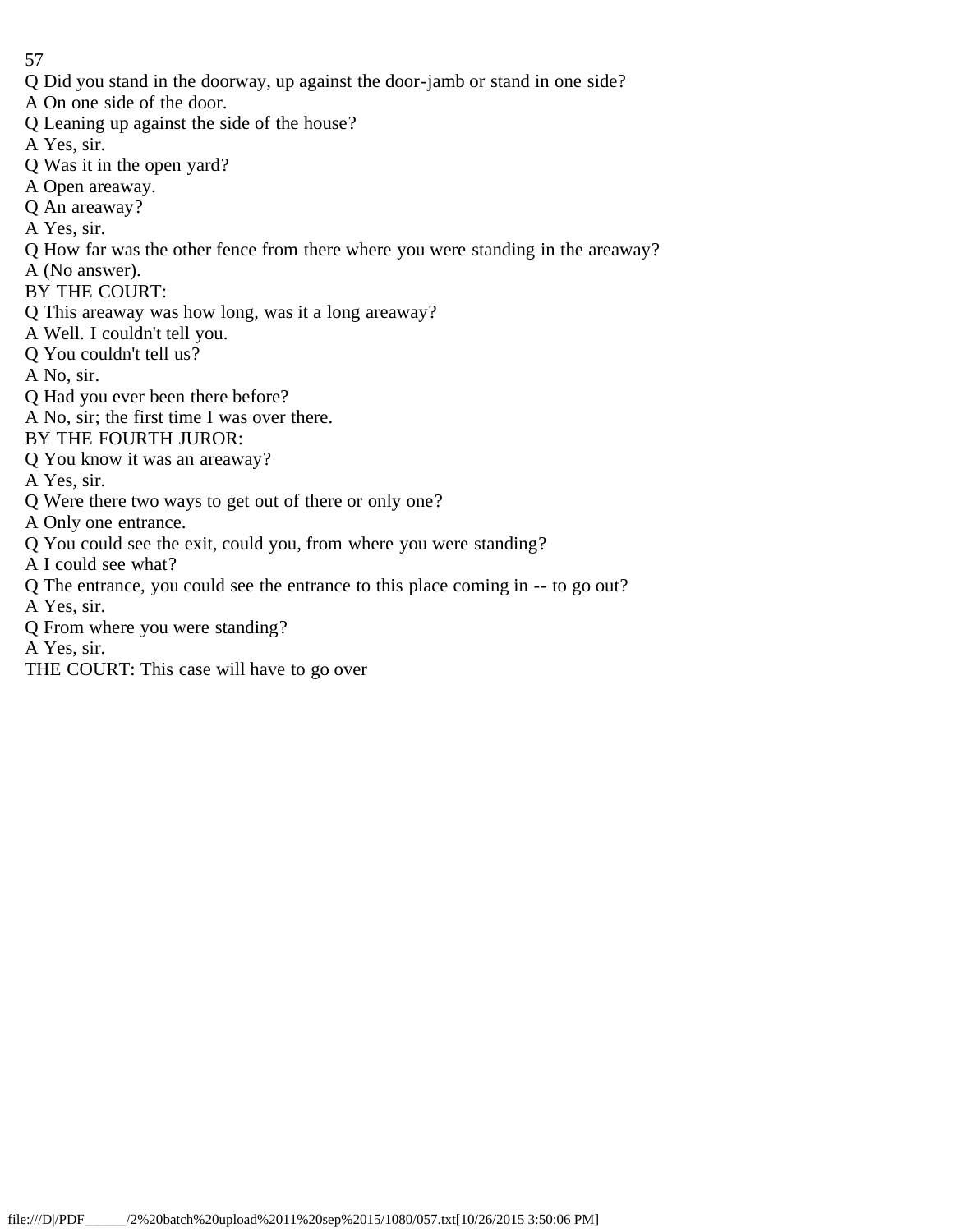until to-morrow in a few minutes, but I would like to have a general idea of what this areaway or yard wee. I would like to know how wide it was and I think probably the proprietor could give us that information and probably by tomorrow morning he could give us a little diagram, approximately. That is all you want.

BY THE FIFTH JUROR:

Q Do you remember where you were standing at the time you were hit?

A (No answer).

- Q Where were you standing and how were you standing at the time you were hit?
- A Standing by the door.
- BY THE COURT:
- Q Which door, were you facing the door or facing the building, were you standing with your back towards the door?
- A Back towards the door.
- Q You were standing with your back towards the door?

A Yes, sir.

- Q What door was that, how many doors were there there?
- A Only one door.
- Q That led out into the yard?

A Yes, sir.

- Q Then you tell the jury you were standing with your back towards the saloon when you were struck?
- A Towards the door.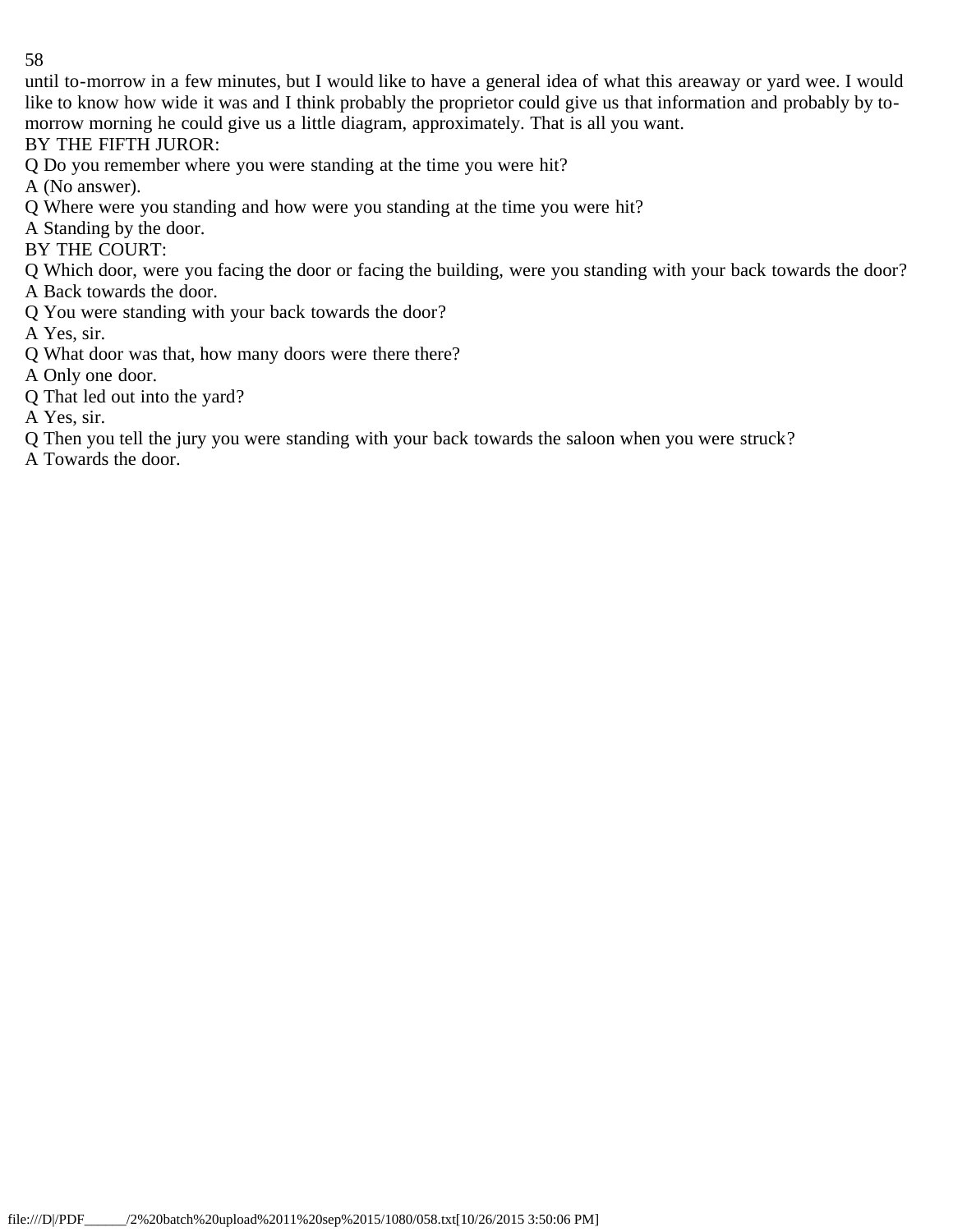- Q The door was towards the saloon, wasn't it?
- A Wall, towards the --
- Q The question is was your back turned towards, a little turned towards the saloon?
- A The entrance to the dance hall.
- Q The entrance to the dance hall?
- A Yes, sir.
- Q All right. Was your book turned towards the dance hall at the time you were struck?
- A Yes, sir.
- Q Now, you were struck on the left side?
- A Yes, sir.
- Q Weren't you?
- A Yes, sir.
- Q Very well. Now, where was that left side of your head, what direction was that in at the time you were struck? A Well, I was standing this way (illustrating).
- THE COURT: Without a diagram it is pretty hard for us to tell.
- BY MR. BOSTWICK:
- Q Were you facing the sidewalk when you were struck?
- A Facing the sidewalk.
- THE COURT: There is a room, I assume, in the rear of the building or saloon, or what ever it was.
- MR. BOSTWICK: There is a sort of a glass enclosure, in other words, a sort of a piazza enclosed which leads out to the yard.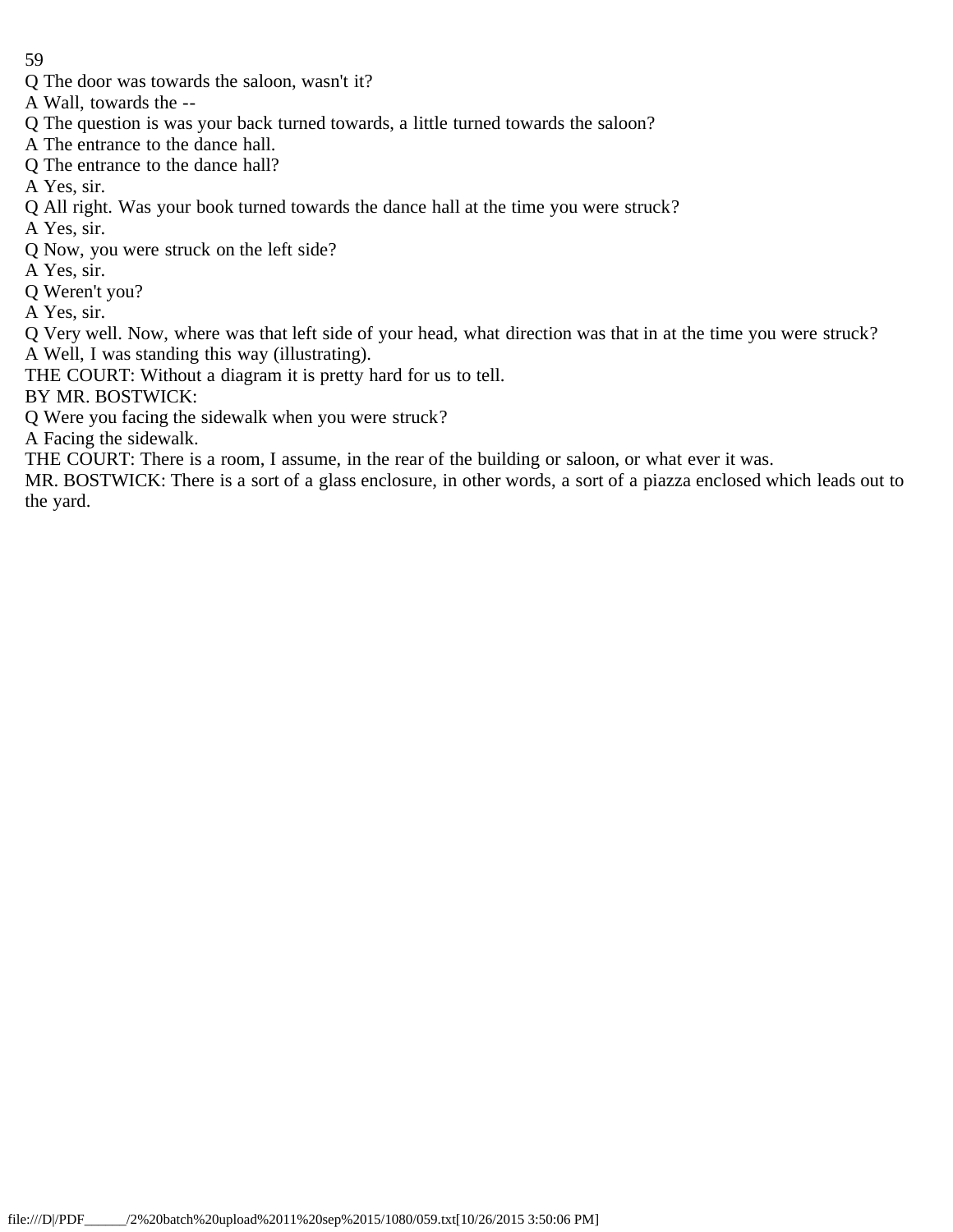THE COURT: I thought it was a regular areaway; This was on the ground floor?

MR. BOSTWICK: Yes, sir, on the street level.

BY THE COURT:

Q Were you on the street level?

A Yes, sir.

BY A JUROR:

Q While standing there for five minutes to the best of your recollection, before you were hit, you don't know of anybody that approached you at all?

A No, sir.

- Q You didn't see anybody?
- A No, sir; I was hit.
- Q Before you were hit you stood there for five minutes?
- A Yes, sir.
- Q Thinking it over?
- A Yes, sir.
- Q During that time you didn't see anybody and no one spoke to you?

A No, sir.

Q You don't know that you saw anybody at all?

A No, sir.

BY THE COURT:

Q Did you see the object that struck you?

A No, sir; I do not.

THE COURT: Now, suppose we suspend until to-morrow and ask the proprietor of the saloon if he will give us a rough diagram of this place and let him explain it to us, or anybody else who will do it.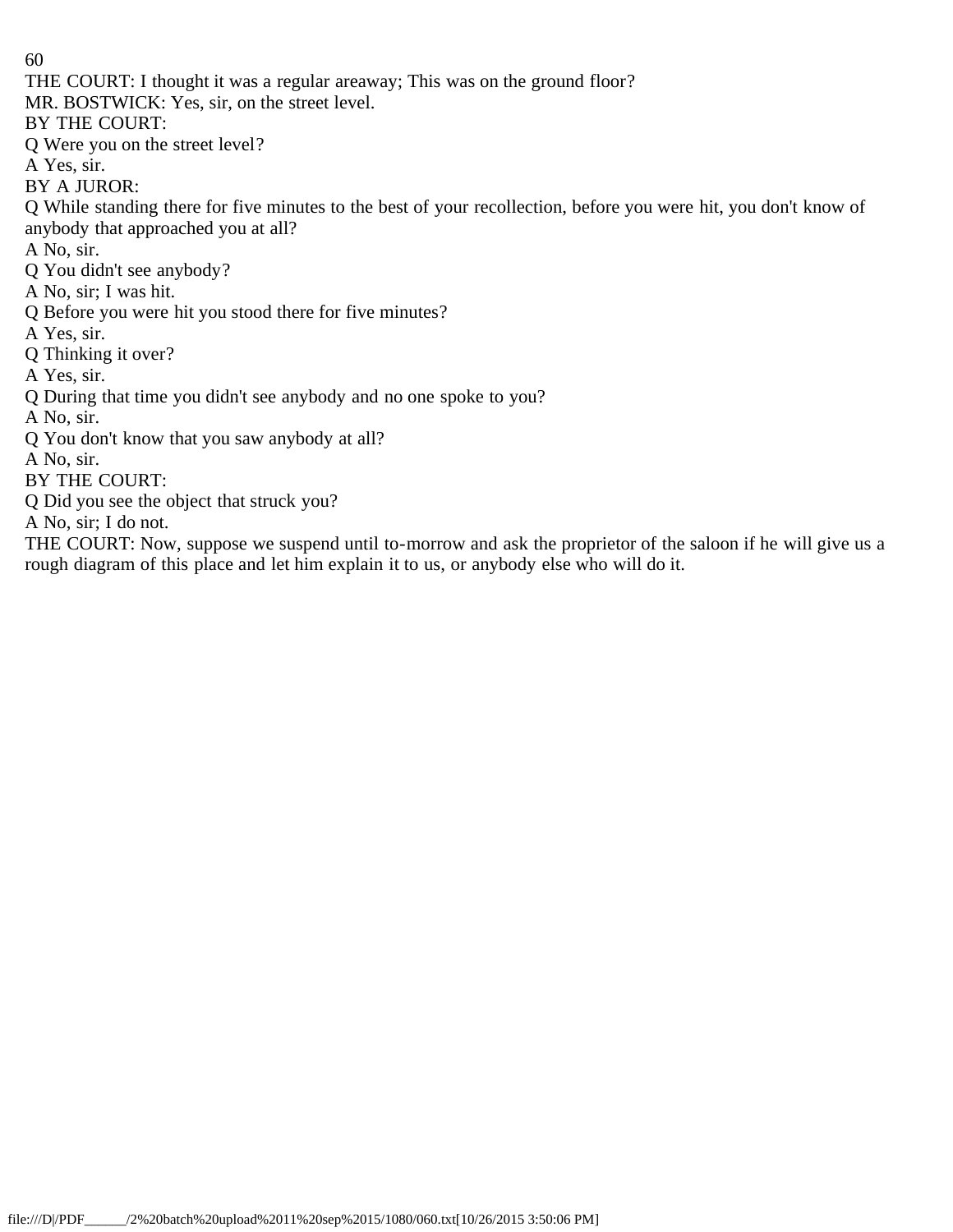It does not make any difference.

(The Court admonished the jury, calling their attention to Section 415 of the Code of Criminal Procedure and adjourned the further trial of the case until to-morrow, January 13, 1910, at 10.30 o'clock.) New York, January 13, 1910.

TRIAL RESUMED.

TONY FREY, a witness called on behalf of the people, being duly sworn, testified as follows:

DIRECT EXAMINATION BY MR. BOSTWICK:

Q Where do you live?

A 983 Jackson Avenue.

Q How old are you?

A 21.

Q Do you remember the night of November 13th, last?

A Yes, sir.

Q Do you know Charles Schmidt, the defendant?

A Yes, sir.

Q Do you know Harry or Heinie Lang?

A Yes, sir.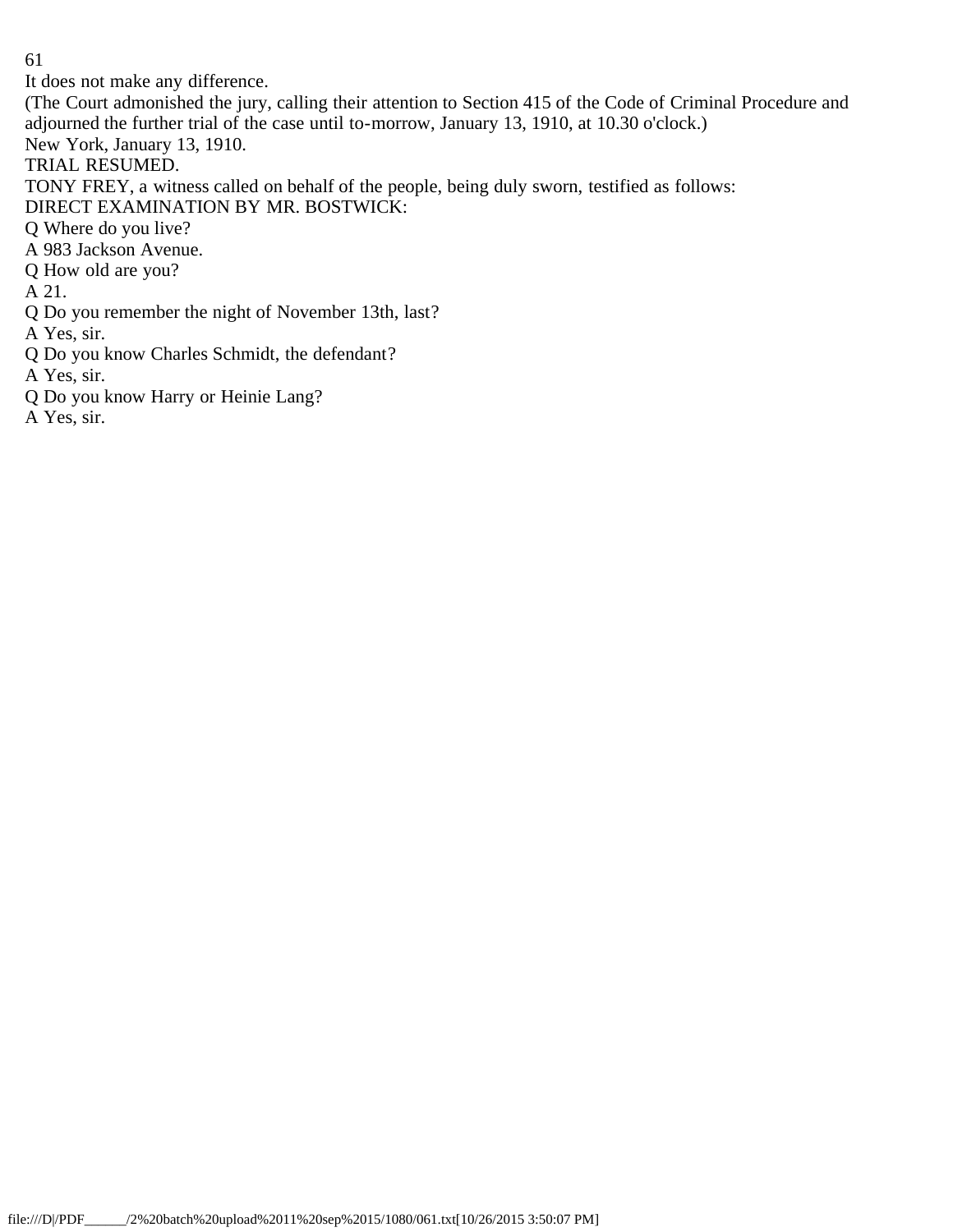- Q Did you see them after midnight on the 13th or the morning of the 14th of November?
- A Yes, sir.
- Q Where did you first see them?
- A 151st Street: corner of Cortlandt Avenue.
- Q What time was that?
- A It was between 12 and one o'clock.
- Q In what direction were they going?
- A Going west, corner of 151st Street.
- Q How were they going?
- A In a lively manner.
- Q Walking rapidly?
- A Walking rapidly.
- Q Slowly or fast?
- A Fast.
- Q Going through 151st Street?
- A Yes, sir.
- Q Do you know where Protection Hall is?
- A Yes, sir.
- Q Where is that?
- A 152nd Street and Cortlandt Avenue.
- THE COURT: Now you have that diagram and if there is no objection the witnesses can testify from it so that the jurors may understand the location. It is roughly drawn, not by a technical hand but I think we can use it. BY MR. BOSTWICK:
- Q Now, you say you saw Schmidt and Lang on 151st Street?
- A Yes, sir.
- Q Going westerly?
- A Yes, sir; going westerly.
- Q Between what avenues was that?
- A Going between Cortlandt and Morris Avenues.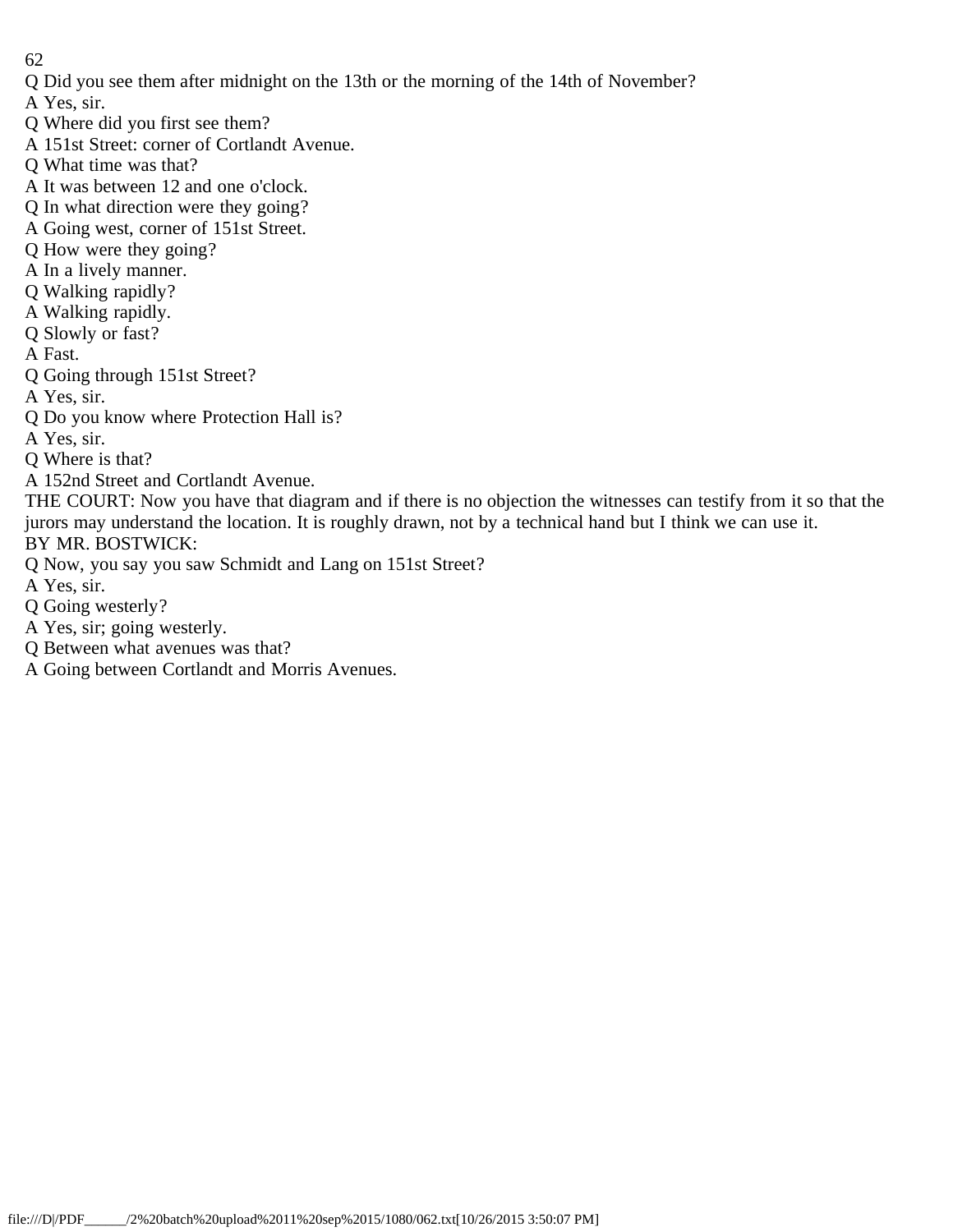Q They were coming from Cortlahdt Avenue?

A Yes sir.

Q Going towards Morris?

A Yes, sir.

Q Morris Avenue is went of Cortlandt?

A Yes, sir.

AUGUST WICKMAN, a witness called on behalf of the people, being duly sworn, testified as follows: DIRECT EXAMINATION BY MR. BOSTWICK:

Q Are you connected with the detective bureau?

- A Yes, sir; the Bronx branch.
- Q Do you remember the morning of November 14th?

A I do.

Q Where did you go that morning?

A I went over to corner of 152nd Street and Cortlandt to investigate a robbery of some man --

Q Did you go to a place known as Protection Hall?

A Yes, sir.

Q Did you examine the premises known as the yard of that place or institution?

A Yes, sir; I did.

Q I show you People's Exhibit 1 for identification (referring to the diagram) and ask you whether the yard that you speak of is on Cortlandt Avenue?

A Yes, sir.

Q Is there a single gate to that yard on Cortlandt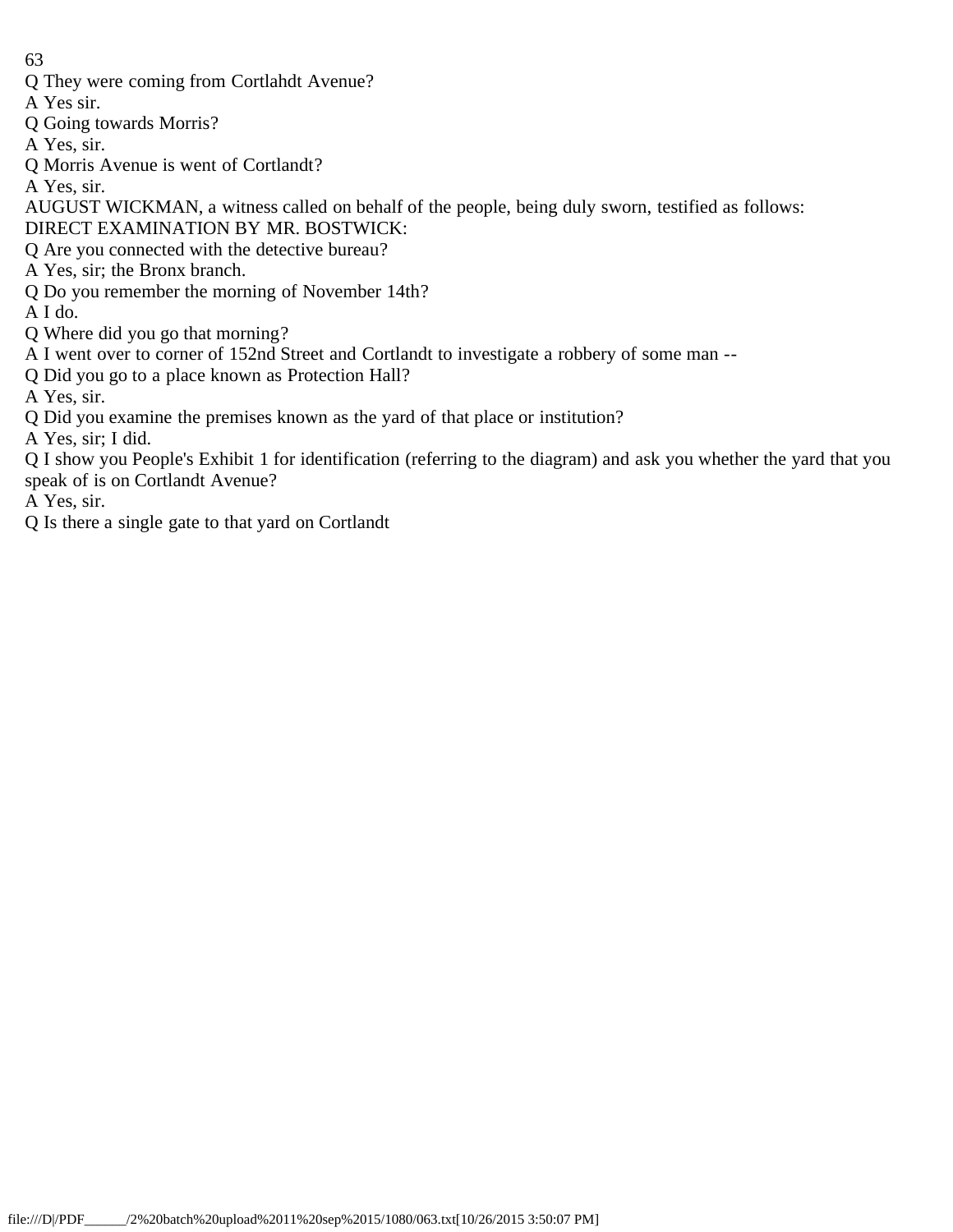Avenue?

- A Yes, sir.
- Q Is there a wall separating the yard from the sidewalk on Cortlandt Avenue?
- A A sort of a high fence.
- Q With stairs up?
- A No stairs there.
- Q Sure about that?
- A Yes, sir; I didn't see any stairs.
- Q A high fence?
- A Yes, sir.
- Q The yard is between 152nd Street on the one side and what street on the other?
- A 153rd Street.
- Q On the other?
- A Yes, sir.

Q I point to a door on the diagram which leads into an areaway, and ask you if that is the only door which leads in from the yard?

- A Yes, sir; that is the only door from the yard into the areaway.
- Q There is another door leading into the garden?
- A I didn't examine that door; I didn't see that.
- Q What did you find, if anything, in this yard, and where did you find it?

A I found a rook lying there, and a couple of ash cans stood one side, and some blood on the pavement there outside of the door, about three feet away from the door.

- Q About three feet away from the door?
- A Yes, sir.
- Q What did you do with the rock?
- A Well, I took possession of it from Mr. Zacharowsky, he found it first and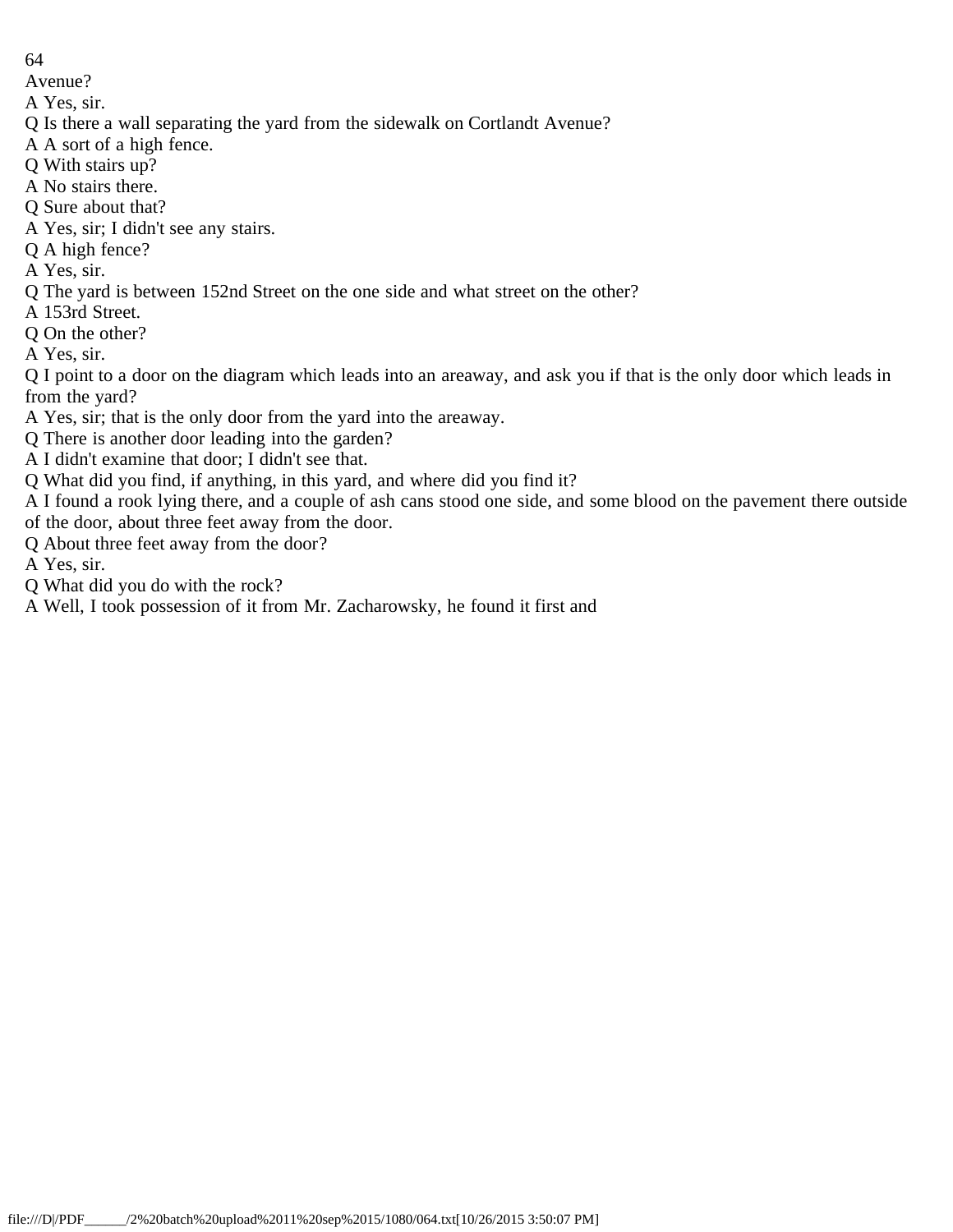handed it to me when I got there this is the rook. (Producing a stone).

Q Was there anything on the stone when you found it?

A No, sir; there was no blood on it. This man had a cap on.

MR. KIER: Objected to. I object to the stone being put in evidence.

Q Were there any other atones loose in close proximity to the door which I have just indicated? A No, sir.

THE COURT: None that you saw?

THE WITNESS: I looked all around for it was a small yard.

BY MR. BOSTWICK:

Q You were there for the purpose of making an investigation?

A Yes, sir.

Q This was the only loose stone you found?

A The only one there.

BY THE COURT:

Q That was the only loose stone you found in the yard?

A Yes, sir; it is a blue stone yard and there were blue stone flags.

Q Were there any blood stains that you could see anywhere in the yard?

A I think there were blood-stains on the flagging, I examined them, there were blood stains on the flagging.

Q Were those blood stains found anywhere near -- you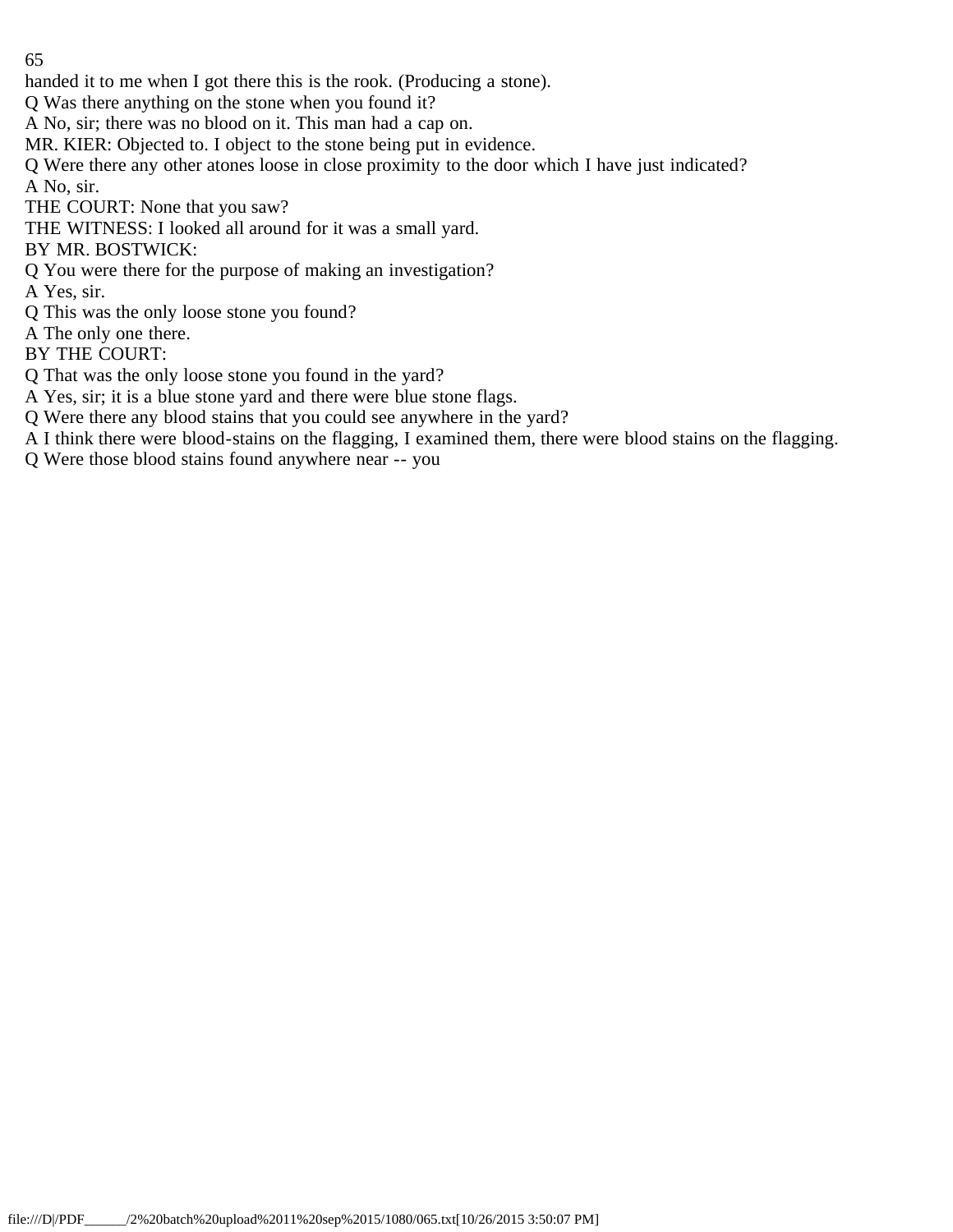don't know that foot?

A No, sir. Zacharowsky handed me the stone.

Q Did you arrest the defendant in this case?

A Yes, sir; I did.

BY MR. BOSTWICK:

Q When?

- A It was on the evening of December 1st, 1909.
- Q Where did you take him?
- A I took him over to the detective bureau.
- Q Did you arrest the other defendant in this case?

A Officer Wagner arrested the other defendant the evening previous.

CROSS EXAMINATION BY MR. KEIR:

Q Mr. Wickman, you are sure, firstly -- what time did you get there, what time at night?

A Well, it was maybe five minutes after one or ten after one when I was notified to go, and I got there probably about a quarter or 20 minutes after one--when I got there.

Q Of course that yard is pretty there, there are no lights there?

A Well, when you open that door, that door that leads from the areaway out to the yard there is light right there,

underneath the coiling, and immediately you open that door you can see everything over the yard.

Q That is a small door, that is a doublt door, isn't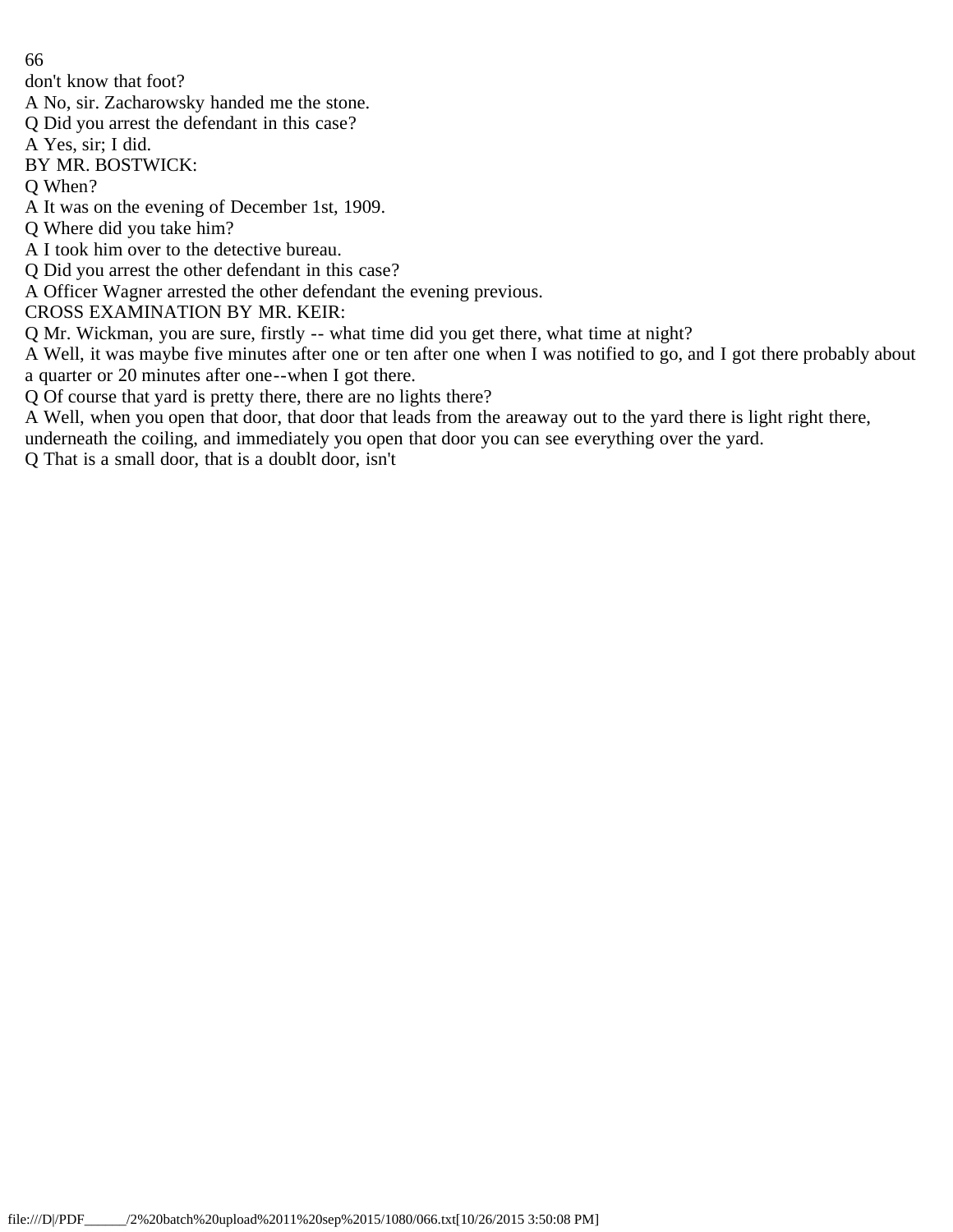it?

A No, sir, there is a single door right over there, that is the only door loads to that yard.

Q You mean to tell me that the door leading from that areaway out to the yard is a single door and not a double door?

A Yes, sir; a single door.

Q Not a double door?

A Yes, sir.

Q Now, I want to ask you something else. Do you mean to tell me that there is not on the front of this yard on Cortlandt Avenue -- that there is not steps, wooden steps, going up to the second floor. Do you mean to say there is not?

A (No answer).

Q You have said there are no wodden steps going up above on Cortlandt Avenue?

A May be on the side of the house but not over that fence.

Q I mean from here (indicating) right over the fence and going up from here up the entire length, up to the second floor, do you mean to say there were no steps?

A That is for Mr. Zacharowsky to say, there is a high fence.

Q Was there a pair of stairs leading over the fence?

A (No answer).

Q When you first took the stand you said there were no stairs going up, do you know whether there are any on the front of that well -- did you, yes or no?

A I said there is no steps over that high fence.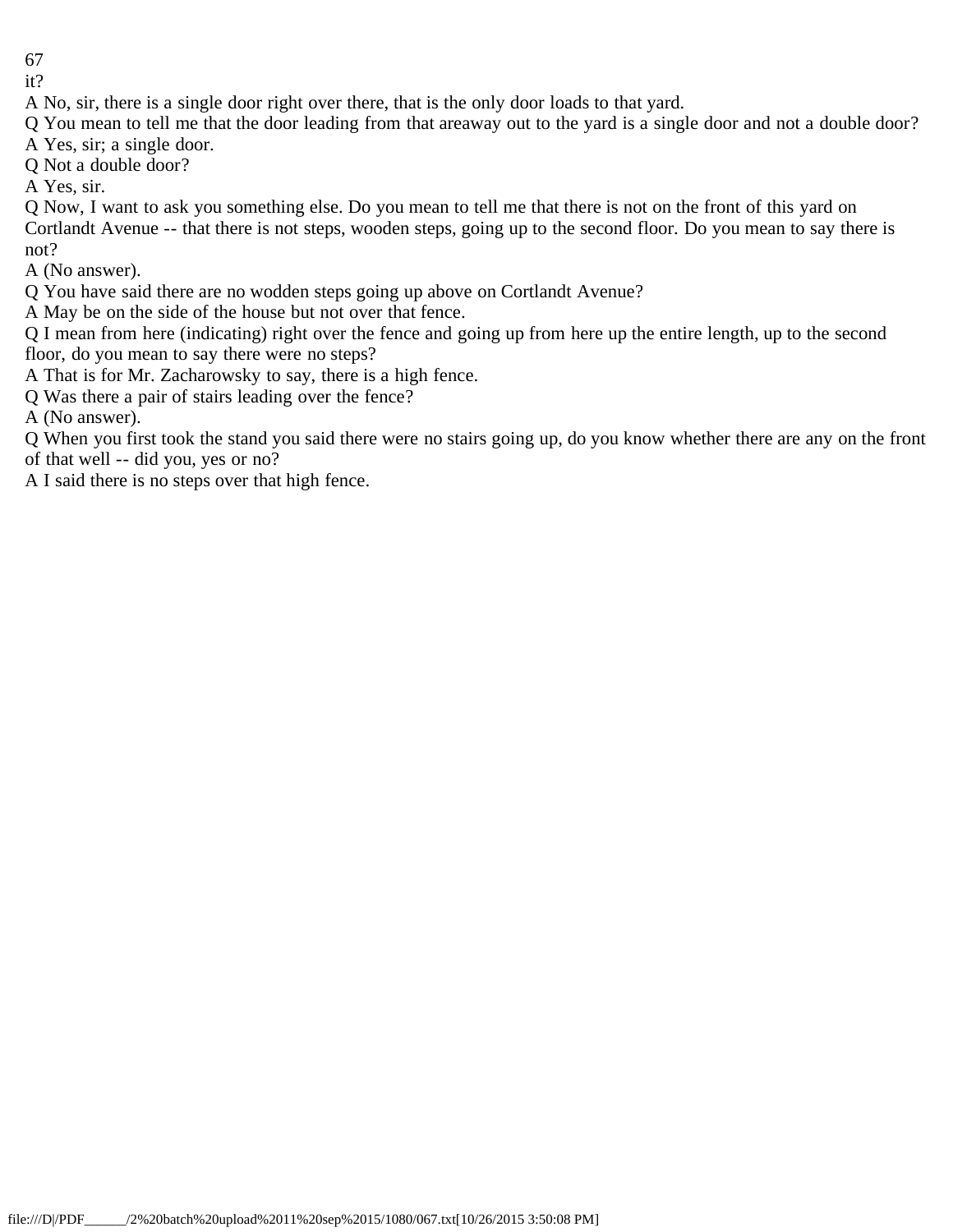Q You persist in saying that there are no steps going up to the second port, are there steps in front on Cortlandt Avenue, in front of that yard?

- A The only steps I saw was up against the house, not over the fence.
- Q Not over the fence?
- A No, sir.
- Q You don't remember seeing anything of the kind?
- A No, sir; there were no steps over the fence.

Q Did you make any kind of a search there on that front part -- you mean to say you searched the whole yard and

- didn't see those steps if they ore there?
- A There is no steps there.
- Q Now, then, the yard is a pretty long yard, it is 25 feet 10 inches here?
- A It was one o'clock at night when I went there.
- Q It was night that you went there?
- A Yes, sir.
- Q You didn't have any light with you to search for anything?
- A I had a candle and searched all over the yard, even in the garden I searched around.
- Q You didn't tell us about the candle before?

A No, sir; you didn't ask it; I am telling you now. I had a box of matches and I went in the garden and all over that place.

- Q And there is no steps over that fence?
- THE COURT: He says he never saw them.
- Q Now, Mr. Officer, this was November 13th last?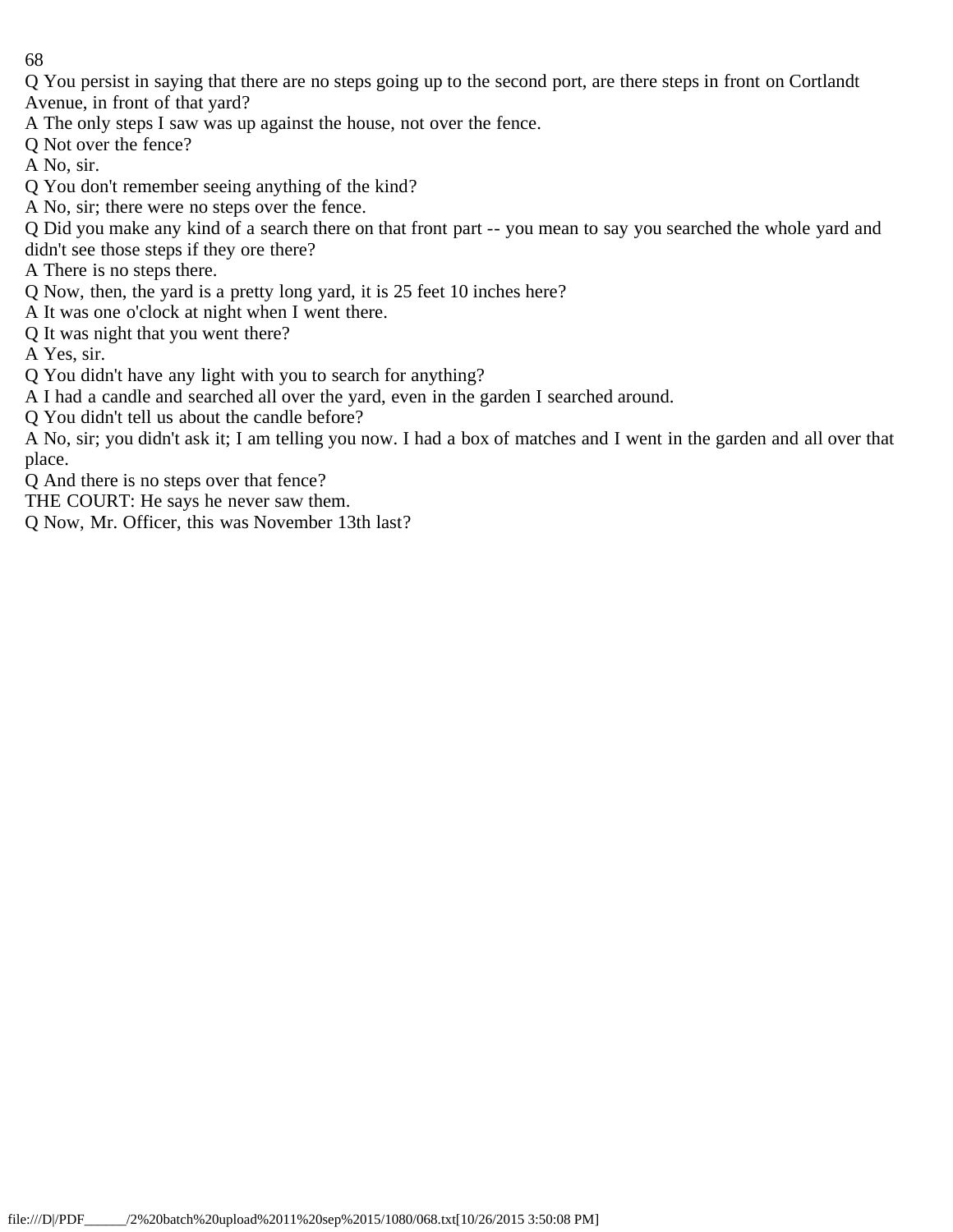- A It was on the 14th, it was after 12 o'clock on the morning of the 14th.
- Q You didn't arrest this boy until when?
- A On December 1st.
- Q About two weeks after?
- A Yes, sir.
- Q During all this time this boy stayed at his place, didn't leave his home, where is his home?
- A On Court land Avenue.
- Q You know where his home is?

A Yes, sir.

THE COURT: Now ask him if he knows whether the boy stated at his home?

BY MR. KIER:

- Q How many times during the two weeks from this occurrence, November 14th, until you arrested him about December 1st, how many times did you visit this boy's home and see him there?
- A I saw him there twice in his home.
- Q Didn't you go up seven or eight times?
- A No, sir; twice I was over there that is when I was there, three times, I saw his mother the first time I was there, he wasn't home when I went there.
- Q You saw him on two occasions?
- A Yes, sir; I saw his mother first.
- Q On neither of these two occasions you arrested him?
- A No, sir; I did not.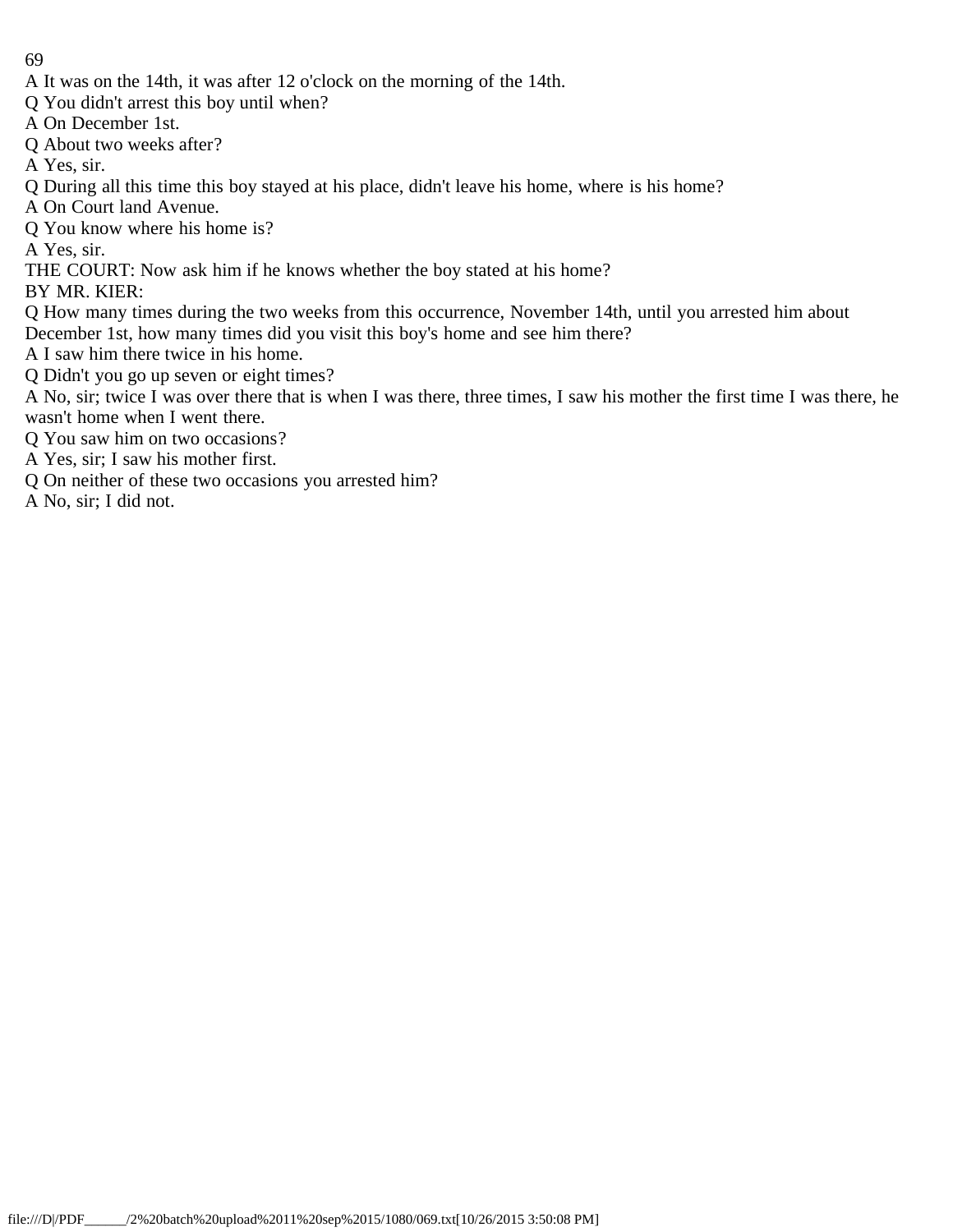Q You talked to him, didn't you, told thin boy that it wasn't him who did it, or Lang who did, but you believed the bartender did it?

A I said I want to find out who done not it, I didn't know who done it, I was not there.

Q Did you say that the bartender did it?

A No, sir, I didn't say any such thing. I wanted to find out if the bartender did it.

Q As a fact, do you know who did it?

A No, sir.

THE COURT: He does not pretend to know.

Q He suggested the bartender?

THE COURT: It wouldn't make any difference if he did. He was not there. He didn't come for an hour afterwards.

Q Didn't you say positively to the mother that the bartender did it?

A No, sir; I did not.

BY MR. BOSTWICK:

Q This is the some stone that Mr. Zacharowsky handed to you?

A Yes, sir; it has been in my possession.

JOSEPH ZACHAROWSKY, a witness recalled on behalf of the People:

BY MR. BOSTWICK:

Q Mr. Zacharowsky, did you make this diagram of your place and premises?

A Yes, sir.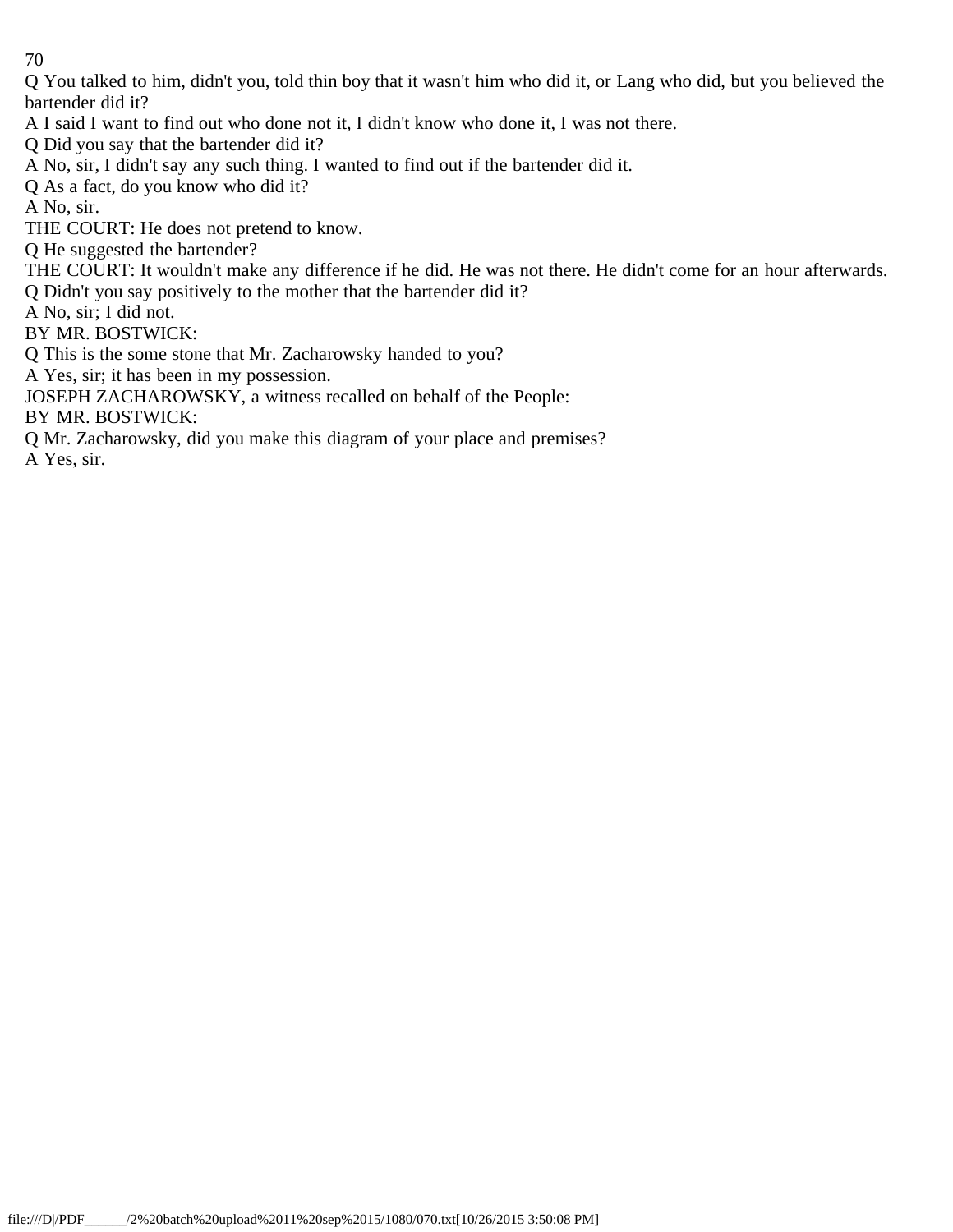Q We wish to thank you for it. That there is 152nd Street, indicating the part marked as 152nd Street on People's Exhibit No. 1 for identification. The garden is north, is it not?

A Yes, sir.

Q 153rd Street would be here (indicating)?

A Yes, sir.

Q Indicating the yard or garden?

A The whole space takes 75 feet front from 152nd Street way, one-third of the block.

Q From 152nd Street to the north line of the garden is about 75 feet?

A Yes, sir.

Q Is the door loading from the areaway into the yard the door concerning which you testified on your main examination?

A Yes, sir.

Q Is this the door (indicating)?

A Yes, sir, at that door, but we don't open that door, that door is stationary.

Q A double door?

A It is a double door.

Q This is a stogie door?

A Yes, sir; we only use that one door, we only use one part of it.

Q Is there a wall here or a fence (indicating)?

A A fence.

Q Now, did you ever see this stone before?

A Yes, sir.

MR. BOSTWICK; I ask that it be marked for identification.

(The stone referred to is marked people's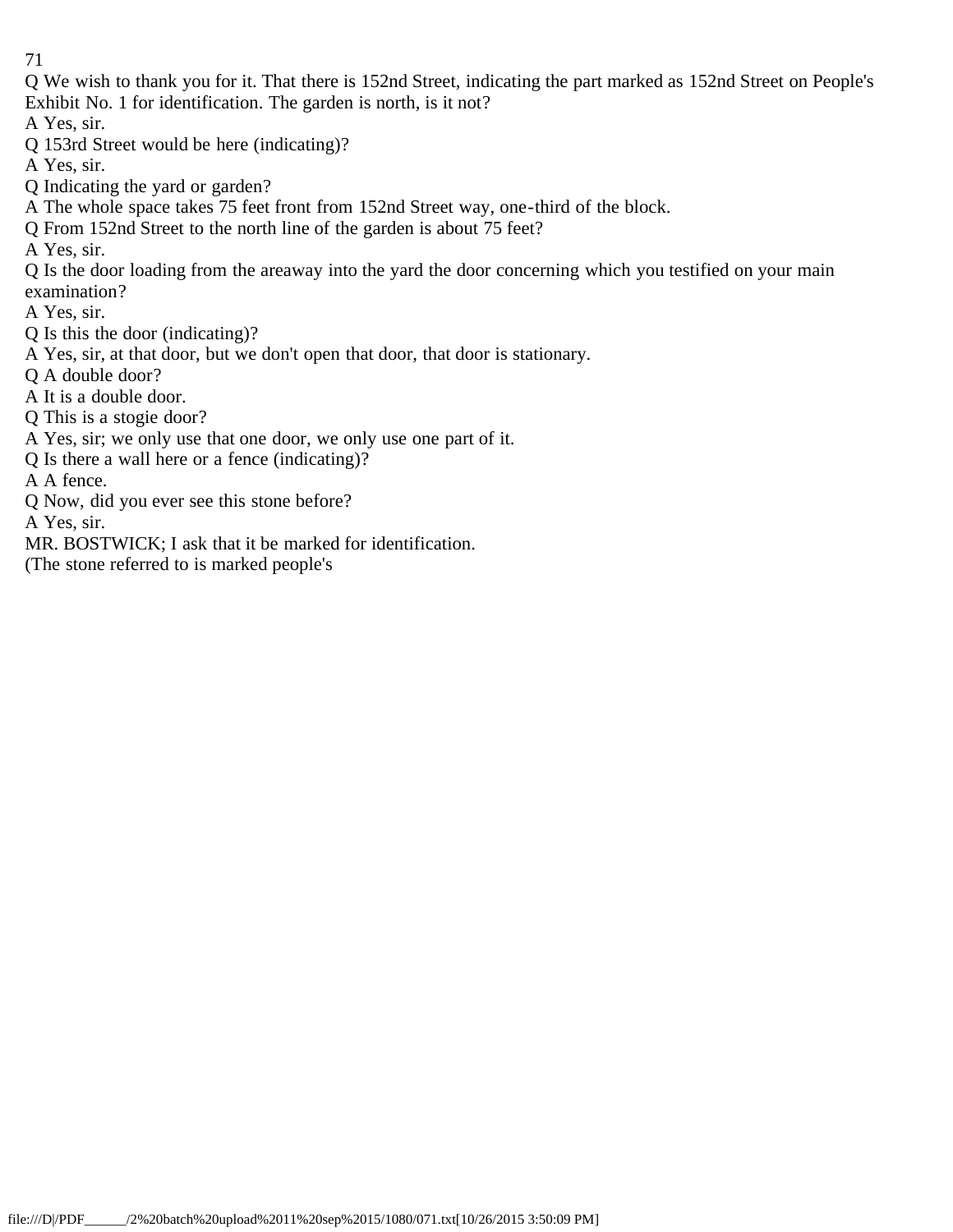- Exhibit No. 2 for identification).
- Q When did you find that stone?
- A On the morning of the 14th we was anxious --
- Q Don't say that. Toll what you did?
- A It was handed to me by one of my employees who was helping me out that night, with the statement that he found it in the yard.
- Q What did you do with it?
- A I took it and put it in my drawer.
- Q What was the name of the employee that handed it to you?
- A Jacob Albrecht.
- Q Jacob Albrecht?
- A Yes, sir.
- BY MR. KIER:
- Q What time did he hand it to you in the morning?
- A When I got up.
- Q About seven or eight o'clock?
- A No, sir; I generally get up about 10 o'clock.
- Q About 10 o'clock?
- A Yes, sir.
- Q You were handed that stone?
- A Yes, sir.
- Q Now, Mr. Zacharowsky, in this yard here there are stops going up over that fence to the second floor?
- A No, sir, not over the fence.
- Q Along the fence there is?
- A Right around here in front (illustrating).
- Q Where do they begin?
- A They begin here inside the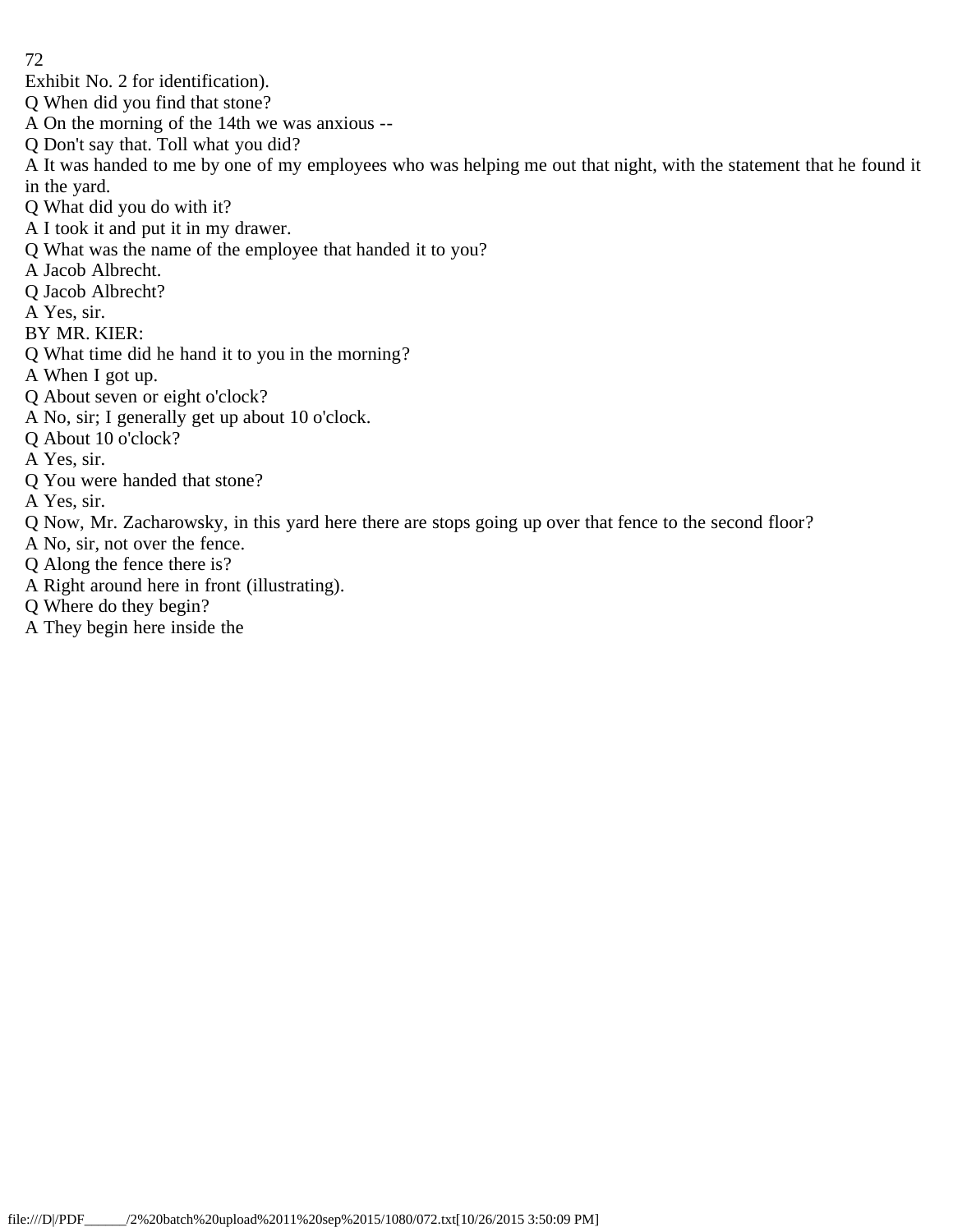doer or entrance and they lead to the private apartments.

Q Go up to the second floor?

A Yes, sir; not as far as that.

Q Half way?

A About the distance of 10 feet from the house.

Q Go Up over the fence to the house?

A It reaches over the fence.

BY THE COURT:

Q Is that yard approximately 25 feet 10 inches long about?

A I can remember 12 feet, you, sir, according to my measurements about 12 feet wide, about 25 feet 10 inches deep.

Q Approximately?

A Yes, sir.

Q That diagram has drawn is approximately correct?

A Yes, sir.

BY MR. BOSTWICK:

Q Will you indicate with this pencil on thin diagram, marked Exhibit 1 for identification, by the letter A, the door which you described when you said that it was three-quarters shut. Will you indicate on that diagram by a cross the place where Platt was found first after the injury had been inflicted?

A (Witness indicates).

Q Will you indicate by the letter B the stairs where the people were supposed to come down or did come down from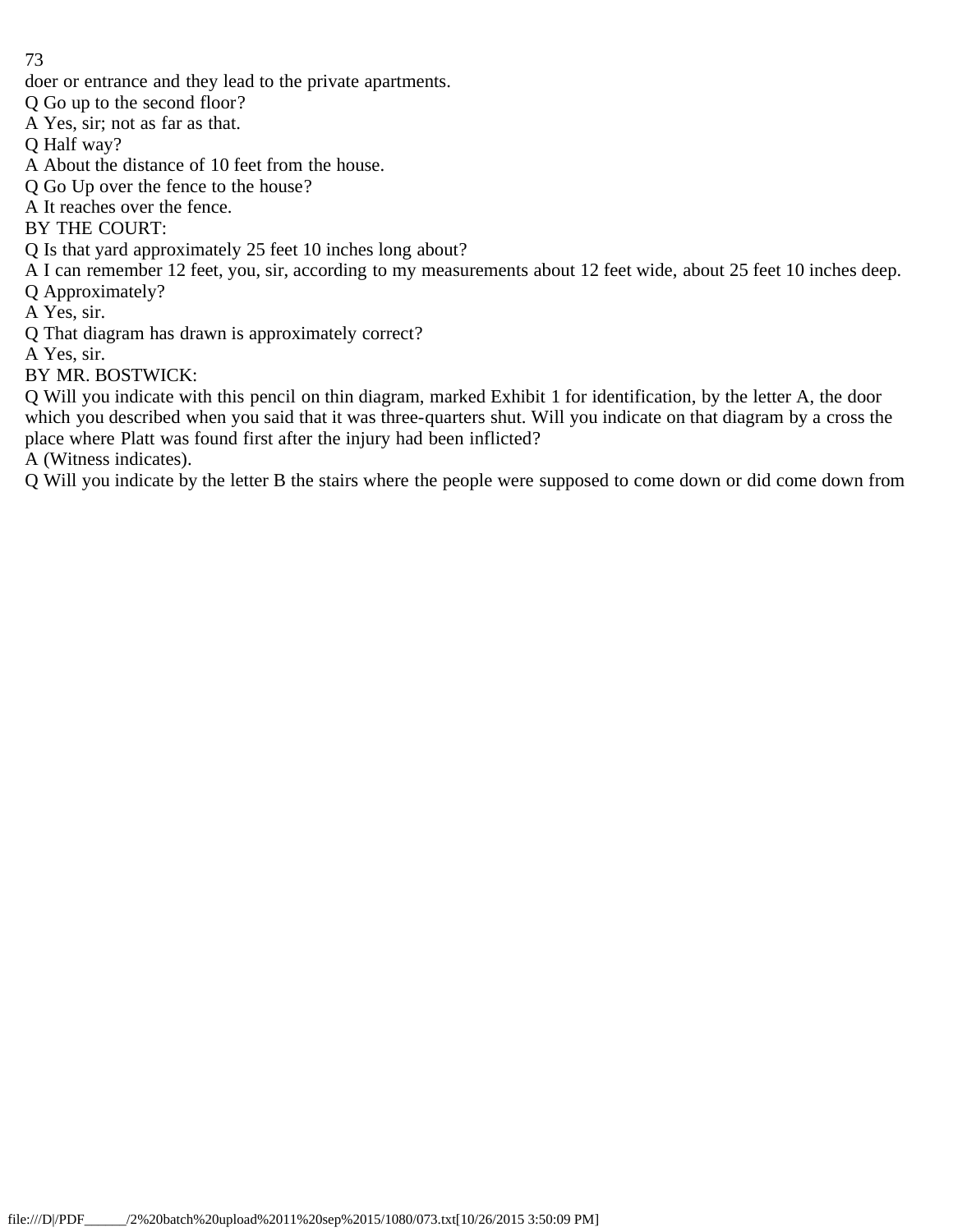the Bavarian Association dance?

A (Witness marks B).

Q Will you indicate by the letter C the gate that you testified Lang and Schmidt were running for when you saw out of the door A?

A (Witness marks with C).

Q Immediately after you heard the crash?

A (Witness indicates).

Q That was a double door not a single door?

THE COURT: Yes, he said it was a double door but used as a single door.

JACOB ALBRECHT, a witness for the People, recalled:

BY MR. BOSTWICK:

Q Did you over see this stone before?

A Not until the day I picked it up.

Q I mean before now?

A Yes, sir.

Q Tell us where you found that stone and when you found it?

A Well, I found it the same morning of the accident about, I guess about a quarter of nine in the morning when I came out, I found it -- I don't know how many feet it was lying in the corner just opposite whore Platt was hit, when I went out that morning. I picked that stone up in the corner of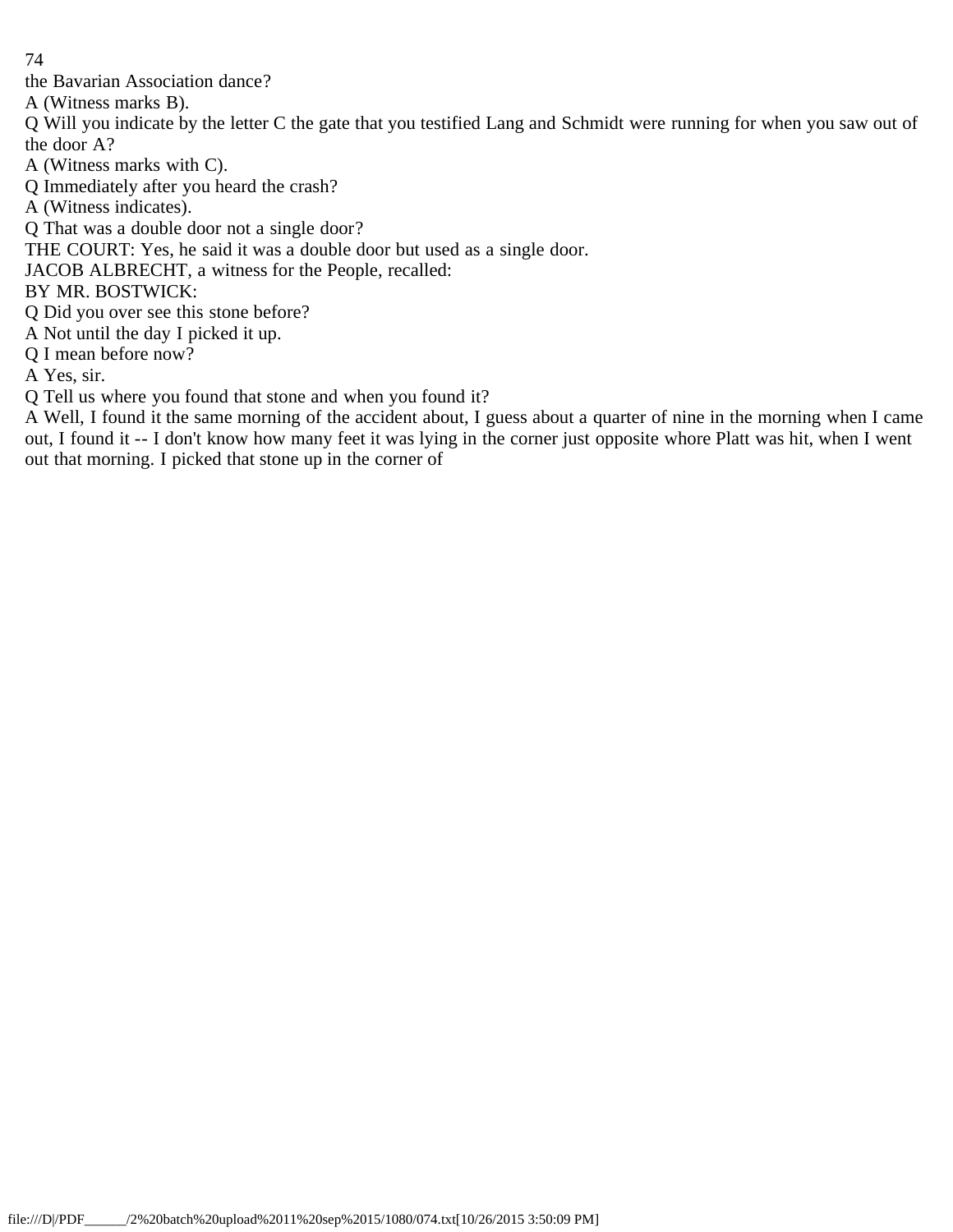the yard about five feet from where I picked Platt up, where he was lying.

Q In the corner?

A Yes, sir.

- Q What did you do with it?
- A I took it inside, and I gave it to Joe and Joe put it in the drawer.
- Q That was nine o'clock?

A Yes, sir.

Q I show you People's Exhibit 1 marked for identification and ask you to indicate by a small circle the place where you found that stone. This is the door leading out of the hallway and this is the gate leading out to Court land Avenue? A Here is where Platt was hit (marking).

Q Indicate by a mark like this, double cross, where Platt was hit?

A (Witness indicate).

Q Were there any other loose stones in that vicinity?

A No, sir, not that I seen.

- Q Did you see any blood stains on the pavement?
- A On: the pavement, yes, sir, blood stains on my other coat where I picked him up.
- Q This was found, the stone, nearest to the place where Platt was hit?

MR. KIER: Objected to.

- MR. BOSTWICK: He says there was no other stone there.
- Q You found that atone about five feet from where you say you found Platt?

A Yes, sir.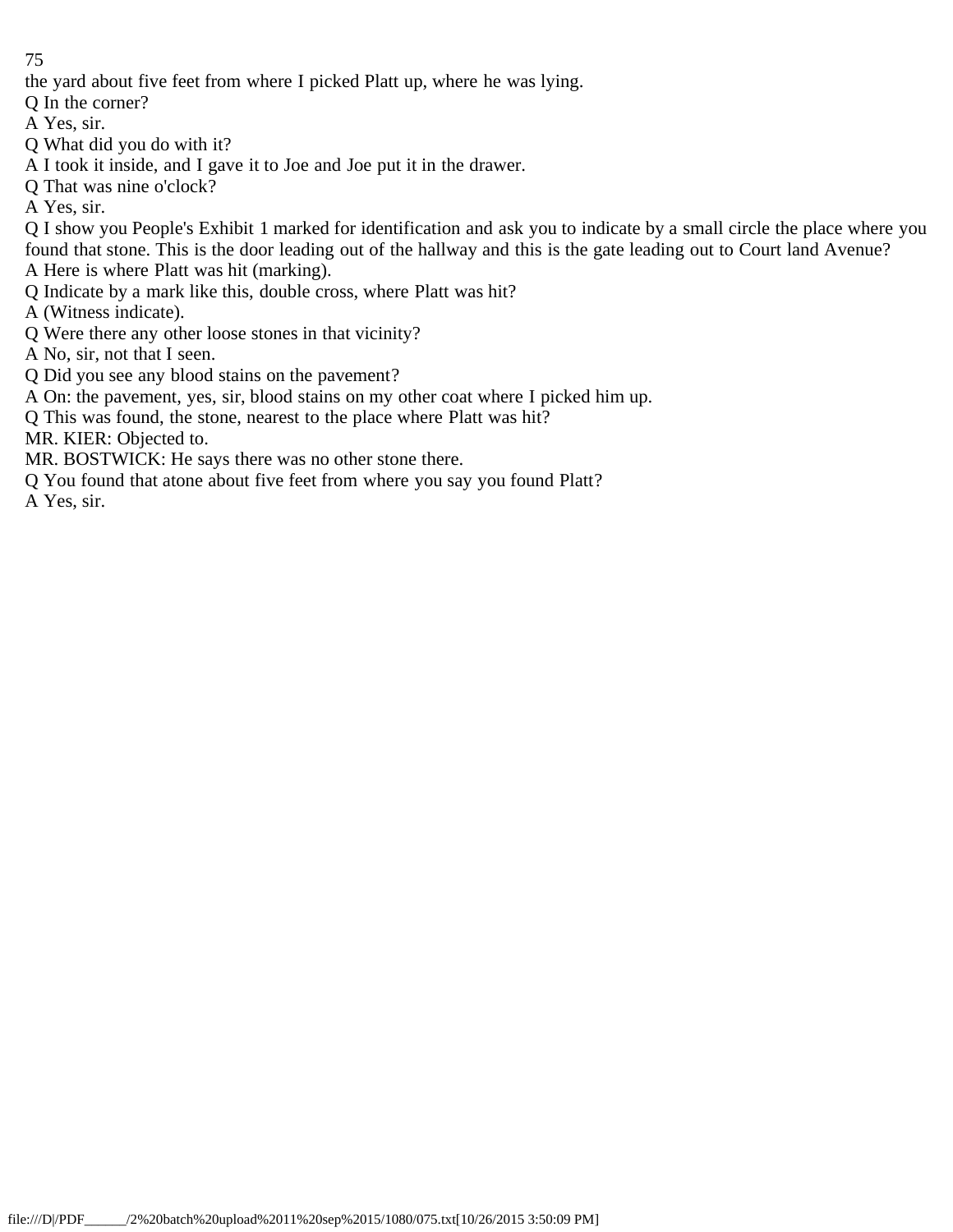- Q You handed this to Mr. Joseph Zacharowsky?
- A Yes, sir.
- BY THE COURT:
- Q At nine o'clock the next morning?
- A Yes, sir.
- Q Did you have any conversation with either Lang or Schmidt?
- A No, sir.
- Q After this accident happened?
- A No, sir, I hadn't seen them, only just in the station house, in the magistrate's court, but haven't spoken to them.
- Q No conversation with them at all?
- A No, sir.
- Q You were the first man to roach Platt and give him assistance, were you?
- A Yes, sir.
- Q You raised him up?
- A Yes, sir.
- Q From the ground?
- A Yes, sir.
- Q Who was the second man to come out?
- A Well, at the time that I picked him up, I picked him up alone and Mr. Huckle he wanted to help me.
- Q Huckle whose real name is Byrne?
- A Yes, sir.
- Q Byrne?
- A Yes, sir. He wanted to help me and I told him no, he should go home and he did, he went away, he went home and I picked him up.
- Q Why didn't you want Huckle or Byrne to help you?
- A Well, I didn't went a crowd around, I wanted to attend to him myself.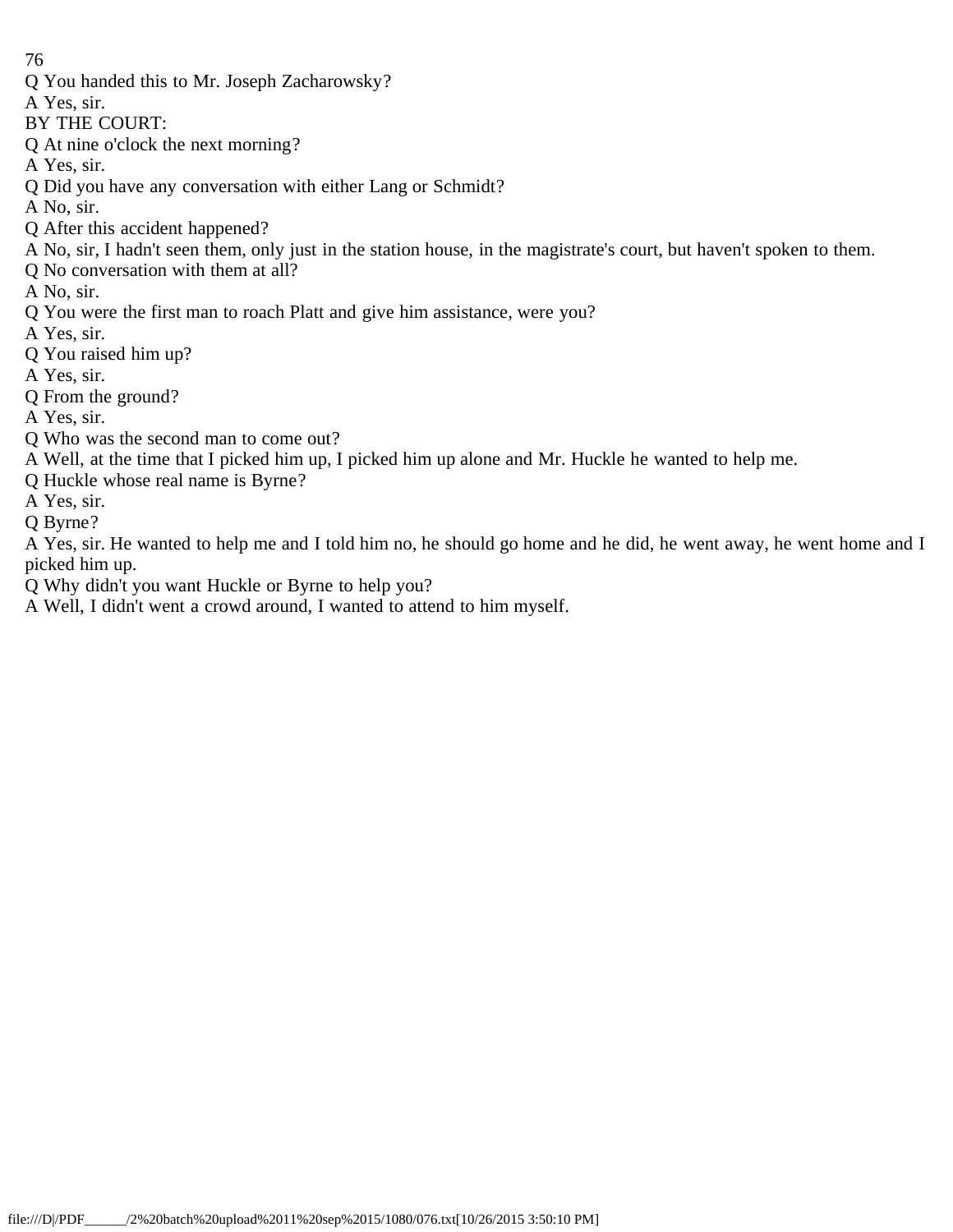Q Why didn't you want a crowd around, why did you want to attend to him yourself?

A Because, I don't know, the way I came out, I says, "Come on home, get out of here". Those were just the words I used, not weaning anything by it.

- BY THE SEVENTH JUROR:
- Q How long was there between the time you heard the crash and the time you picked Platt up?
- A I should say it was a second.
- BY THE COURT:
- Q Now, just before you picked him up --
- A No more than the crash was --
- Q Just before you picked him up and immediately after you heard the crash did you see anybody besides Platt?
- A Yes, sir.
- Q Who did you see?
- A I seen Mr. Schmidt and Mr. Lang.
- Q Where were they, what were they doing?
- A They were running for the door, going out the door to Court land Avenue.
- Q Running out of the hall?
- A Out of the areaway where Platt was hit.
- Q Were they in the name areaway or the yard?
- A This is the yard (illustrating).
- Q What we have been calling the yard you call the areaway?
- A Yes, sir; it is a yard.
- Q They were running in which direction, towards Platt or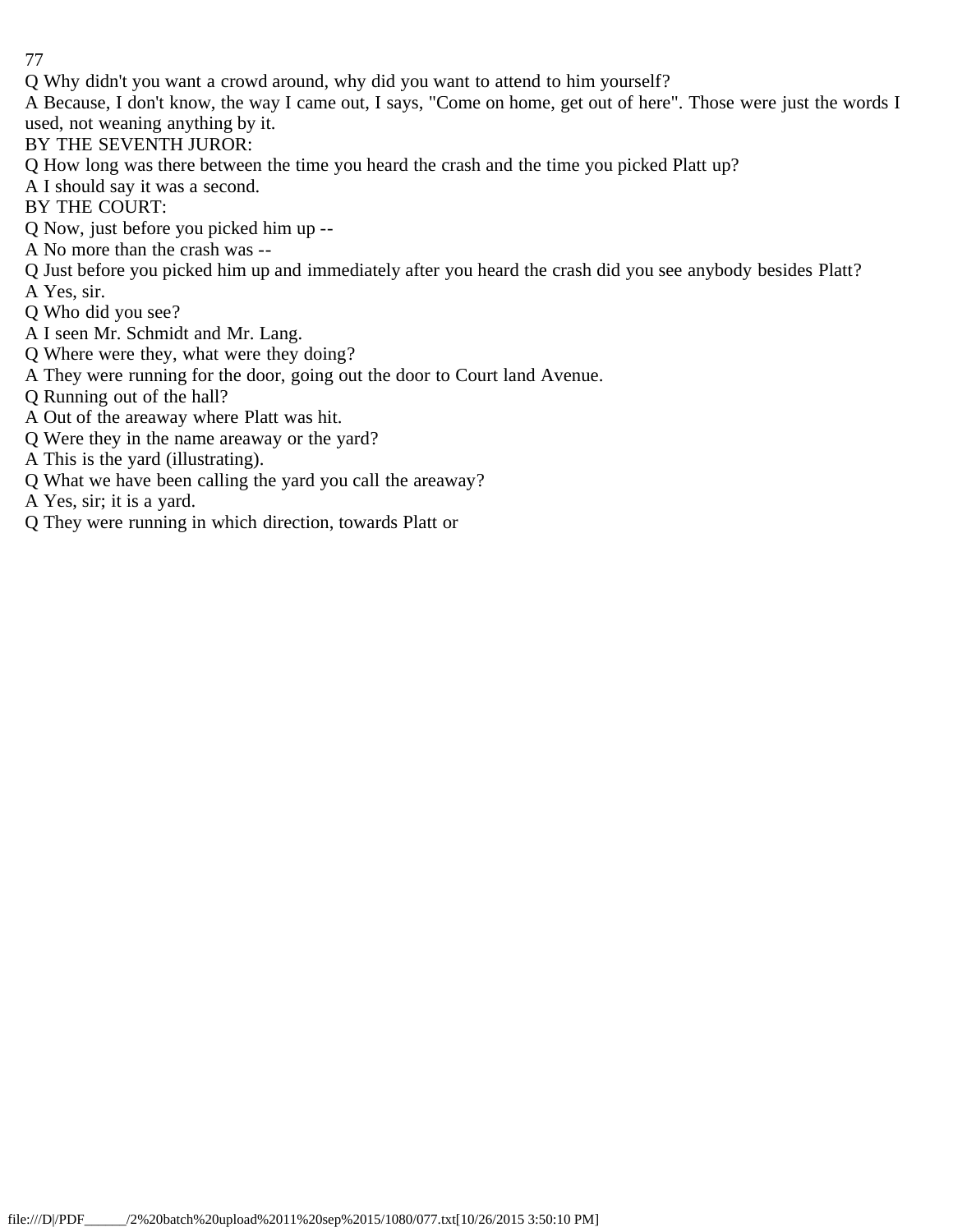just in a contrary direction?

A Away from Platt.

- Q Did either of them say anything when they were running?
- A They did not.
- Q Any sound at all?
- A No, sir; I didn't hear them say anything.
- Q How often had you seen Schmidt before that night?
- A I seen him once or twice.
- Q Twice before that?

A Yes, sir; seen him at 12 o'clock and seen him at the time when this accident occurred when the man was put out, and seen him out in the yard, three times that night.

- Q When who was put out?
- A Mr. Lang.
- Q You saw him when Lang was put out?
- A Yes, sir.
- Q Now, who put Lang out?
- A I don't know that man's name, he came from Jersey some place.
- Q Who ordered Lang out?
- A One of the committee of the dance upstairs.
- Q Of this Hungarian dance?
- A A Gorman dance, I believe it was.
- Q Bavarian?
- A Yes, sir.
- BY THE 12TH JUROR:

Q When you found that this man was injured did you find any disarrangement of his clothing where his money was supposed to have been?

A No, sir; I didn't look for anything like that.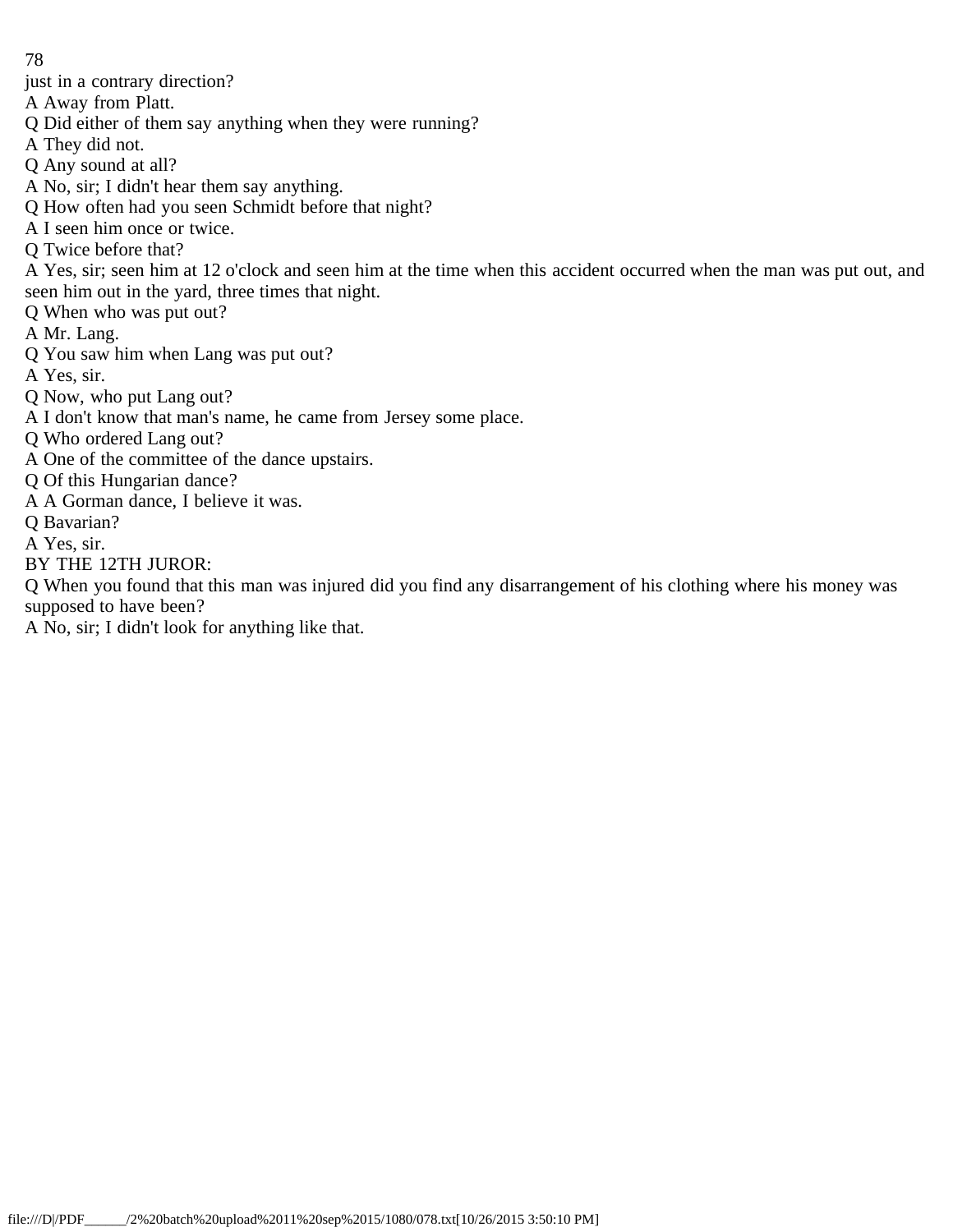Q Were his pockets turned inside out?

A No, sir; I didn't take notice to anything but his head, I laid him down and didn't touch him until the ambulance came. BY A JUROR:

Q How is that yard illuminated?

A There is no lights at all.

Q You saw some people run?

A Yes, sir.

Q Sure you could identify the people who ran?

A Yes, sir.

BY MR. BOSTWICK:

Q When the door that led from the areaway into the yard was open did any light come out of that door into the yard? A Yes, sir; it shows for about half way in the yard when the door is open.

BY THE COURT:

Q Any windows opening on the yard or from the ball room, or from any other part of the building?

A Well, that is a good distance away. There is a window where the hat check is, and there is another shed, it is covered.

Q You are the bartender there?

A No, sir.

Q Who is the bartender?

A A party named John Meckle.

Q Was he there that night?

A No, sir, he wasn't there that night.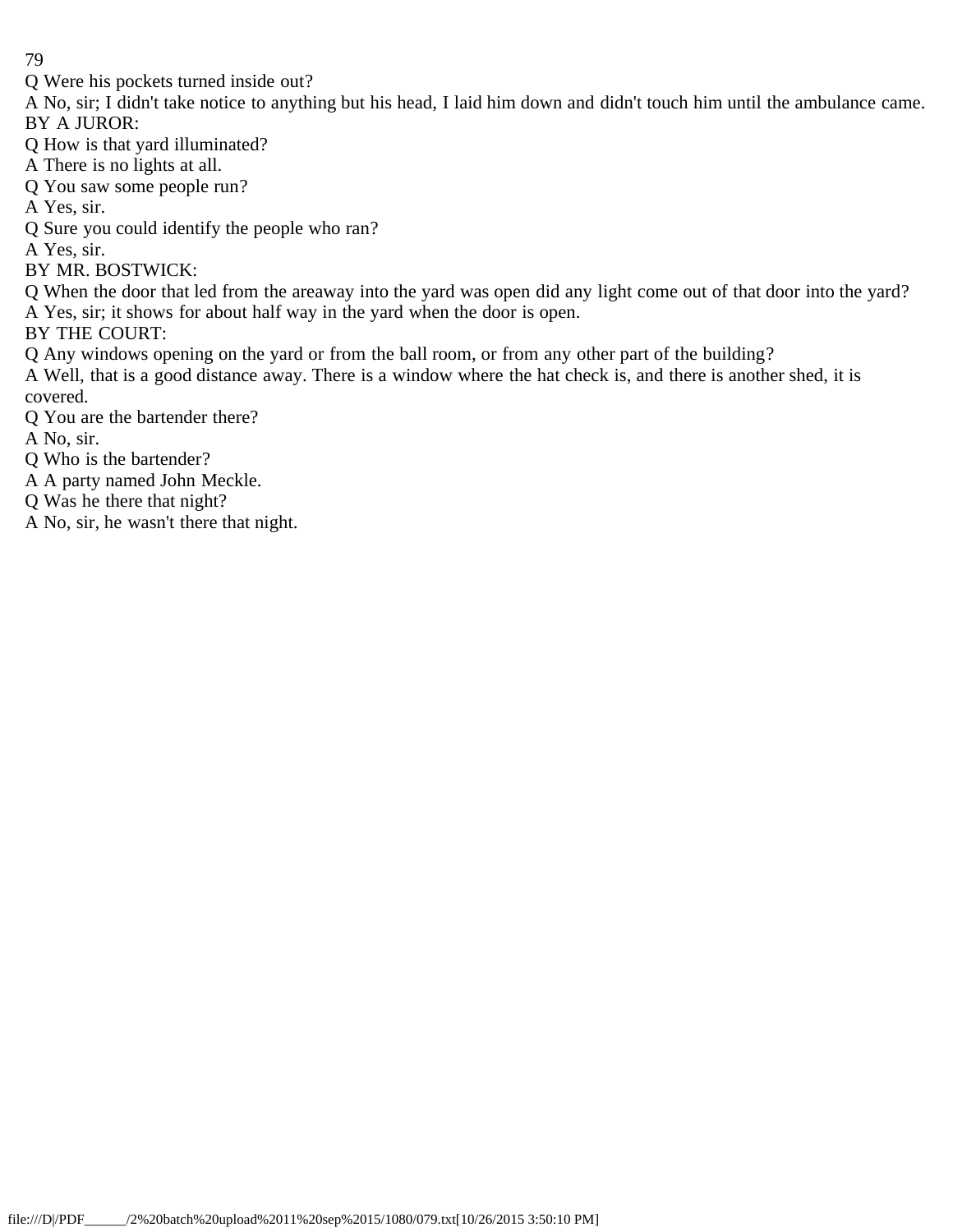- Q Was he in the hotel?
- A No, sir.
- Q They had no bartender at all that night?
- A Mr. Eckert.
- Q Was he in the areaway that night?
- A No, sir.
- Q Not at all?
- A No, sir.
- Q He didn't even go to see what happened?
- A No, sir, never left the barroom.
- BY MR. KIER:
- Q Mr. Joe was there?
- A Yes, sir.
- Q And Huckle or Byrne was there?
- A Yes, sir.
- Q When you picked him up?
- A Yes, sir.
- Q When you said only these two men were there you don't mean that, you mean these other people were there with you?
- A Huckle only run into the yard, I only seen Schmidt and Lang run out of the yard and Huckle was standing in front of me, the door was almost shut on Huckle.
- Q How many people were upstairs that night?
- A About 75 or 80.
- Q Nothing prevented the people from going in and out and around there?
- A At that time there was nobody going out because I was standing in the hall at that time.
- Q This place is connected with upstairs, people were coming downstairs from upstairs?
- A Yes, sir.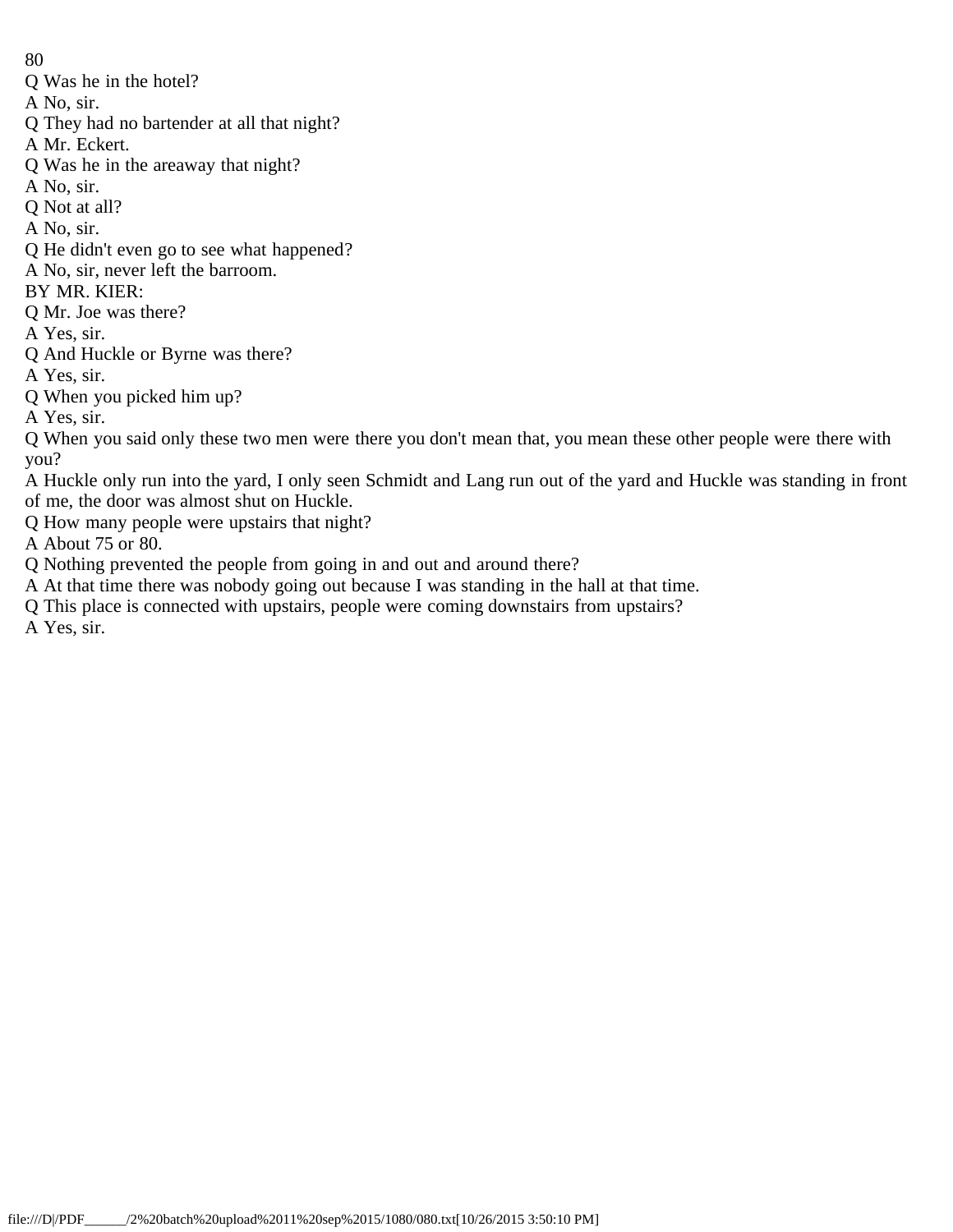- 81
- Q Now these marks you see here indicate those steps from upstairs?
- A Yes, sir,
- Q The crowd was upstairs having a dance?
- A Yes, sir.
- Q This is the kitchen?
- A Yes, sir.
- Q Leading upstairs, do you see that marked B?
- A Yes, sir.
- Q You see what looks like steps?
- A Yes, sir.
- Q This is the areaway, is it, where the marks are like steps?
- A This is the partition of the stairs, on the inside, you have to go through two doors to get to the stairs to go upstairs.
- Q At the end of the stairs is the door leading into this area?
- A Into the areaway and then from the alley into the yard.
- Q These stairs going upstairs, and this was a door leading right into this areaway. You see that areaway?
- A Into the yard.
- Q No.
- A Into the areaway.
- Q That is about 50 feet, you come to the door of the areaway leading into the yard?

A Yes, sir.

Q There were a number of people in this dining room at that time?

A Yes, sir.

Q There was no way of preventing as many as wanted to passing out and into this areaway into the yard and into the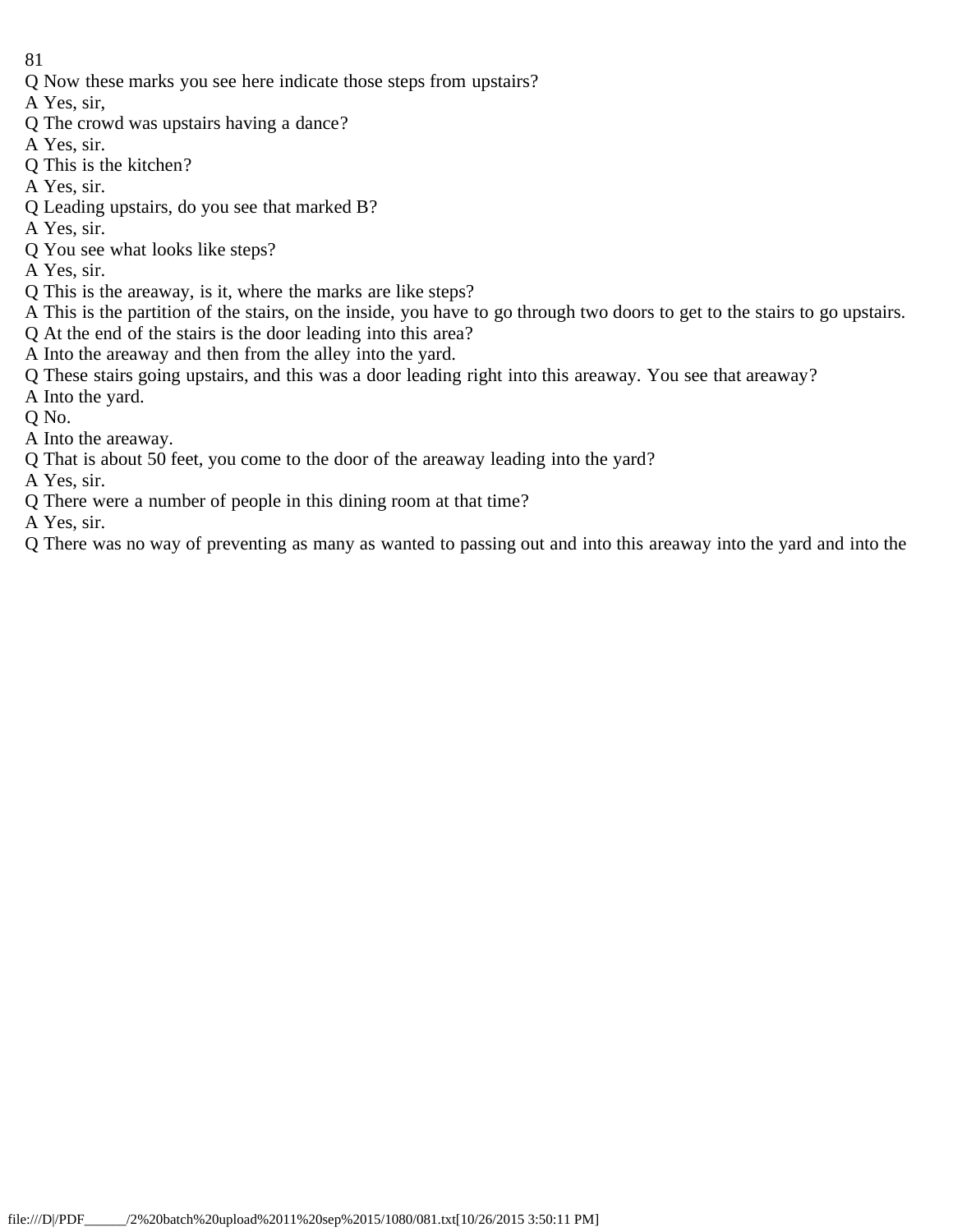bar and into the sitting room there, they are all connected with doors, are they not?

- A Yes, sir.
- Q All open doors?
- A Yes, sir.
- Q And any one, two or three or four or a dozen people could have passed in and out during that night? A That night they did, but not at that time, because I was standing there.
- Q They could pass through there at that time?
- A (No answer).
- Q About that time?
- A Yes, sir; they could.
- Q What was your business that night?
- A I was just helping Joe out.
- Q Were you in the dining room?
- A No, sir.
- Q Where were you helping him, what work were you doing?
- A I was Upstairs in the hat checking and all around.
- Q You were of course busy engaged because 75 people were there, you were very busy, is that right?
- A No, sir; that didn't make me so busy.
- Q You were busy all that time?
- A No, sir; not busy all that time, I should judge I done about two hours work out of the four.
- Q Attending to checks, what else were your duties?
- A That was all, just standing around, just to see what was needed.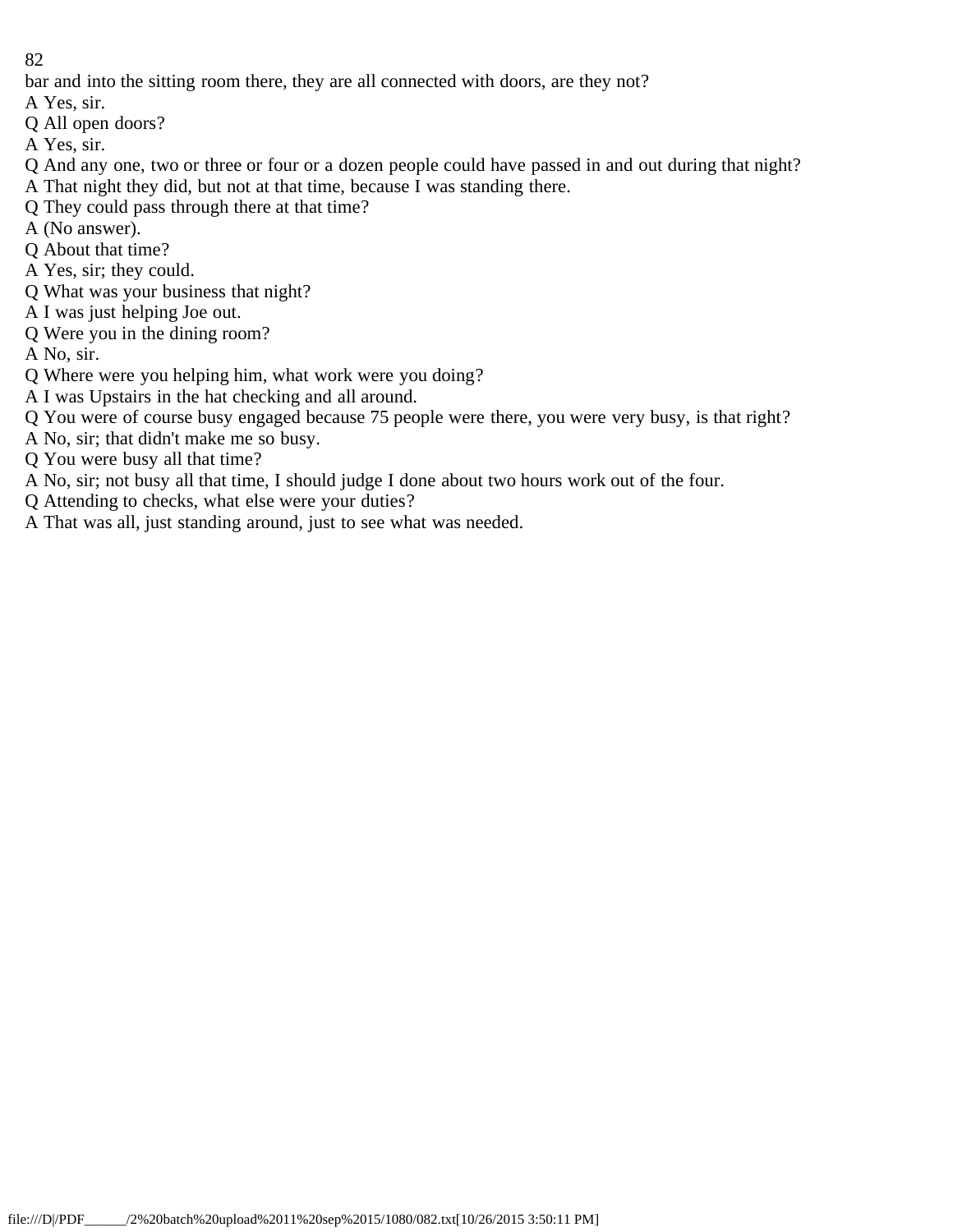Q Attending to the wants of those 75 people?

A No, sir.

- Q To as many as wanted to be attended to?
- A Yes, sir.
- BY THE COURT:

Q In regard to the Bavarian who ordered Lang out of the place, how long after that was it that you heard this crash and went out, went to Platt's assistance?

- A About 10 minutes.
- Q About 10 minutes after that?
- A Yes, sir.
- Q And the Bavarian, what became of him?
- A He went upstairs and come back again, he went upstairs and I didn't see him any more.
- Q He went upstairs with the Bavarian society?
- A Yes, sir.
- BY A JUROR:
- Q After you heard the crash were you the first one out of the door into the yard?
- A Yes, sir.
- Q Was there any one else in the yard when you got out there besides those two men running out?
- A Yes, sir; there was Huckle, he was standing in front of me.
- Q He was outside also?
- A Yes, sir.
- Q He was in the yard at the time of this crash?
- A Yes, sir.
- BY THE COURT: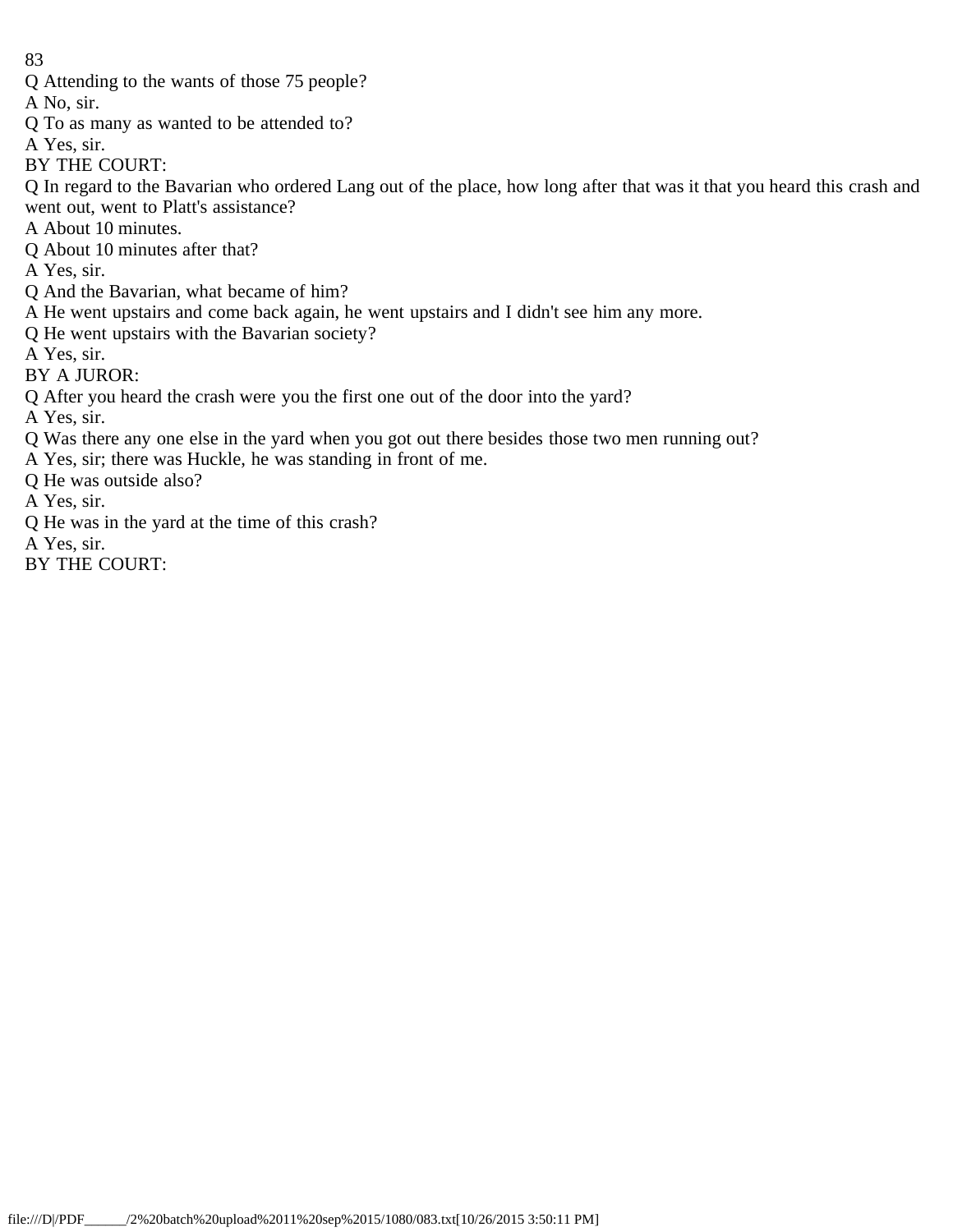Q When you got into the yard was Huckle standing there?

A Yes, sir; Huckle, Byrne, stood -- this is the door, the door is closed, and Byrne stood right there so that the door could not close (illustrating).

Q He was standing in the door?

A Yes, sir; he was half out; he was talking to me, he had his face to me, face to face, about from where I am sitting now to about there he stood (indicating).

Q Byrne had his back to the yard?

A To the street.

Q Byrne was not out of your sight at the time of the crash?

A (No answer).

BY MR. BOSTWICK:

Q Now, at the time that this blow was heard was Byrne in your view or wan he not in your view?

A He was in my view.

BY THE COURT:

Q Now, how far were you standing from Byrne at the time you heard the crash?

A I should say about half a foot.

Q You stated, I think -- did you state that you were standing face to face with Byrne?

A Yes, sir.

Q Talking to him?

A Yes, sir.

Q Now, were you facing the yard at that time or was Byrne facing the yard?

A I was talking, I was facing to the yard, I was facing to the yard.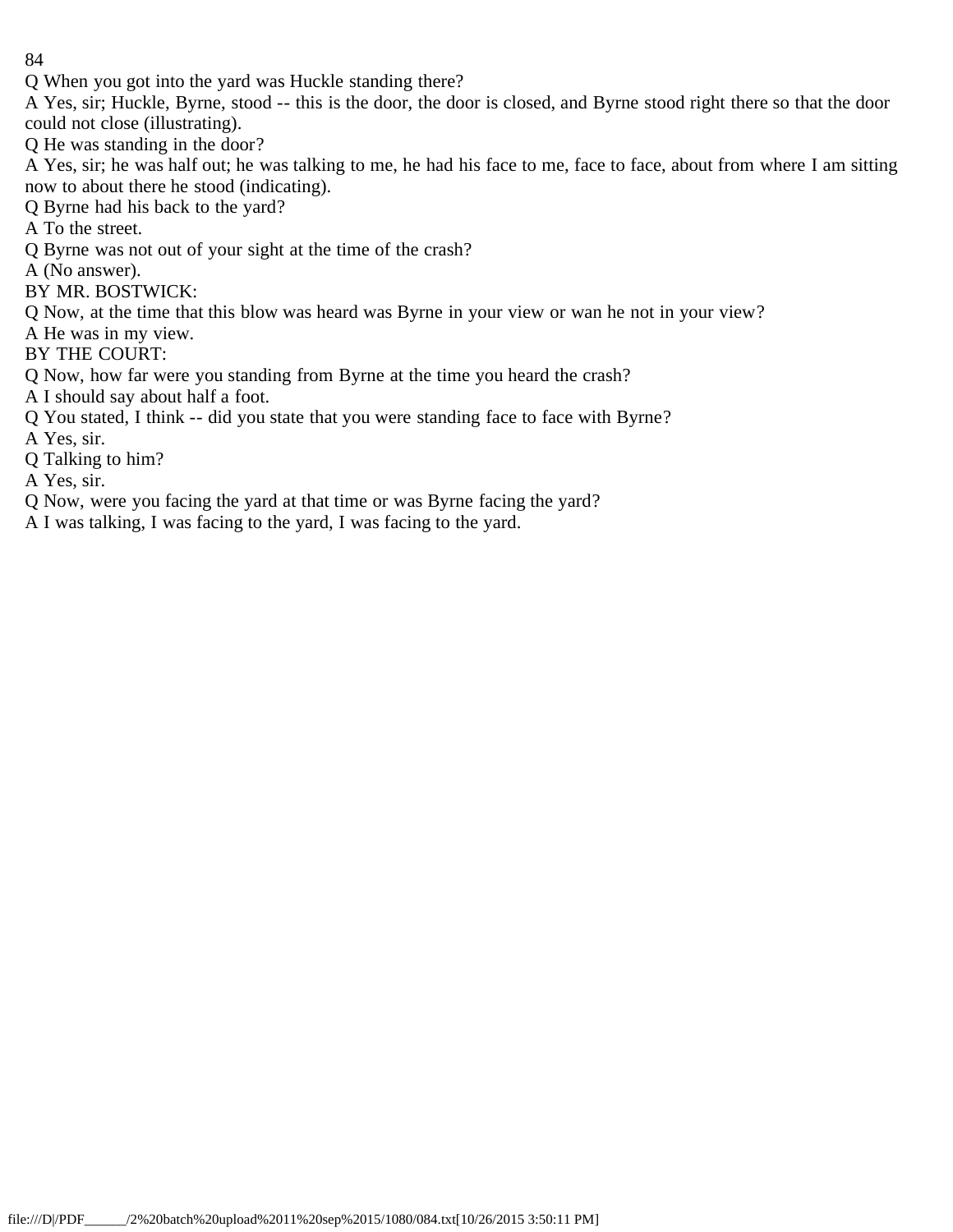BY MR. BOSTWICK:

Q There was no one else in the yard -- was there any one else in the yard other than Schmidt and Lang?

A Only Mr. Platt.

BY MR. KIER:

Q You didn't make a special examination at the time of the yard, you were not looking for anybody in the yard? A No, sir; they came to me and asked me to send him out.

Q Now, Mr. Albrecht, at the time of this occurrence when you heard the crash, and when you went out to the man you were not interested in looking in that good sized yard to see if there was anybody else around there, you were interested in the man, to take care of him, were you not?

MR. BOSTWICK: I object to that.

THE COURT: Strike it out.

MR. KIER: I will ask it in this way.

Q When you went to pick Platt up after the crash did you look around the yard to see if anybody was there, or did you look at Platt, the man you were picking up?

A No, sir; I didn't know he was hit; I didn't know Platt was hit; didn't know anybody was hit. When I heard the crash the door was fired open, and I saw they made a rush for the street, Schmidt and Lang went out, and as they did I stumbled over Platt's foot. I picked him up first, attended to him first,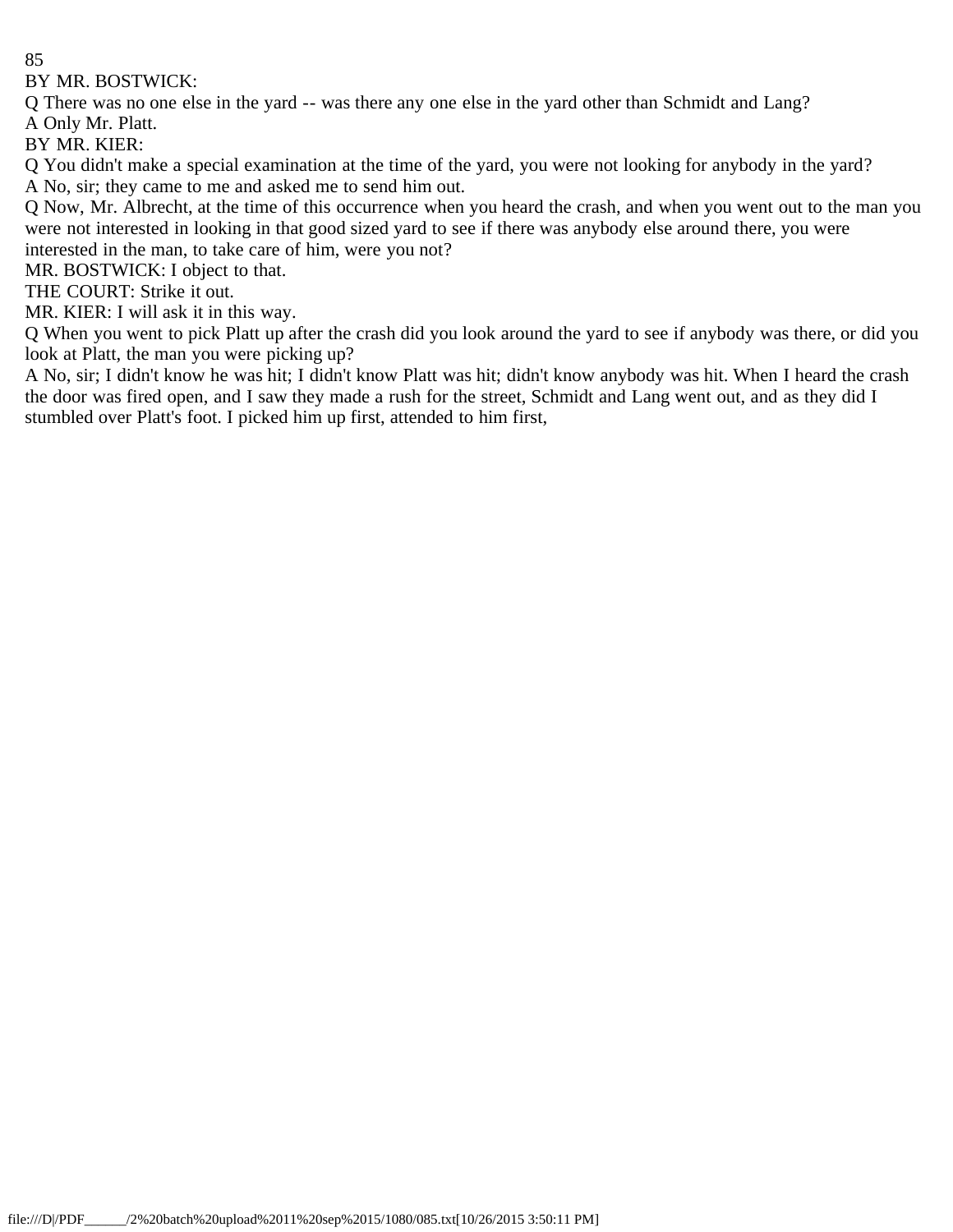I went out after then to see if I could see either one of them, find out what they done, I haven't seen them since until the magistrate's court.

- Q Wasn't this boy pretty sick at the time?
- A Yes, sir.
- Q Schmidt?
- A Yes, sir.
- Q Had been vomitting inside and you had helped him out, didn't you?
- A No, sir; I tapped him on the shoulder and he walked out.
- Q Didn't you help him out a little bit, didn't you tell me you helped him out?
- A Caught him by the arm and took him over to the door, he walked out himself.
- Q You did have to put your hand on him?
- A I didn't have to.
- Q You did it?
- A Yes, sir; helped him out and asked him to go out.
- Q This man you put your hand on was sick there you say?
- A Yes, sir.
- Q He was vomitting there?
- A Yes, sir; that was 10 minutes afterwards when he ran.
- MR. BOSTWICK: I now offer this diagram in evidence.
- MR. KIER: Objected to because it wasn't made by the proper person.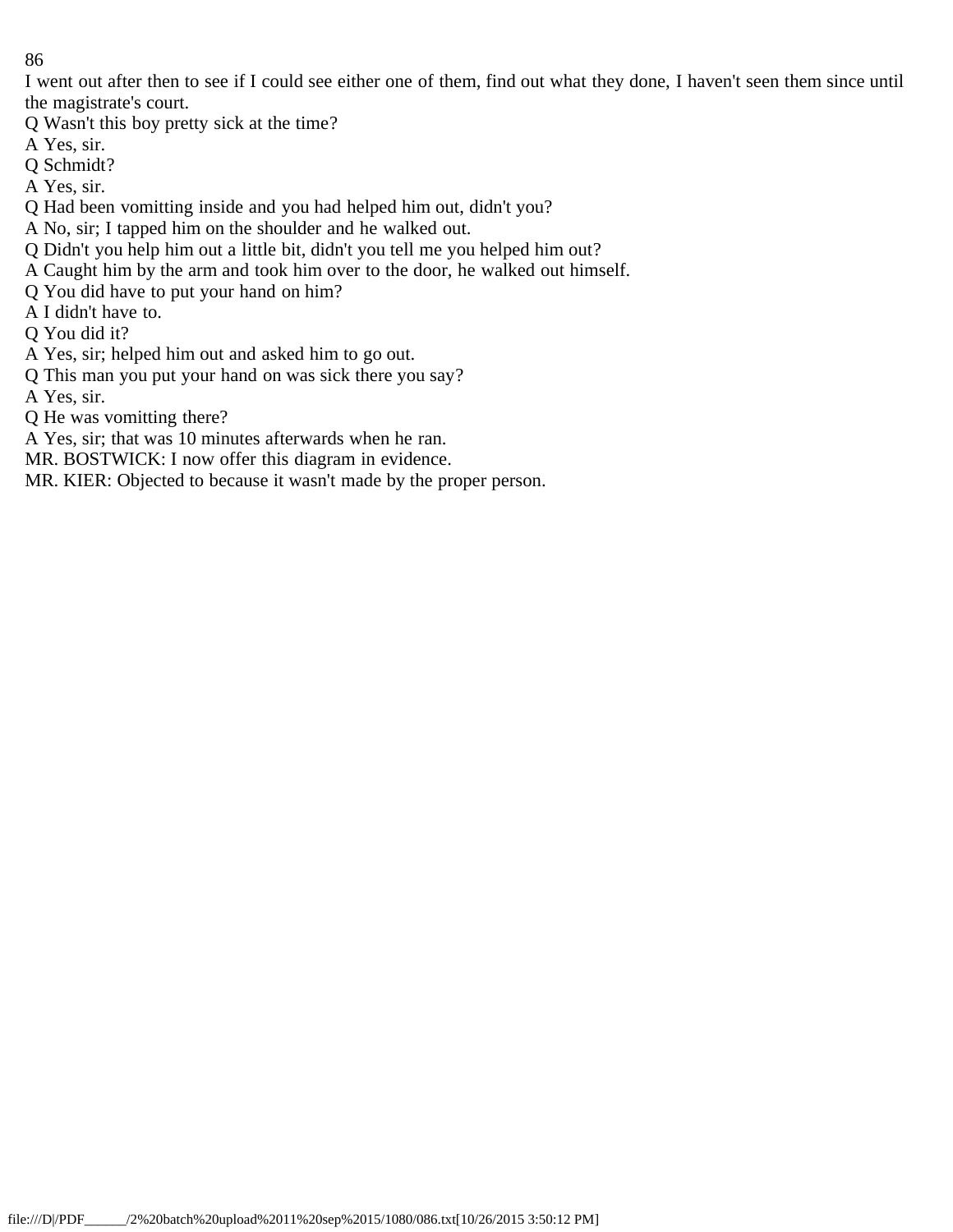THE COURT: The proprietor says that he measured the place but he does not pretend that it is made with the exactitude of a surveyor's measurements or an architect's diagram. This is not a motion involving real estate. It is simply to give the jury a general idea of the position of things there and I think it quite proper to have it marked in evidence.

(Received in evidence and marked People's Exhibit 1).

MR. KIER: I take an exception to your Honor's ruling.

MR. BOSTWICK: Now I offer in evidence the exhibit now marked No. 2 for identification, the stone.

MR. KIER: I object to that. The stone was found in the yard at nine o'clock, a very long time after this accident happened.

THE COURT: Your objection is that it is too remote?

MR. KIBR: No connection whatever shown between that atone and the defendants.

THE COURT: I shall admit. The fact that it wasn't found until nine o'clock the following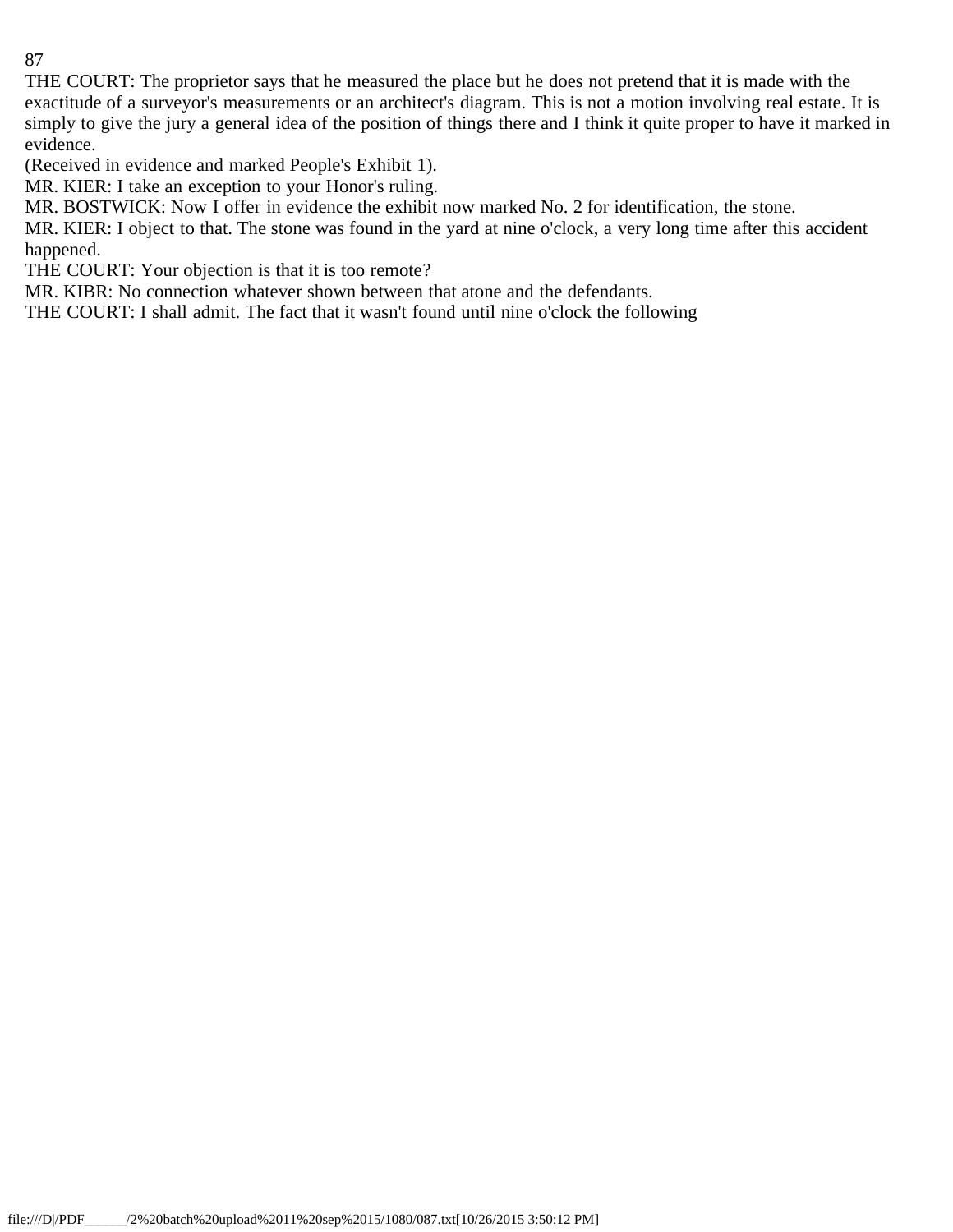morning and that the alleged assault was committed earlier in the morning can be used by you as an argument. (Marked People's Exhibit 2).

MR. KIER: I take an exception.

## BY THE FIFTH JUROR:

Q Did you look for the stone right after you picked up Platt?

A No, sir.

Q When did you look for the stone?

A I didn't look for the stone, I didn't know what I was going to find. The next morning when I came up I said "I wonder what it was".

I looked and picked up that stone, it was the only thing lying in the yard.

BY MR. KIER:

Q Did you ever have any hard words with Schmidt or Lang?

A No, sir.

Q Before that night?

A No, sir.

MR. BOSTWICK: The People rest.

MR. KIER: I have a motion.

THE COURT: So far as the first count in the indictment is concerned I shall have to take that away from the consideration of the jury. The first count of the indictment charges robbery and I shall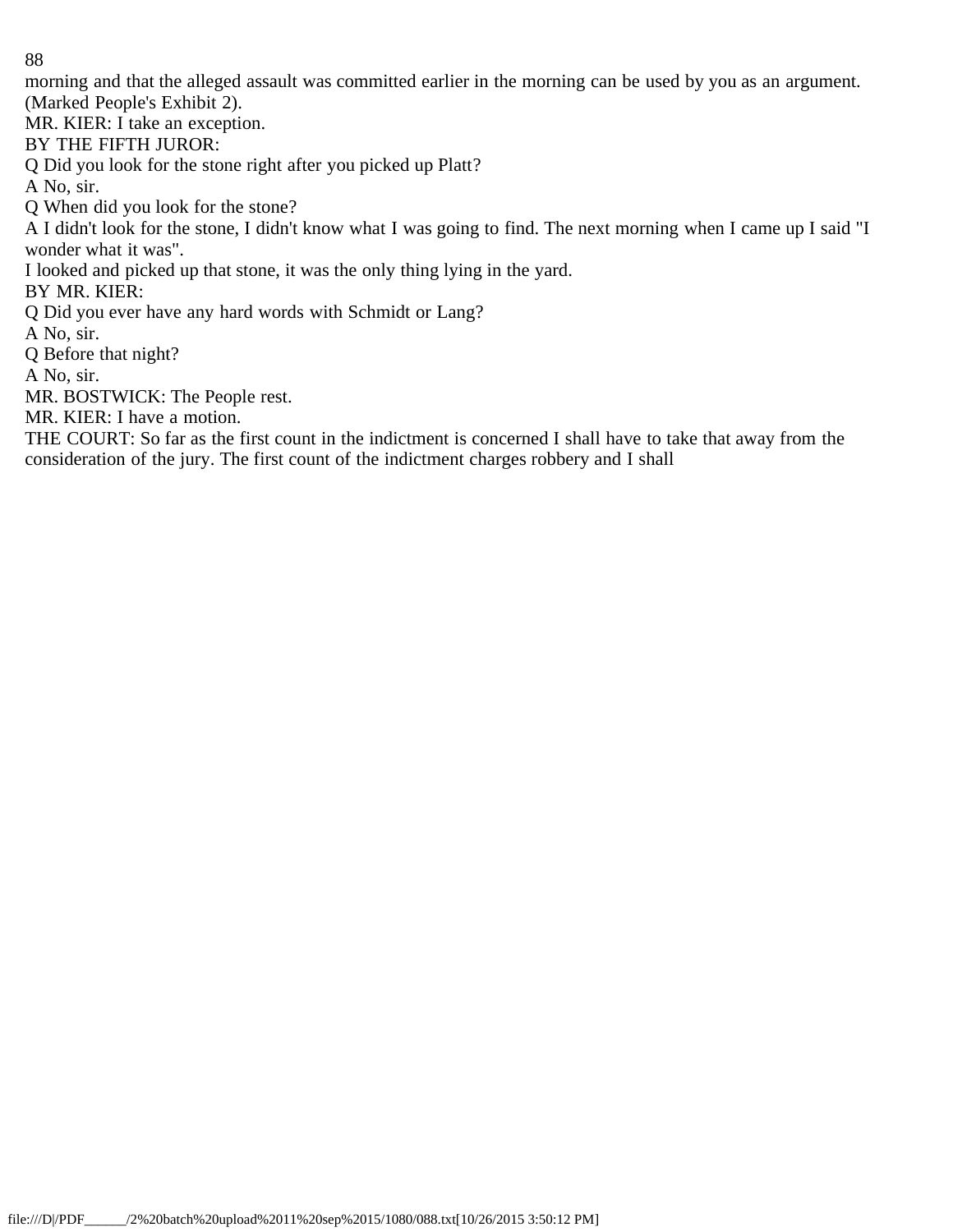have to take that away from the consideration of the jury because there is no evidence to connect this defendant with any robbery. It is true that the loss of money has been proven but there does not seem to have been any exclusive opportunity on the part of the defendant for the perpetration of that crime.

Now, in regard to the second count of the indictment, grand larceny in the second degree, for the same reason that will have to be withdrawn from the consideration of the jury.

The third count in the indictment upon the same state of facts, assault in the second degree, will remain.

The fourth count of the indictment is withdrawn from the consideration of the jury. In other words, this case must now be tried upon the theory of assault. The theory of robbery must be withdrawn from the consideration of the jury. The third count in the indictment alone stands. Is that your motion?

MR. KIER I have a further motion, your Honor. As I understand, your Honor, robbery in the first degree and grand larceny in the first degree and receiving have all been withdrawn from the consideration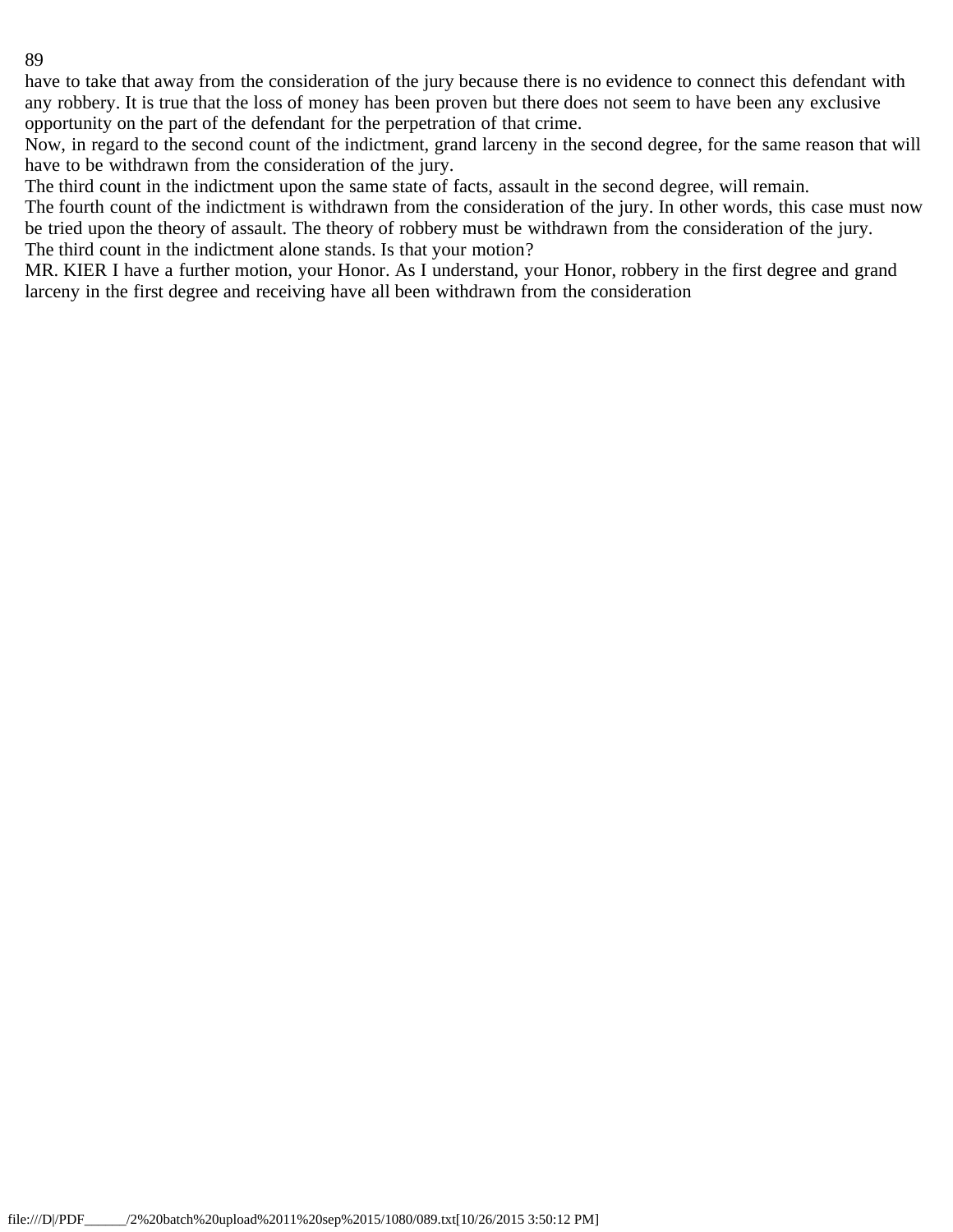of the jury.

THE COURT: Yes.

MR. KIER: And your Honor has decided --

THE COURT: To let the case go to the jury on the question of assault in the second degree.

MR. KIER: Now, as to that, your Honor, I object, and ask that your Honor dismiss that count of assault in the second degree for the reason that the People have failed to show by evidence that the defendant has committed that offense or any other offense against the laws of the State of New York.

I night further say that the testimony is so indefinite -- it in not precise, it points to nobody particularly, and it is a matter of guesswork and speculation, and as a matter of law the burden being upon the People to prove their case, and the presumption of innocence remaining with the defendant until the People have proven their case, I hold that the People have not definitely shown any guilt whatever as to this defendant in relation to this charge or any other charge.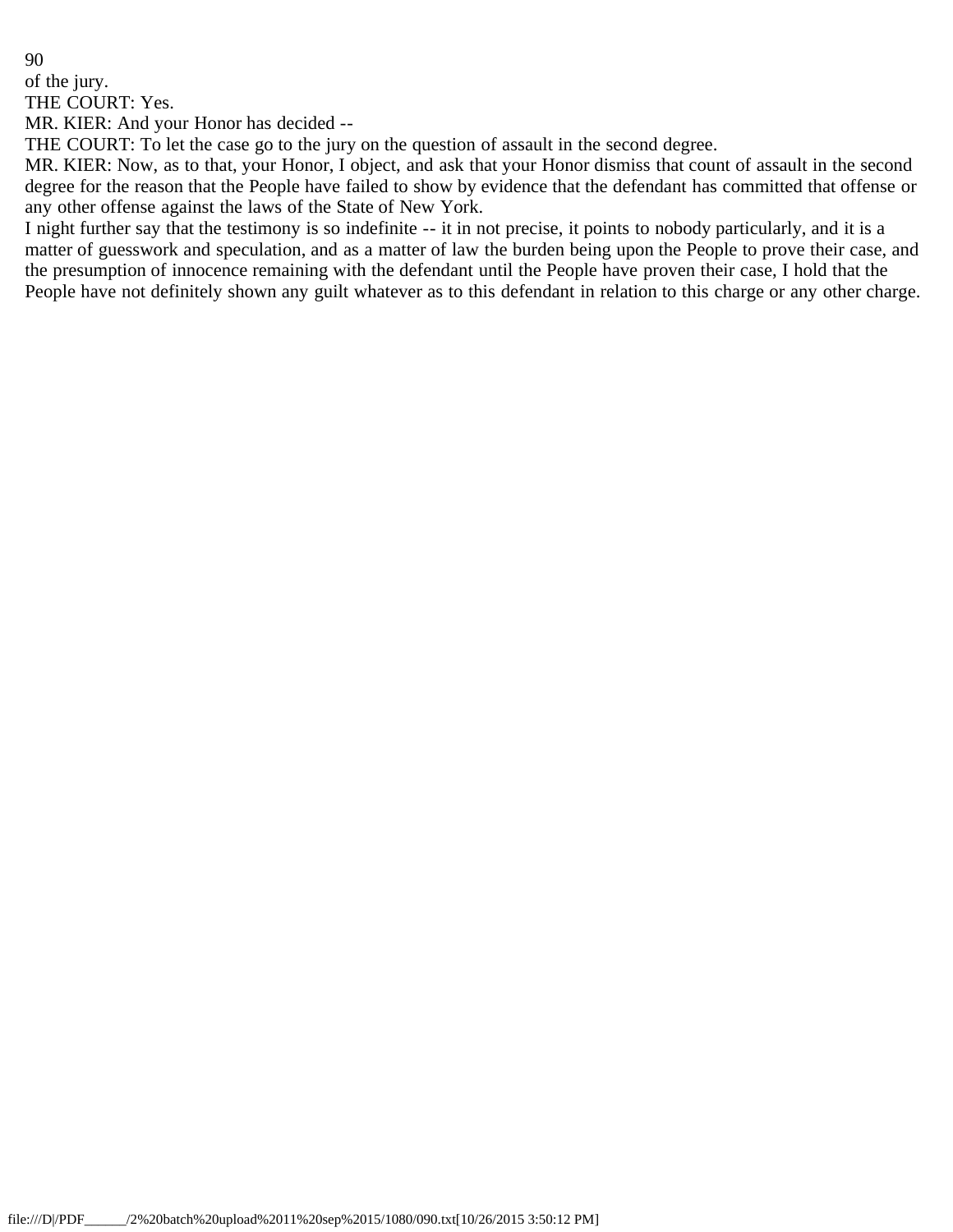THE COURT: Now, so far as the assault is concerned if I recall the evidence it is, in substance, to this effect: That both the proprietor, Joseph, whose name I cannot pronounce, the proprietor and Albrecht and also Byrne --- the three of them --- heard a crash, heard the impact of a blow. Practically the three of them went out almost simultaneously into the yard where they heard the crash of a blow and the three of them, as I understand it, saw Platt lying there, one of them tripped over his foot, Albrecht tripped over his foot and then saw this defendant, together with another defendant Lang, who has demanded a separate trial, fleeing from the yard. In other words there is the element of an assault by someone and the flight of the two defendants and nobody else in the yard, the yard only being 25 feet long and about 12 feet wide, so quick were they in perceiving what happened that the defendants did not even have an opportunity of traversing the 25 feet of territory before they were observed. Now then we have the assault and flight within a space of a few seconds.

MR. KIER: I will answer that. As far as the law is concerned, of course, I don't admit that there was flight. The witnesses say that the door was half open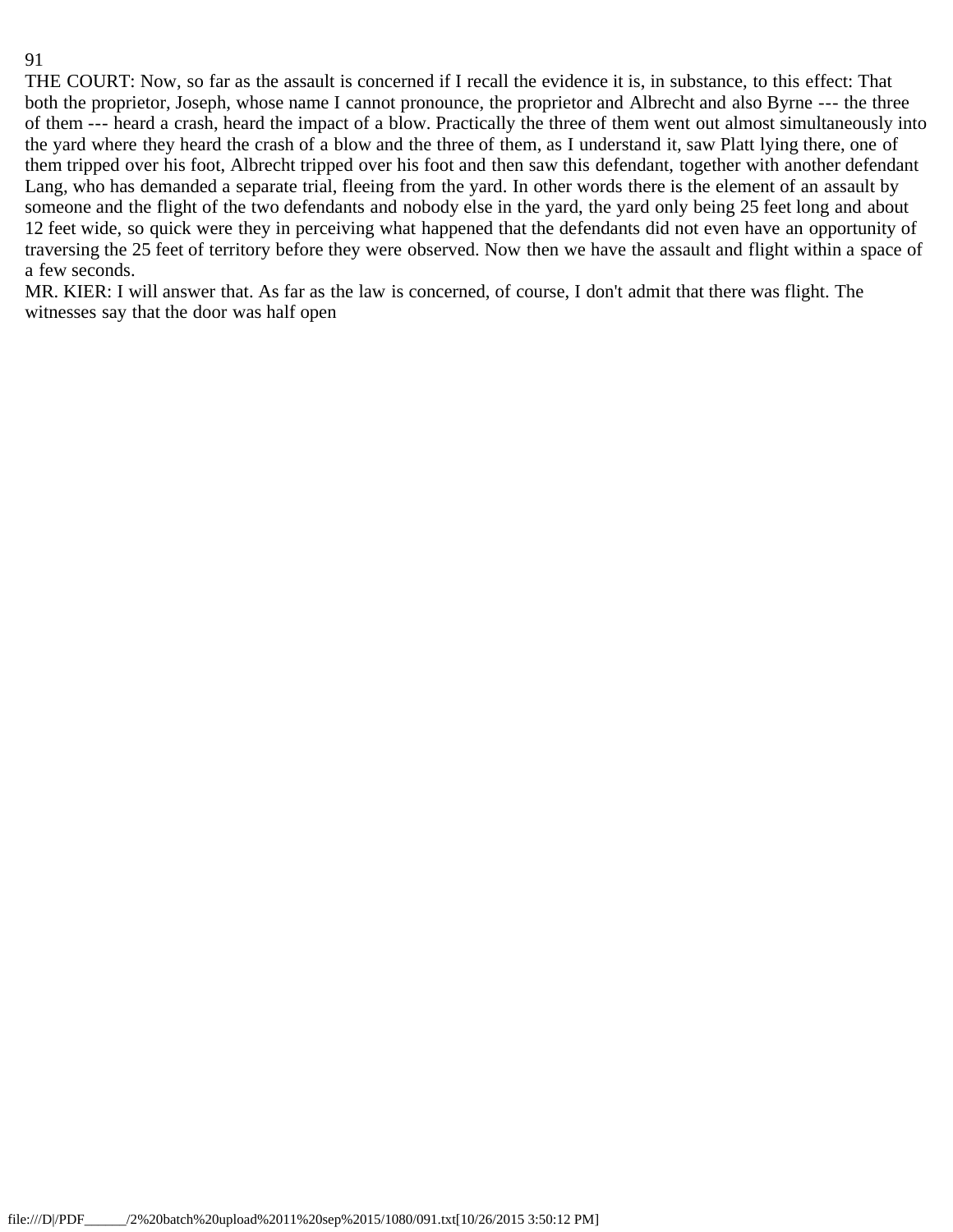and they could see half the yard. The front gate was open. They could not see the other half of the yard. Suppose it is as your Honor says and that the witness is right, though we don't admit it, that they were going out ---

THE COURT: I do not say that they were right. I have not the power to say that any witness is right.

MR. KIER But suppose the testimony is that they were going out, that is a circumstance in relation to the proving of an offense. That is a mere circumstance and it might be said that it is a circumstance against the defendant, but it is not a circumstance to prove that the defendant did the striking. Secondly it is no proof at all that they had anything to do with the striking. They might have seen the trouble and run away from the trouble. An innocent man might run away from trouble. Where a man sees trouble in a saloon he might want to get away from it. Lots of people run away from trouble. When a man sees trouble he doesn't want to get mixed up in it in any way.

THE COURT: Flight is some evidence of guilt if the jury decide to view it in that light.

MR. KIER: With other facts, but alone, your Honor, alone it is nothing. As a matter of law alone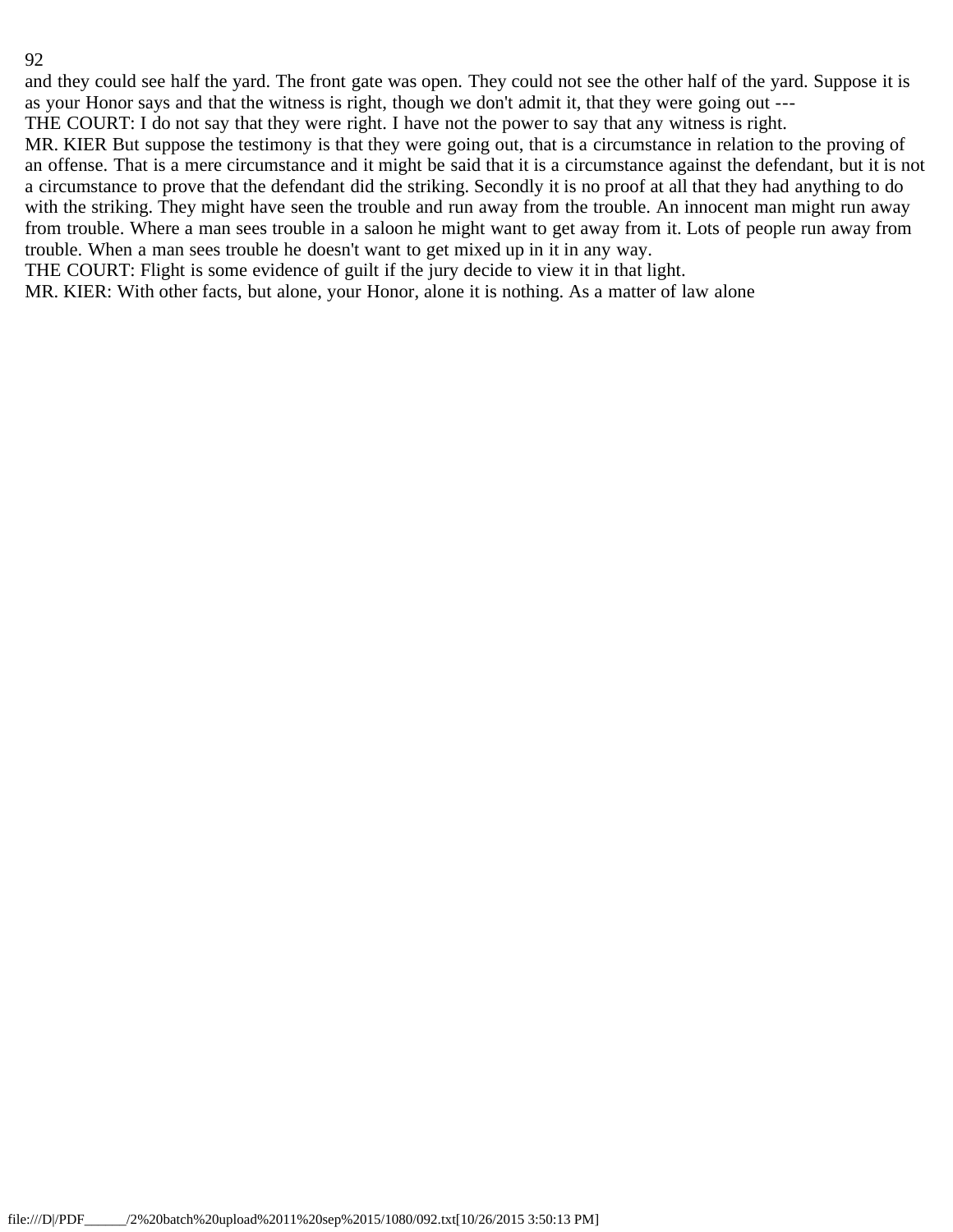it is set evidence of anything.

THE COURT: But there is something else in this case.

MR. KIER: No motive or anything else. Platt said there were no words between them.

THE COURT: Motive is never necessary to prove a crime. A man may do a thing just as that man did that I have just sentenced, out a man with a razor without any motive at all. Just go right up to a man and out him without any motive. He had no motive for it whatever. Not does that lessen the crime in any respect?

MR. KIER: No, sir, I don't mean that.

THE COURT: But motive is very strong; sometimes it has very great probative force, if you can prove motive. Now assume in this case that these people had no motive for striding Platt, had no motive in it, but that they did have a motive for striking somebody else, namely the Bavarian who had ordered them out and they supposed that this man Platt was the Bavarian.

MR. KIER: According to the testimony the Bavarian was upstairs.

THE COURT: Suppose that they didn't know Platt,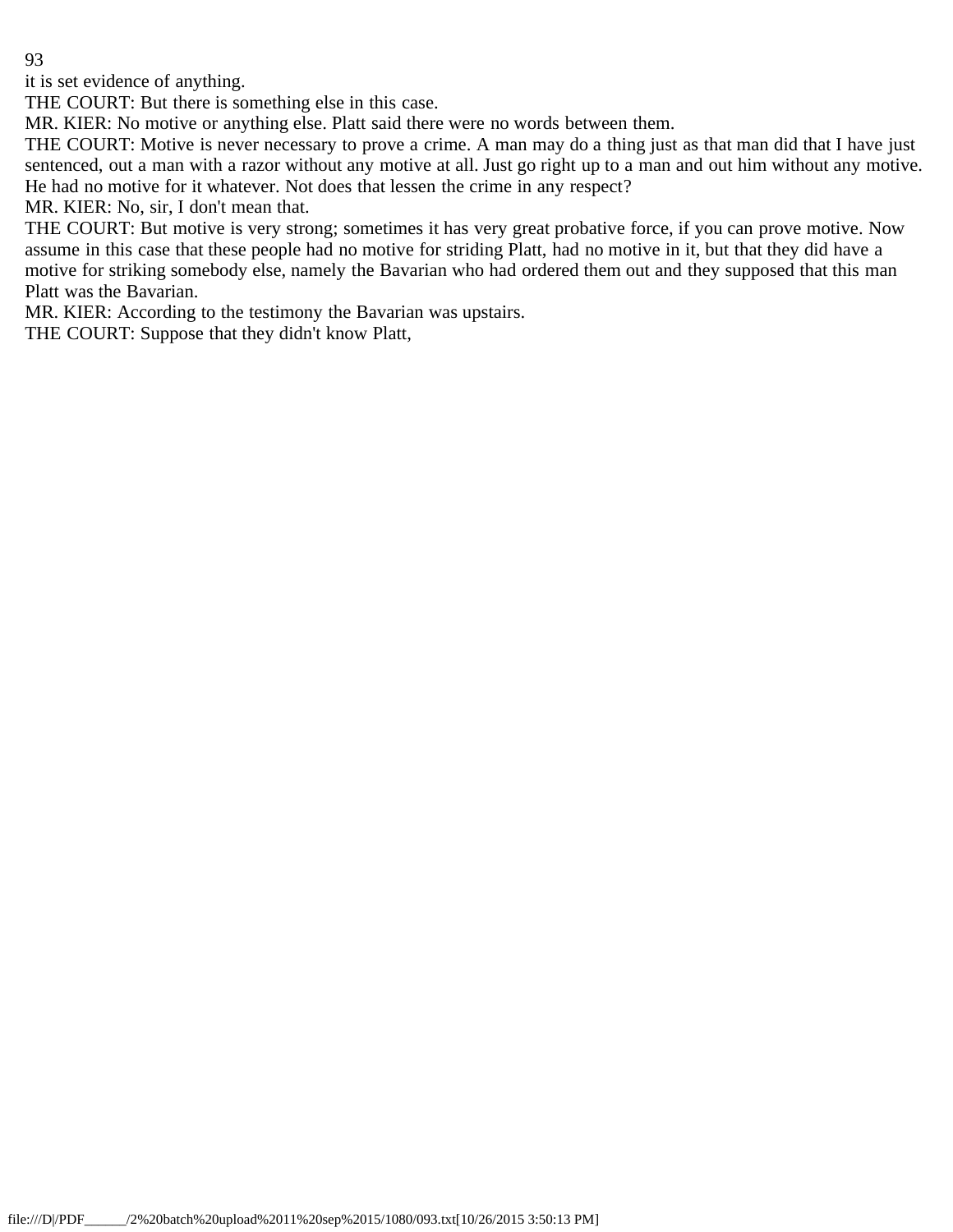suppose they didn't know him, and suppose the jury choose to believe that they thought this man Platt was the Bavarian, what difference does it make?

MR. KIER: As a matter of law you cannot very well speculate on these matters. The District Attorney is compelled to produce definite evidence.

THE COURT: They may or may not have thought that Platt was the Bavarian; that does not make any difference. If a man shoots A, thinking A is B, he is guilty of just the same crime as if he struck B. Both are human beings and both are protected by the law.

MR. KIER: There is no evidence to show who struck him.

THE COURT: The jury were not there and I was not there.

MR. KIER: He might have been struck from outsider, he might have dropped on his head.

THE COURT: We will let the jury decide that.

MR. KIER: Your Honor denies the motion?

THE COURT: Motion denied.

MR. KIER: I take an exception.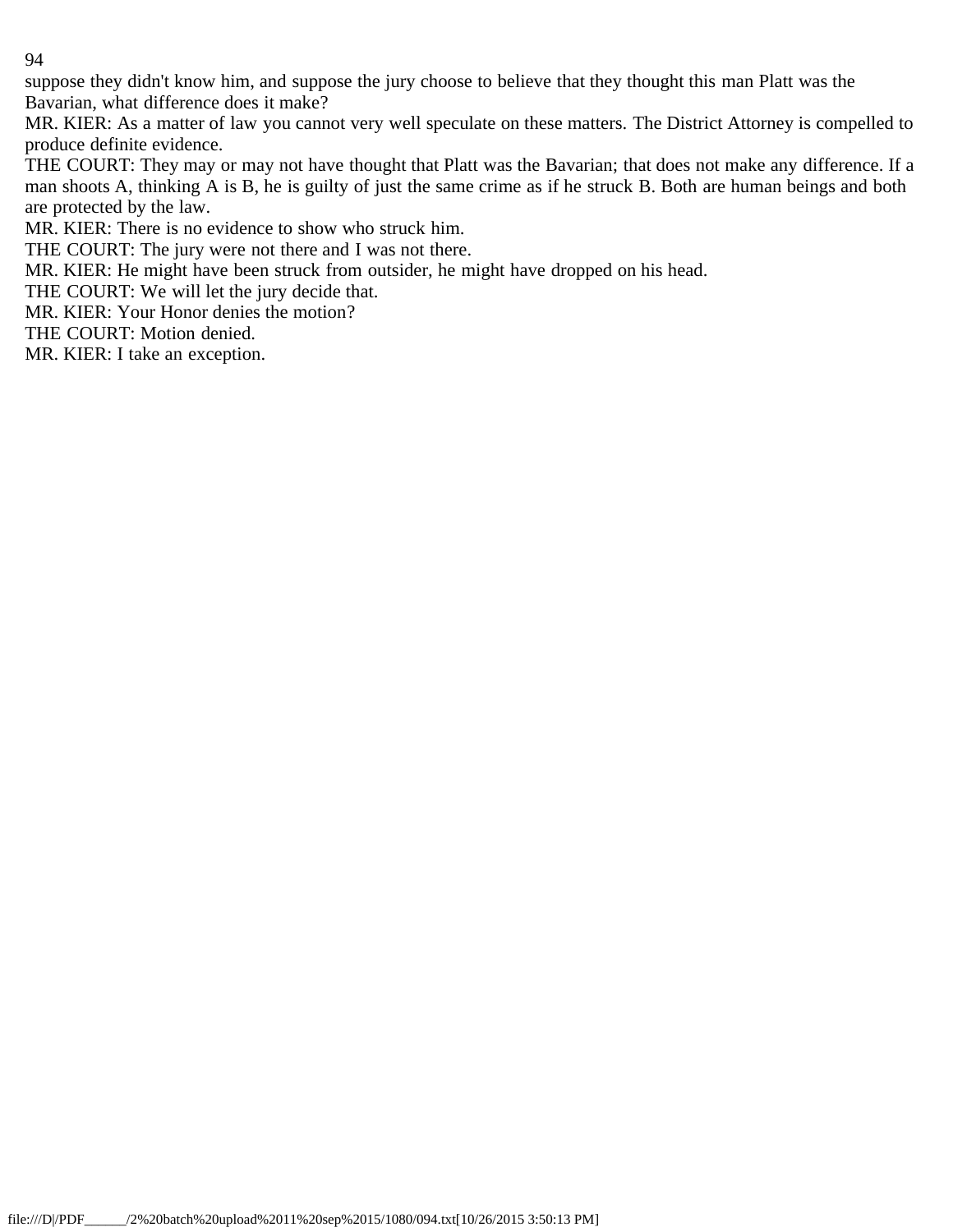DEFENSE.

- LOUIS MITCHELL, a witness called on behalf of the defendant, being duly sworn, testified as follows: DIRECT EXAMINATION BY MR. KIER:
- Q Where do you live?
- A 531 Cortlandt Avenue.
- Q You are retired?
- A Yes, sir.
- Q How long have you known this defendant, this boy Schmidt?
- A Well, for the last eight years.
- Q Eight years?
- A Yes, sir.
- Q Do you know other people that know him?
- A Yes, sir.
- Q How long have you lived in the same house with this boy?
- A Four or five years.
- Q Over five years?
- A Yes, sir.
- Q You say you know other people who know him in the neighborhood?
- A Yes, sir.
- Q What is his reputation for peace, quiet and good order, good or bad?
- A He is a good honest man, he works all the time.
- Q Is he a peaceable boy?
- A Yes, sir.
- BY THE COURT:
- Q Do you know anything about his reputation for peace and quiet after he has been drinking?
- A He always was nice and quiet; he never drinks.
- Q He never drinks?

A No, sir.

THE COURT: Isn't the evidence in this case that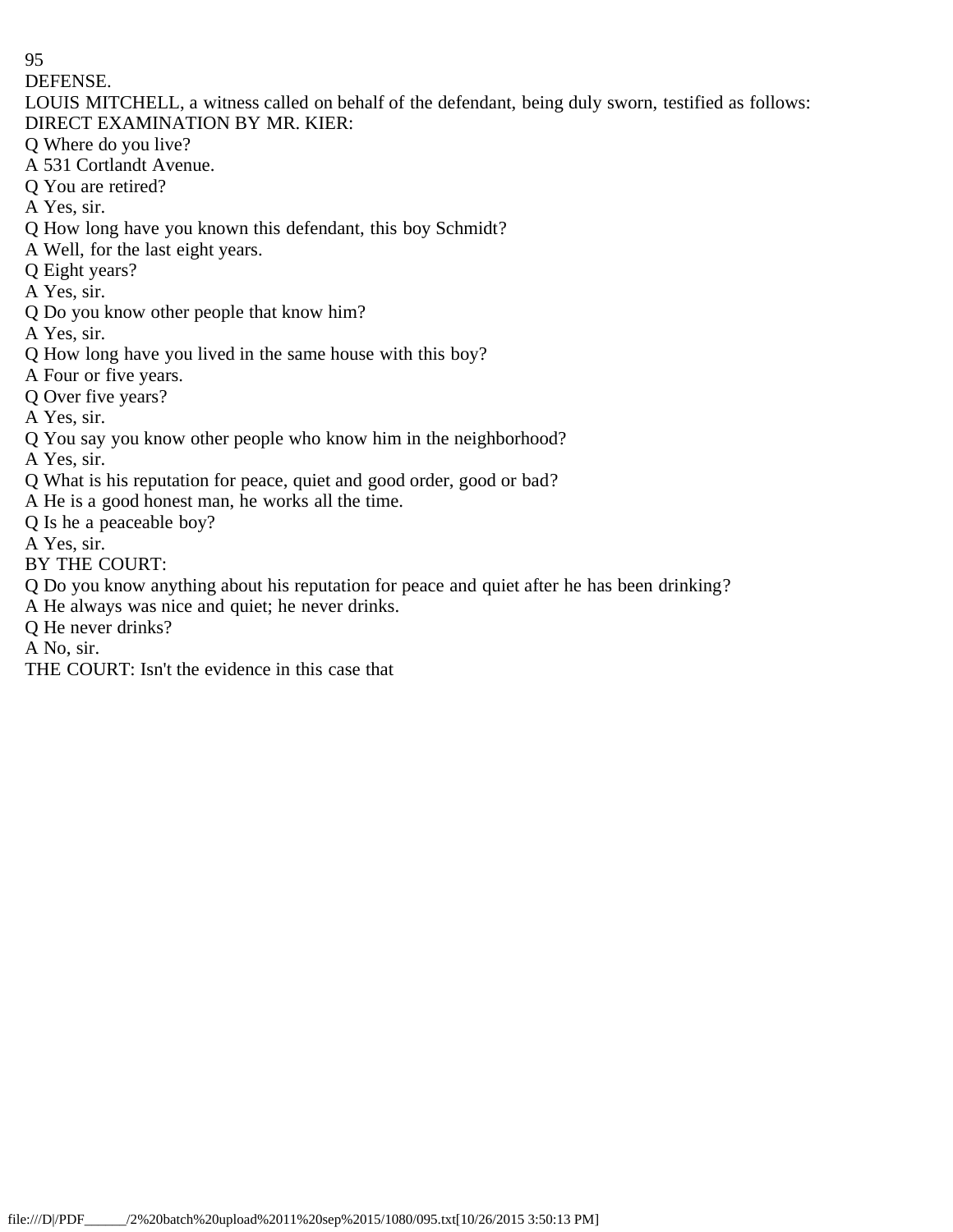- he had been drinking so much that he was vomitting?
- MR. KIER: He had been drinking that night.

BY THE COURT:

- Q Did you ever see him drink?
- A No, sir, never seen him.
- Q Did you ever see him come home drunk?
- A No, sir.

BY MR, KIER:

- Q Do you live in the same house with him?
- A Yes, sir.
- BY THE COURT:
- Q You don't go around with him, you don't know whether he drinks or not?

A No, sir, never.

Q You don't know whether he drinks or not?

A No, sir.

Q Now, the evidence in this case, up to date, is that he, on this particular night, went from one barroom to another drinking. Now, do you know anything about that?

A No, sir; I never see him there.

- Q Does his reputation in the community, as far as you know it, coincide with that?
- A I never seen him go into a saloon; he is working all the time.

BY MR. KIER:

Q Did you ever hear anybody in the neighborhood, in the community there, say a word against this boy's character? A No, sir.

MR. BOSTWICK: I object to that.

MR. KIER: I can prove that his reputation has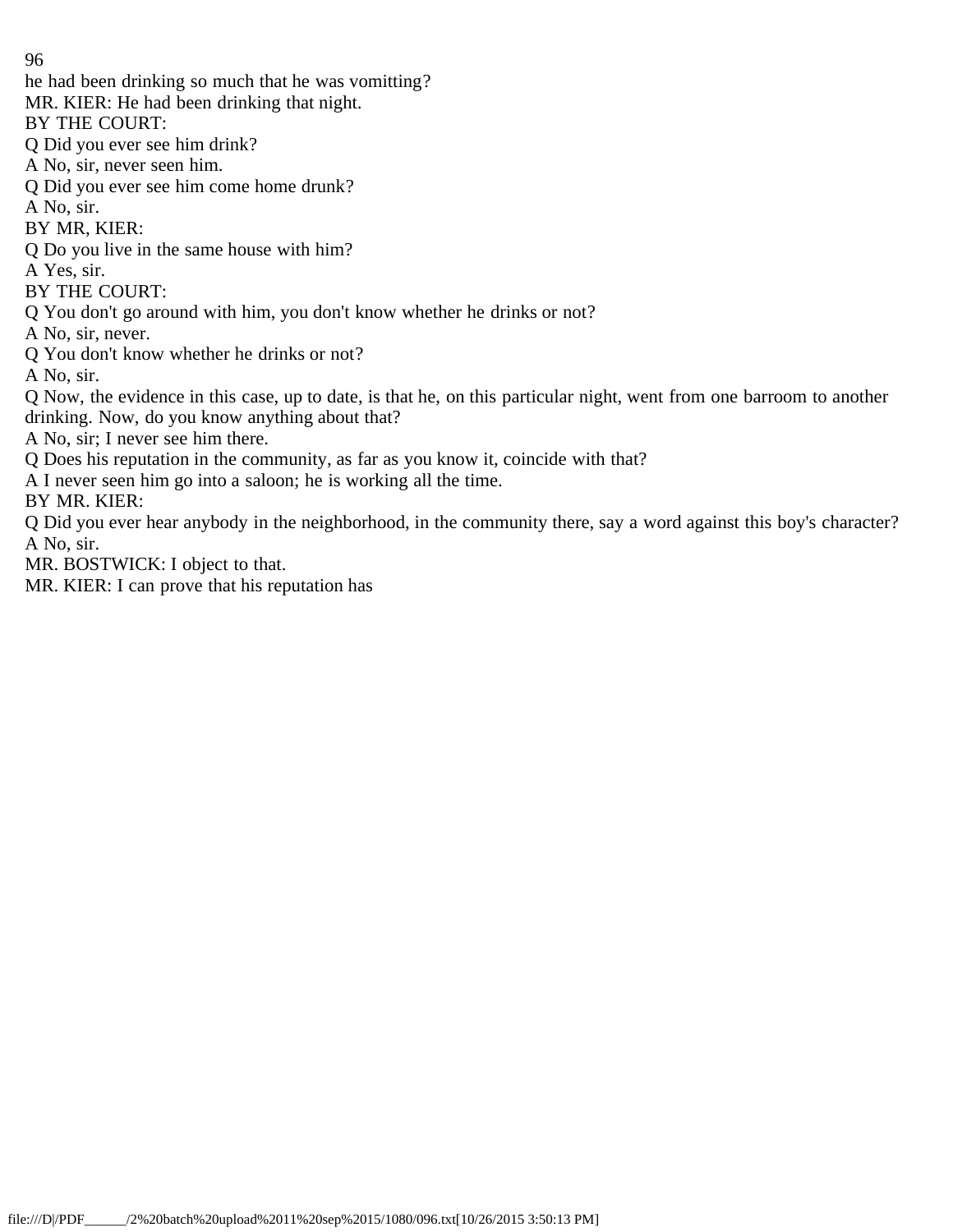never been questioned for peace and quiet, I asked him what is this defendant's reputation for peace and quiet. That is a plain question.

MR. BOSTWICK: I object to that.

THE COURT: So far as you know.

BY MR. KIER;

Q Was it ever questioned?

- A All the time he was a nice good young man.
- BY MR. BOSTWICK:
- Q What is your business?
- A I am retired now from business.
- Q You have retired?
- A Yes, sir.
- Q About what time in the morning are you about?
- A Well, how do you mean?
- Q When do you get up, Mr. Mitchell, do you sleep late?
- A No, sir. I get up at seven o'clock in the morning.
- Q When do you go to bed at night?
- A I go to bed at ten o'clock and the house is closed.

BY THE COURT:

- Q How about the defendant Schmidt, when does he go to bed, if you know?
- A I hear him going up to bed at nine o'clock, sometimes half past nine the latest.
- Q You hear him going upstairs at nine to half past nine at night?

A Yes, sir.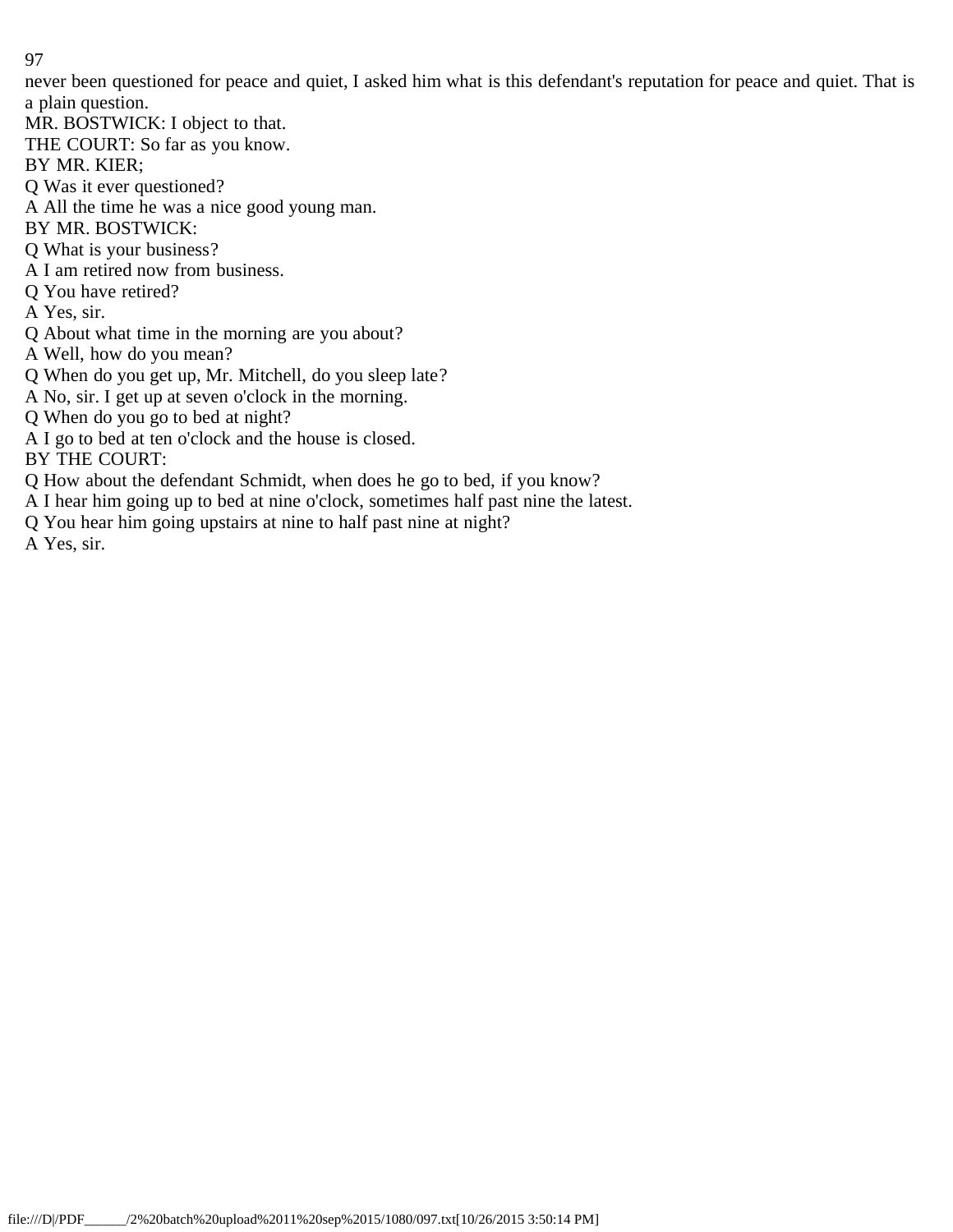BY MR. BOSTWICK:

Q Now have you ever been out with this boy Charles Schmidt?

A No, sir, never.

- Q You have no knowledge of what he does when he is out, have you?
- A Well, I seen him going around as a nice young man, that is all what I seen, seen him many times.
- Q What does he work at?
- A Well, he works as a tinsmith, I think.
- Q Where does he work?
- A On Cortlandt Avenue.
- Q What is that?
- A Cortlandt Avenue.
- Q He works at Cortlandt Avenue?
- A Yes, sir.
- Q What?
- A As tinsmith and roofer.
- Q Cortlandt Avenue and what street?
- A 151st and 152nd Street; he was working there over two years.
- Q Between 151st and 153nd street on Cortlandt Avenue?
- A Yes, sir.
- Q As a tinsmith?
- A Yes, sir.
- Q For whom?
- A Mr. Mason.
- Q Mr. Mason?
- A Yes, sir.
- BY THE COURT:
- Q Spell it if you will, Mason, M-a-s-o-n?
- A Yes, sir; it sounds like that.
- Q Mason?
- A Yes, sir.
- BY MR. BOSTWICK:
- Q I want to ask you with whom have you had conversations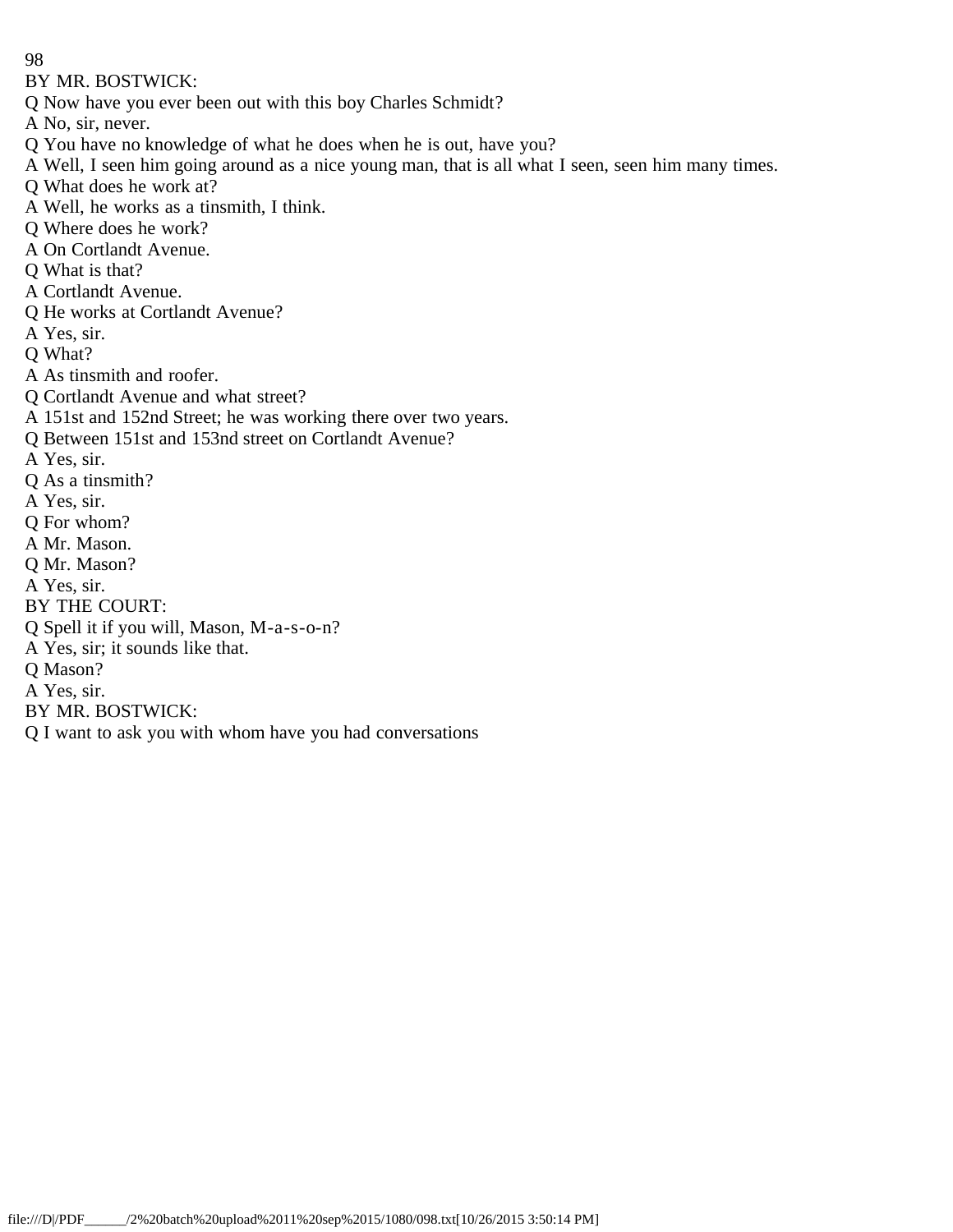about this Charles Schmidt?

A I ain't got any conversations about him.

Q I can't hear you, sir, a little louder. The last juror wants to hear you too, Who have you spoken to, Mr. Mitchell, in regard to the character of the defendant, Charles Schmidt?

A Nobody.

Q Nobody?

A No, sir.

Q How do you know what his reputation is?

A Well, I seen him every day, what he is doing, I only saw that he is an honest nice young man.

Q Your opinion of him and your judgment as to his character is based upon the fact that you have seen him about and he hasn't been doing anything wrong in your presence?

A He never does anything wrong so much as I know.

Q Did you know that he had been in bad company at all?

A I never soon that.

Q You go to bed early, don't you?

A Sometimes 10 or 11.

Q You don't know what he is doing at 12 or one o'clock in the morning, do you?

A I ain't soon him coming home at that time.

Q If you knew that he had been visiting saloons at night and was in company with had people would you still say that you thought he had a good character and reputation in the community?

A I newer soon him coming home or heard he went in a saloon.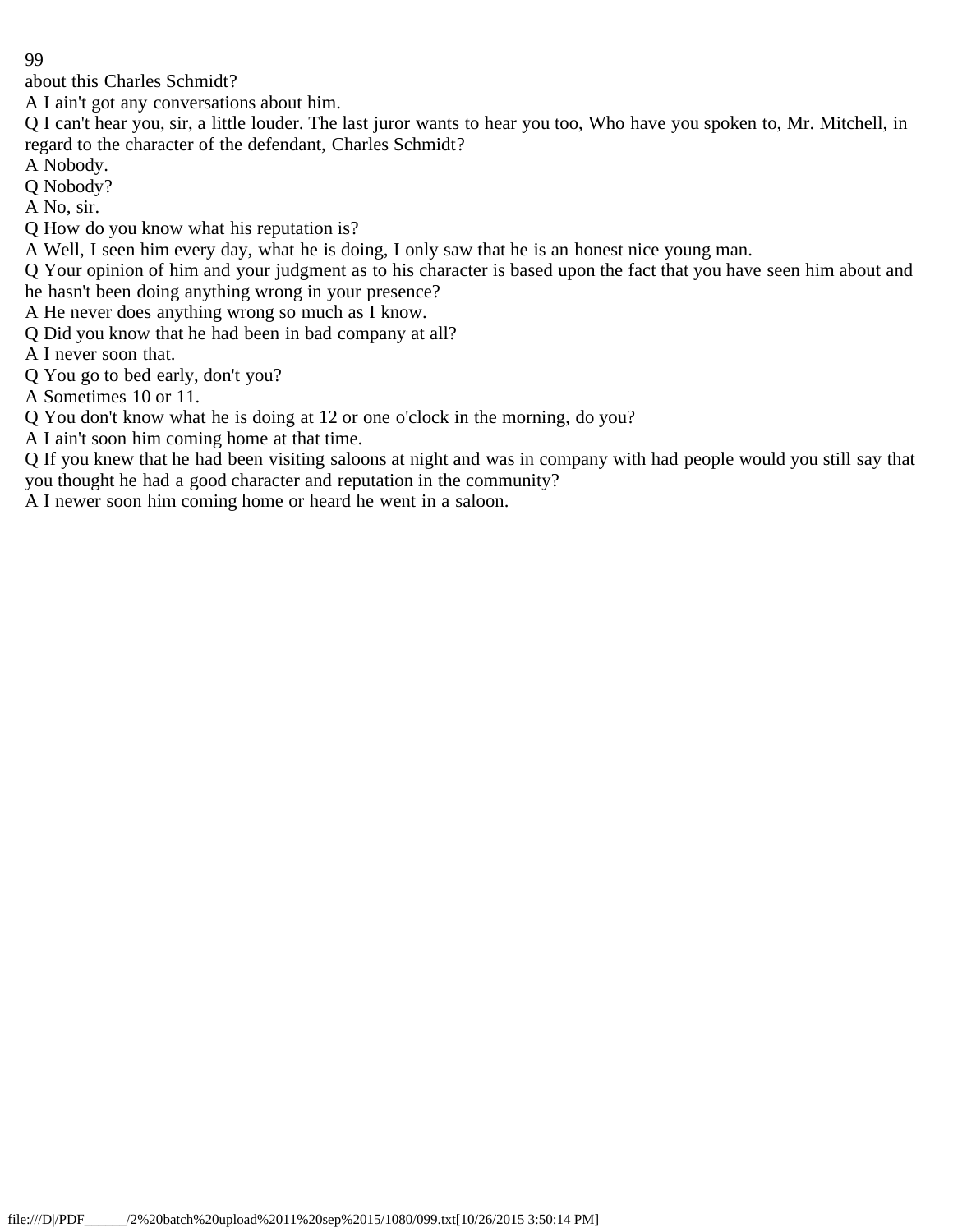Q If you found out that he had been visiting saloons at 12 or one o'clock in the morning in bad company would you still say that he had a good reputation in the community?

A No, sir, if I seen that I would not say that.

Q If I understand you you have not learned from anybody what his reputation is?

A No, sir.

Q But it is a judgment based on your own observation, is that correct?

A I don't know.

Q You come to the conclusion that he has a good reputation because of your own knowledge of him?

A He got a good reputation.

Q But not from any other source?

A No, sir.

MR. BOSTWICK: I move that the testimony of the witness be stricken from the record.

THE COURT: Strictly speaking you are correct, but I will let it stand for what it is worth.

JOHN P. RASCH, a witness called on behalf of the defendant, being duly sworn, testified as follows:

DIRECT EXAMINATION BY MR. KIER:

Q Mr. Rasch, where do you live?

A 524 Cortlandt Avenue.

Q Mr. Ranch, your business is saloon keeper?

A Yes, sir.

Q Have you known this boy for a long while?

A I have known Charles Schmidt for the last three and one-half years.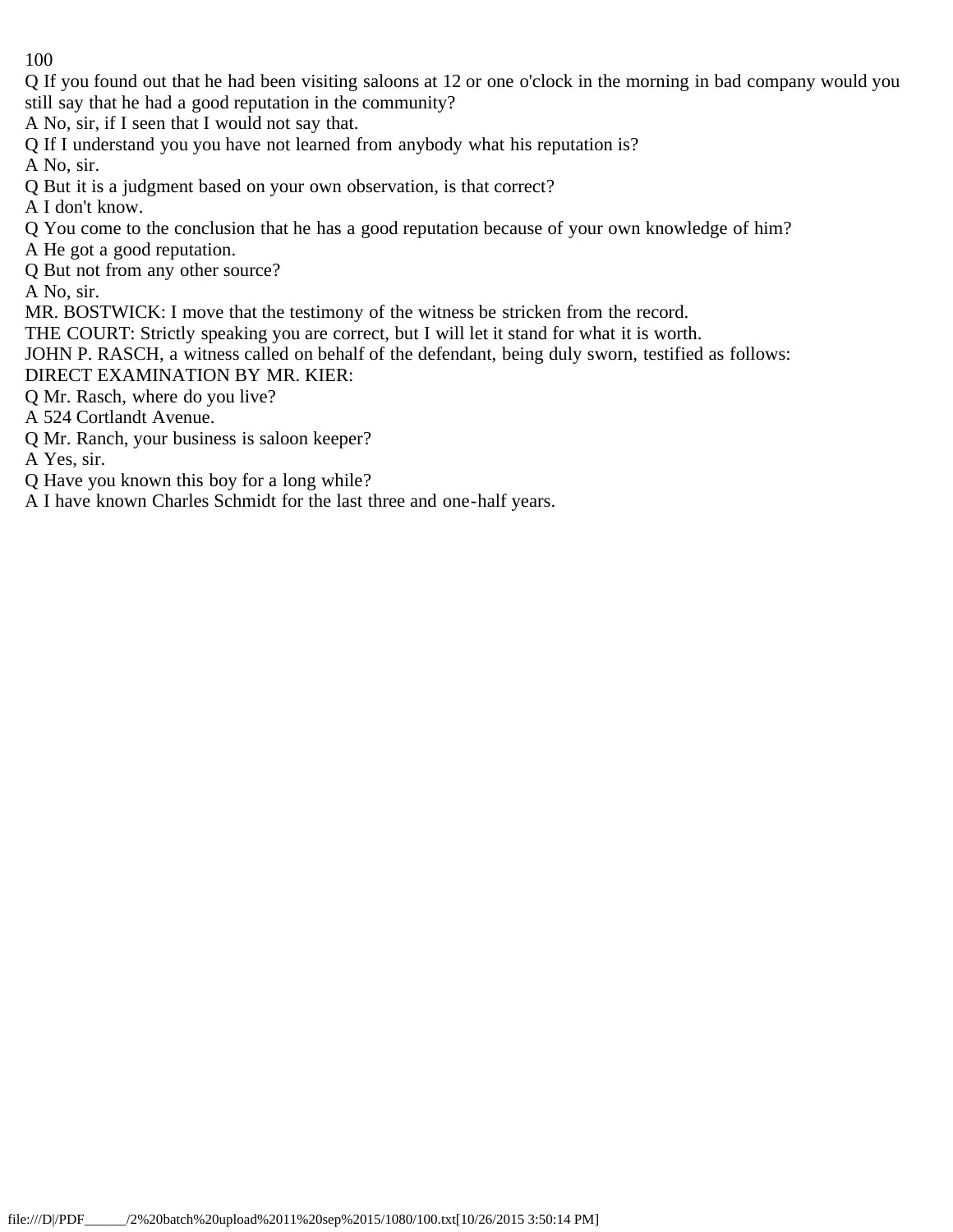- Q Is he in your neighborhood?
- A Yes, sir, he is right across the way from me, 531.
- Q Do you know other people that know him in the neighborhood?
- A Yes, sir, quite some around the neighborhood that know him.
- Q A great many people?
- A Yes, sir.
- Q Is his reputation for peace and quiet in the neighborhood good or bad?

A It is good.

- MR. BOSTWICK: No cross examination.
- JACOB CHRISTOPHER, a witness called on behalf of the defendant, being duly sworn, testified as follows: DIRECT EXAMINATION BY MR. KIER:
- Q Where do you live?
- A 574 Cortlandt Avenue.
- Q Do you know the defendant?
- A Yes; sir.
- Q Charles Schmidt?
- A Yes, sir.
- Q What is your business?

A Butcher.

- Q How long have you known Schmidt?
- A About 13 years or 14.
- Q 13 years?
- A 12 to 13.
- Q Do you know other people that know him?
- A Yes, sir.
- Q Is his reputation for peace and quiet good or bad?
- A It is as much as I know, it is very good; to my knowledge it was always very good.

MR. BOSTWICK: No questions.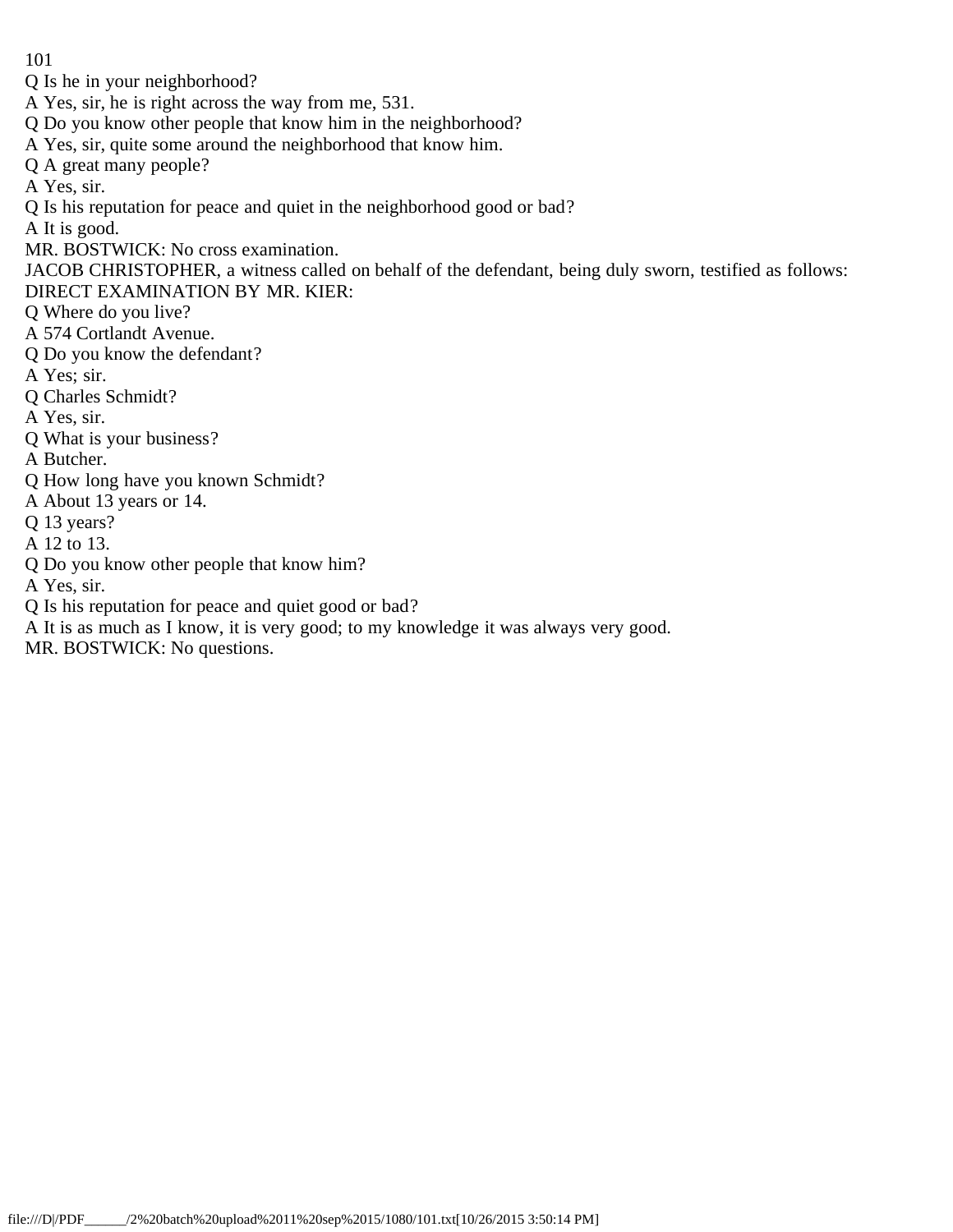CHARLES SCHMIDT, the defendant, being duly sworn in his own behalf, testified as follows:

- DIRECT EXAMINATION BY MR. KIER:
- Q Where do you live?
- A 531 Cortlandt Avenue.
- Q How old are you?
- A Nineteen.
- Q You were born where?
- A U. S.
- Q I mean you were born in --
- A Long Island.
- Q Where is that?
- A Long Island.
- Q How long have you --- where do you live now?
- A 531 Cortlandt Avenue.
- Q That is how far from this saloon, Protection Hall?
- A Well, about three blocks.
- Q How long have you lived there?
- A Well, about --- I am living now there about seven years.
- Q About seven years?
- A Yes, sir.
- Q Where did you live before that, in the same neighborhood?
- A Yes, sir, right around the neighborhood.
- Q How many years have you been living right in the neighborhood where you are now?
- A About nine years.
- Q Where did you live before that?
- A On Third Avenue.
- Q So you have been living in New York how many years?
- A About 18 years.
- Q You came over from Long Island when you were a child?
- A Yes, sir.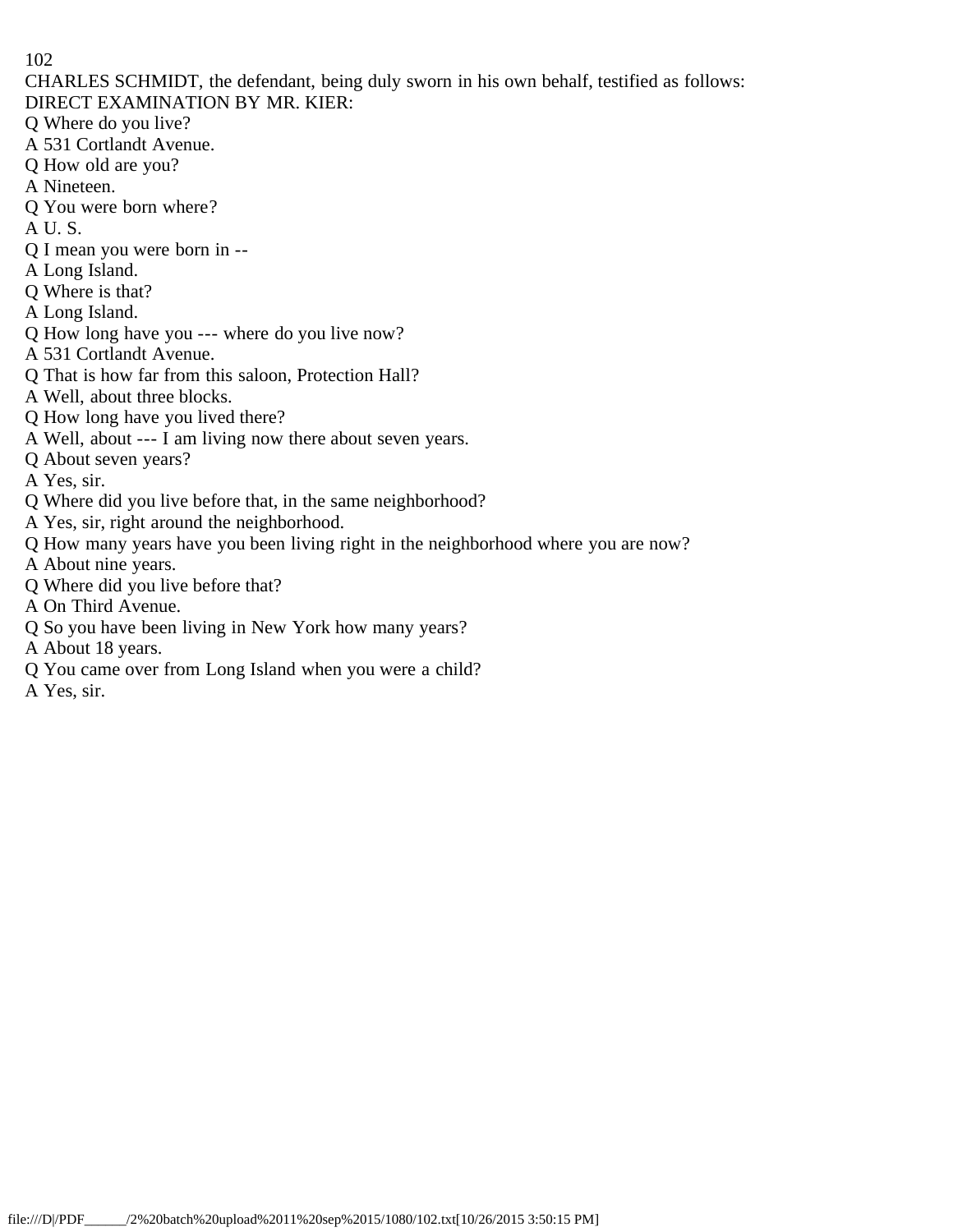- Q You say you have been living nine years in this neighborhood where this occurred?
- A Yes, sir.
- Q Now, at the time of this trouble, at the time of your arrest for whom were you working?
- A Ward & Gow.
- Q What kind of work did you do?
- A Bill posting.
- Q How long did you work for them?
- A About five months.
- Q How much did you make a week?
- A Ten and a half dollars.
- Q That was at the time of your arrest?
- A Yes, sir.
- Q Now then, prior to that for whom did you work?
- A John F. Mason.
- Q How long did you work for him?
- A About three years.
- Q You have got a recommendation in your pocket?
- A Yes, sir.
- Q Three years?
- A Yes, sir.
- Q What did you do for him?
- A Tinsmith.
- Q Were you a regular tinsmith?
- A Yes.
- Q How much did you make with him?
- A \$12.
- Q \$12?
- A Yes, sir.
- Q Where have you always lived?
- A Well, in the Bronx.
- Q With whom, with your mother?
- A Yes, sir, with my mother and father.
- Q You live there yet?
- A Yes, sir.
- Q Were you ever convicted of a crime?
- A Never.
- Q Now, on this 13th day of November you left the house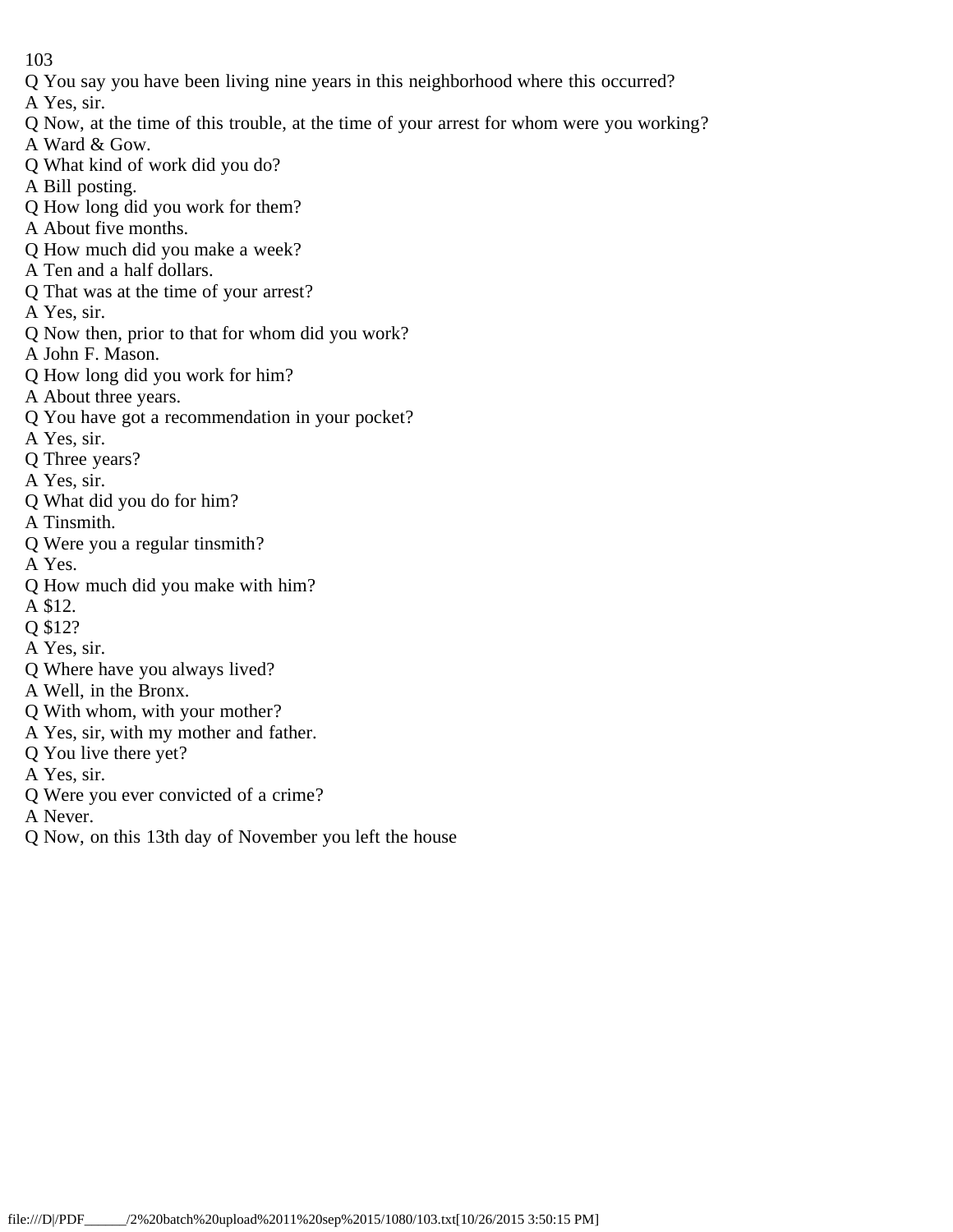- 104
- at about what time?
- A About half past seven.
- Q About half past seven?
- A Yes, sir.
- Q Where did you go?

A Well, stood at the corner of 149th Street and Cortlandt Avenue, and I met a friend of mine named Lang and he invited mo over to have a drink. I went over and we had a drink there.

- Q Where, at what place?
- A Burkhart's Hotel, 149th Street and Cortlandt Avenue.
- Q What happened there?
- A We had a drink and we met Platt and Byrne.
- Q You met Byrne and Platt?
- A Yes, sir, I asked them to have a drink, which they did.
- Q How long did you stay there?
- A Well, we just had one drink and they invited us over to Protection Hall, 152nd Street.
- Q Who invited you, Byrne and Platt?
- A Byrne and Platt. We had a few drinks up there when Lang was ordered out of the place.
- Q When you went to Protection Hall, that is where the trouble occurred?
- A Yes, sir.
- Q You had a few drinks up there?
- A Yes, sir.
- Q All together?
- A Myself, Lang, Byrne, Huckle and Platt.
- Q Then after having a few drinks what happened?
- A Lang was told to go out.
- Q By whom?
- A I cannot say.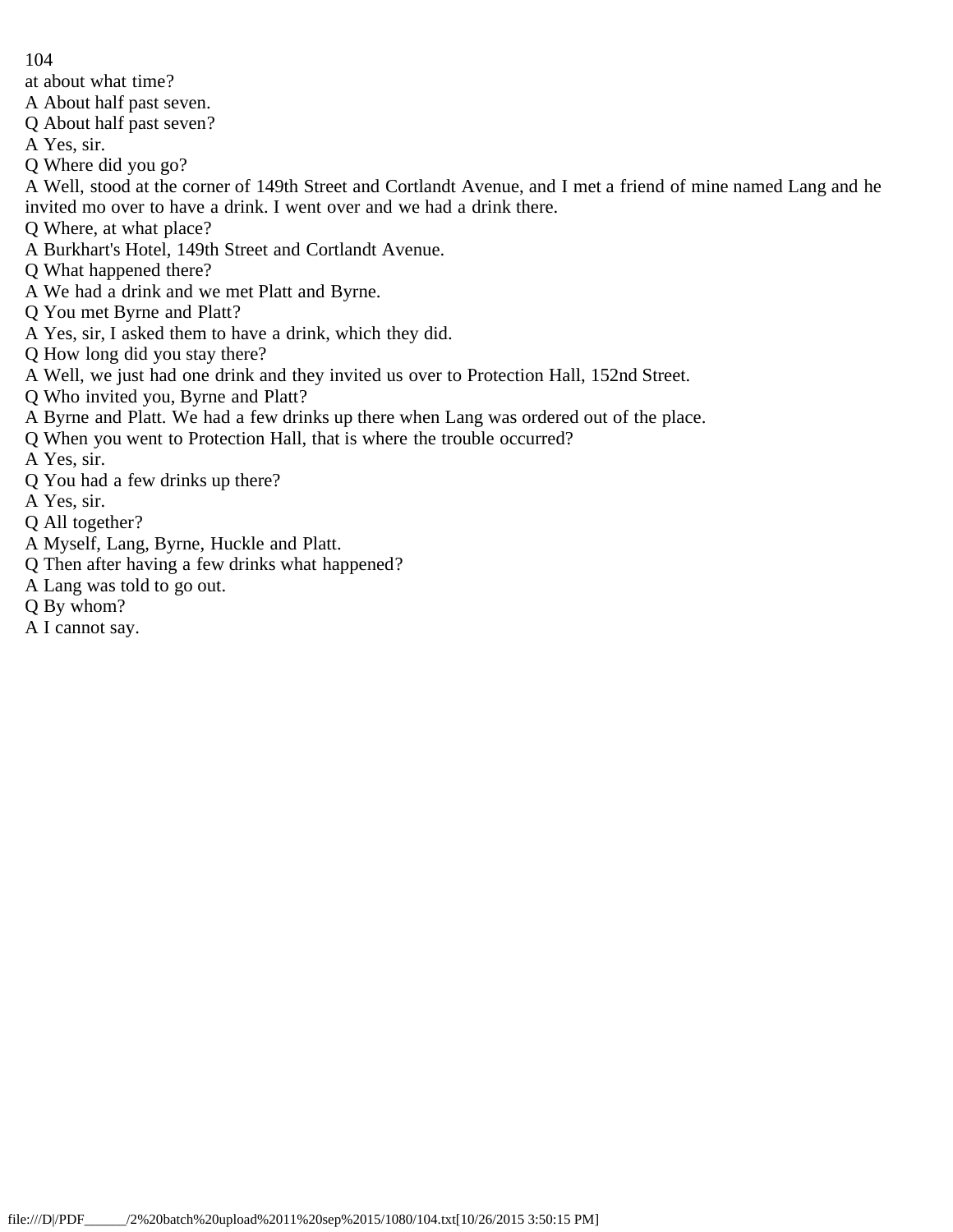Q Well, what happened?

A I was told to walk out, which I did.

Q By whom?

A By Albrecht, he told me to walk out of the place.

Q Did he assist you out?

A No, sir.

Q Put his hand on you?

A He just raised me up off the chair.

Q Had you been sick there?

A Yes, sir, I was sick.

Q Then what happened?

A Well, I met Lang outside on the corner and he says "Come on, we will go home", which we did, and I left him at 149th Street and Cortlandt Avenue. He went to take the subway to the west side where he lived and I went direct home.

Q Where did you meet Lang, out where?

A 149th Street.

BY THE COURT:

Q You met Long outside?

A Yes, sir.

Q On the street?

A Yes, sir.

Q Or in the yard?

A Outside on the street.

Q That is on 152nd Street?

A Yes, sir, and Cortlandt Avenue.

Q Not in the yard?

A No, sir.

Q Did you go through the yard?

A Yes, sir, we had to go through the yard to go out.

BY MR. KIER:

Q Go ahead. Weren't you there when there was trouble.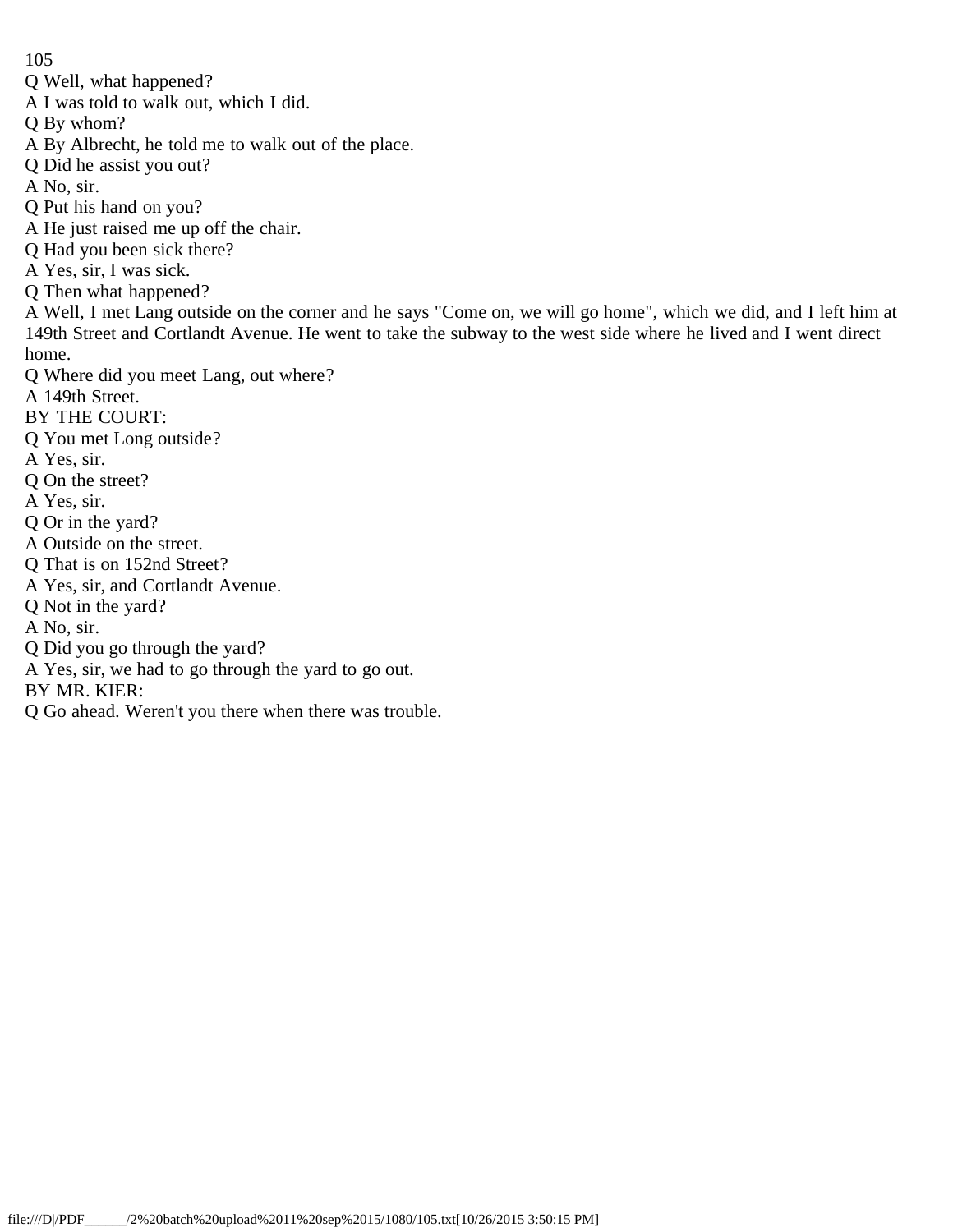- when there was a fight or trouble of some kind?
- A Well, while I was walking out there was a fight with some Pollacks in the comer, in this alley way.
- Q In the yard?
- A Yes, sir.
- Q You saw some fight?
- A Yes, sir.
- Q Who was engaged in it?
- A I can't say, it looked to be some Pollack.
- Q Wasn't there a great many people around there?
- A Yes, sir.
- Q How many did you see about?
- A I seen about ten.
- Q Did you see any crowd inside?
- A There was crowds coming downstairs.
- Q All during the evening?
- A Yes, sir.
- Q How long were you there?
- A I was mere about an hour and a half.
- Q During that time were there many people coming in, coming down stairs?
- A Yes, sir.
- Q Going out through the yard?
- A Yes, sir.
- Q Were there many people around there?
- A Yes, sir, a grant number.
- Q Were all the doors open, the different doors and gates?
- A Yes, sir.
- Q Were there people from upstairs passing through and around there?
- A Well, they didn't have to pass through there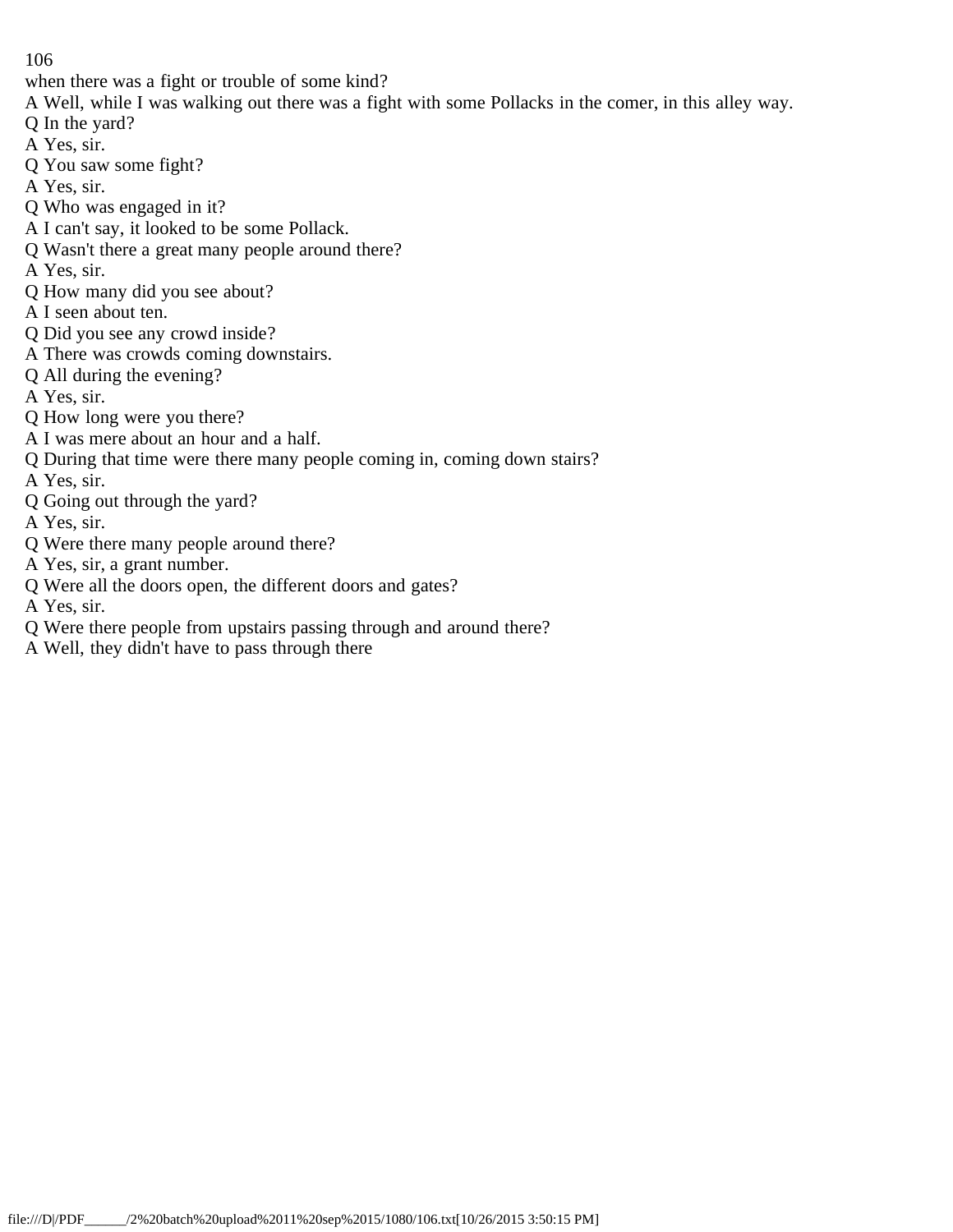- to go into the street, double doors, they walked down and through the barroom.
- Q Was there a gate to this yard --- was that always open there?
- A Yes, sir
- Q And anybody could go in and out off the street?
- A Yes, sir.

Q Now, in this cafe. This is supposed to be the cafe (referring to the diagram). There was a door leading from that cafe into the areaway?

- A Yes, sir.
- Q During the time that you were there was the cafe crowded with people?
- A The cafe was closed.
- Q Where were the people, most of the crowd that you speak of?
- A Right in here (Indicating).
- Q Around there?
- A Yes, sir.
- Q Was that in the areaway?
- A That is leading to the entrance from the yard.
- Q Did you see many passing to and fro?
- A Yes, sir.
- Q From the yard and from upstairs?
- A No, sir, they were all coming down from upstairs.
- Q In what direction did they pass?
- A They had to come down this way (indicating).
- Q Now here is the yard, here is the dining room where a great many went.
- A They had to come right through here and in there (indicating).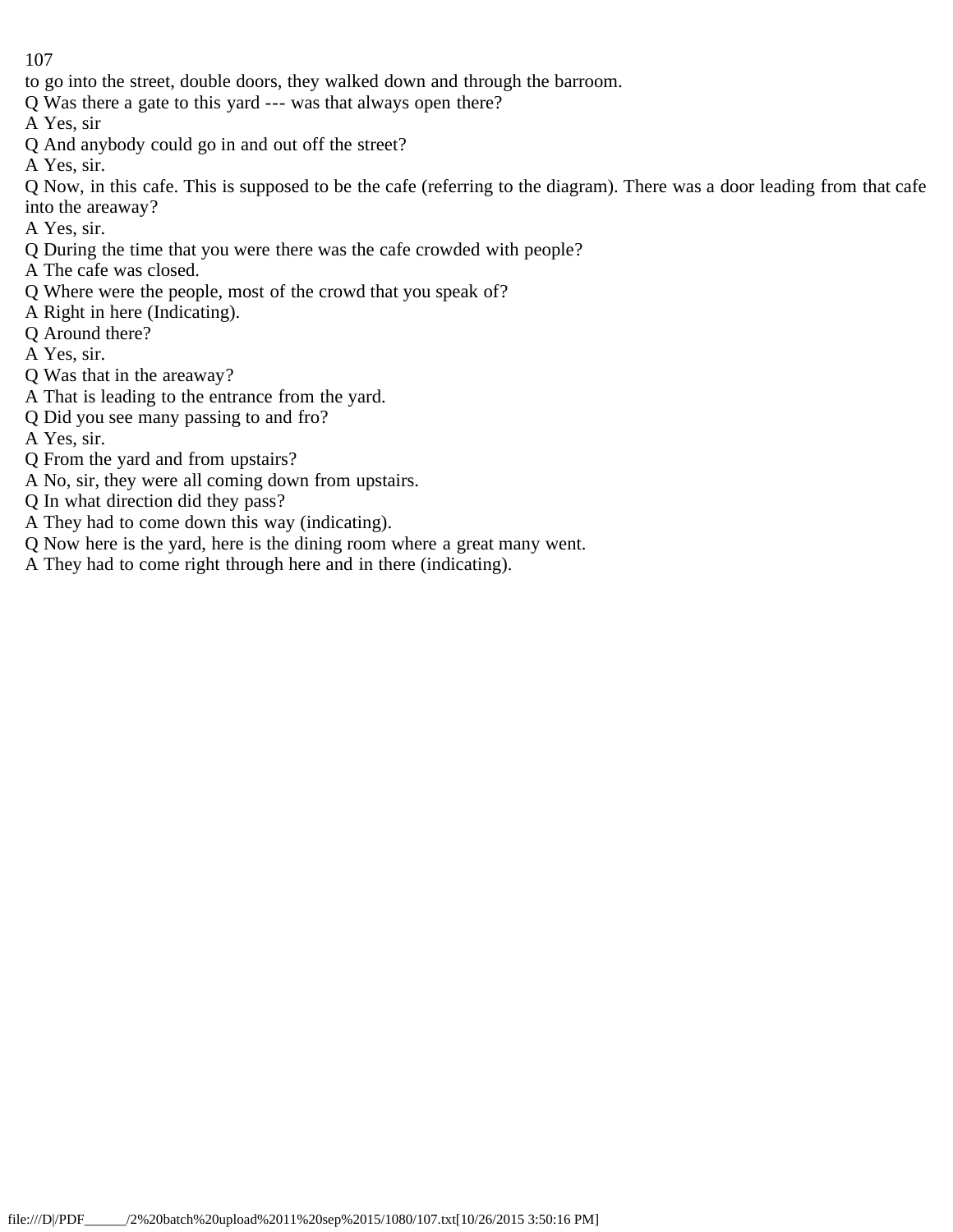Q Now after the persons came downstairs to their meal, to the dining room, did they go through --- how would they have to --- would they have to go out through the yard?

A Yes, sir.

Q Because all this was closed (indicating)?

A Yes, sir.

Q Then all these people that were in the dining room ---that is the only way that they could get out?

A Yes, sir.

Q Now, did you have any words with anybody at all that night? Did you have any trouble with anybody? A No, sir.

Q No fight or quarrel with anybody?

A No, sir.

Q Did you have any trouble with Platt?

A No, sir.

- Q You were always friendly with him?
- A Yes, sir.
- Q Did you strike him at all?

A No, sir.

Q Did you have any reason for striking him?

A No, sir.

Q Did you see anybody strike him?

A No, sir.

Q Do you know who struck him?

A No, sir.

- BY THE COURT:
- Q Were you present in the yard when he was struck?

A No, sir.

BY MR. KIER:

Q I understand you had no argument with anybody at all?

A No, sir.

Q You didn't have any trouble with any Bavarian?

A No, sir.

Q You were not arrested until two weeks after this occurrence?

A Yes, sir.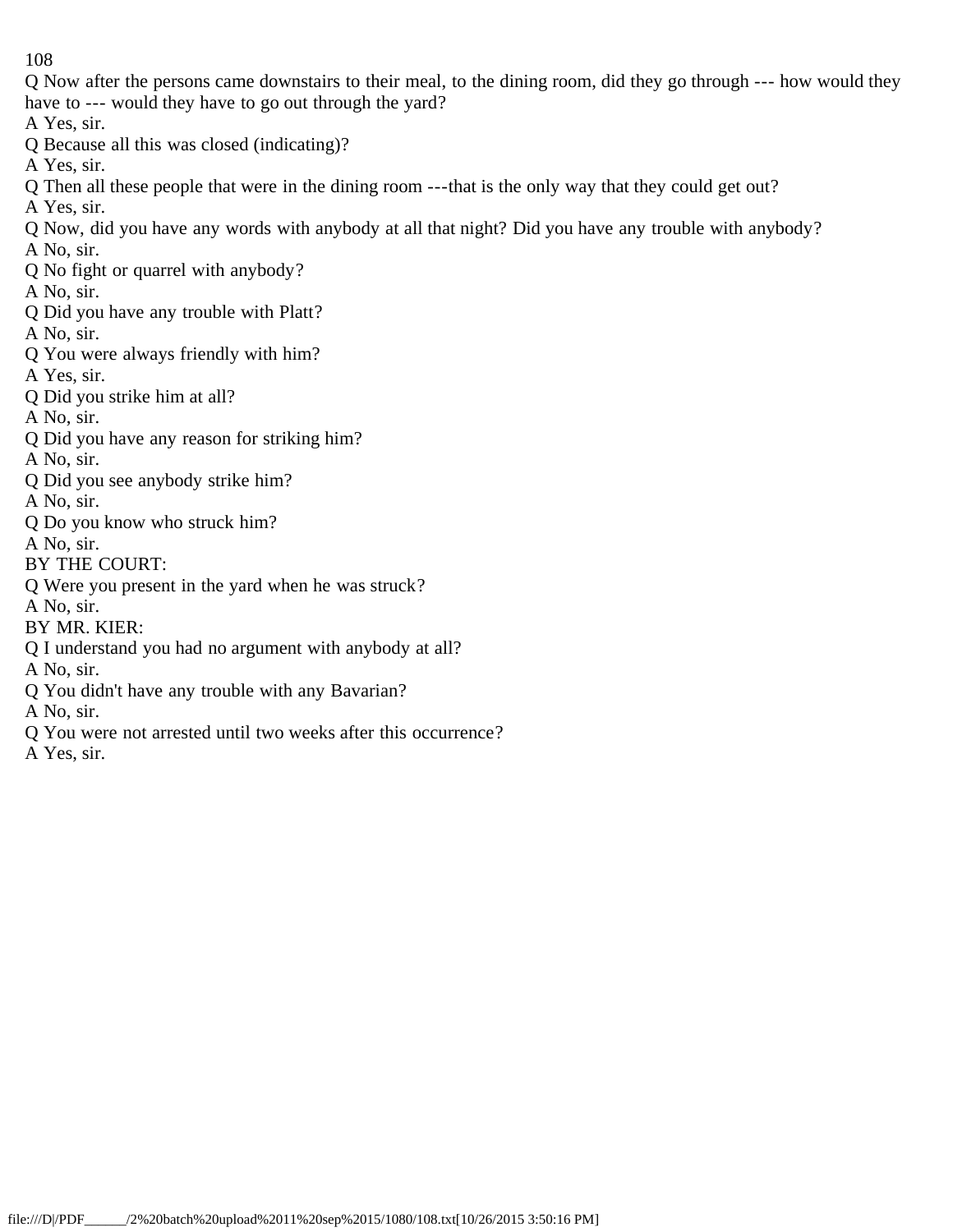- 109
- Q Is that true?
- A Yes, sir.
- Q How near to that occurrence were you living during these two weeks?
- A Three blocks.
- Q How many times did the officer come to your house?
- A About seven or eight times.
- Q During the two weeks?
- A Yes, sir.
- Q Did he see you frequently?
- A Yes, sir, he seen me frequently.
- Q Spoke with you?
- A Yes, sir.
- Q Never attempted to arrest you?
- A No, sir, never made an attempt to arrest me.
- Q After you left the saloon that night did you see any fighting or trouble?
- A I went right down home.
- Q Did you see fighting in the yard?
- A Yes, sir.
- BY THE COURT:
- Q Is there a fence around this yard?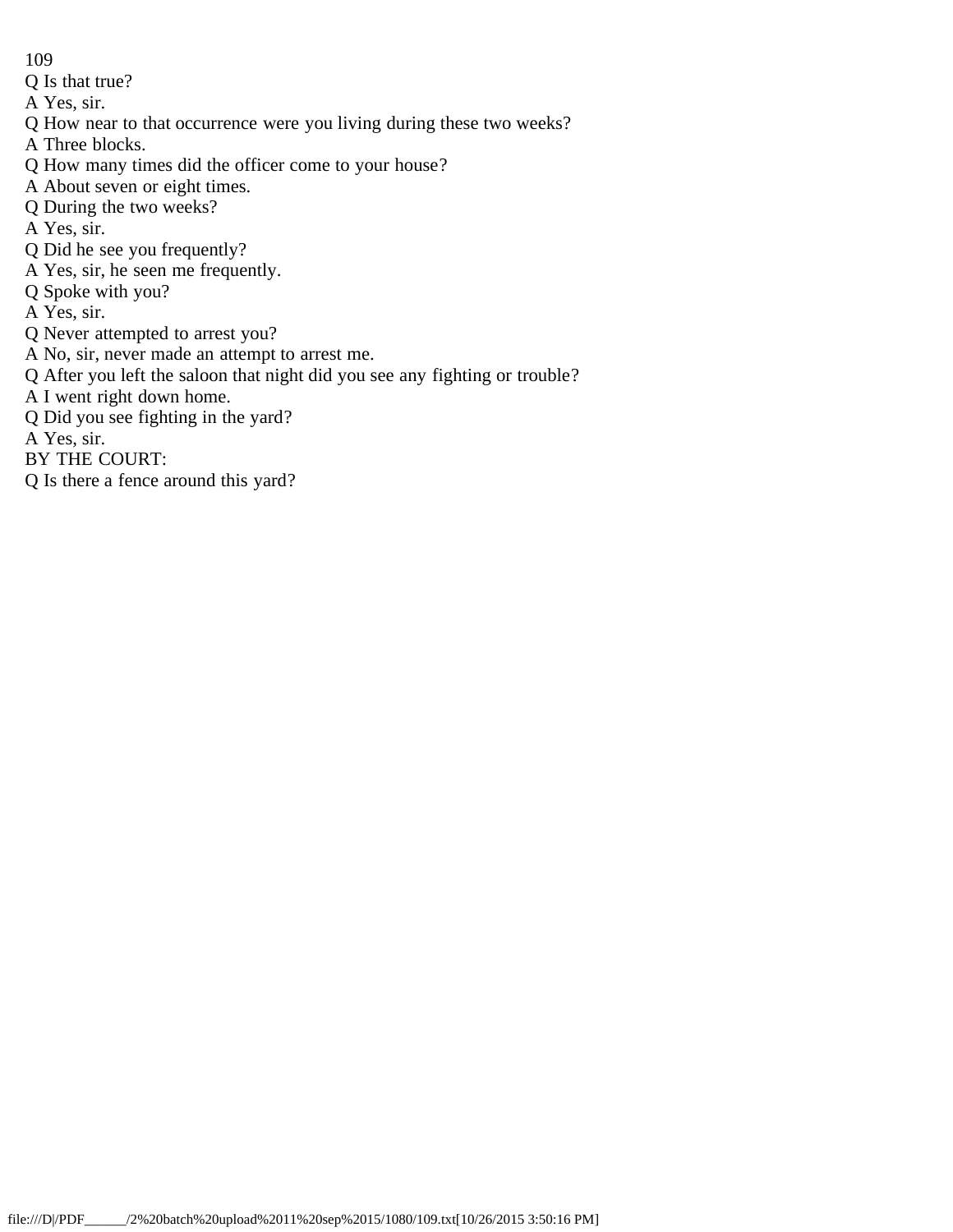- 110
- A Yes, sir.
- Q Did you pass through the yard in order to get but?
- A Yes, sir.
- Q When you were asked by Albreacht to leave the place you walked through the yard?
- A Yes, sir; walked through the yard.
- Q Then through the gate?
- A There is no gate there, your Honor.
- Q What did you do, walk on the step?
- A No, sir, there is a door.
- Q A door in the fence?
- A Yes, sir.
- Q A door in the fence?
- A Yes, sir.
- Q Was it closed when you got there?
- A It was open.
- Q Wide open, left that way?
- A Yes, sir.
- Q Now when you went through there, did you close the door?
- A No, sir.
- Q Left it open?
- A Yes, sir.
- Q Who was in the yard as you and Lang passed through?
- A Lang went out before me and there was a fight with some Polacks.
- Q Who was in the yard as you passed through?
- A Well there was a fight with some Polack in this yard.
- Q About how many?
- A About 10.
- Q There was 10 in the yard at the time you passed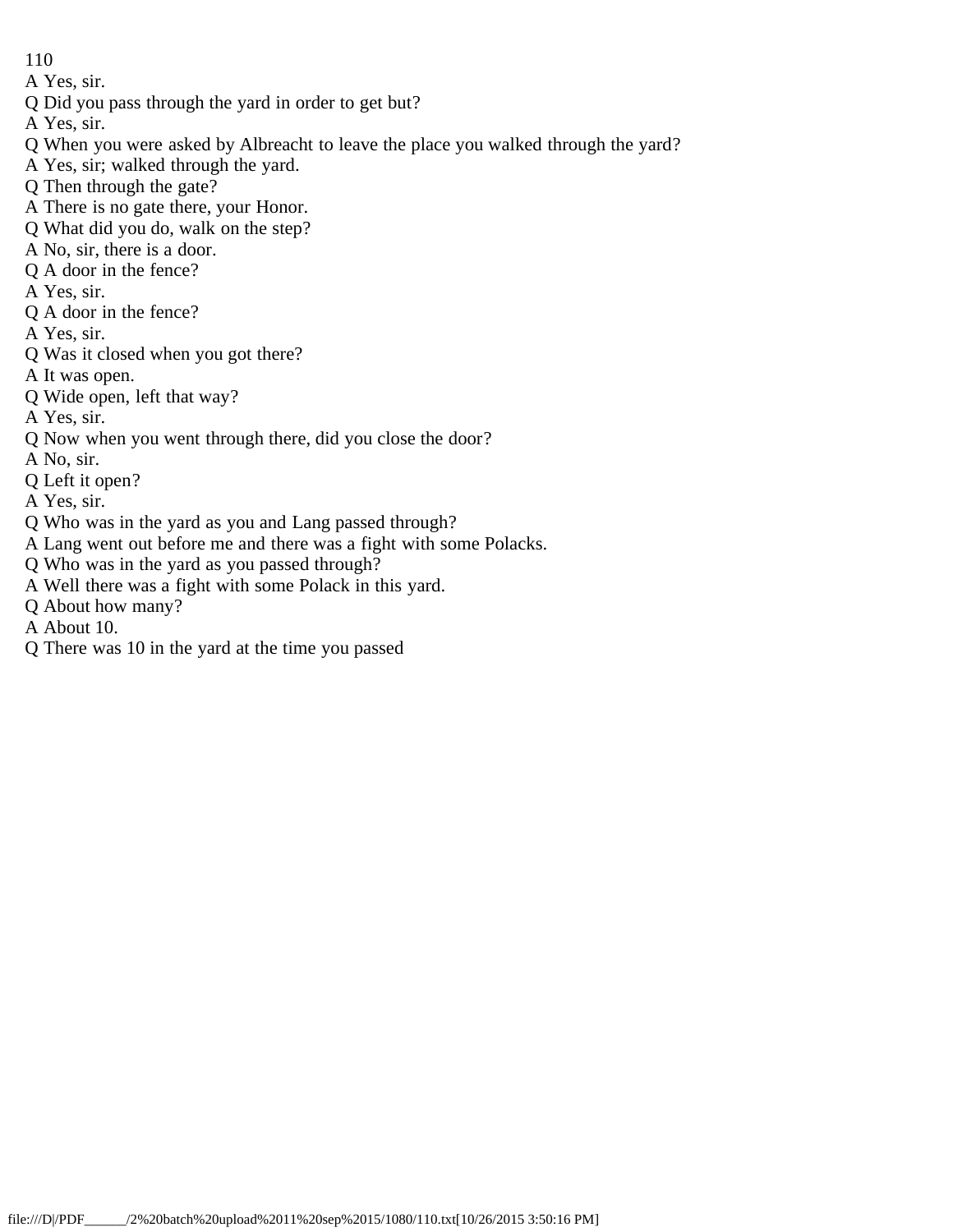through?

A Yes sir.

Q They were having a fight you say?

A Yes, sir; they were having a fight.

Q Among them selves?

A Yes, sir.

Q Now as you passed through did you see Platt anywhere?

A No, sir.

Q Did you see Burns anywhere?

A No, sir, I didn't see Burns.

Q Platt was in the place when you left?

A Yes, sir.

Q Burns, I think testified and Albrecht certainly he saw did that you almost instantaneously as he heard a crash of some object striking Platt, that he saw you and Lang running through the yard away from where Platt was. Now do you testify that that is not true?

A Yes, sir.

Q That you were not running?

A No, sir, I was not running.

Q And that you were not there at any time when you knew that Platt was there?

A No, sir.

Q They testified that at that time they saw you running through the yard away from the direction in which Platt had fallen and that there was nobody in the yard except yourself and Lang. Now, do you testify that that is not true? A No, sir, that is not true.

Q You say that there were about 10 Polacks in the yard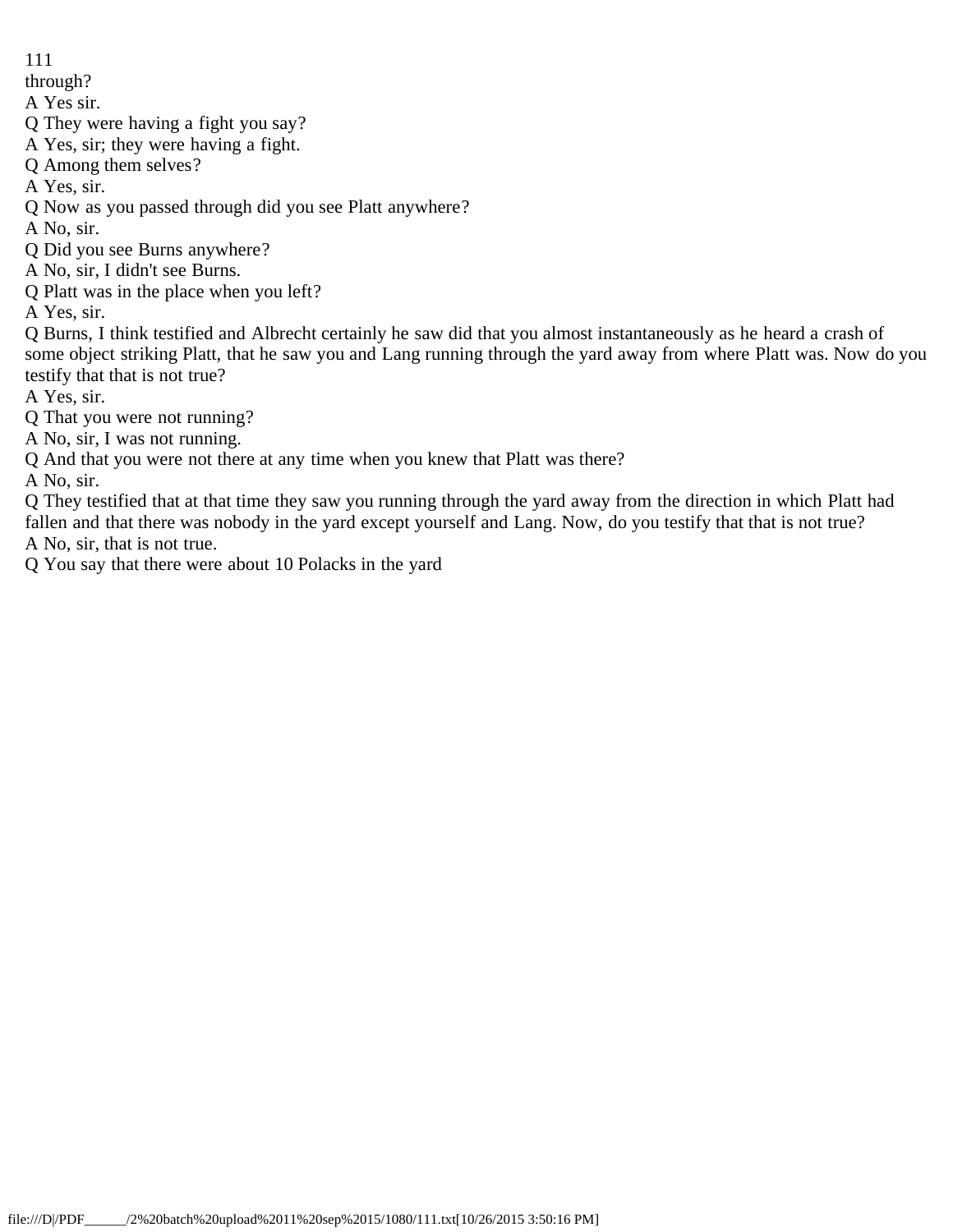- fighting among themselves?
- A Yes, sir.
- Q What were they fighting with?
- A I couldn't say.
- Q How do you know that it was Polacks?
- A Well, the void sounded like as though they were talking in a foreign language.
- Q Do you know the Bavarian language when you hear it?
- A Well, yes, sir.
- Q Do you speak German?
- A Yes, sir.
- Q Did you speak German with these people that were up in the Bavarian society?
- (No answer).
- Q Did you hear them speak German?
- A No, sir.
- Q What were they speaking, the Bavarians?
- A The Polish language.
- Q They were speaking Polish, were they?
- A Yes, sir.
- Q Does Lang speak German?
- A Yes, sir.
- Q Now this Bavarian spoke what language in ordering out Lang-- he ordered him out?
- A He just grabbed hold of him and Bays "Get out of the place".
- Q He used English then, did he?
- A Yes, sir.
- Q Was Lang drunk?
- A Well he had about three beers, he knew what he was doing though.
- Q How about yourself?
- A I had about the same but I don't know what I was doing.
- THE COURT: We will suspend here.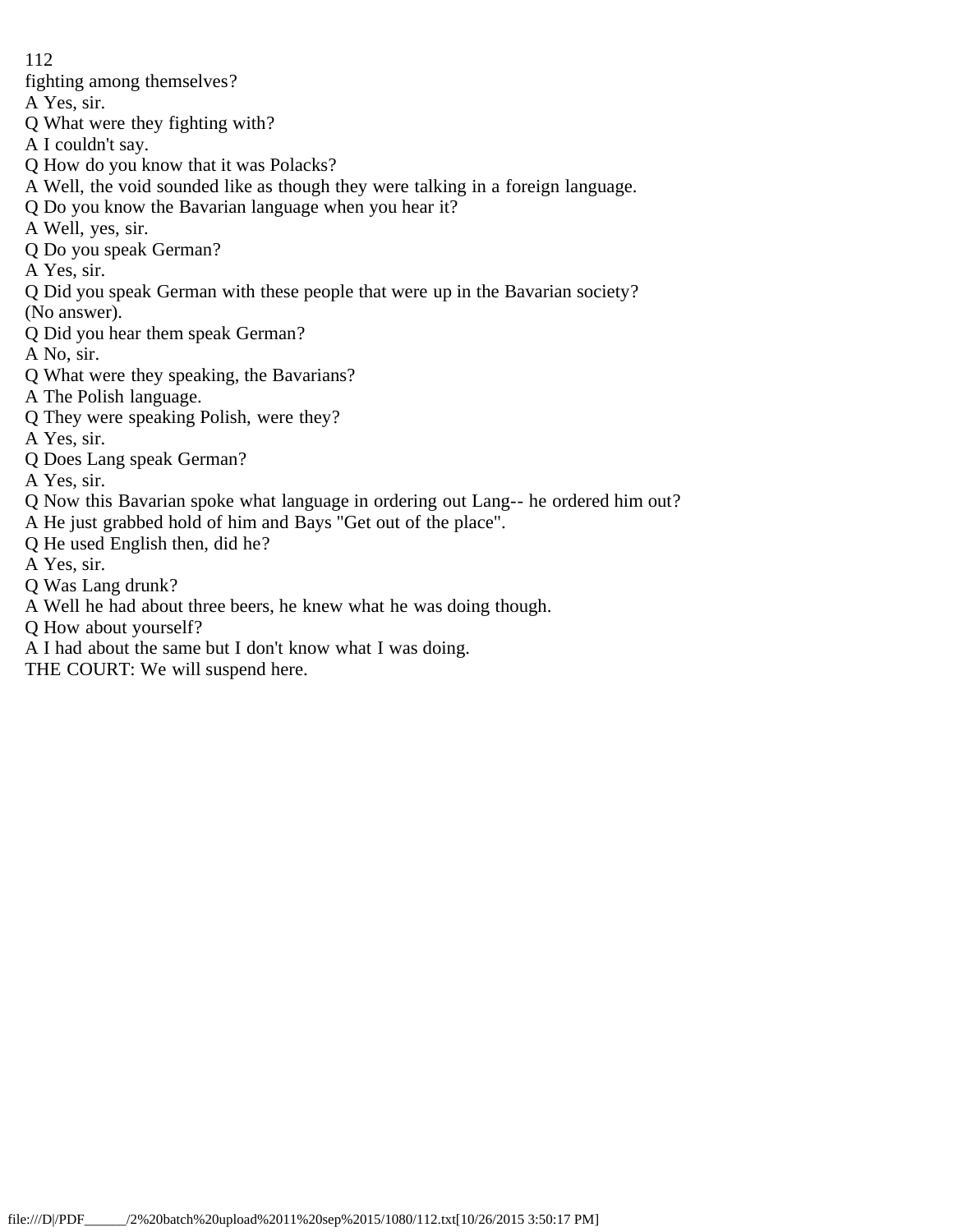(The Court then admonishes the jury in accordance with Section 415 of the Code of Criminal Procedure and takes a recess until 2 o'clock.

AFTER RECESS.

CHARLES SCHMIDT, the defendant, resumes the stand.

CROSS EXAMINATION BY MR. BOSTWICK:

Q What time did you say you left your home on the night of November 13th?

A 7.30 p.m.

Q Where did you go then?

A Stood at the 149th street corner and Court land avenue.

Q You stood there from half past seven up until what time?

A Till about half past nine.

Q Half past nine?

A Yes, sir.

Q Anybody with you?

A No, sir.

Q What did you do at half past nine?

A Lang happened to come along and asked me to have a drink.

Q It was about half past nine that Lang came along?

A Yes, sir.

Q You had known Lang before?

A Well, yes, sir.

Q A long time?

A Yes, sir.

Q How long a time?

A About 10 years.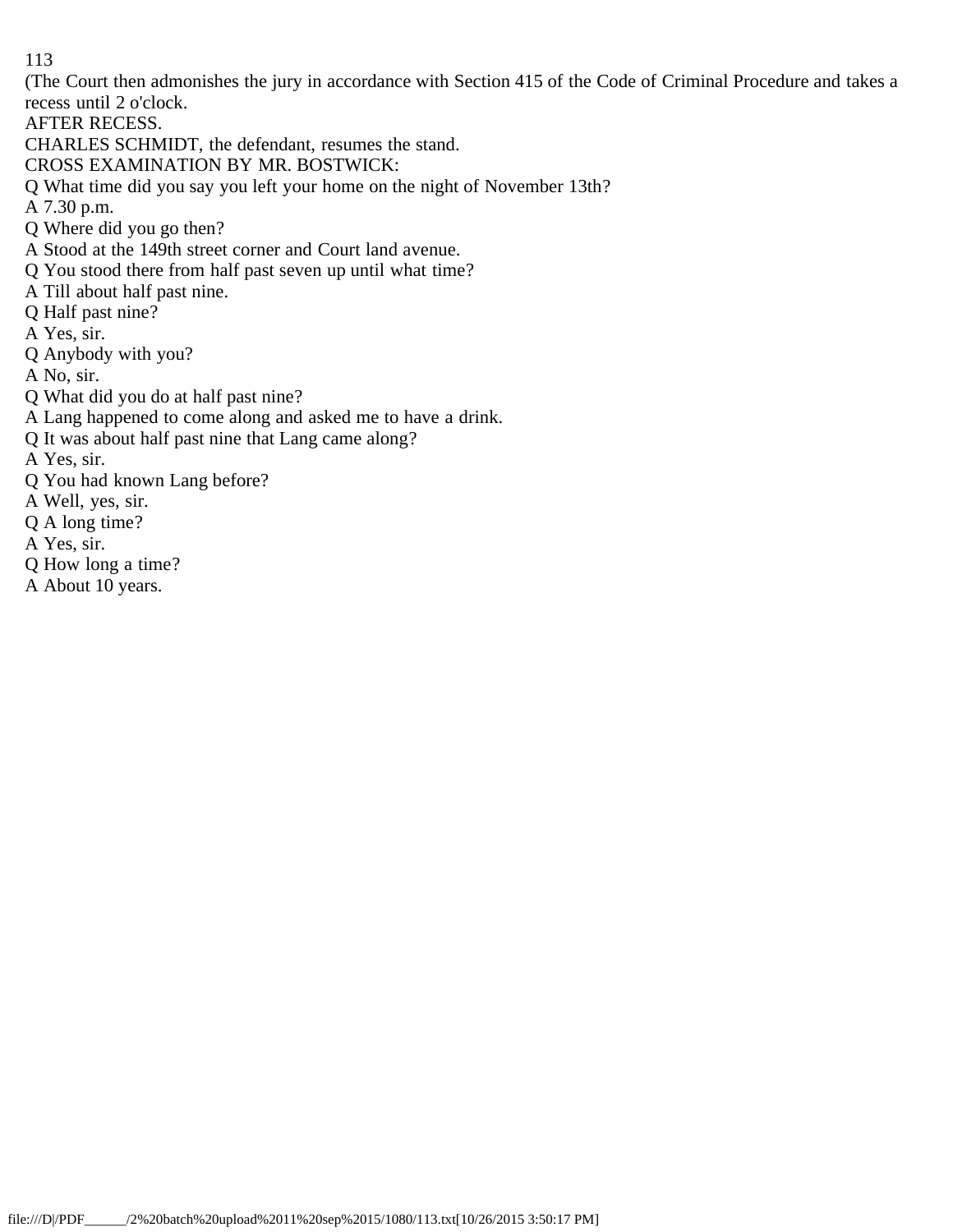- Q Friendly with Lang?
- A Well, yes.
- Q What you call chummy with him?
- A No, sir.
- Q Did he live in the neighborhood?
- A No, sir.
- Q Did he come there to meet you that night?
- A No, sir.
- Q Just happened there by accident?
- A Yes, sir.
- Q You didn't see Lane often, did you?
- A No, sir, not very often.
- Q How often do you suppose you did see him?
- A Twice a week.
- Q Did you know what Lang did for a living?
- A No, sir.
- Q Did you ever visit at his home?
- A No, sir.
- Q Know any of his people?
- A No, sir.
- Q Had you seen him substantially twice a week for any period of time?
- A No, sir.
- Q How long?
- A About four weeks.
- Q Buy you had seen him off and on for 10 years?
- A Yes, sir.
- Q Did you know anything about Lang?
- A No, sir.
- Q Did you know whether he had served any terms in the Workhouse?
- A No, sir.
- MR. KIER: I object to that.
- THE COURT: What is your objection.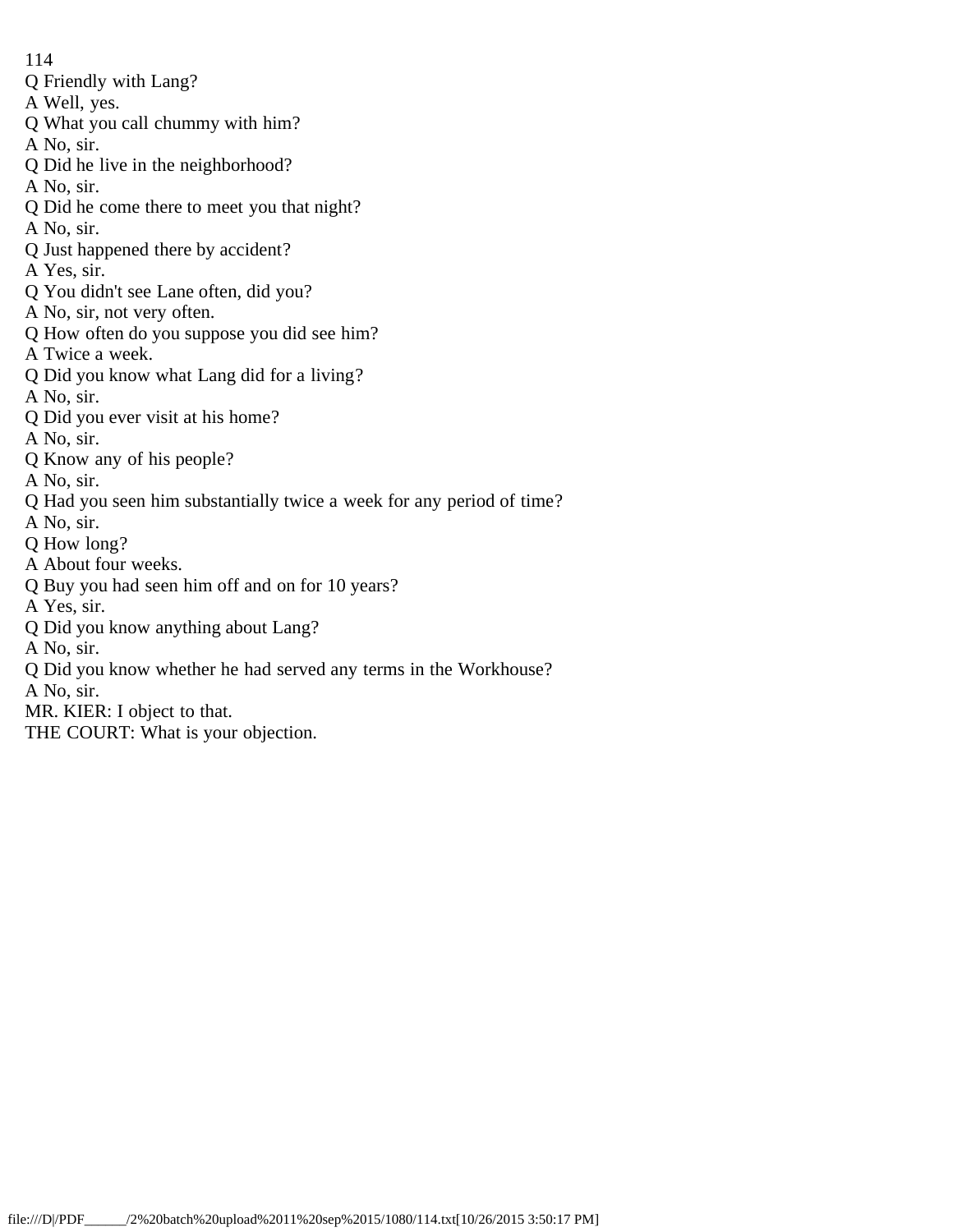MR. KIER: Irrelevant, whether Lang served a term in the Workhouse or not.

THE COURT: You put on some witnesses to testify that this man's character was the finest in the world. The jury would like to know whether a man's whose character is said to be the finest in the world associates with men who have been convicted.

MR. KIER: The reason I object is -- I don't object to be captious but I object because even if Lang was in the Workhouse how can it affect this man or his case. That is the reason I object.

THE COURT: The jury may think that a man --

MR. KIER: I will withdraw the objection.

BY MR. BOSTWICK:

Q Did you know that he had been arrested for burglary in Mount Vernon?

A No, sir.

Q In 1907?

A No, sir.

Q Did you know that he had been convicted on January 8, 1909?

A No, sir.

Q Did you know that he had served six months in the Penitentiary?

A No, sir.

Q Did you know that he went by the name of Charles Frey?

A No, sir.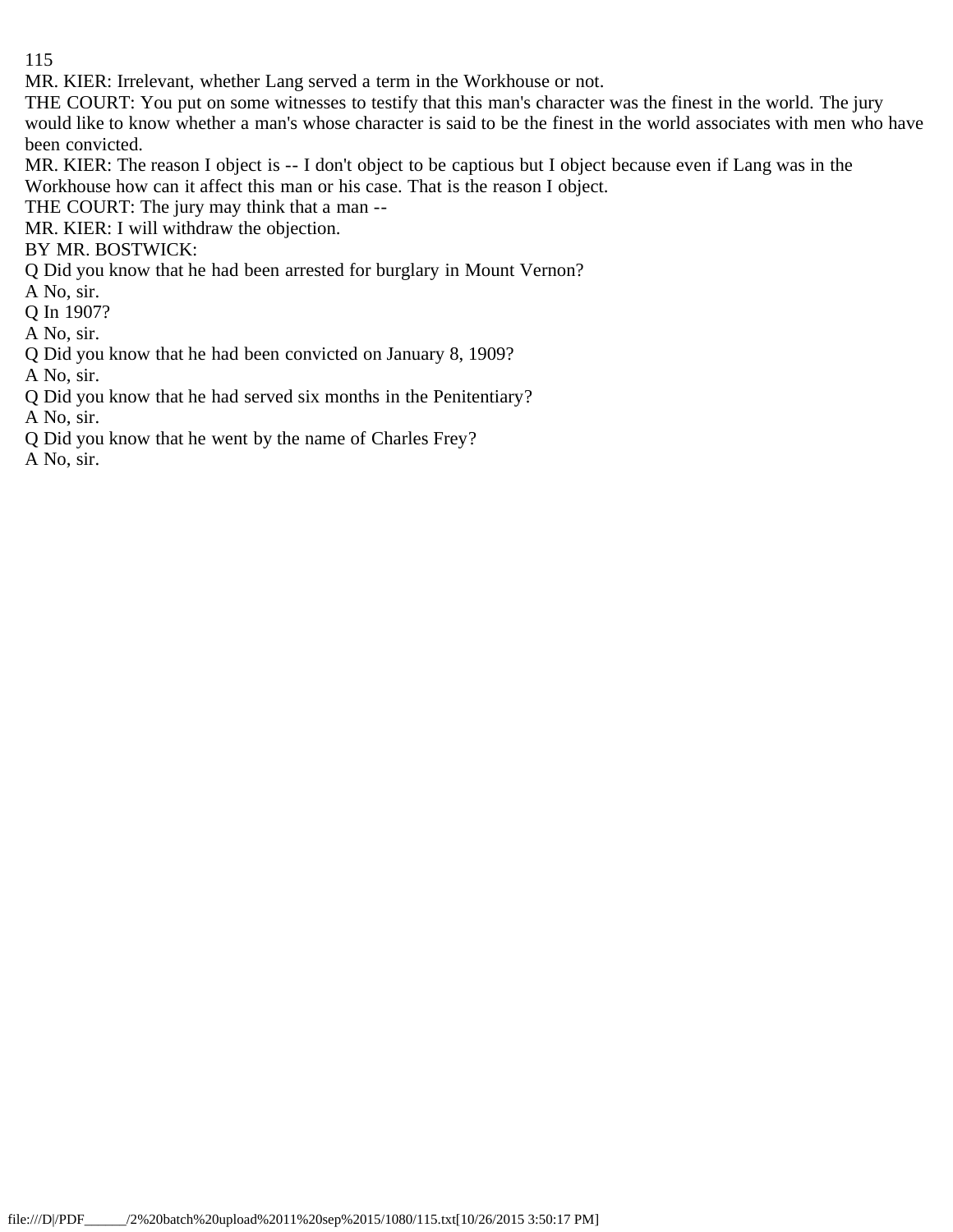- Objected to. Objection overruled. Exception.
- Q Yet he was a friend of yours?
- A Yes, sir.
- BY THE COURT:
- Q You have known him for 10 years?
- A Yes, sir.
- BY MR. BOSTWICK:
- Q Then at 9.30 o'clock you went into the saloon with your friend Lang?
- A Yes, sir.
- Q How soon thereafter did Byrne or Platt or both appear?
- A About three-quarters of an hour.
- Q Then who appeared?
- A Byrne and Platt.
- Q Were they together?
- A Yes, sir.
- Q What was done after the four of you got together?
- A Lang invited them to have a drink.
- Q Did all four take a drink?
- A Yes, sir.
- Q I understood you correctly then that it was upon the invitation of Platt and Byrne that you went to Protection Hall?
- A Yes, sir. Q That was three blocks away?
- A Yes, sir.
- Q About what time did you start for Protection Hall?
- A I should judge about half past 11.
- Q You got to protection Hall within about the period of time it takes to walk three blocks?
- A Yes, sir.
- Q All four of you got in Protection Hall?
- A Yes, sir.
- Q Now will you indicate by the letter Z the way you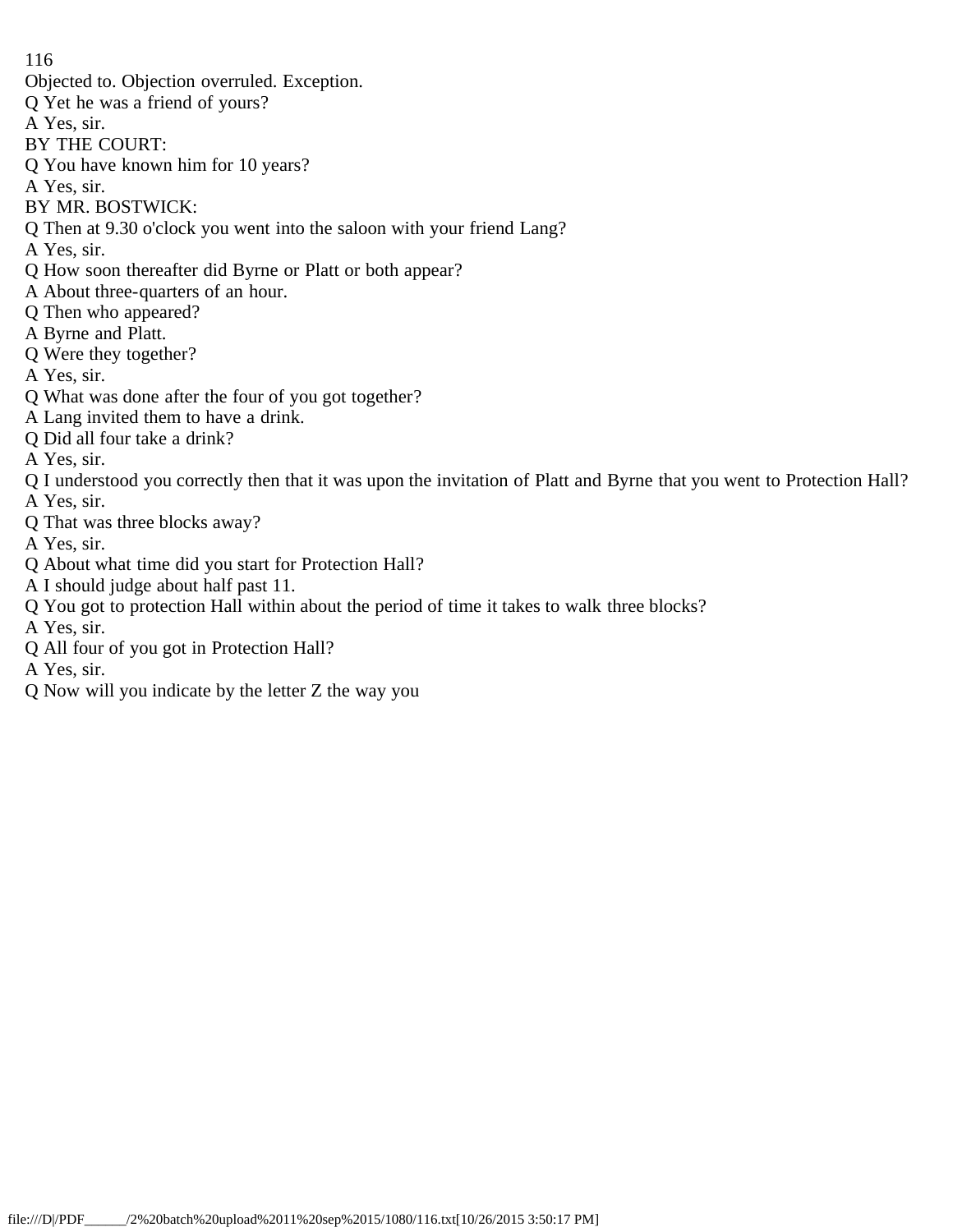entered the premises known as Protection Hall. This is

Coirtland avenue and this is 152nd street (referring to the diagram)?

A Yes, sir.

Q This is what in commonly known as the yard?

A Yes, sir.

Q And so marked on the diagram, and this place where it says "five feet" is what is known as the area. The bar is where it is indicated by the word bar. The door to the street on Court land leading into the yard is marked "C". You entered by the door marked "C" which you have added the mark "Z" on People's Exhibit 1 in evidence?

A Yes, sir.

Q Did you then walk through the yard?

A Yes, sir.

Q And did you enter by the door "A"?

A Yes, sir.

- Q Where did you go after you had passed through the door "A"?
- A We went into the -- he has got a back room there in back of the barroom (indicating where the back room is).
- Q You go through that door (indicating)?
- A Yes, sir, right here (indicating).
- Q Went through the door marked "J" -- may I mark it "J"?

A Yes, sir.

- Q Then where did you go?
- A Went and sat down.
- Q In this room?
- A Yes, sir.
- Q Marked back room?

A Yes, sir.

MR. BOSTWICTK: I do this with consent of counsel.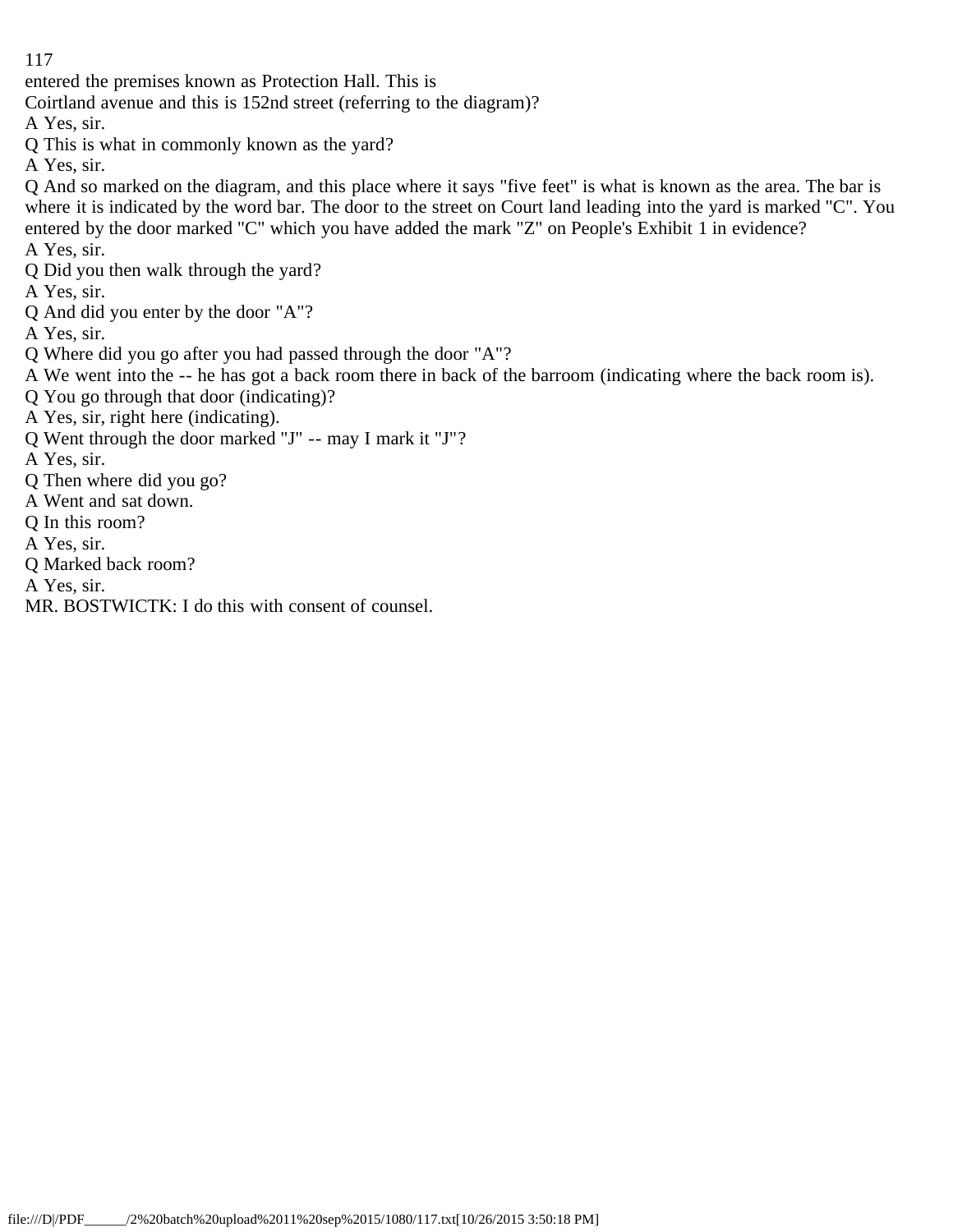- Q Did you have any drinks there?
- A Yes, sir.
- Q Did all of you have a drink?
- A Yes, sir.
- Q Did Albrecht drink with you?
- A Yes, sir.
- Q Did Huckle leave you while you were drinking?
- A Yes, sir.
- Q Do you know where he went?
- A He said he was going to the toilet.
- Q Did Lang go to the toilet at any time?
- A I didn't see him go away.
- Q Were you present when somebody put Lang out?
- A Yes, sir.
- Q Who was present at that time?
- A Huckle, Byrne and I, Albrecht and Platt and there was quite a few others there.
- BY THE COURT;
- Q Huckle and Byrne is the same man?
- A Yes, sir.
- Q You called Byrne Huckle?
- A Well, yes, sir.
- BY MR. BOSTWICK:
- Q What did this man say to Lang?
- A He says to he says, Lang "Get out of the place"; "get out".
- Q Did he put him out?
- A Yes, sir.
- Q Did he use force in putting him out?
- A Yes, sir.
- Q Now when he put him out, out of which door did he put him?
- A I only seen him leaving, throwing him out of the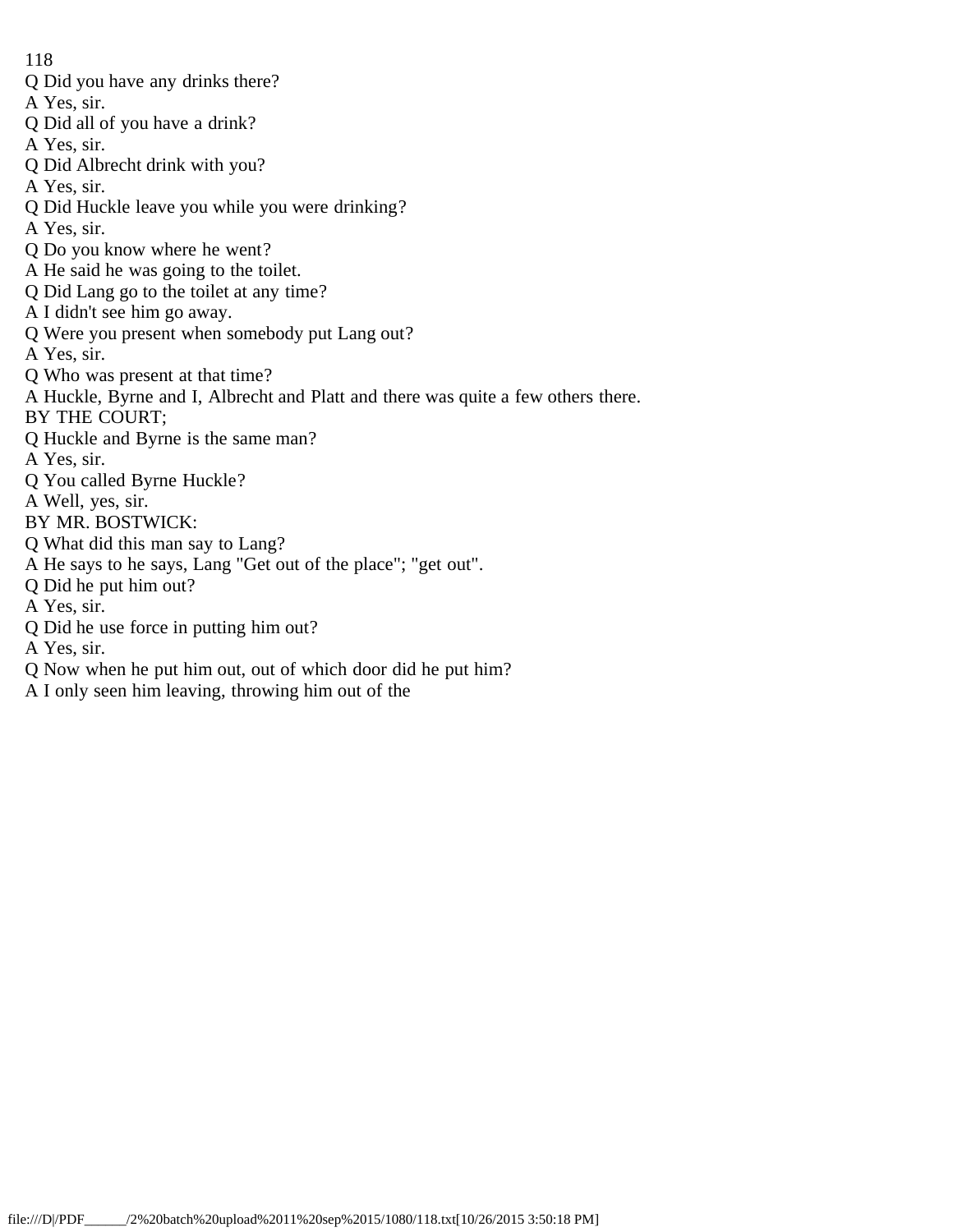back barroom door.

- Q You saw him put him through the door "J"?
- A Yes, sir.
- Q On people's Exhibit 1. How soon after Lang was put out did Albrecht say anything to you about going out?
- A About three minutes.
- Q What did Albrecht say to you?
- A He Days "Well, you might as well get out too".
- Q Did you get up and go out?
- A Yes, sir.
- Q Then you went out through that door "J" also?
- A Yes, sir.
- Q Then did you pass through door "A"?
- A Yes, sir.
- Q Into the yard?
- A Yes, sir, into the yard and through door "Z".
- Q When you got to the yard was Lang in the yard?
- A No, sir.
- Q Was anybody in the yard?
- A No, sir only the few Polacks that had an argument there.
- Q Only a few Polacks?
- A Yes, sir.
- Q You had no difficulty in seeing them then, did you?
- A I seen them there, yes, sir.
- Q You had no difficulty in seeing them there?
- A What do you mean?
- Q They were plain in view?
- A Yes, sir, they were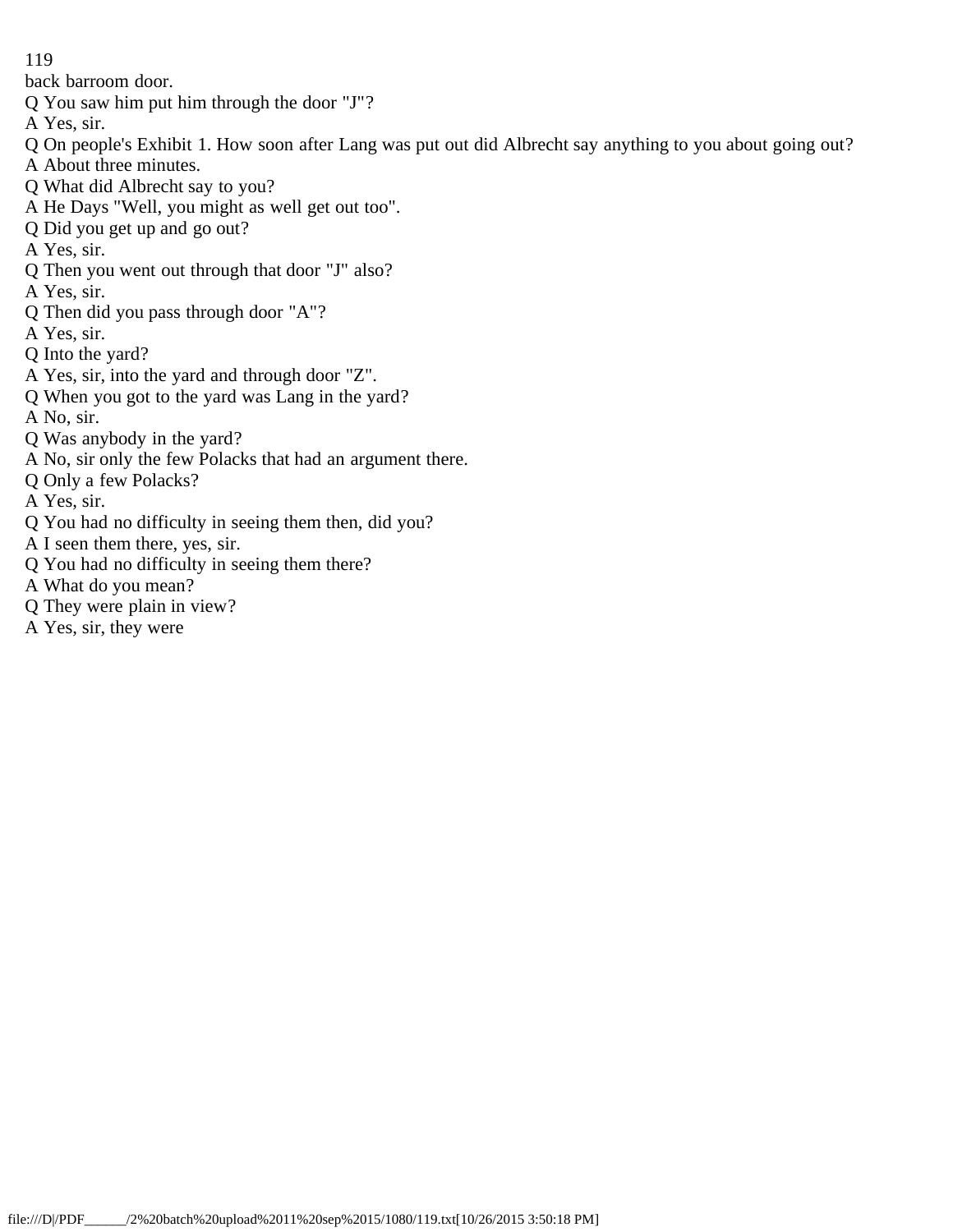in view.

Q You could see very readily that they were there?

A Yes, sir.

Q You could see over the whole yard?

A Yes, sir.

- Q Now, not finding Lang in the yard where did you go then?
- A I walked down through the door "Z" on to the street Court land avenue.
- Q Then did you go north or south?
- A South.
- Q You went south?
- A Yes, sir.
- Q Where did you find Lang?
- A Standing on the corner of 152nd street and Court land avenue.
- Q How far did you go before you came back?
- A I didn't come back.
- Q Didn't you go back to the saloon?
- A No, sir.
- Q Didn't you say at the door "You come out there you son of a something"?
- A No, sir.
- Q Or any words to that effect?
- A No, sir.
- BY THE COURT:
- Q Did you ask anybody to come out after you left the saloon?
- A Not your Honor.
- Q Did you hear anybody demand that somebody else should come out?
- A No, sir.
- BY MR. BOSTWICK:
- Q You never made any threat or any call to anybody to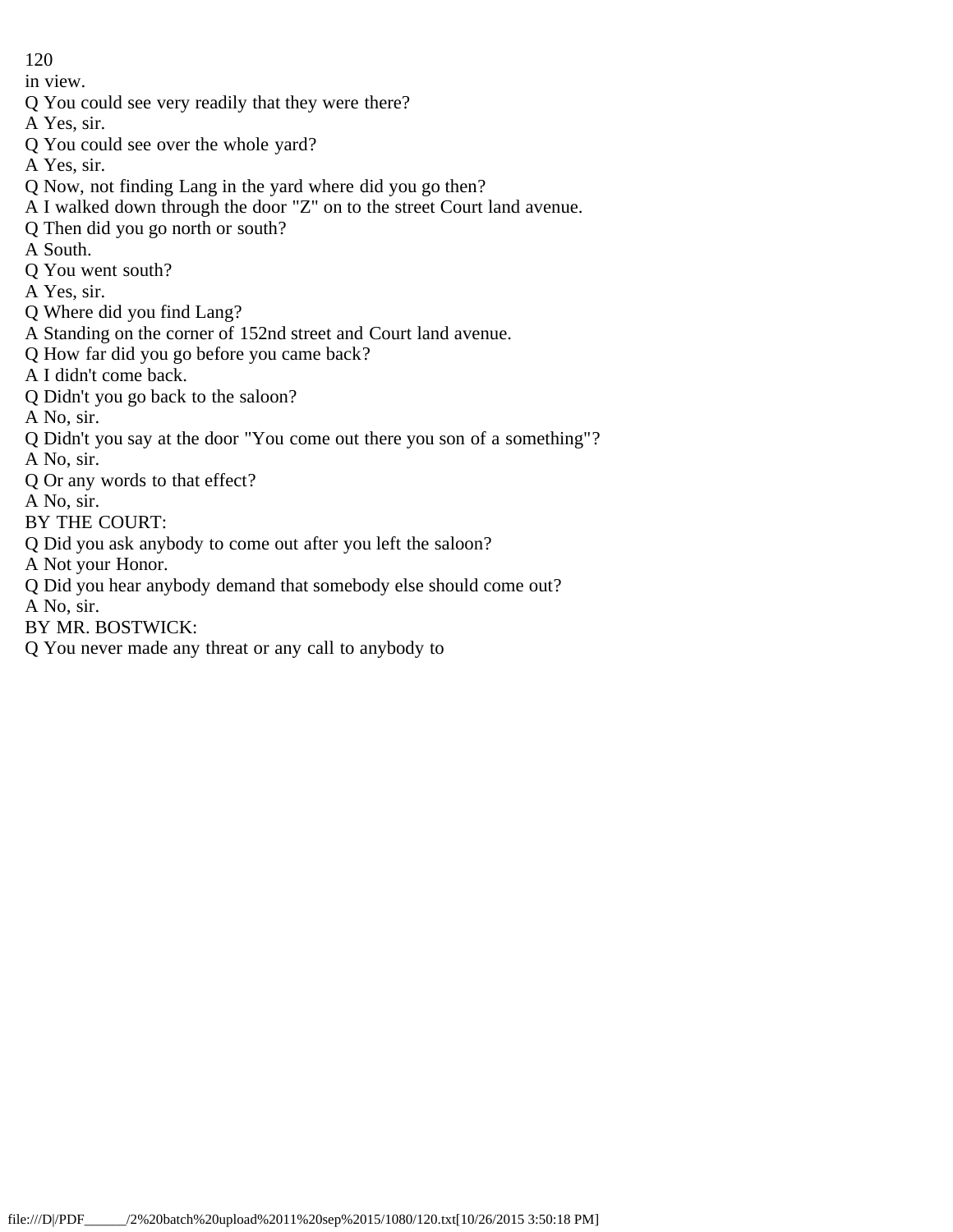come outside?

- A No, sir.
- Q Did you have a tussel at the door with the saloon keeper Mr. Zacharzowsky?
- A No, sir.
- Q Did you see Lang have any disturbance with Mr. Zacharzowsky at the door? A No, sir.
- Q After you got to 152nd street and Court land avenue where did you go?
- A Right straight down Court land avenue.
- Q How many blocks down did you go?
- A Three blocks.
- Q Three blocks down?
- A Yes, sir.
- Q Right down Court land avenue three blocks?
- A Yes, sir, right down Court land avenue three blocks.
- Q Is your memory quite certain about that?
- A Yes, sir.
- Q Then you didn't go through 151st street?
- A No, sir.
- Q Did you ever see this stone before?
- (Referring to People's Exhibit No. 2)
- A No, sir, never.
- Q Did you see the door open after Platt had been struck?
- A No, sir; I wasn't there.
- Q Did you run through that yard at any time?
- A No, sir.
- Q Did Lang run through that yard at any time with you? A No, sir.
- Q Do you remember when Lang was arrested?
- A Yes, sir.
- Q Were you in his company at that time?
- A Well, no sir.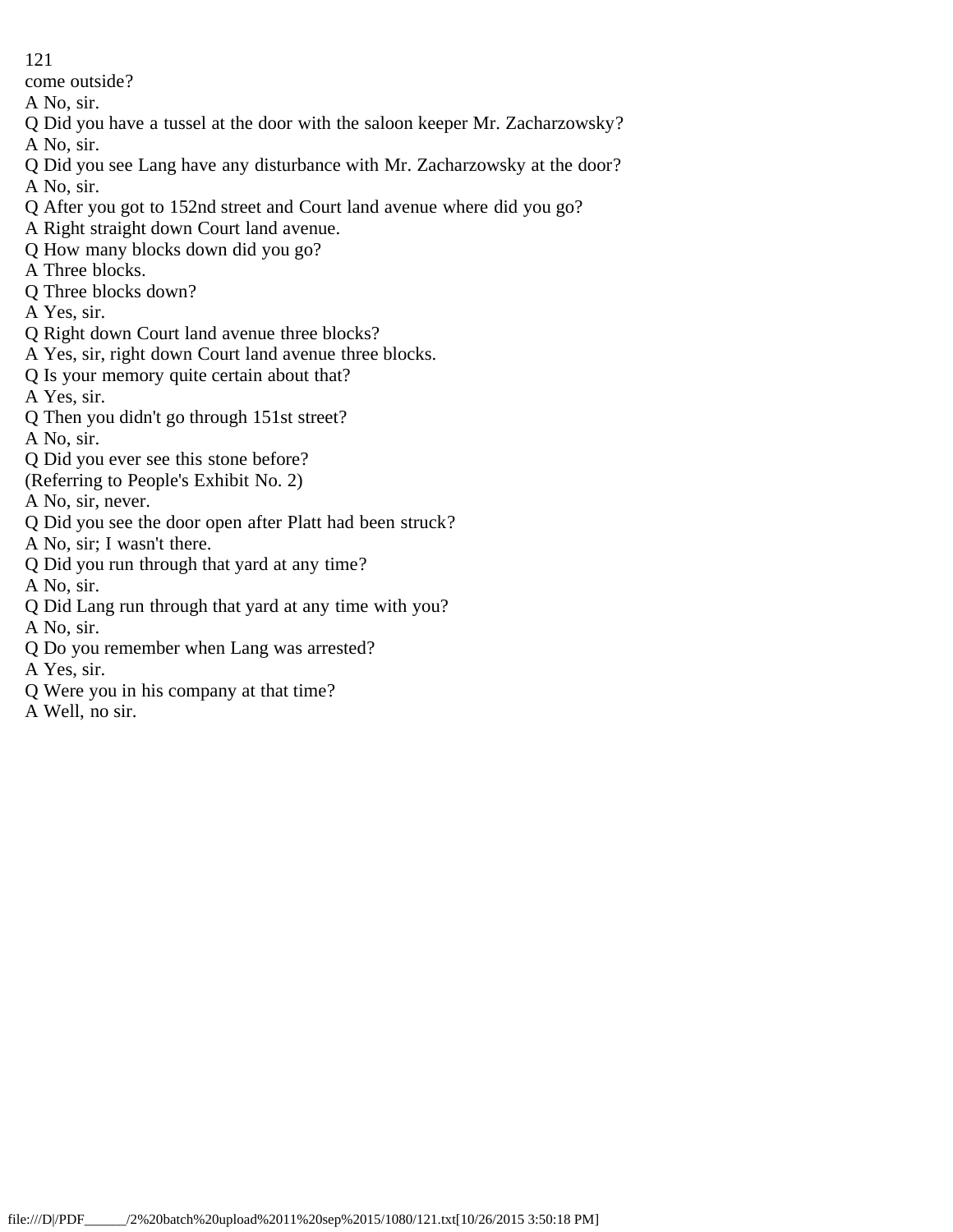Q What is that?

A No, sir.

Q You were not in his company?

A No, sir.

- Q Did you not state to the officer the day before he was arrested that you didn't know where he could be found? A The day before he was arrested? I didn't see the officer the day --
- MR. KIER: I object to that. The officer hasn't given such testimony as that.
- THE COURT: The day before Lang was arrested.
- THE WITNESS. No, sir, I have not seem the officer.
- MR. KIER: The officer has not testified to anything of that kind.
- BY MR. BOSTWICK:
- Q What time was it when you left for the last time Protection Hall?
- A About a quarter after one.
- Q When was the first time that you learned that Henry Platt had been struck?
- A The night, Sunday night, the 15th of November.
- Q Who told you?
- A Detective Wickman.
- Q You did not known he had been struck before that?

A No, sir.

Q Do you remember what the altercation was or the row between Lang and the man who put him out? A No, sir.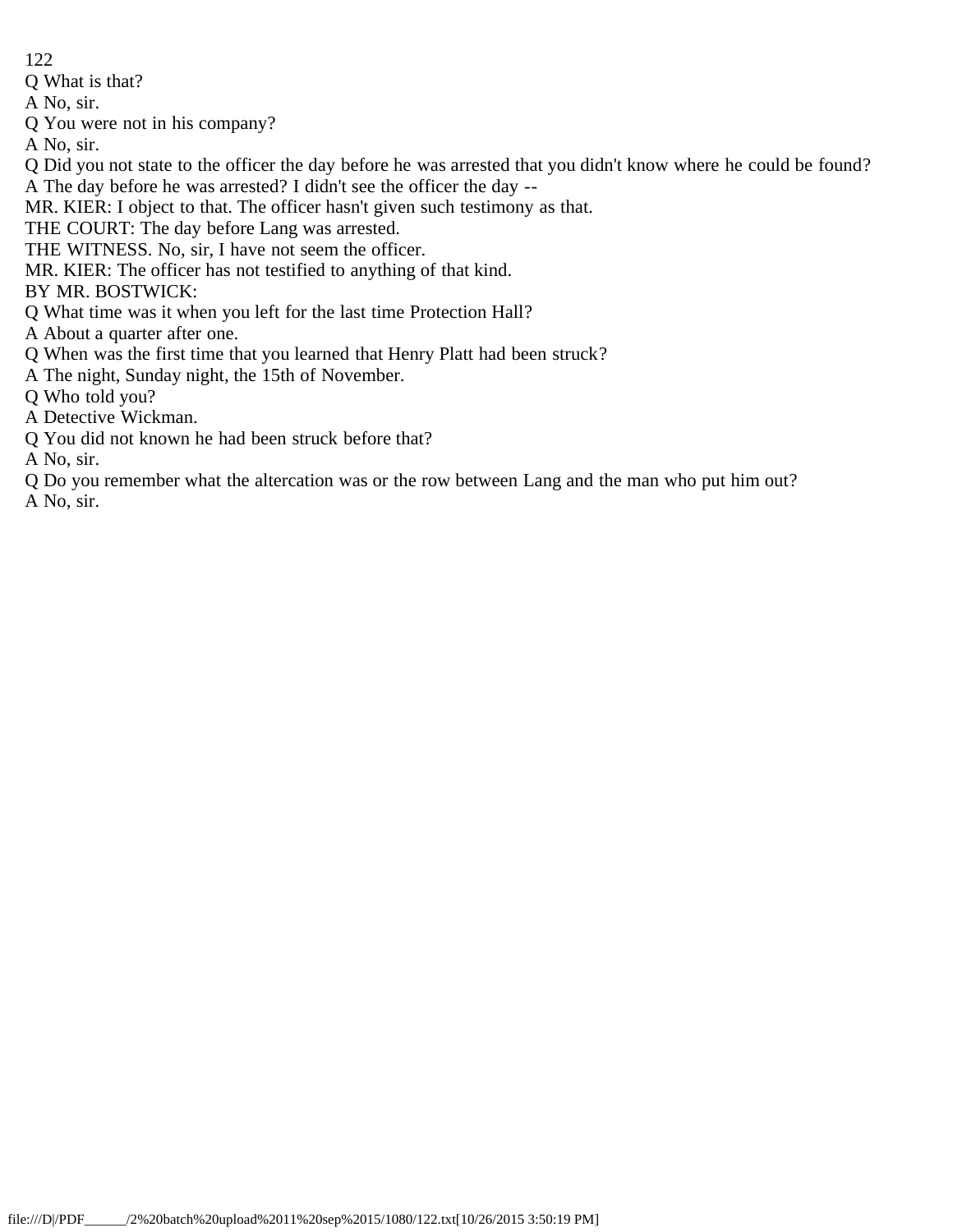Q Did you knew why Lang was being put out?

A No, sir.

- Q But you saw him put out?
- A I seen him put out, yes, sir.
- Q Was there anything said to you why you should go out?
- A Why I should go out? No, sir.

BY THE COURT:

Q Haevn't you some idea why you and Lang were requested to go out?

A No, sir.

Q Did you know at the tins why you were requested to go out of the saloon?

A No, sir.

MR. KIER: The testimony is that the other young man, Albrecht, took hold of him and walked him out, didn't tell him to go out, Albrecht didn't say to him, "You must get out".

THE COURT: I thought the witness said immediately after Lang was put out Albrecht turned to this man and said, "You get out too".

MR. KIER: But he was not ordered out; he had been in no disturbance.

THE COURT: It conveyed to my mind the impression that there was a direct connection between the putting out one and requesting the other to go out I asked him what his view was in regard to that,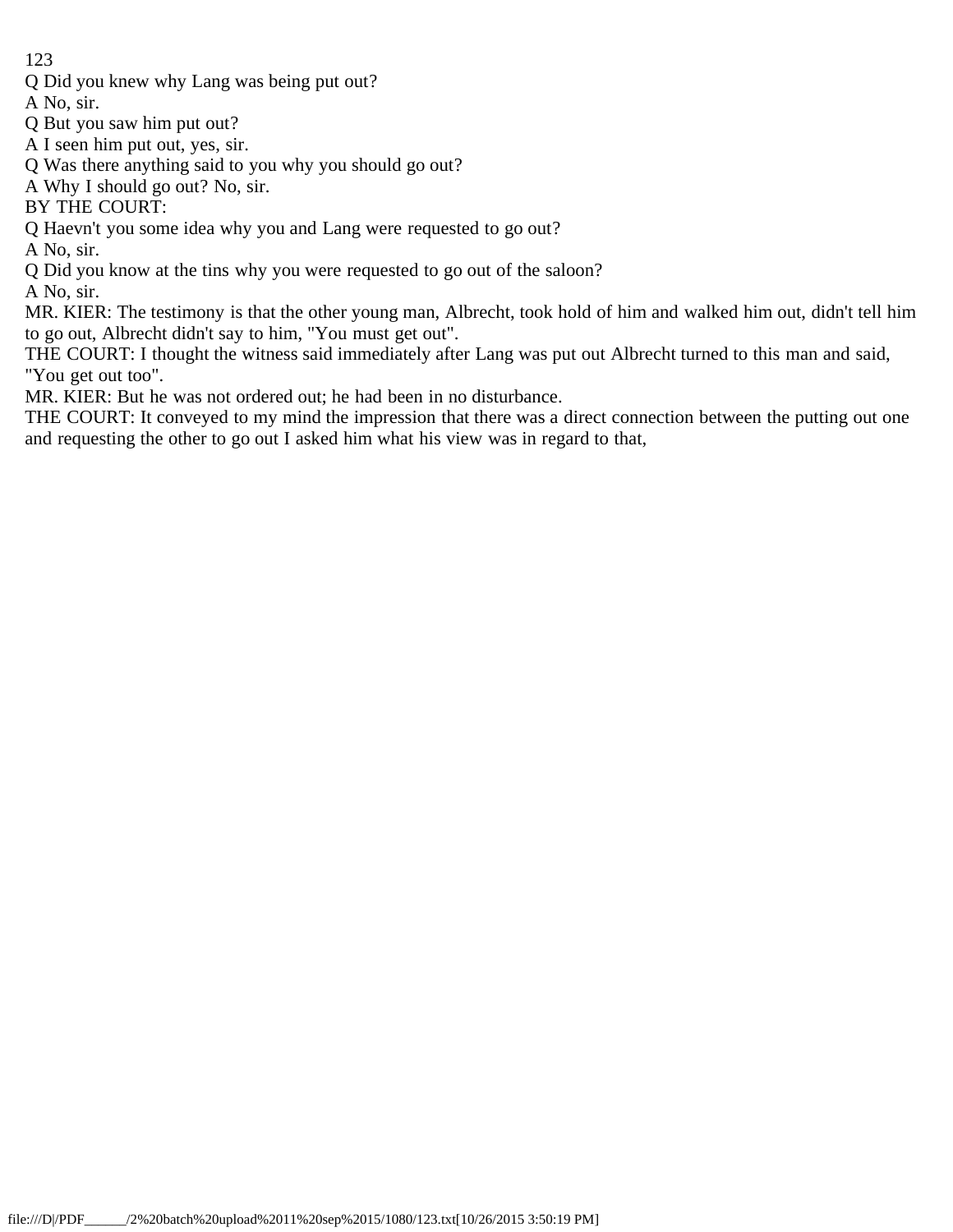why was it that Lang was put out and he was requested to go out.

MR. KIER: Albrecht said he had been sick and was sitting there vomiting, Albrecht said he had been sitting there sick and he just took hold of him and said, "Get out" while he was sitting there vomiting.

BY THE COURT:

Q Did you hear the conversation between this Bavarian and Lang?

A No, sir.

Q But you hoard the Bavarian tell Lang to get out?

A Yes, sir.

Q What reply did Lang make?

A He didn't make any reply.

Q What did he do, just get out?

A The Polack had caught hold of him and threw him right out of the door.

Q Who threw him out of the door?

A The Polack.

Q The Polack threw him out of the door?

A Yes, sir.

Q Did he fall?

A I don't know, I only seen hi go out one door.

MR. BOSTWICK: I don't think I have this in evidence and if I have it won't hurt to repeat it.

BY MR. BOSTWICK:

Q How long after Lang was put out through door "J"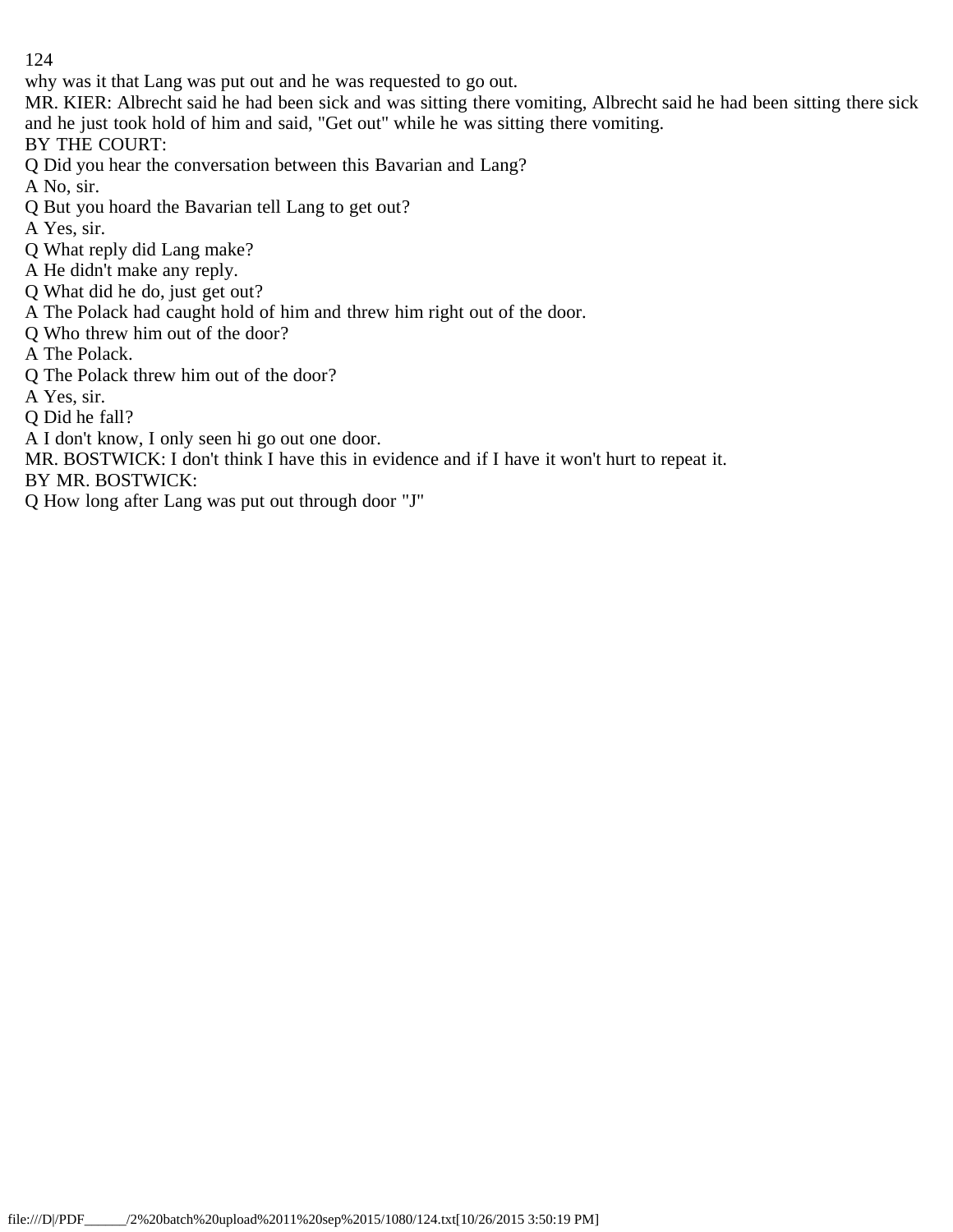did you leave the place?

A About 10 minutes.

THE COURT: I thought you said three minutes.

My ear might not have caught it right.

BY THE COURT:

Q Didn't you say three minutes before there was something occurred in three minutes?

A Yes, sir.

Q Three minutes?

A Yes, sir.

Q Was it three minutes or 10 minutes?

A Three minutes.

Q It was three minutes?

A Yes, sir.

RE-DIRECT EXAMINATION BY MR. KIER:

Q Did you have any words or any trouble with anybody in protection Hall that night?

A No, sir.

Q Or any other place in the world?

A No, sir.

Q When you met these people, Platt Byrne, they knew Lang as well as you did?

A Yes, sir.

Q And Joe knows Lang, everybody around there knows Lang, is that true?

A Yes, sir.

Q You are not the only one who knows Lang?

A No, sir.

Q Other people in the party were acquainted with him?

A Yes, sir.

THE COURT: Don't you testify. This is the man to testify. You ask him questions. You see you have told him all this. You have told him that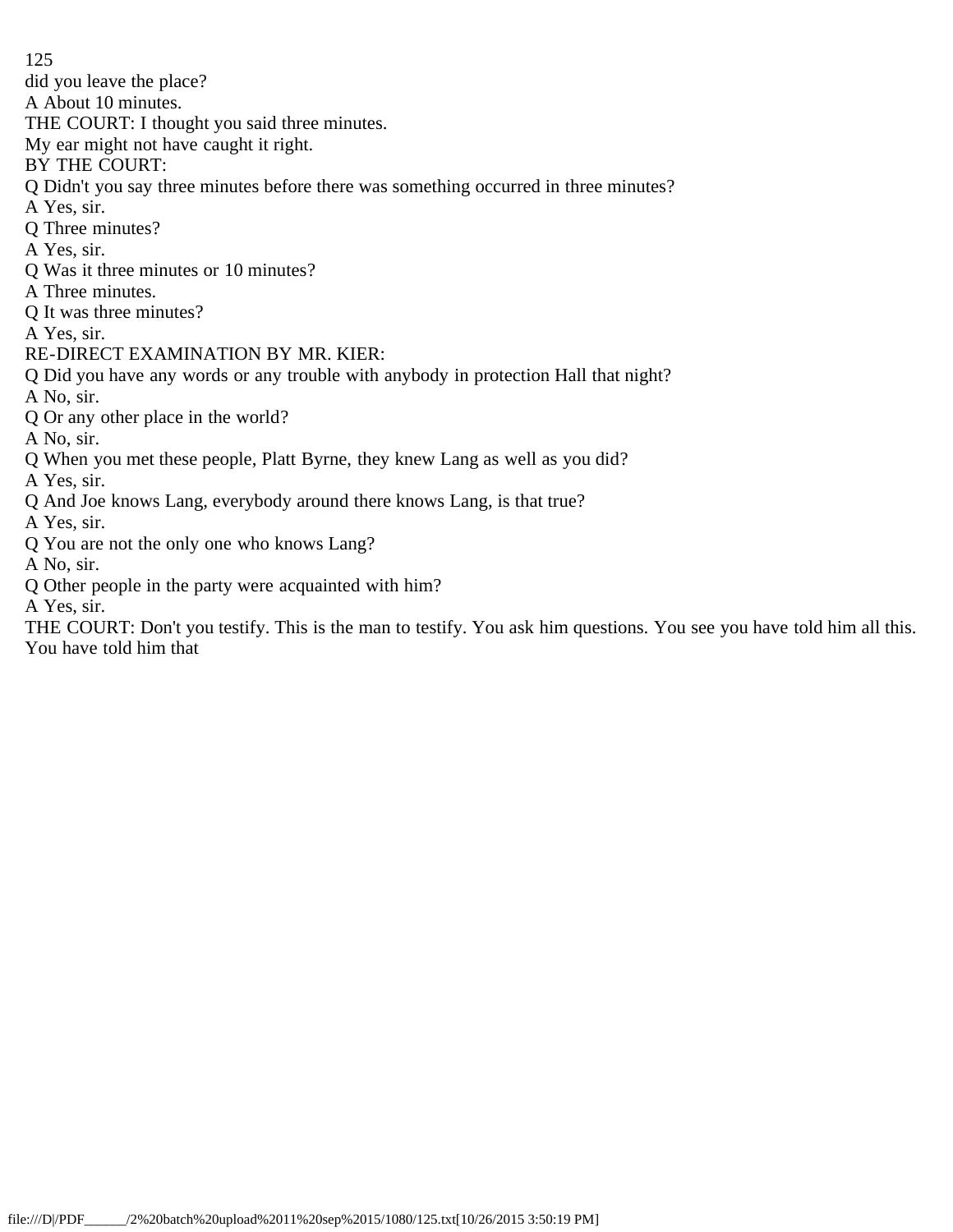126 Joom knew Lang and that somebody else knew Lang. You didn't ask him. MR. KIER: I will ask him now. BY MR. KIER: Q Does Joe know Lang? A Yes, sir. Q Does Platt know Lang? A Yes, sir. Q Does Byrne know Lang? A Yes, sir. Q Does Albrecht know Lang? A Yes, sir. BY MR. BOSTWICK: Q Don't you know, as a matter of fact, that Byrne met Lang for the first time that night? A No, sir. Q Do you know of your own knowledge that he had ever known Lang before that night? A Yes, sir. BY THE FIRST JUROR: Q You say you are 19 years old? A Yes, sir. Q You say you know that Lang for how long? A About 10 years. Q 10 years? A Yes, sir. Q When nine years old? A Yes, sir. Q From school together? A No, sir. Q How did you know him? A Well on the street, after school hours. Q In living around that section? A Yes, sir. Q What was your sickness in that saloon?

A I was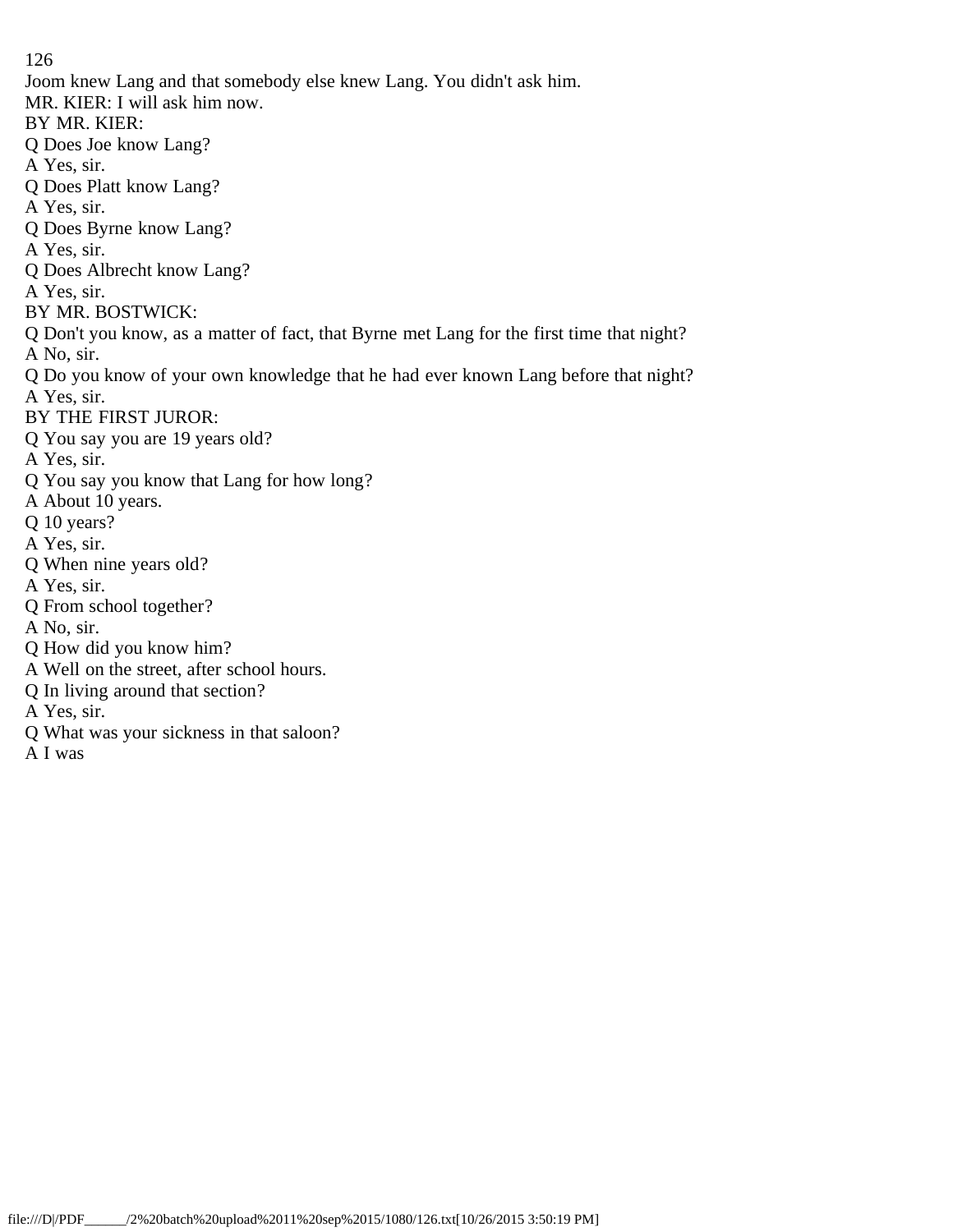feeling ill in the stomach.

Q Through the drinking?

A Yes, sir.

Q What did you drink?

A Beer.

Q Nothing out beer?

A No, sir.

Q When you left the saloon to go out into the doorway were those Polacks -- what side were they on, in front of you, the left or right?

A On the left hand side.

Q Was Platt there when you went out?

A No, sir.

Q He was not there?

A No, sir.

BY THE COURT:

Q What were the Polacks fighting with?

A I couldn't say what they were fighting with.

Q Were they beating each other or striking each other?

A Yes, sir.

- Q Were they fighting among themselves or fighting somebody else, a third party?
- A Why they were fighting among themselves.

Q Just among themselves?

A Yes, sir.

BY THE SEVENTH JUROR:

Q From the time you entered this Protection Hall with Lang were you separated at any time during the evening until Lang was put out?

A No, sir.

Q You were together all the time?

A Yes, sir.

Q Now when you went out after Lang you walked right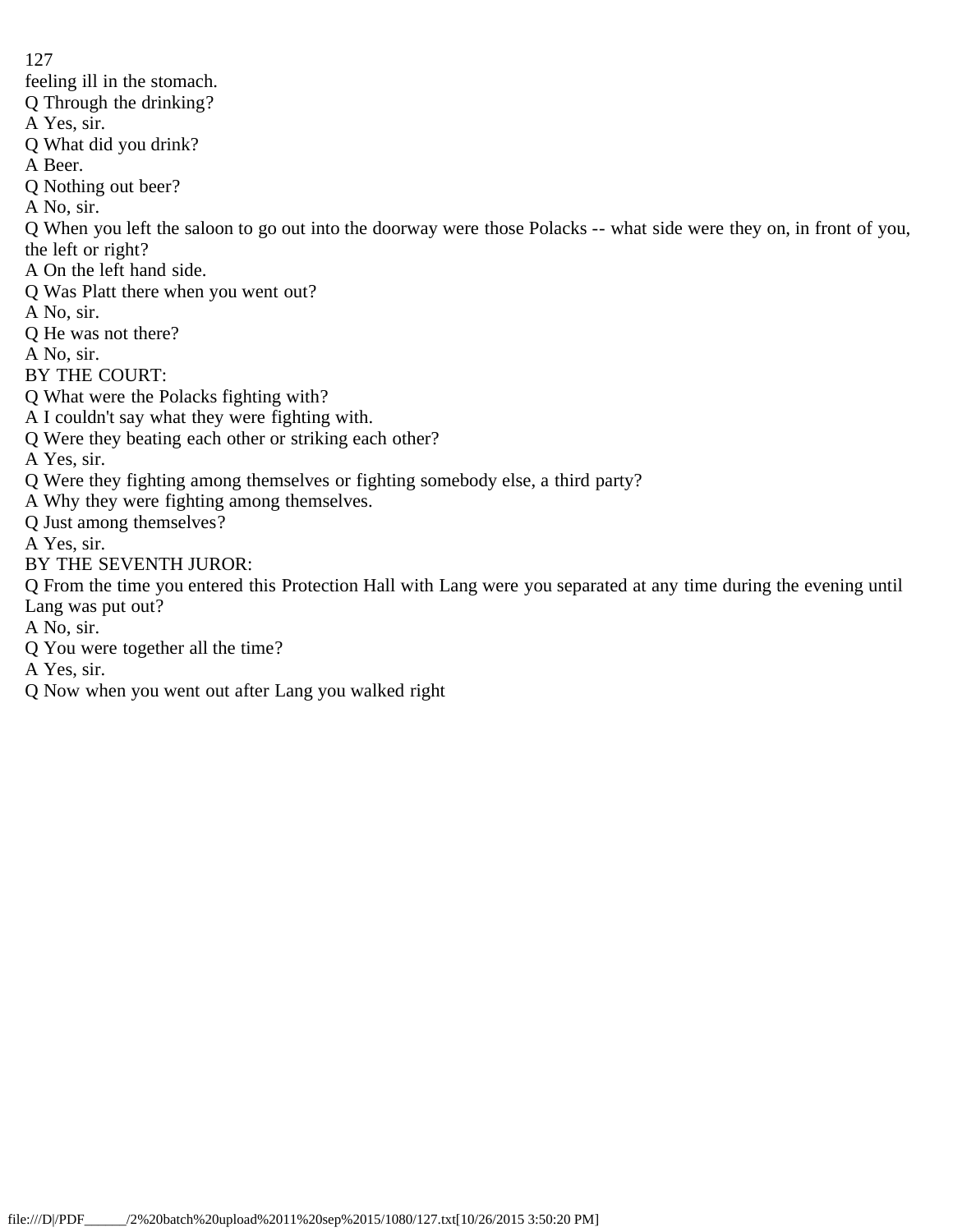128 through this yard during this fight? A Yes, sir. Q Didn't stop to look at the fight? A No, sir. Q Walked calmly out? A Yes, sir. FRSDA SCHMIDT, a witness called on behalf of the defendant being duly sworn, testified an follows. DIRECT EXAMINATION BY MR. KIER: Q Where do you live? A 531 Court land avenue. Q Mrs. Schmidt, is the defendant your son? A Yes, sir. Q Your only son? A Yes, sir. Q Only child? A Yes, sir. Q Where do you live? A 531 Court land avenue. Q Does he live with you? A Yes, sir. Q How old is he? A 19. Q Now, up in the neighborhood of 152nd street and Court land avenue -- how long have you lived in that neighbor hood? A About 15 years. Q Has this boy been living there with you all this time? A Yes, sir. Q Does he work for a living? A Yes sir. Q Always worked since he left school? A Yes, sir.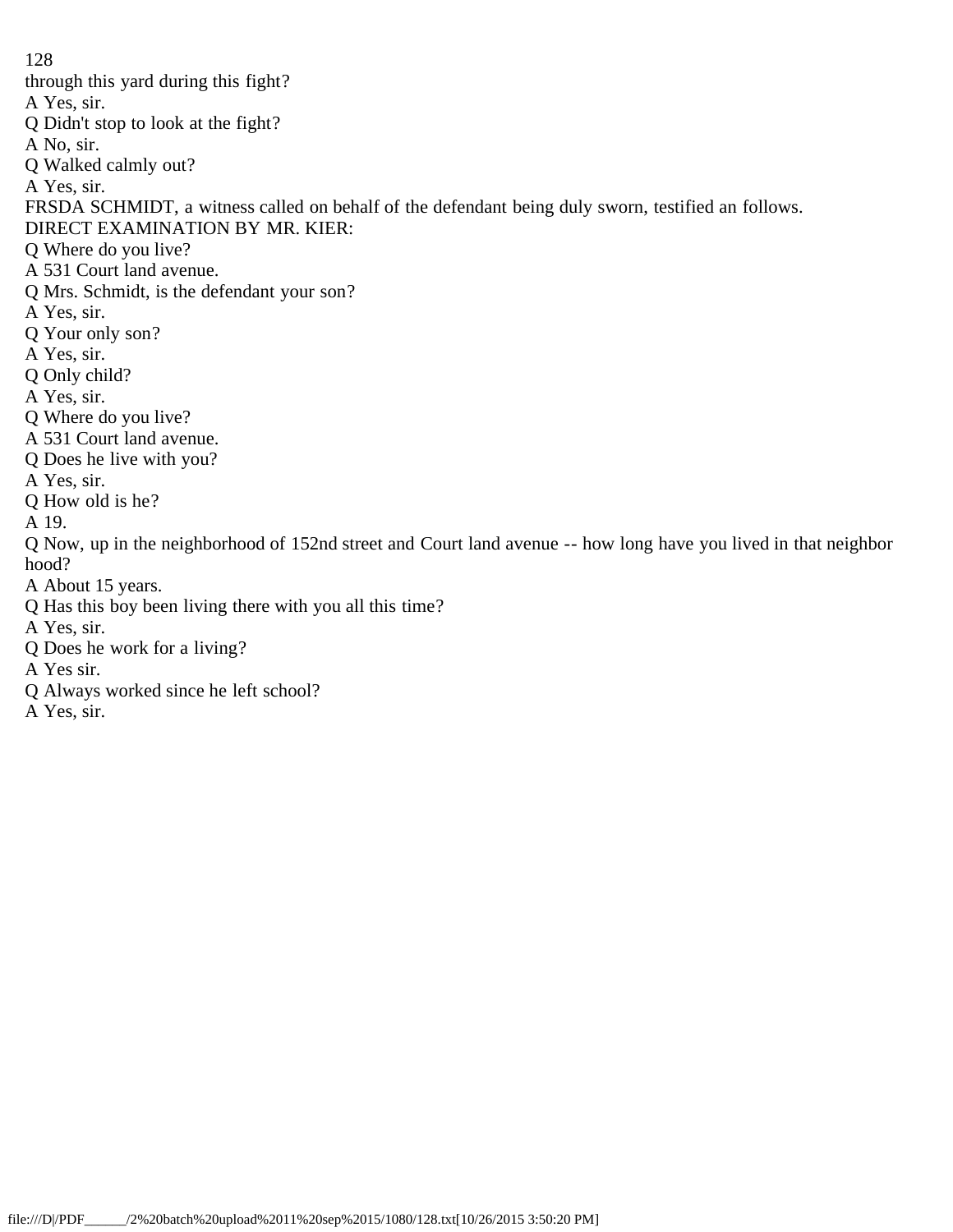Q After November 13th last year, two weeks after that, up until December 1st, did the officer visit your house to see this boy about the case?

MR. BOSTWICK: Objected to.

THE COURT: That is not very material.

Q Were there any visits made by anybody to your son during those two weeks?

A What do you mean?

Q Did the officer visit your son during the two weeks?

A Yes, sir.

Q Were you present at some conversation?

A Yes, sir, well he was in six or seven times in my house.

Q Did you hear the officer say anything?

(No answer).

Q What did you hear the officer say. Tell what the officer said?

A Well, the officer said, he asked my son if he knows where Lang is, he didn't know, he couldn't say where he is; then he said that he thought my son and Lang did it, and thought the bartender Albrecht done it, because he got a nasty look, and mean look right in his face and from that he thought that he done it.

Q Who has a nasty look?

A Albrecht.

THE COURT: Albrecht was one of the witnesses?

MR. KIER: Yes, sir.

BY MR. KIER: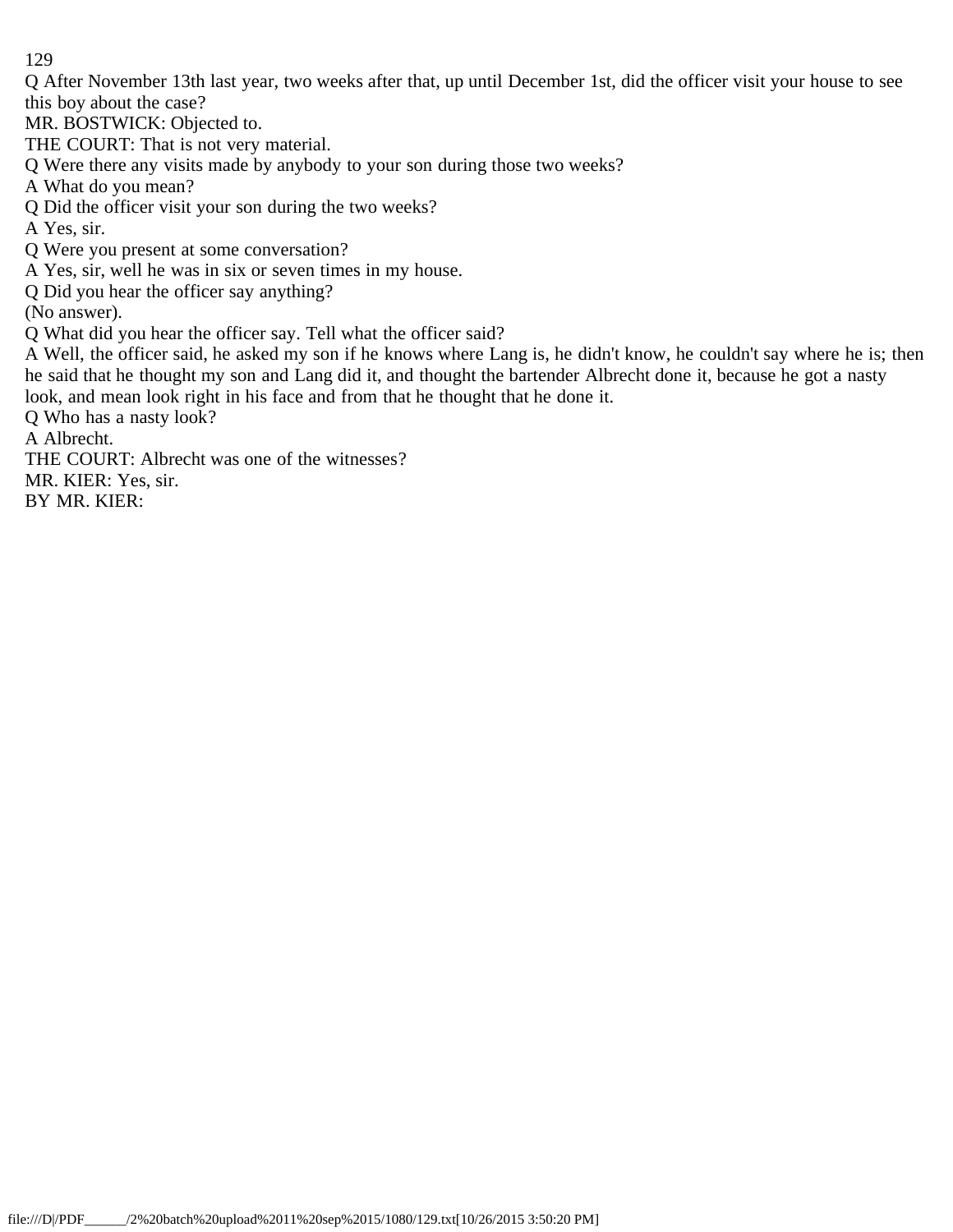Q Where was your boy, where was the defendant when the officer came these six or seven times?

A He was home. Once he had to wait he wasn't home from work, and a couple of times he was washing himself, he came home from work and he was not done.

Q He remained home for the officer, didn't he, to see the officer?

A Yes, sir, sure.

Q Has he always been a good boy?

A Yes, sir, he was always a good boy, always working and brings me home the money, never keeps any money back.

Q You never had any trouble with him?

A Never did.

MR. BOSTWICK: Did the jury hear the first part of her testimony. She spoke in rather a low voice?

THE COURT: If they did not we will have it read.

THE FOREMAN: Yes, sir.

REV. WILLIAM THEODORE JUNGE, a witness called on behalf of the defendant, being duly sworn, testified as follows.

DIRECT EXAMINATION BY MR. KIER:

Q Your address?

A 385 East 155th street.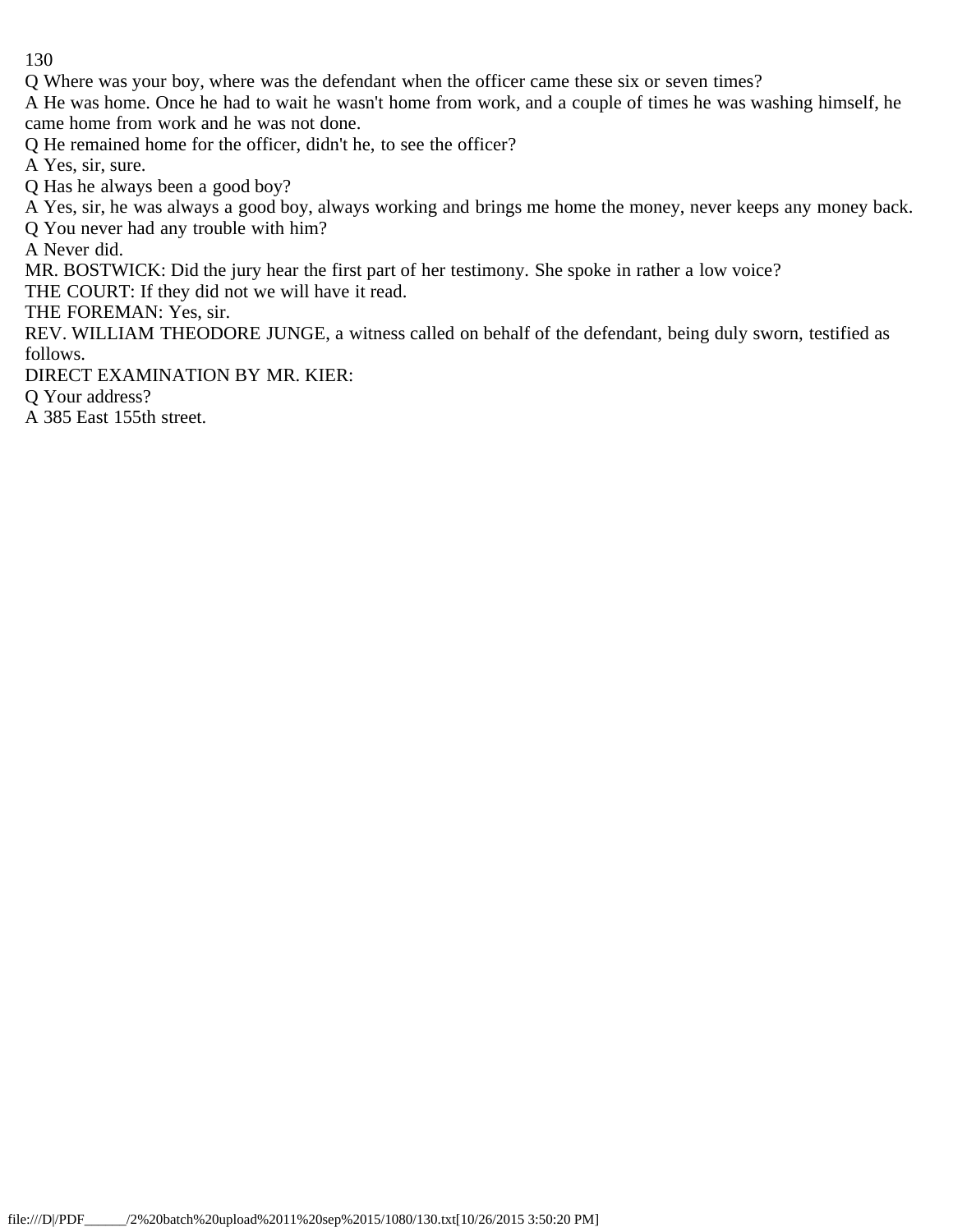Q You are a minister of the Gospel?

A Yes, sir

- Q Have you a church at that place?
- A Where?
- Q Well up in the Bronx?
- A Yes, sir, in the Bronx, the church is on 156th street between Courtland and Morris avenue.
- Q Not the address you just gave?
- A No, sir, that is the parsonage in the rear of the church.
- Q What is the name of the church?
- A St. Matthews Evangelical Lutheran Church,
- Q Do you know the defendant Schmidt?

A Yes, sir, I do.

- Q How many years have you known him?
- A Well, I have known him about since I am up in the Bronx.
- Q That is going on --
- A 10 years. He has been in the Sunday School.
- Q Do you know other people up there that know him?

A Yes, sir.

Q Is his reputation for peace and quietness good or bad?

A It is very good to my knowledge as I have never heard anything against him, anything that he has ever committed wrong it never came to my knowledge.

NO CROSS-EXAMINATION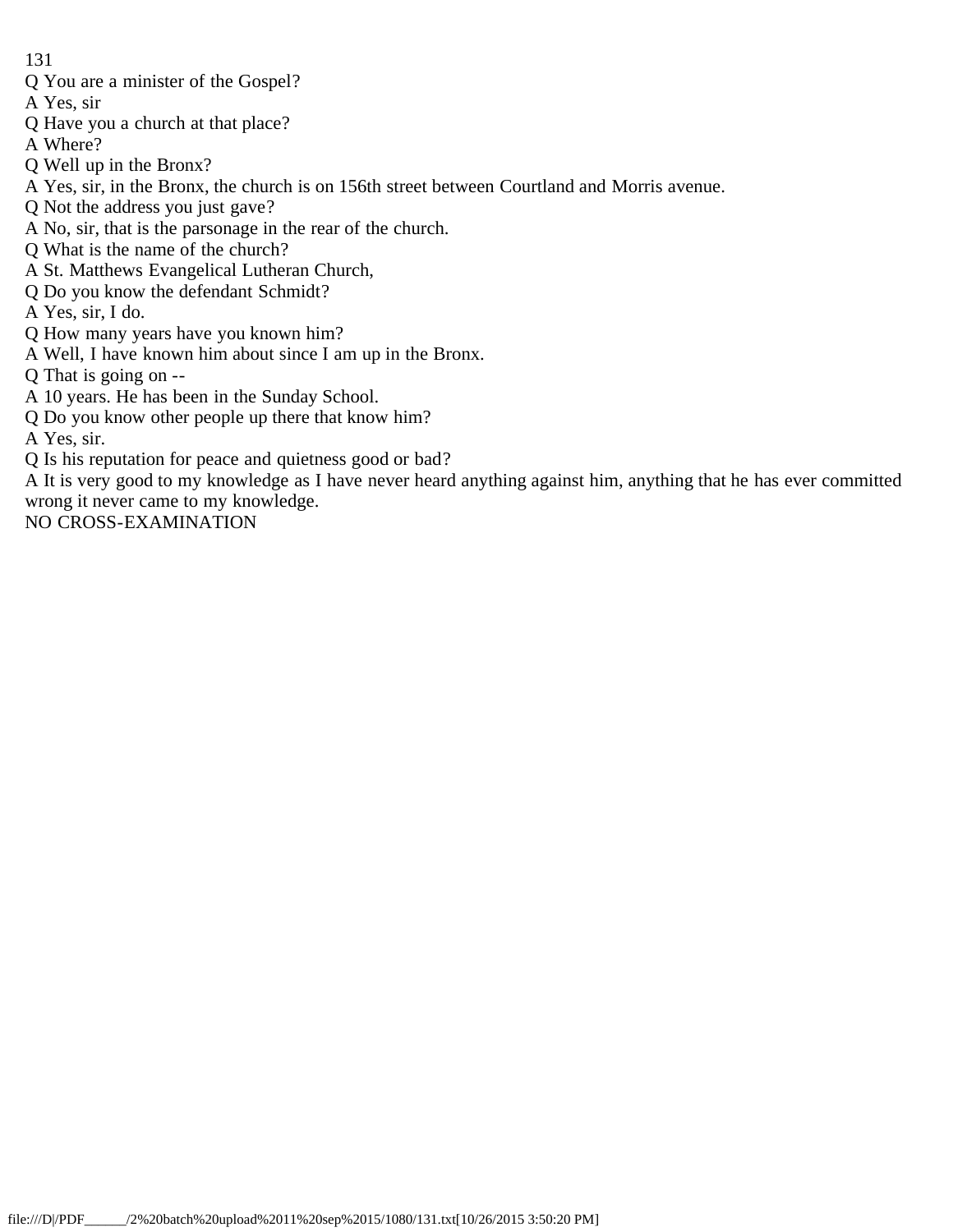131a

ANNIE MUST, a witness for the defendant, having been duly sworn, testified as follows.

- DIRECT EXAMINATION BY MR. KIER:
- Q Where do you live?
- A 344 East 14th street.
- Q A married lady, Mrs. Must?
- A Yes, sir.
- Q Live with your husband and family?
- A Yes.
- Q Do you know the defendant, Charles Schmidt?
- A Yes, sir.
- Q How long have you known him?
- A 8 years.
- Q 8 years?
- A Yes, sir.
- Q Have you lived alongside of him?
- A Right next door.
- Q How many years did you live alongside of him?
- A Six years,
- Q Do you know other people in the neighborhood that know him?
- A Yes, sir.
- Q What is his reputation among the neighbors for peace, quietness and good order?
- A It is good.
- Q A good boy?
- A Yes, sir.
- MR. KIER: The defendant rests. I renew my motion.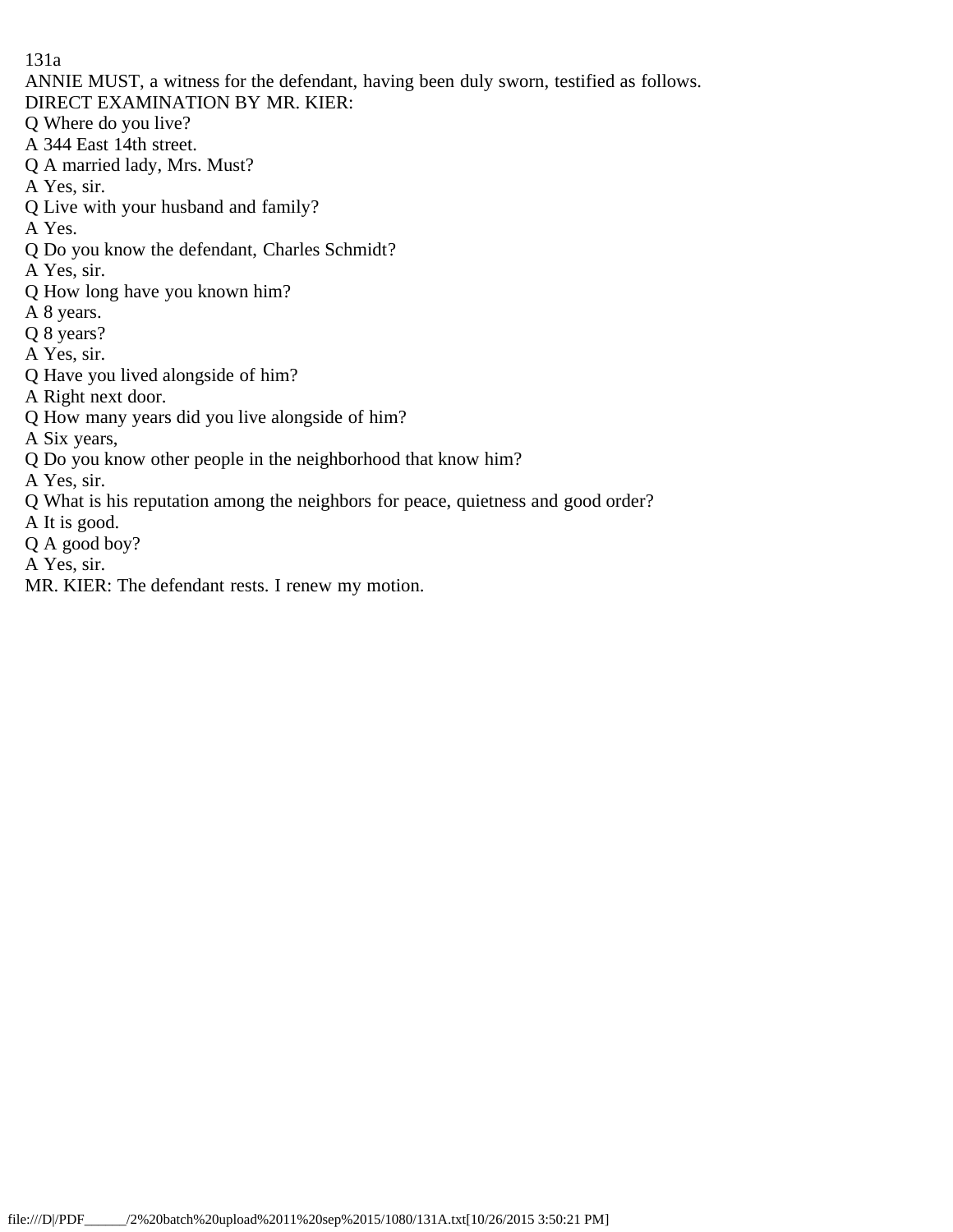132 REBUTTAL.

JOSEPH ZACHAROWSKY, a witness for the people,

recalled in rebuttal, testified as follows.

BY THE FIRST JUROR:

Q Now one party says they were Polacks and we hear that they were Bavarians -- Bavarians as a rule speak German? A Yes, sir. There was no Polish people in the place whatever. If I would be considered as a Pole I might be the only one.

Q What are you, what nationality originally?

A Well I am a Persian,

- Q A Persian?
- A Yes, sir, near the Austrian boundary line.
- Q You speak Polish?
- A Yes, sir,
- Q Do you speak Bavarian?

(No answer).

BY MR. KIER:

- Q The foreman wants to know if you speak Bavarian?
- A Yes, sir, I can understand it.

BY THE COURT:

Q There are a great many Polish people around your neighborhood?

A Yes, sir.

Q And they deal with you, lots of them?

A Yes, sir.

Q They come into your place, plenty of them?

A Yes, sir.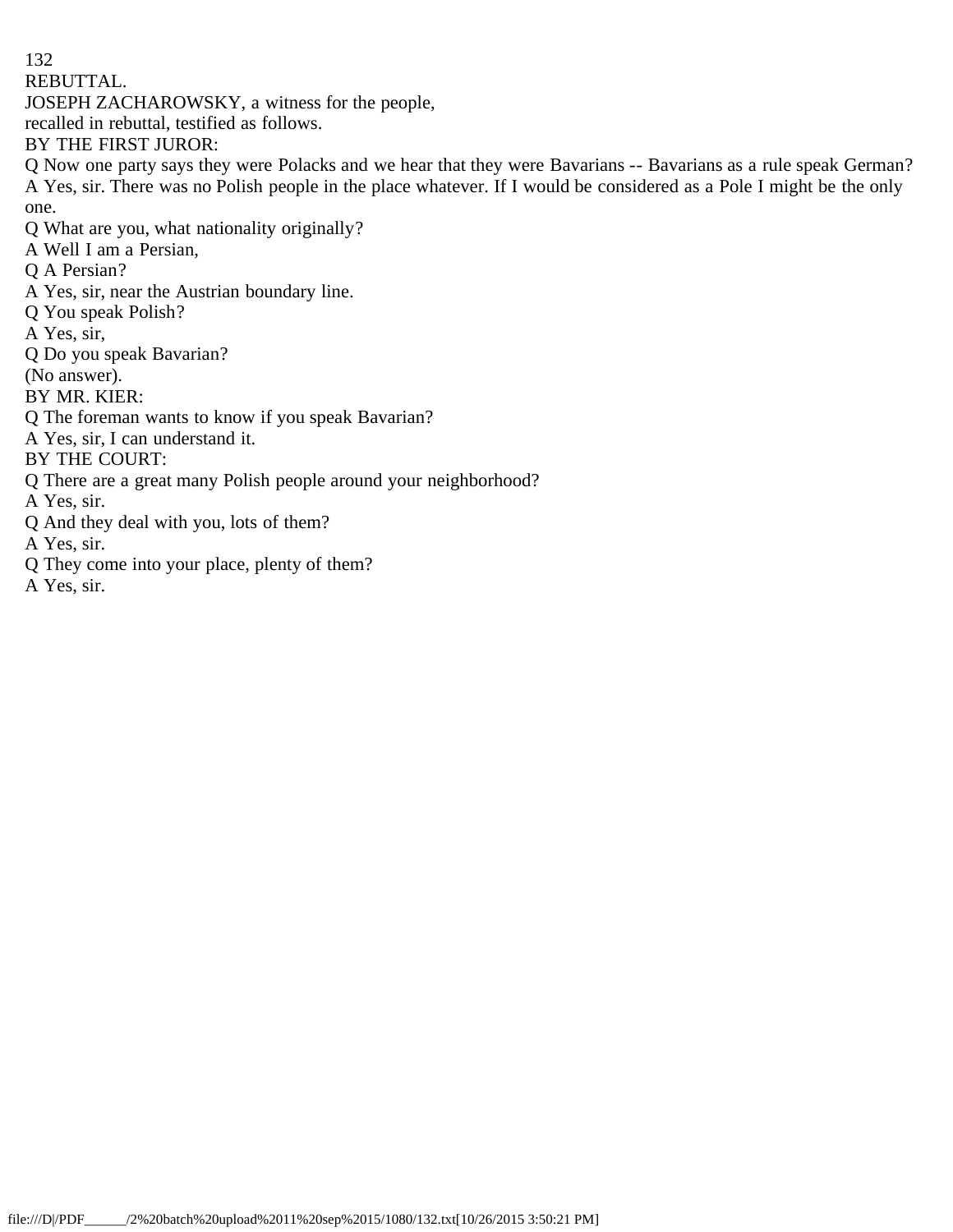Q They are very welcome there?

A Yes, sir.

Q On that night that yard door was open there?

A Yes, sir.

Q Anybody could come in there all during the evening?

A Yes sir.

Q Polacks or anything else?

A Yes, sir.

Q This was the only door open?

A Yes, sir.

- BY THE COURT:
- Q You speak Polish?

A Yes, sir.

Q Did most of those Bavarians up there speak Polish?

A Not one.

- Q How many were there?
- A To my knowledge the party consisted of about 65 to 70 people.
- Q Now you gave the name of the society the other day, what was it?

A Well this is a party that comes from 154th street, one is name Fisher, and another lady, they are Bavarian people from the neighborhood together and they were celebrating what they call Kurfirie which means as much as the Harvest Festival.

BY MR. KIER:

Q Mr. Joe, the language they were speaking was not the German language?

A Yes, sir.

Q Was it a dialect of the German -- Bavarian is not German, is it?

A Yes, sir, exactly.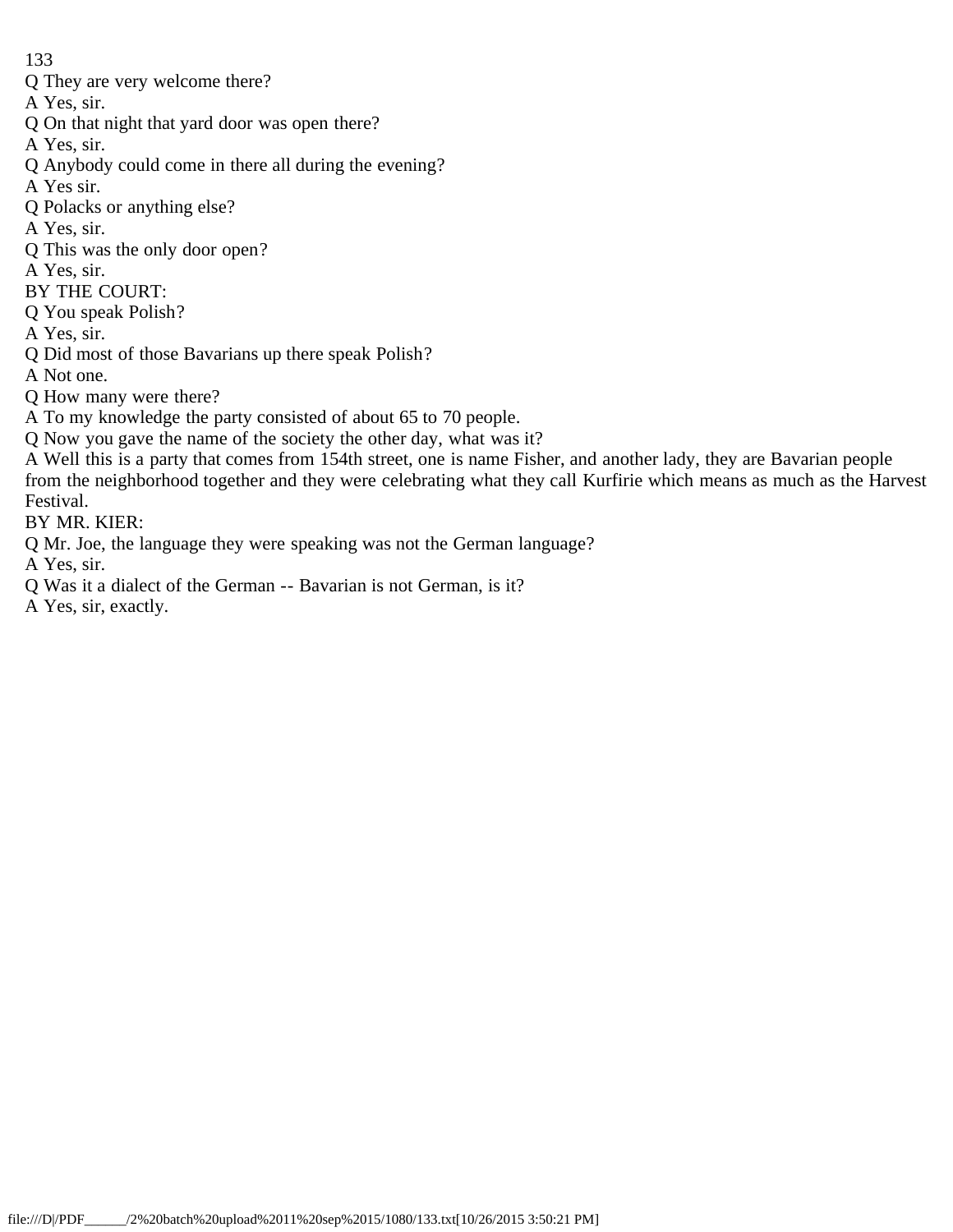Q One of the dialects?

A Yes, sir, exactly German.

Q What I mean to say is a person who is a German would he understand it -- would any German understand it? A Yes, sir.

Q How many dialects have they?

A I don't know, I am not a linguist.

BY THE COURT:

Q Now the material part of it-- getting right down to the time that you were standing near the door, standing near the door, the time that you were standing near the door and heard the crask and went out and immediately found Platt lying on the ground. Now, did you testify that you saw somebody in that yard at hat time?

A I didn't testify to such a kind, your Honor -- I only seen them two defendants running out of the door.

Q Did you see them running out the gate?

A Yes, sir.

I did.

Q Who was standing near you at the time you saw the two defendants, Schmidt and Lang, running out of the yard? A The witness Jacob Albrecht.

Q Whereabouts?

A He stood alongside of me.

Q How about Byrne?

A I couldn't recollect that; I couldn't notice, it was so quick, I couldn't pay no attention only to what was in my mind's eye.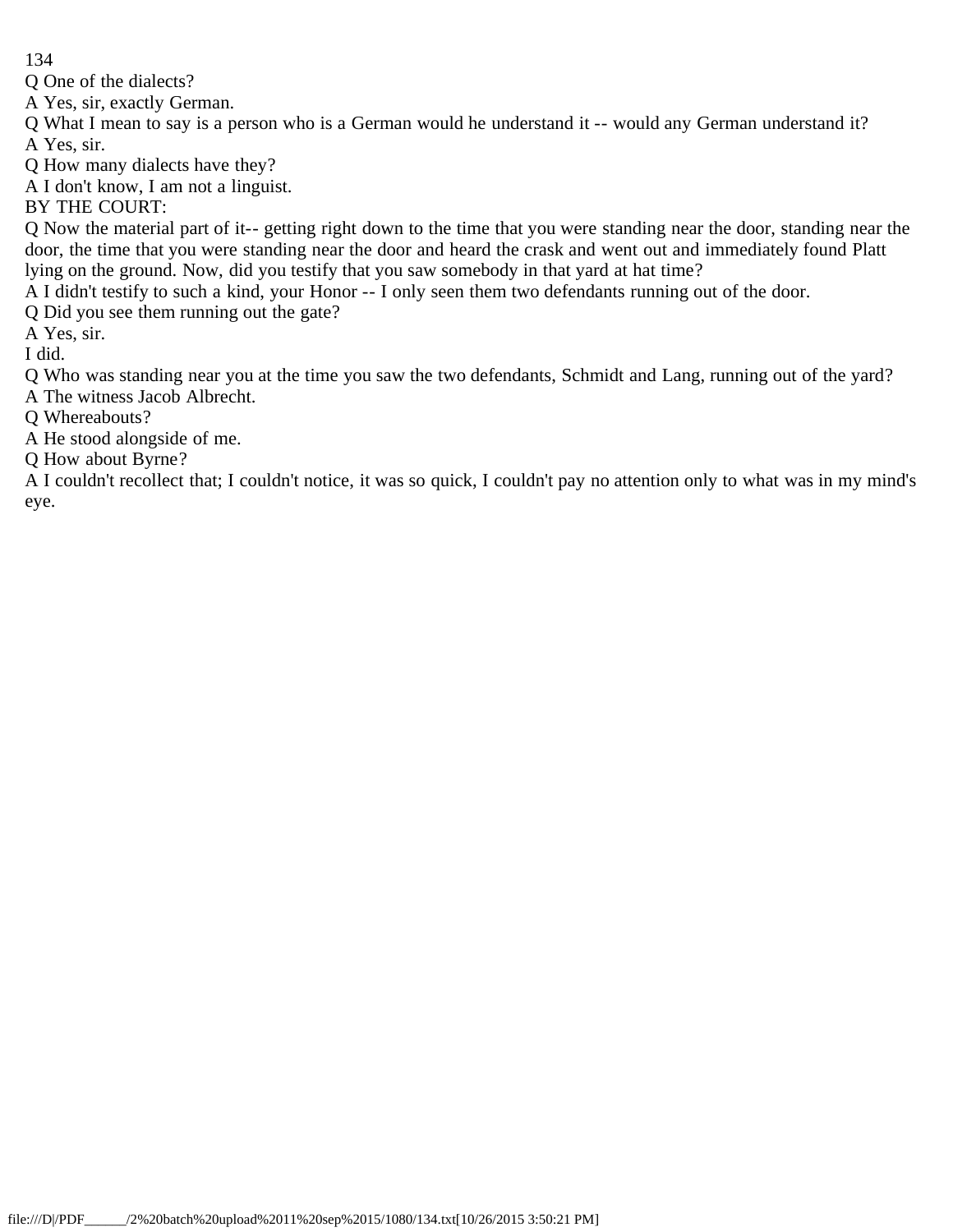BY A JUROR:

Q Who was the man pushed in the chest when you shut the door?

A The defendant Schmidt, because it was he stood right in the door. He says, "Come out, we will trim you in the yard". I pushed him back and I says "Don't push me, walk about your business, what is the matter with you", I caught hold of the door and tried to shut the door.

Q This was in the hallway right up against the door?

A No, sir, this was not in the hallway, this was in the little partition, this was between the yard and the hallway here, right here in this door. (Indicating)

Q Indicating door "A"?

A Yes, sir, right in this door. The defendant stood right here, right in the open door, I could take the door out of his hand.

Q What was he trying to do?

A Well, he asked anybody to come out in the yard to trim him. I pushed him back and tried to shut the door when the crask was delivered.

Q Who did he speak to when he said he wanted him to come out?

A He was speaking generally to anybody, I didn't know what was happened before that time because I was serving the suppers. He said, "Come out there, we will trim you".

Q Do you say that the man whom you pushed out of the door was drunk?

A No, sir, I didn't say that.

Q Would you say that?

A Well I couldn't say that he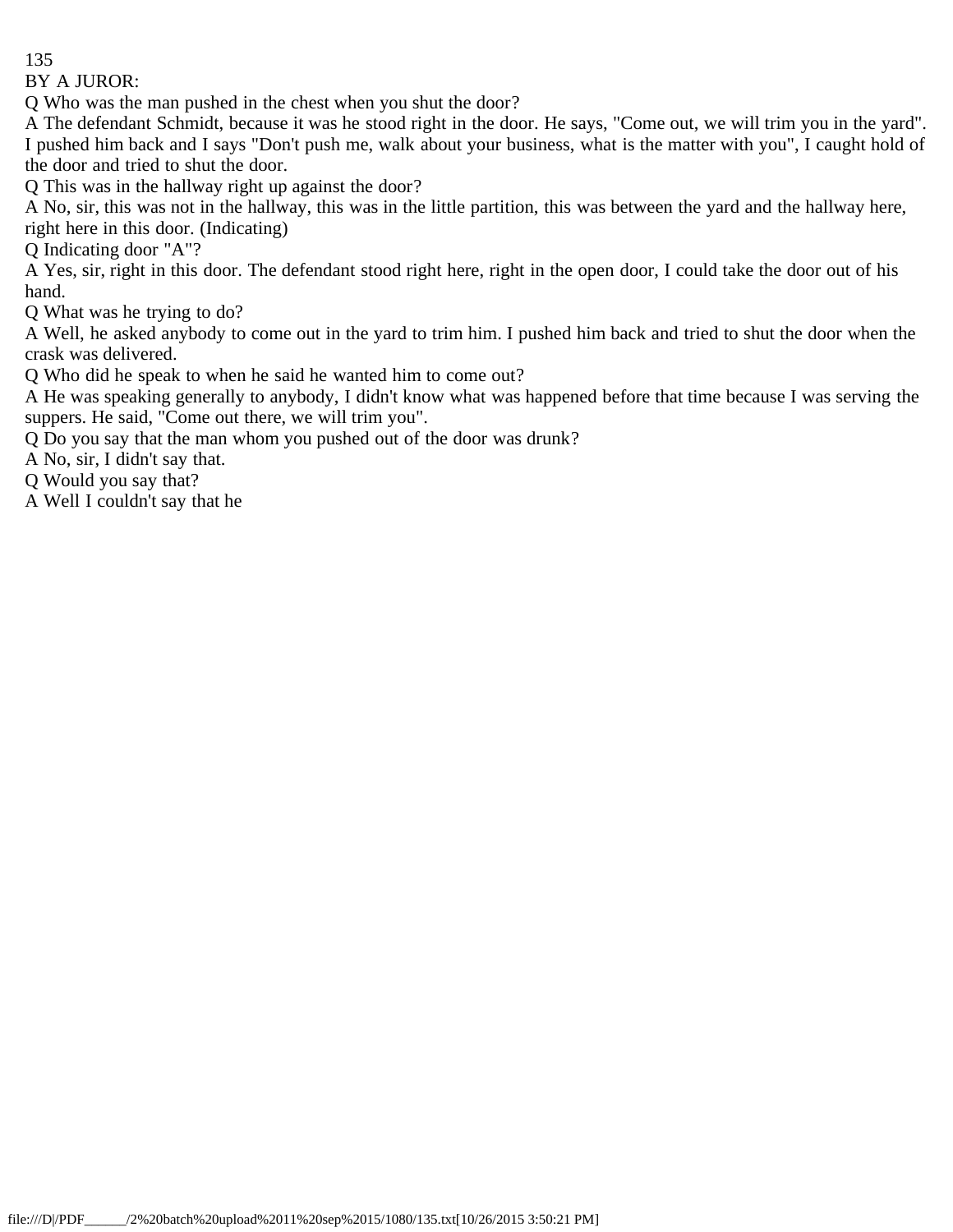was exactly drunk, he might be a little under the influence.

Q He get the liquor in your place, didn't he?

A He got beer, no liquor.

Q This young boy was an hour and a half in your place?

A He is not a boy.

BY THE FIFTH JUROR:

Q Can you tell us the reason these two men Schmidt and Lang were ordered out of your place?

A Well out of my knowledge I cannot tell you.

THE COURT: He can testify only of his own knowledge.

THE WITNESS: I cannot testify from my knowledge.

MR. BOSTWICK: He was not present.

THE WITNESS: I was not present because I was attending to the suppers in the back of the dining room I was just getting the waiters ready and serving the people in the back dining room in the big dining room. BY THE THIRD JUROR:

Q This man Albrecht how long has he been in your employ, working steadily for you?

A No, sir, he did not.

Q Just hired him for that night?

A He comes before in my place, he is employed by another man and I had at that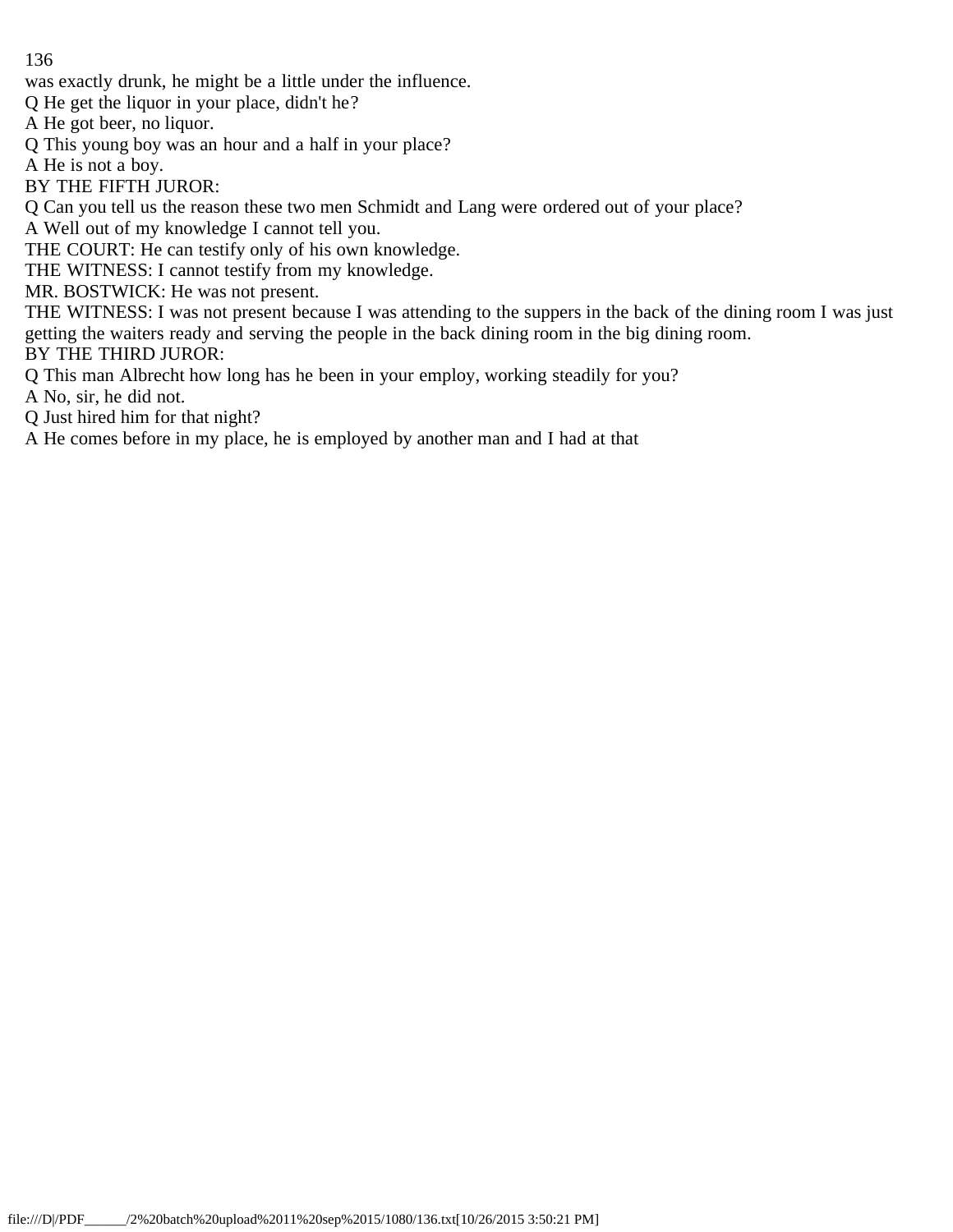time a new helper, a new porter, and I asked him, because he is a handy man I says, "Jake, will you be kind enough to help me along, I got a new porter", I want him to give him all the points that is necessary, to help me along with everything to see that it is in proper shape, so I hired him for that special occasion.

Q In what capacity was he employed for that night, to keep order?

A No, sir, not to keep order. He was showing this new man what he was to do. If they want a quarter of beer to be tapped upstairs he should show him how the beer is getting tapped, and that everything is going in proper shape. Q Doing general work?

A Yes, sir.

Q Everything that he saw to do?

A Yes, sir because he knows my place, knows the place and knows what is to be done.

BY THE FOURTH JUROR:

Q I don't remember whether you testified that you were present when Lang was ordered out?

A No, sir, I did not testify to that.

Q You didn't see Schmidt go out of the door?

A No, sir, only seen him when I was attending to the suppers; I don't know for what reason that happens at that time. I only know that there is something going on when I stood in front of that door and tried to collect the amount for the suppers. I heard some kind of a noise.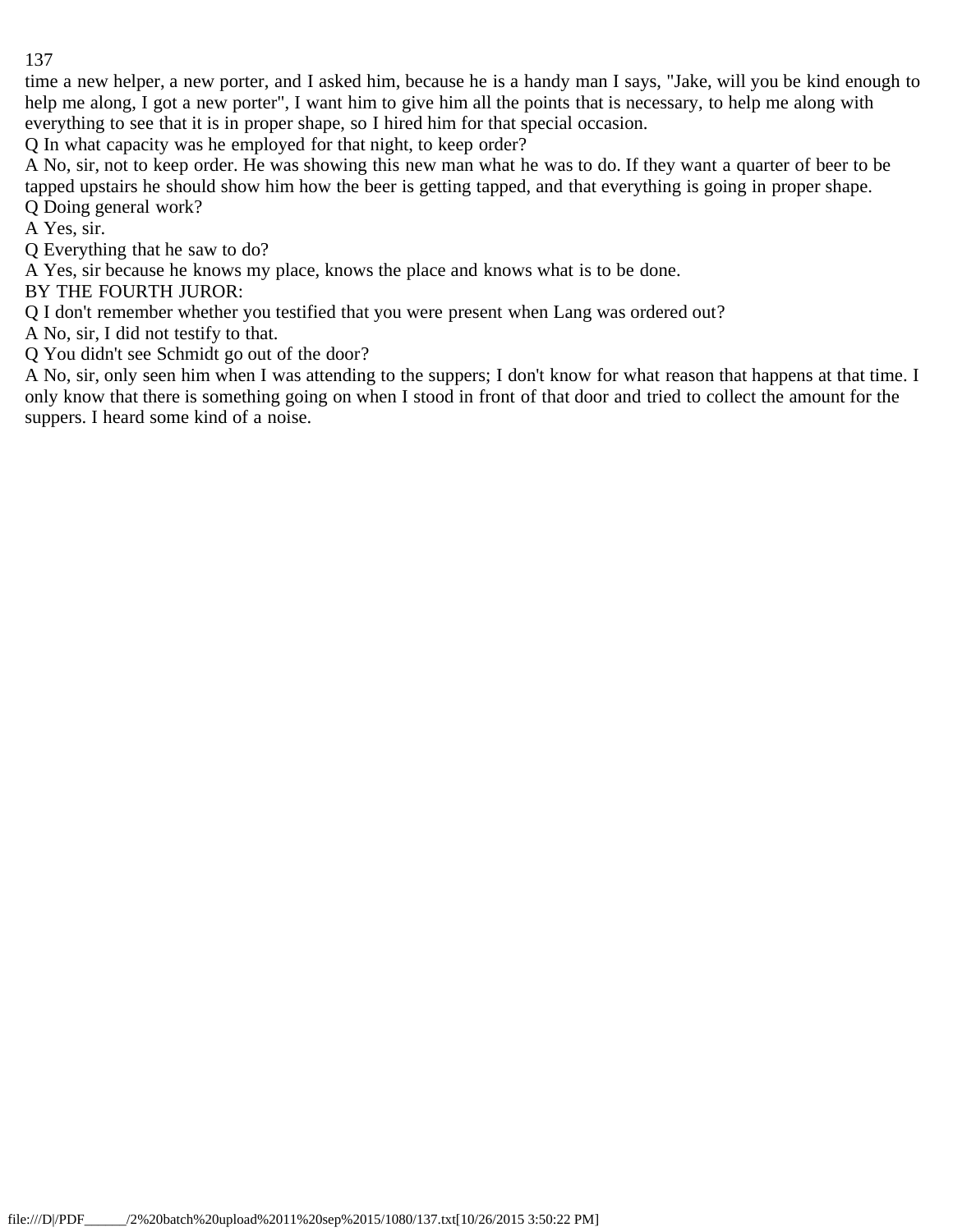What kind if a noise?

- A Some kind of a noise. I opened the door to find out.
- Q What did it sound like, a number of people?
- A No, sir, only one, he was only one who makes a noise.
- BY MR. KIER:
- Q When the crash came?
- A No, sir, before the crash came.
- Q When the treats were made?
- A Yes, sir, when the treats was made I found there were threats made "Anybody come out to trim him".
- Q That was what first attracted your attention to the yard?
- A Yes, sir.
- Q You heard somebody talking outside the door?
- A Yes, sir.
- Q The door was open?
- A Yes, sir, he held the door open and stood right in the open door.
- BY THE COURT:
- Q You say, he stood there, was his hand on the knob?
- A Yes, sir, I caught hold of his hand, pushed him back, I caught hold of the door from his hand and I said "Get back there, go home."
- BY A JUROR:
- Q Did you close the door fully?
- A No, sir.
- Q THE door was still open with his hand on the knob?
- A No, sir, the door was about three quarters closed when the crash came.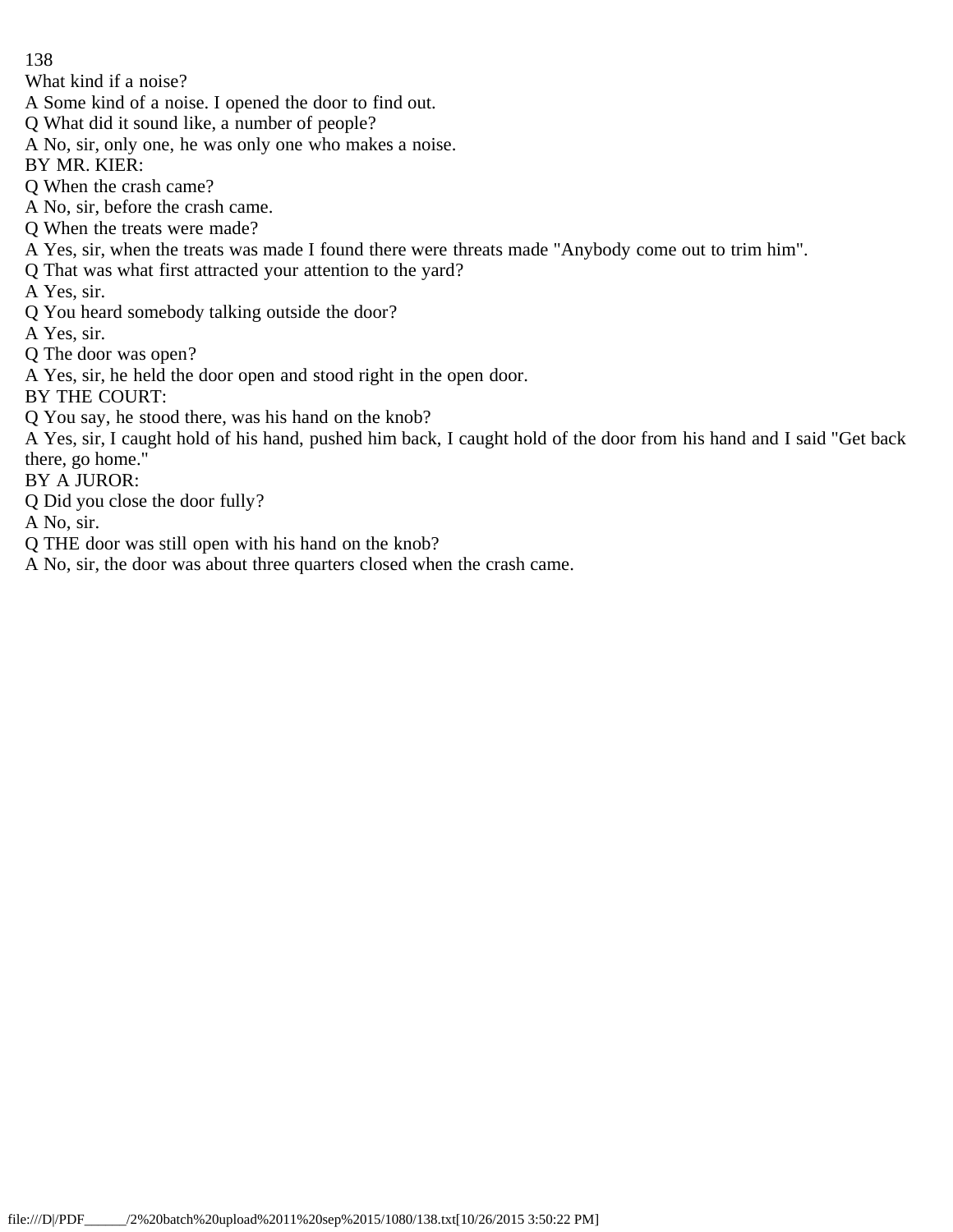- Q He was still at the door when the crash came?
- A No, sir, the door was between me.
- Q When you closed the door three-quarters he was outside the door?
- A Yes, sir I was inside.
- Q Still holding the door when you heard the crash?
- A No, sir he didn't hold the door no more.
- Q Did you see him?

A I couldn't see him then because it was so quick, as soon as I made the swing I could not see him because he stood between the door and between me.

BY MR. KIER:

Q When you heard the crash this man was right there alongside of you?

A No, sir, not alongside of me.

Q This Albrecht who works around there -- did you hear anything about the officer wanting him, you hadn't heard that?

A No, sir.

- Q How long is Albrecht working there for you as assistant bartender or whatever he does, handy man?
- A Well he was only helping me out.
- Q How many times does he help you out?
- A Occasionally when I need him.
- Q What length of time has he been doing that for you?
- A Sometimes once or twice a week, sometimes I don't get him probably once in three weeks.
- Q For the period of a year or two he has been doing that?

A No, sir.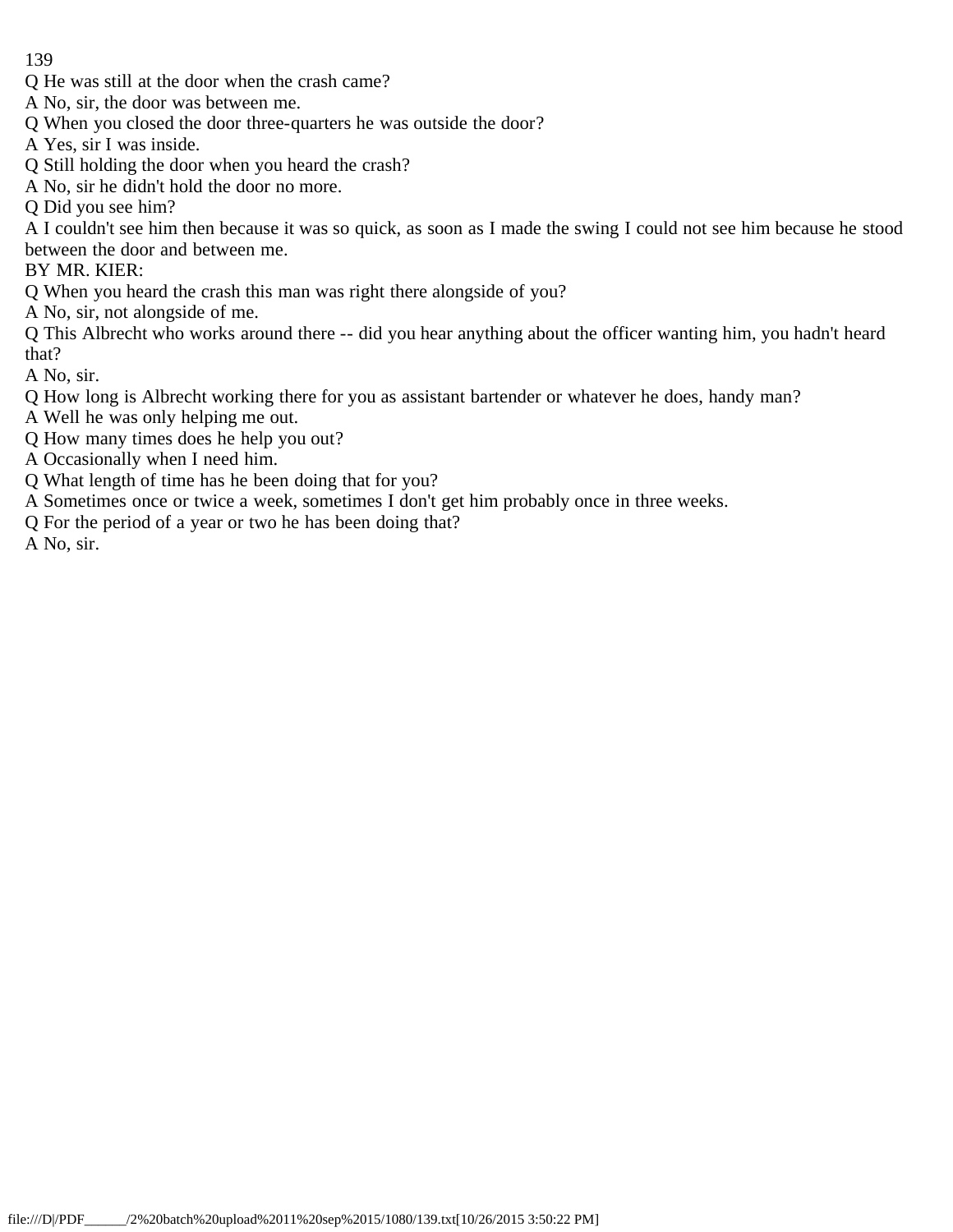- Q A pretty good friend of yours, isn't he?
- A Because sometimes he has got different engagements.
- Q He has no regular occupation?

A I don't know.

THE COURT: Any question that the jury or any member of the jury might wish to have cleared up by the testimony of any witness on either side we will return him to the stand and further interrogate him, any witness.

CHARLES SCHMIDT, the defendant, recalled.

BY A JUROR:

Q You heard it testified that Lang was six months in the Penitentiary or somewhere?

A Yes, sir.

Q Did you miss him during the time, you said you knew him 10 years?

A Well, I didn't know where he was.

- Q Did you miss him?
- A Well, I didn't miss him, no, sir, he was no pal of mine or anything; I didn't have to go around with him.
- Q How many times did you say you saw Lang when you did see him?

A Through what time?

Q You said you saw Lang often, how often did you see him?

A Once or twice a week.

Q You didn't see him for six months?

A Six months.

TESTIMONY CLOSED.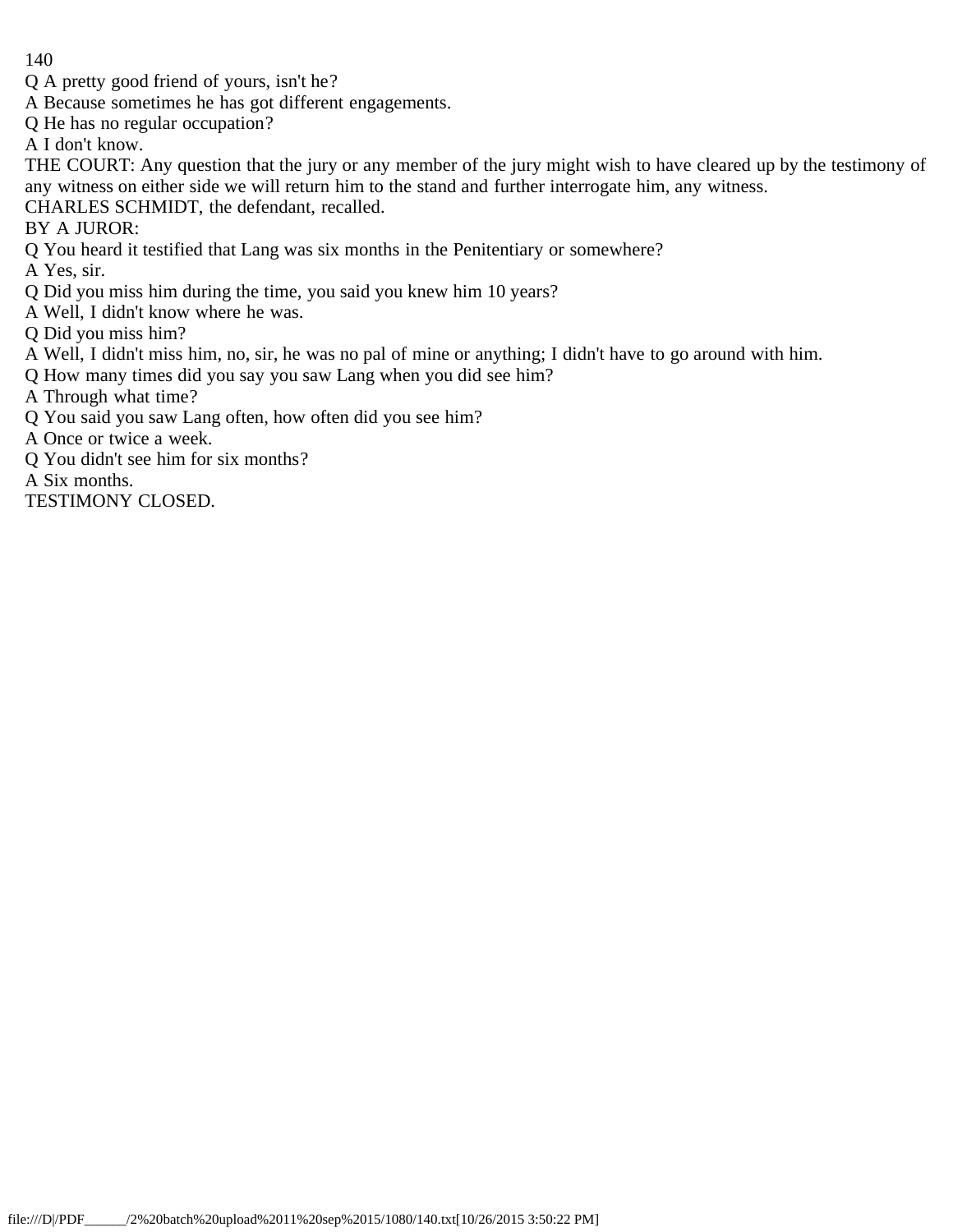#### 141 THE PEOPLE vs. CHARLES SCHMIDT. THE COURT'S CHARGE. SWAM, J.-

Gentlemen of the jury:

The defendant, Charles Schmidt, is on trial before you under an indictment which charges robbery and on the same state of facts charges assault in the second degree.

The first count has been withdrawn from your consideration. All of the counts of the indictment are withdrawn from your consideration except the count charging assault in the second degree upon one Platt who has testified here before you and the testimony of the physicians who treated him has also been produced here on the trial of this case. The defendant, Schmidt, is indicted jointly with another named Lang, but each demands a separate trial of his case, and under the lay each is entitled to it as a matter of right. Therefore they must be tried separately otherwise they would be

tried jointly and both would be now on trial before you.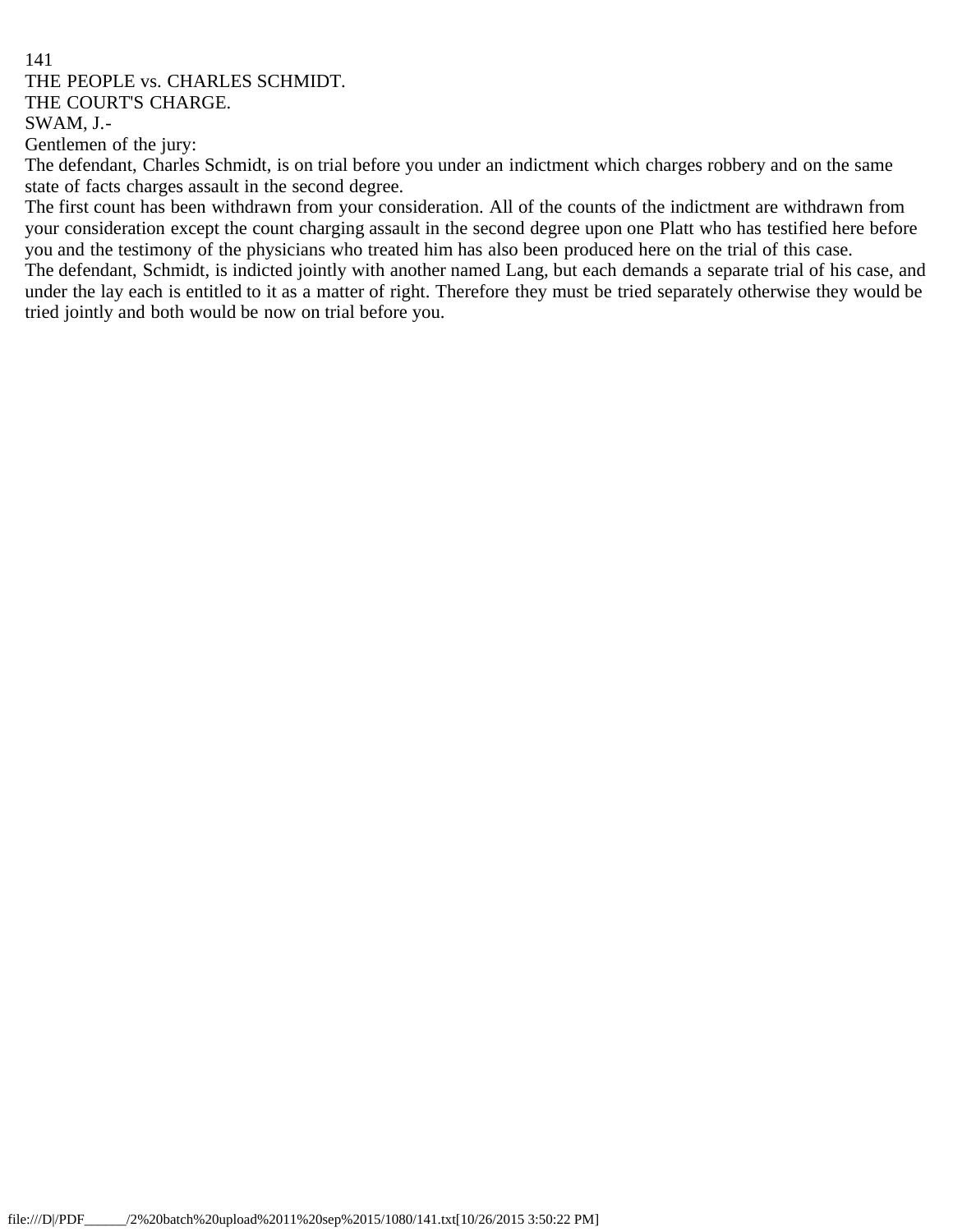It is alleged by the People's witnesses that the complaining witness, Platt, was injured in the left side of his head on the early morning of November 14, 1909 at the premises 152nd street and Courtlandt avenue, those premises being known as Protection Hall, of which Mr. Joseph Zacharzowsky, who has been a witness here before you is the proprietor. Just at what hour it occurred I do not recall but anyway to my best recollection it was somewhere around one o'clock in the morning. It may be a little later, it may be a little earlier but you will remember the testimony and not take any of the facts of the case from the Court, -- merely take the law.

I shall have to review the testimony slightly in order to apply the law to the facts or the testimony as I have heard it, but in the last analysis you are to determine what the evidence was, what the evidence proved and apply the law as I will explain it to you.

It was found that certain money amounting to about \$7.00 had been abstracted from Platt's pocket sometime after he was struck, but there is nothing whatever to connect this defendant or the defendant Lang with the abstracting of that money, because nobody saw Lang or Schmidt touch the body of Platt. The testimony, on the part of the People's witnesses, is that Lang and Schmidt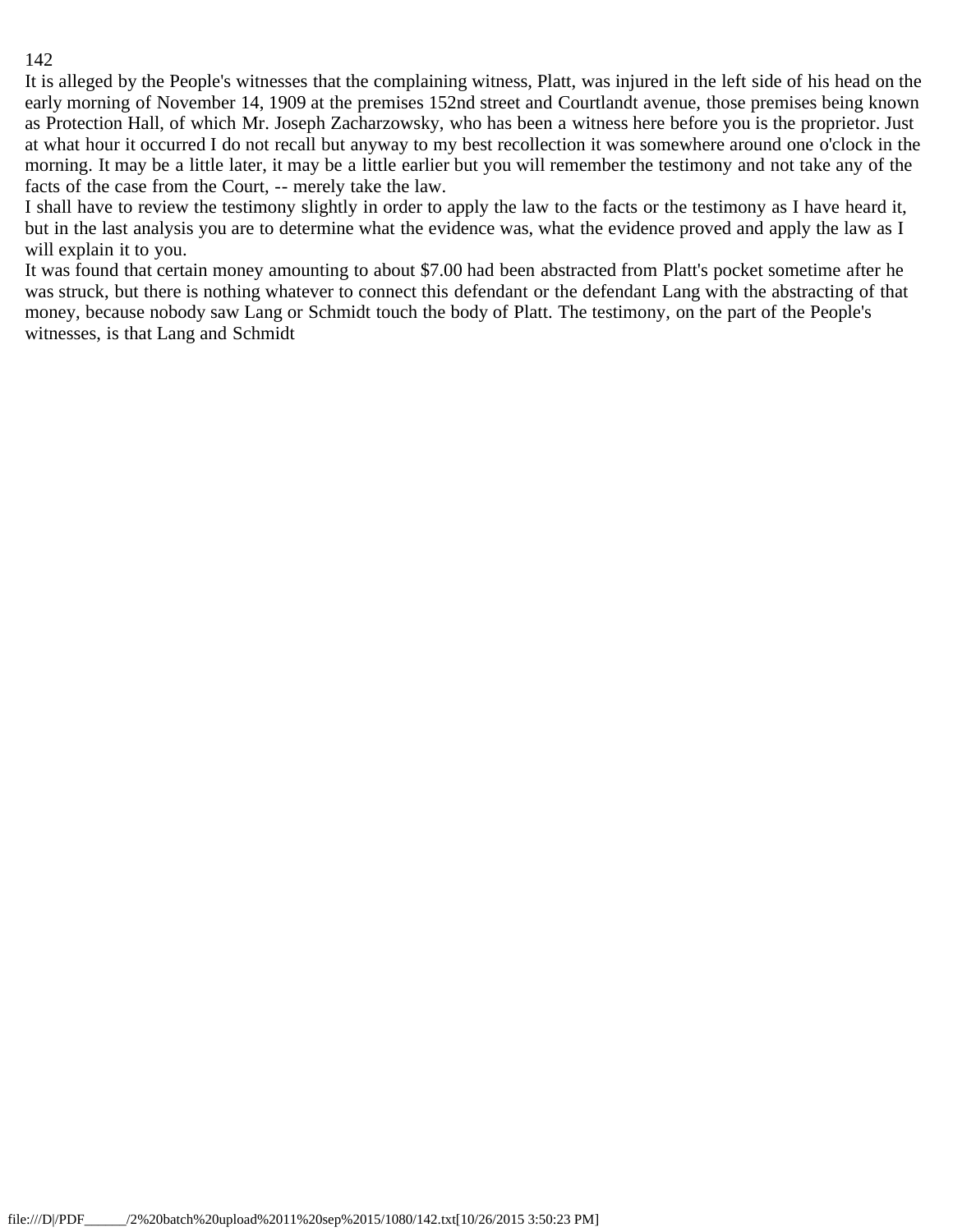for some reason or other which Schmidt says he does not know were ordered out of the saloon. Platt was put out or the saloon by a Bavarian who seems, from the testimony, to have been some one in authority with the Bavarian Society which was holding a meeting upstairs in the ballroom. Then the defendant Schmidt was requested by Albrecht also to go out and he did go out. The proprietor says that after Schmidt got out he came back, opened the door, held his hand on the knob and gave an invitation to anybody in there to come out and get licked or "trimmed" I think was the expression used "come out and get trimmed", and he not wishing to have any altercation or any fuss in his place, as a matter of business, insisted upon Schmidt going out and he assisted him to get out. He closed the door partially in Schmidt's face and he says that while he stood there and within a few seconds afterward she heard what he calls a crash and the other witness Byrne testifies that he heard it also. Albrecht testified that he heard this noise and Byrne's says that Albrecht shoved him aside, went out and found Platt lying prostrate on the ground. Byrne's says he went out after that and saw Albrecht holding Platt in his arms. Albrecht says that immediately upon going out that the first thing he saw was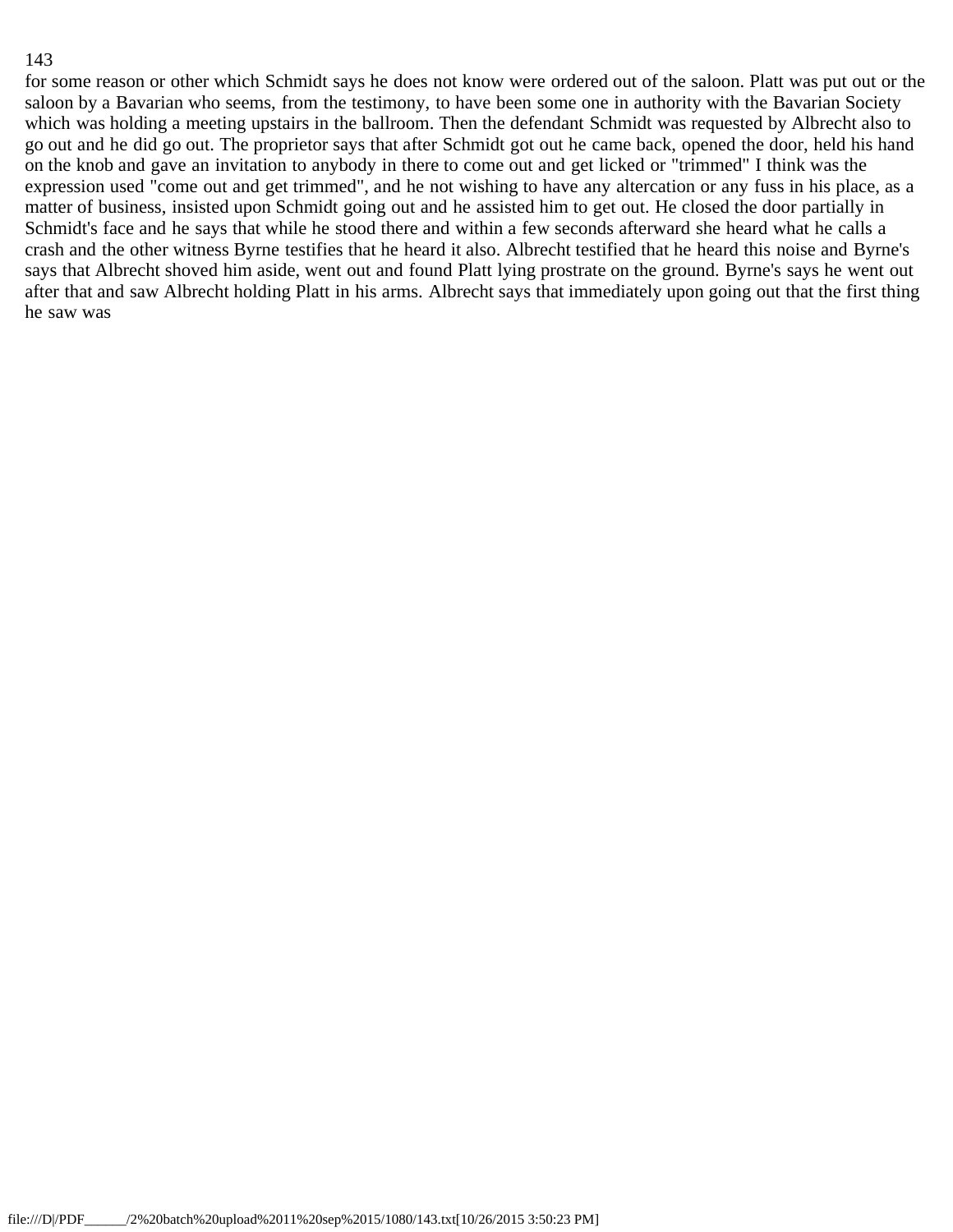the defendants Schmidt and Lang fleeing across the yard in a direction opposite from that in which the prostrate body of Platt was lying and that he saw them make their exit from the yard. He says he did not hear them utter any sound; he says there was nobody else in the yard except these men who were in flight. The proprietor also says that he saw them in flight and there was nobody else in the yard at that time, except the prostrate body of Platt. Byrne says his attention was so called toward Platt that he did not observe anything else. He says he saw Albrecht stopping down over the prostrate body of Platt and that is all that attracted his attention; he said he didn't pay any attention to anything else so that he did not testify to having seen anybody else in the yard. He said his attention wan not called to that, that his attention was so centered upon the injured man that he did not pay attention to anything else.

Now, the defendant Schmidt says that he went out sometime before that and that when he went out he walked out in an orderly manner, he went through the door that they say he went through but that he did not see Platt in the yard at all but saw approximately 10 Polacks in a fight; he does not know who they were fighting with, but they were fighting and he walked along through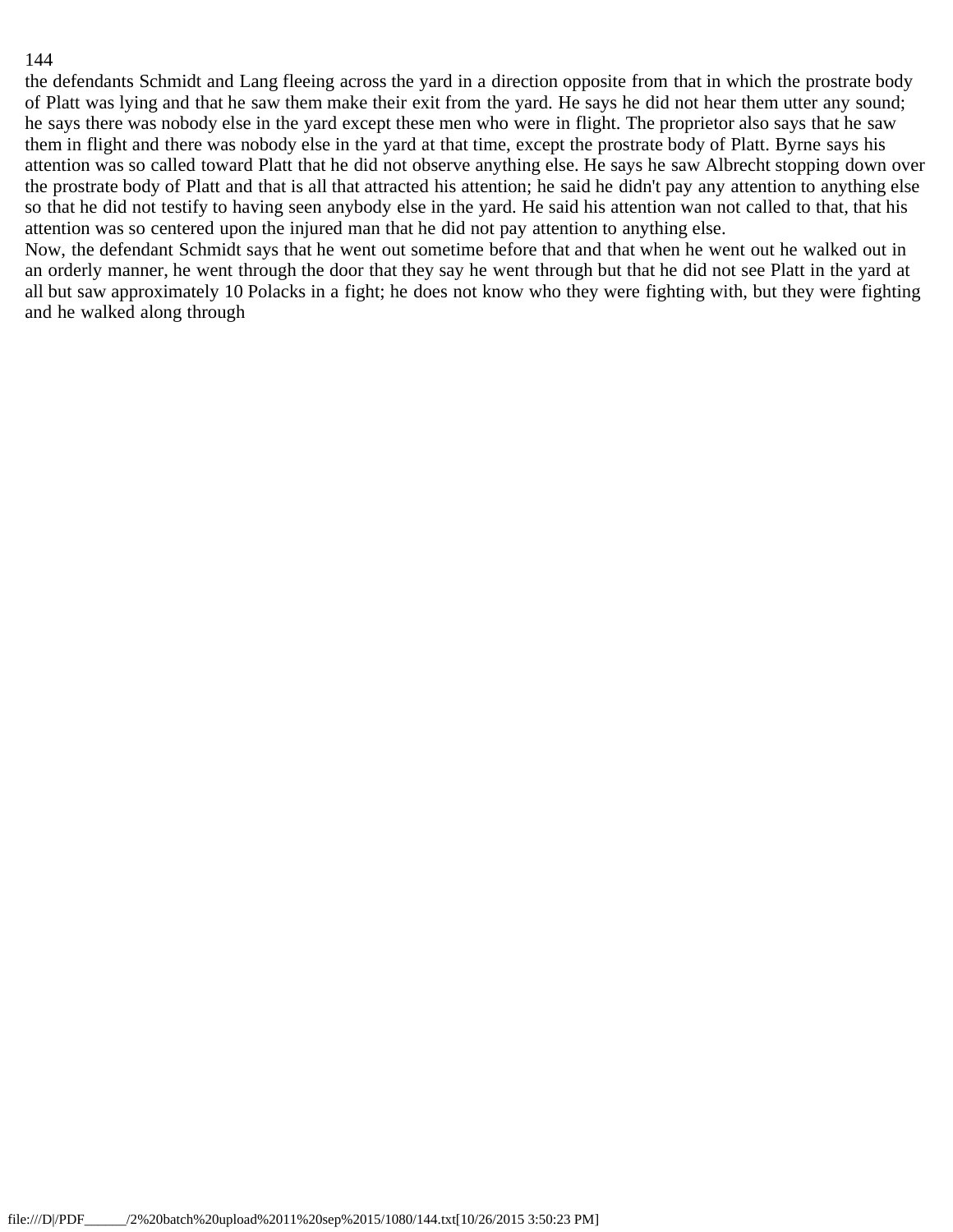the yard and that he met Lang on the outside and they then went to their respective homes. There was a witness by the name of Frey who says that at about that time he saw the two defendants, Lang and Schmidt, walking rapidly in a westerly direction through 151st street.

There has been something said here by counsel in regard to lack of motive on the part of Lang and on the part of Schmidt to attack Platt. It in a principle of law that motive is not necessary. It is not necessary to show any motive. A man may do an act without a motive. Now motive is a very persuasive thing. We usually act in human affairs through some motive. We may do a thing maliciously without a motive but we usually act through motive. There has been evidence here that these men had been ordered out of the saloon and of course, the jury would be justified, if in their wisdom they think it proper to do so, to find that in all human experience when a man is ordered out of a place, out of a saloon, it causes a spirit of resentment. Now mind you, gentlemen, I do not suggest to you how you should reason. You are representative men in this community and you are put there to reason with your own good minds. All the Court can do is to discuss these matters with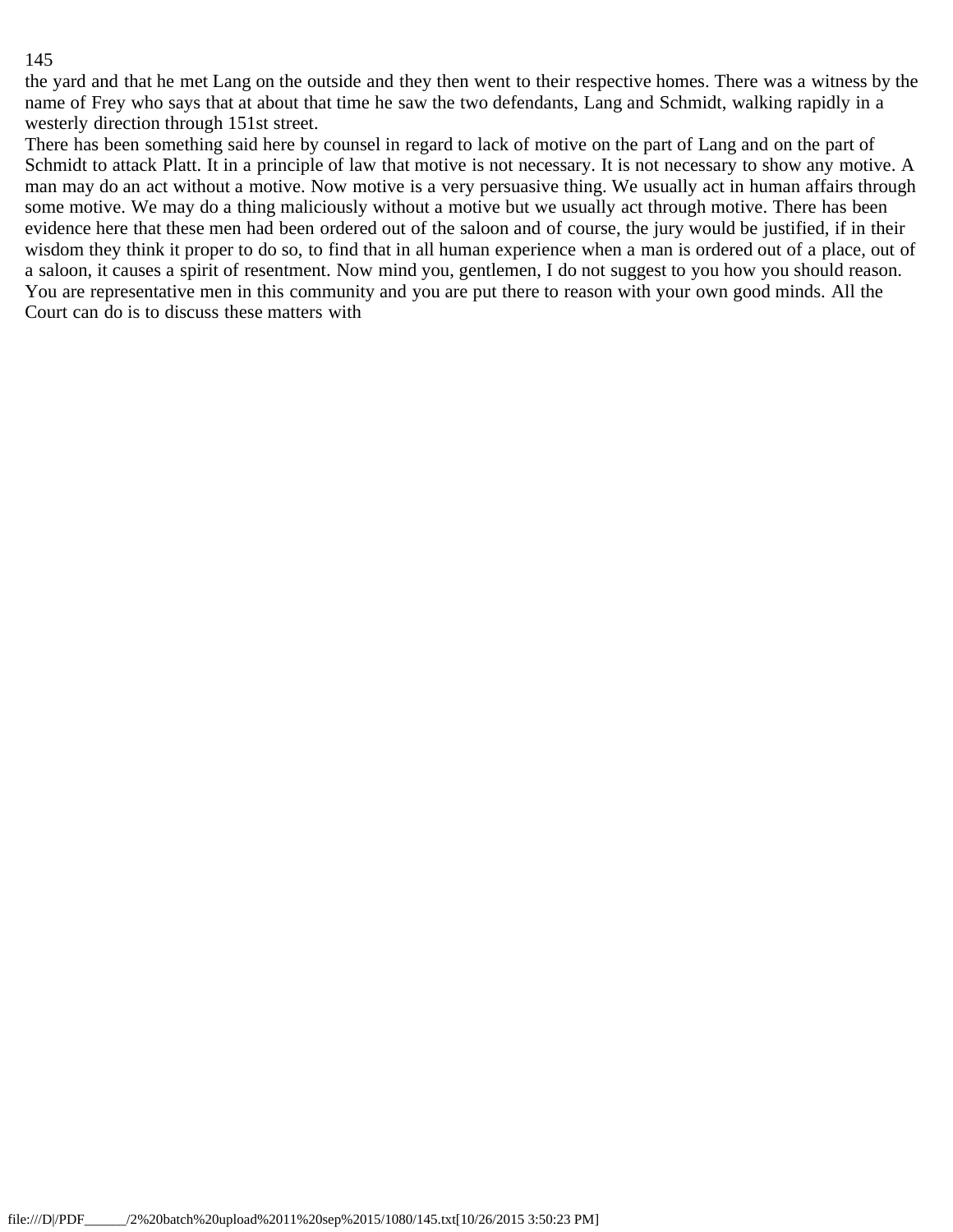you. You are not under any obligation to take what you may deem to be my view of this case. If you think that I have a view as to the guilt or innocence of any defendant who may come before you for trial it is your duty to eliminate that and find your verdict upon your own unbiased judgment unaided by the fact that you think that the Judge or the lawyers may have a different view from yours. You hold your own views on this subject. I do not mean to say that each individual juror must be perverse or stubborn in regard to his views because we have one view and then when we hear argument a light strikes in on us and we say "I was wrong in the first instance", that is the way to act. When you really believe yon are wrong in your first conception of the case why you must readily change it to what you finally believe to be right and let your verdict be based upon that. Do not let any gentleman hang a jury, as it is called, because he feels he ought to stick to his first impression. You know that in our human affairs sometimes our first impressions are right, sometimes wrong. Let us be candid with each other and if we are wrong and our fellow jurors through their arguments or calling attention to certain facts make us believe that out original conception of the case was wrong admit that we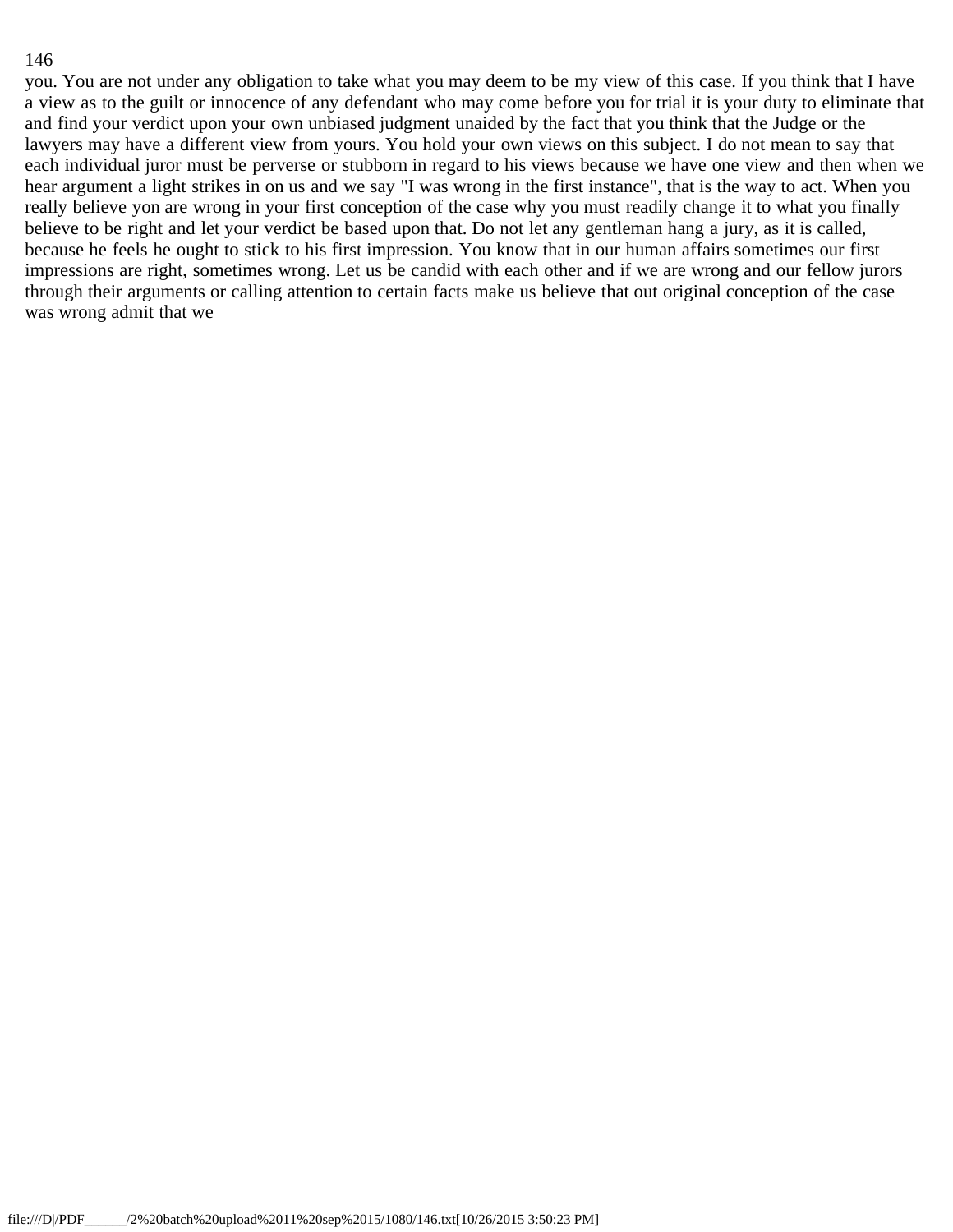were wrong and go right over to them and say "Yes you are right on this", and base your verdict that way. The Court in reviewing this evidence in a cursory manner has not any desire to persuade you either one way or the other. It is not proper that I should. You are the sole arbiters of the facts. You are the judges of the facts as I am of the law. You will take the law from me and then you will find the portions of the evidence that you think are worthy of belief.

The question of motive, as I say, of course, is very persuasive one way or the other. If there was a direct challenge to this man Platt to come out and get trimmed there would be decided motive, but, as I understand it, there was no invitation to any particular person to come out to get trimmed but to anybody.

Counsel has argued and the testimony here is that both Schmidt and Lang were drinking, Of course, it may be that they were what is known as fighting drunk,--that is sometimes the case, fight anybody who comes along especially if you have been incensed by being thrown out of a place, lick anybody that comes out of the place. That may be the case; I don't know; it is all for you.

There is evidence here that the Bavarian was very offensive to one of them. It was dark and it may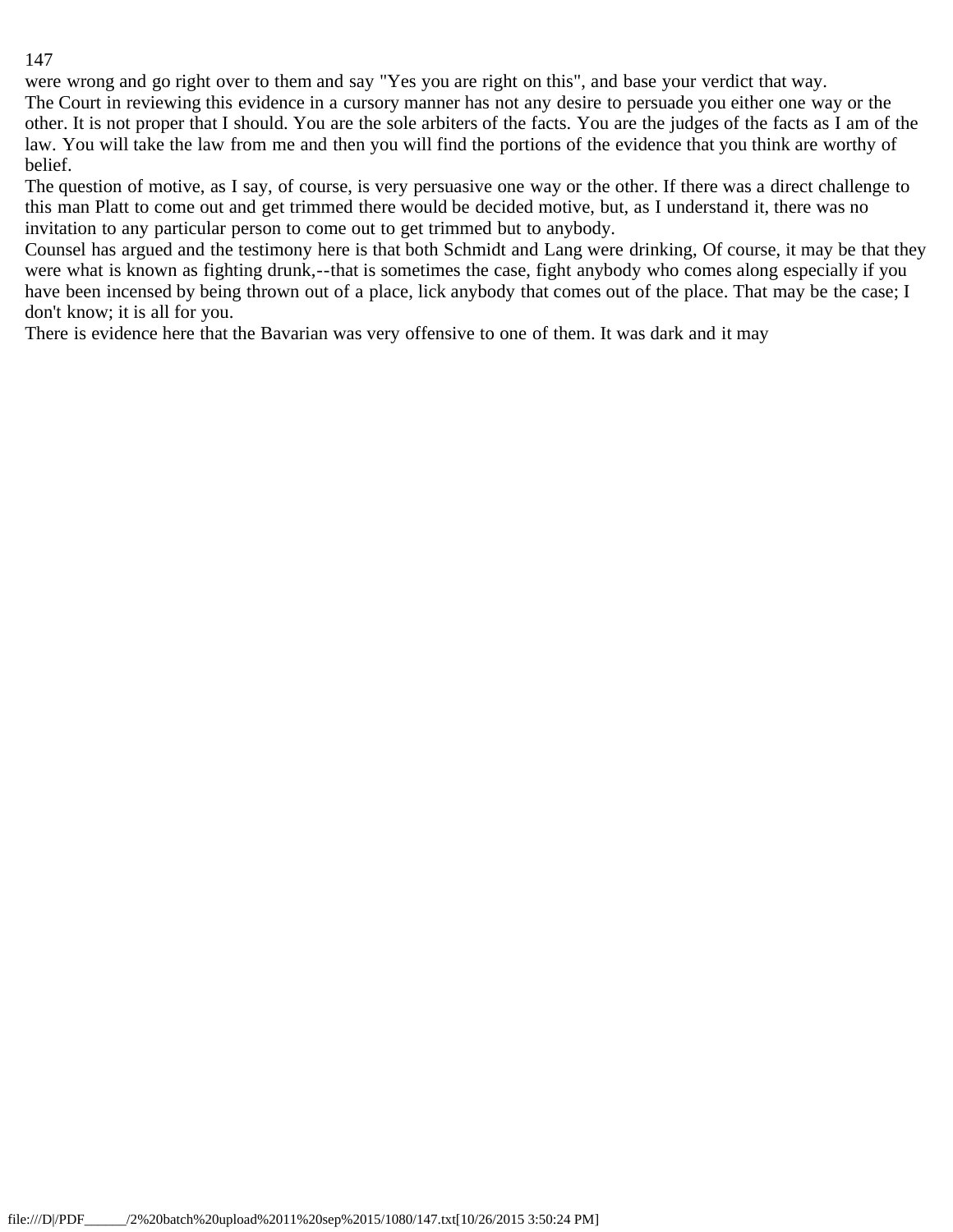be, of course it is for you to say, that they thought Platt was the Bavarian that they wanted to trim; it was dark there. It may be that they had no resentment against Platt whatever. If you find that they had no intention to hurt Platt or even would not have struck Platt under any circumstances had they known it to be Platt nevertheless if you find that they had an intention to strike any human being, who ever he was, man, woman or child, and that this defendant directly or indirectly aided and abetted in the striking of that blow why, of course, you will find the defendant guilty. If the two together, Lang and Schmidt, decided they would trim any body who came out of that saloon by throwing a stone at him, striking him with a stone, and they decided that at the spur of the moment, both decided that it should he done, and Schmidt went to the door and gave the invitation to come out, as the proprietor said he did, and that thereafter Lang throw the stone why, if there was a preconcerted plan to throw the stone at the man who came out, at any man that came out, or come particular man that might come out, the defendant would be just as guilty as the man who threw the stone. It in not necessary in order to moke a man guilty that he himself should do the overt act. It is only necessary that there should be a preconcerted common intent that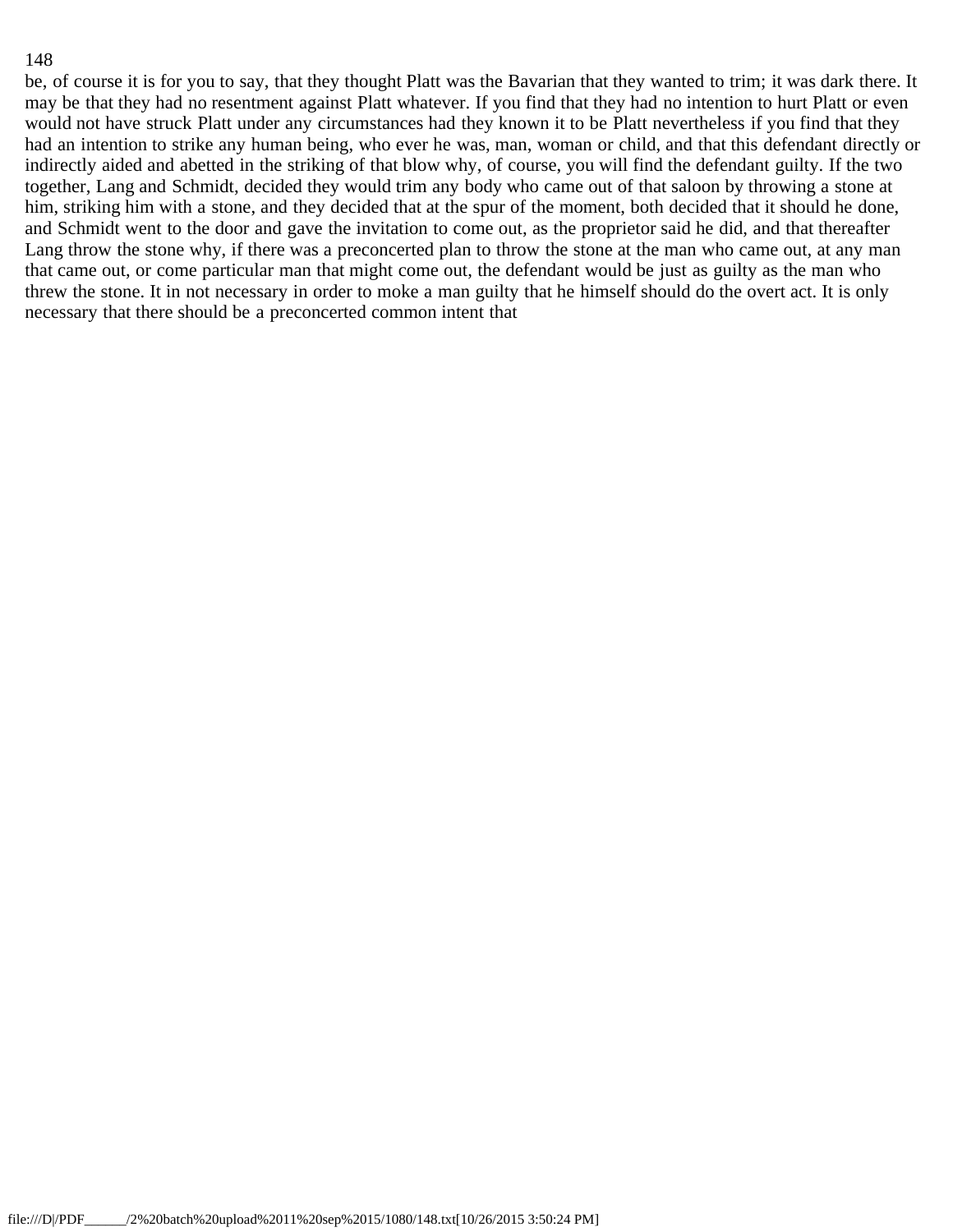the act should be committed and if the defendant aided, abetted, advised or suggested, and his act constituted some element toward the commission of the crime, such as the opening of the door, making the invitation for anybody to come out that wished to come out and get trimmed, ha would be just as guilty as the man who threw the stone. What is assault in the second degree?

Assault in the second degree is defined by the Penal Law as follows:

"A person who wilfully and wrongfully wounds or inflicts grievous bodily harm upon another cither with or without a weapon, or who wilfully and wrongfully assaults another by the use of a weapon or other instrument or thing likely to produce grievous bodily harm is guilty of assault in the second degree". The evidence of the physicians in this case is that there was grievous bodily harm inflicted upon the complaining witness Platt. They have testified to you a part of his skull had to be removed on account of the pressure of the bone of the skull against the man's brain and that the injury is, according to my recollection is permanent in its nature.

Now by Section 2 of the Penal Law gives the following definition of a principal: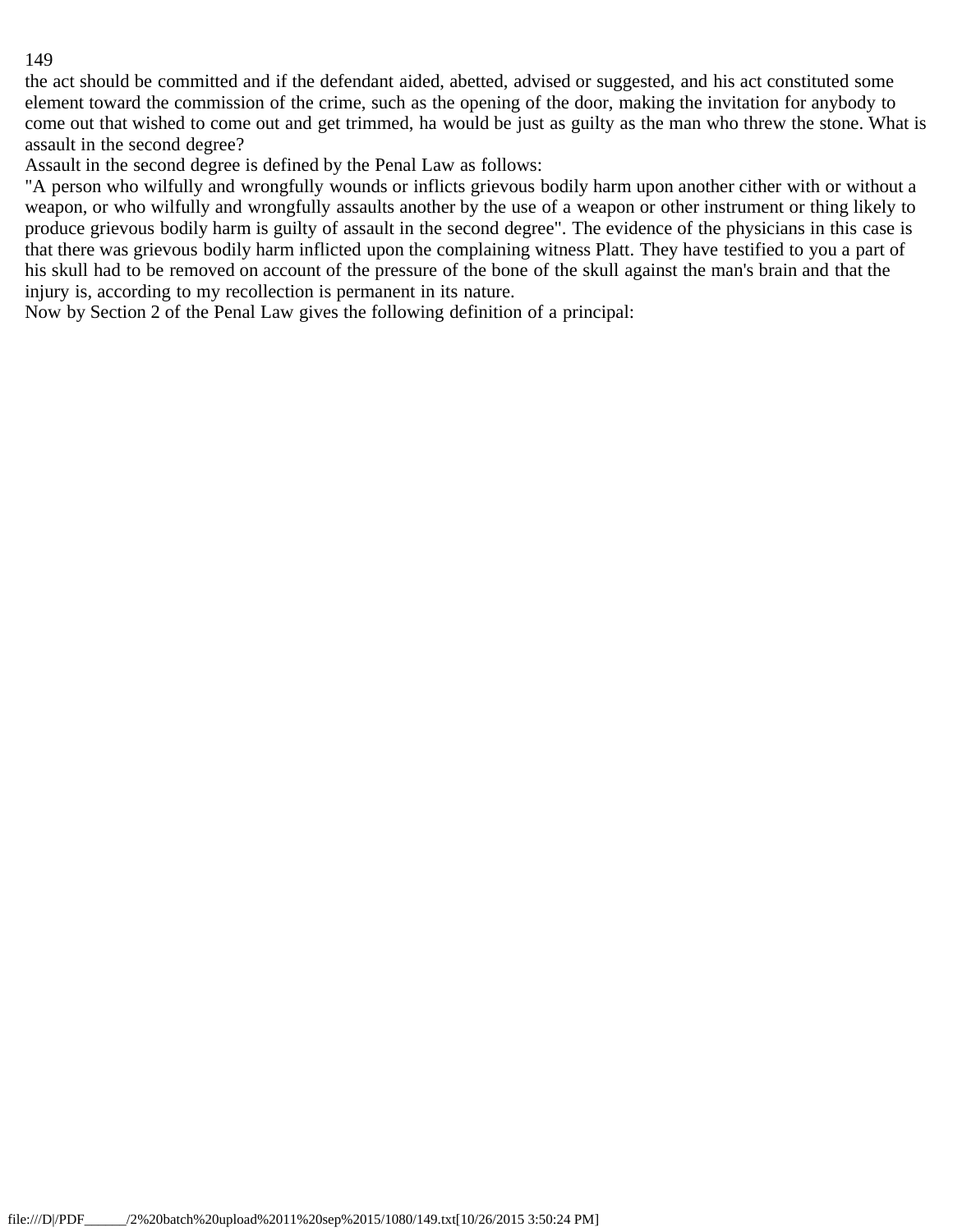"A person concerned in the commission of a crime whether he directly commits the act constituting the offense or aids and abets in its commission and a person who advises, counsels, or procures another to commit a crime is a principal". Let us go back to the question of motive which has been discussed by the defendant's counsel. Motive is a question that may be debated by the jury on both sides. What motive had the defendant for striking the blow? I have already debated that with you. Let us go on the other side and see if the jury can find any motive on the part of the saloon keeper, or on the part of Byrne, or on the part of Albrecht for testifying as they did that they saw these men fleeing through the yard. Was there anything in the evidence which suggests to the jury a motive on the part of these witnesses to testify falsely in that regard. They have testified to their sense of vision, something that struck their sense of vision. Both the saloon keeper and Albrecht testify positively that they saw these two men. Was there anything in their testimony which leads the jury to believe that these men had a motive for testifying falsely against the defendant and the other defendant Lang or that they were mistaken in the men. Why you can debate the motive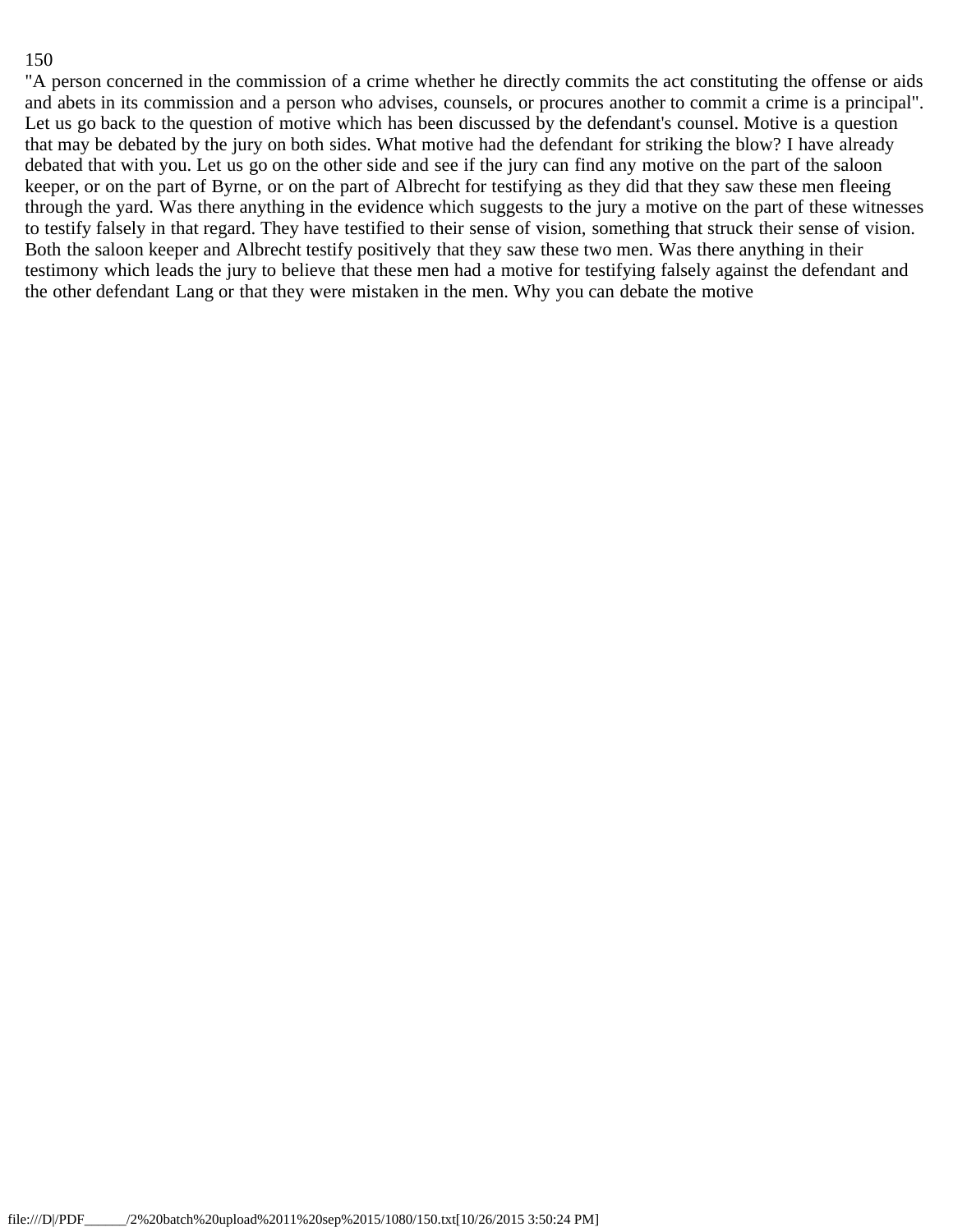on both sides. As I say motive is not necessary to the proof of all the elements of the crime but it may be taken into consideration by the jury in determining whether any crime was committed or not. It is not a necessary element. As I say, a crime may be committed without any motive whatever.

The law provides that a defendant in a criminal action is presumed to be innocent until the contrary be proved and in case of a reasonable doubt whether his guilt is satisfactorily shown to the jury he is entitled to an acquittal. Are there any requests to charge?

MR. KIER: I take an exception to the charge as given, to the whole charge.

THE COURT: Well some part of it was right.

MR. KIER: Yes, sir but I think you have argued the case of the people strongly and neglected the case of the defendant.

THE COURT: Well in what respect, for instance. Call my attention to it a little more specifically.

MR. KIER: I think your Honor put a great deal of emphasis on all the testimony of the people's case and you have neglected to argue any of our side.

THE COURT: Let us set, for instance, what you think I should have stated in regard to the defendant's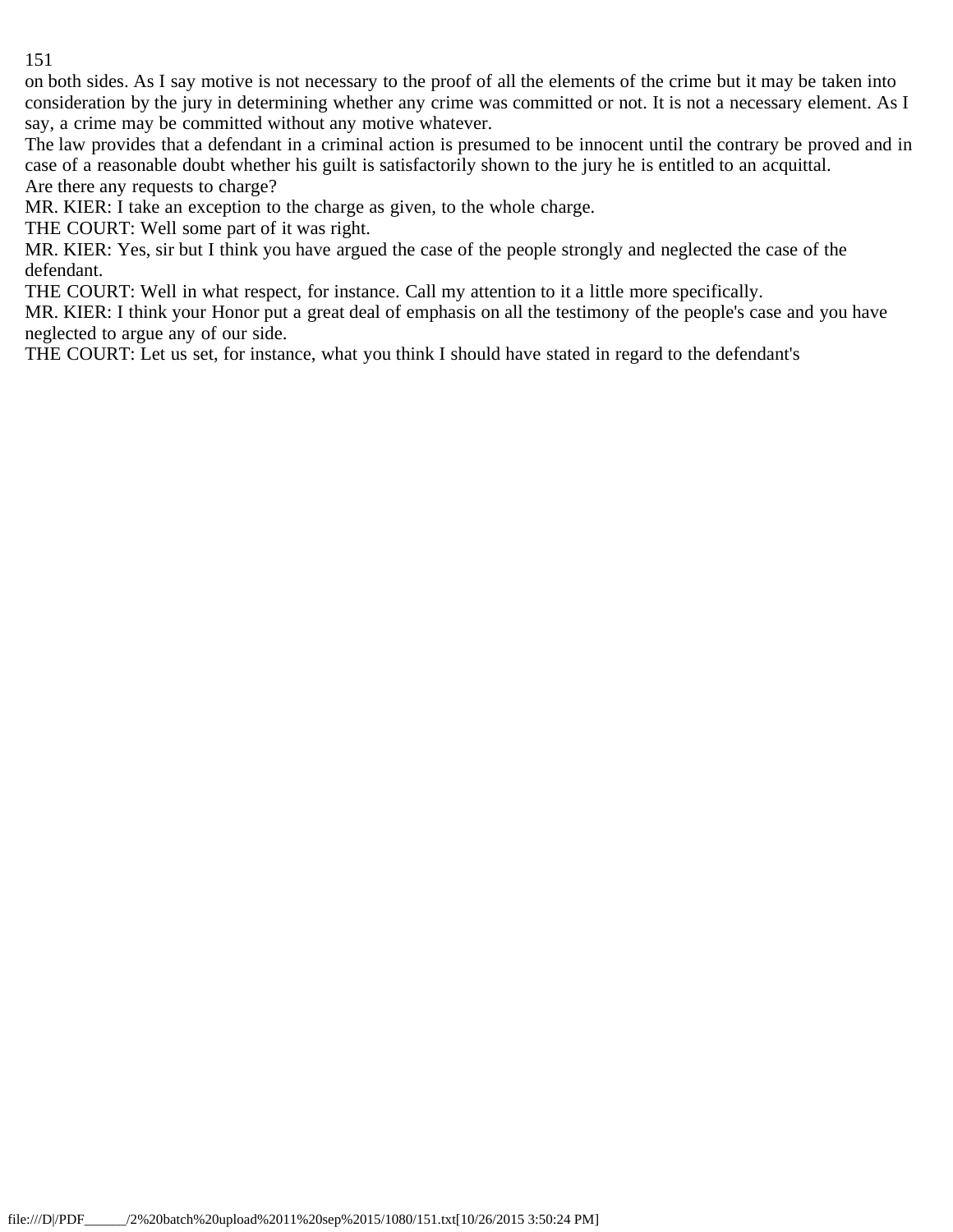case.

MR. KIER: You gave very little attention to his defense.

THE COURT: Such as what, for instance? You just state to the jury what you think I should have said in reviewing in a very cursory manner the evidence in the case, what I should have stated. I said that the defendant was the only witness for himself. I reviewed the testimony of the other witnesses for the prosecution. They were more numerous and therefore took up more time necessarily in reviewing their testimony than to review the testimony of one witness. If there is any material part of it which you think I have omitted I would like to review that.

MR. KIER: Now your Honor, I wish to say this to begin with that Platt in the man who was hurt, Platt said he heard no threat. He was right at the place and he heard no threat against himself or anybody. Platt also said he had nothing against this man and that he stood five minutes right there inside the door; he didn't see anybody in the yard, also he did not see this man Schmidt in the yard. Of course, the number of witness have not so much to do with the case, there may be a great number of witnesses on one side and still the truth be on the other. At the same time the fact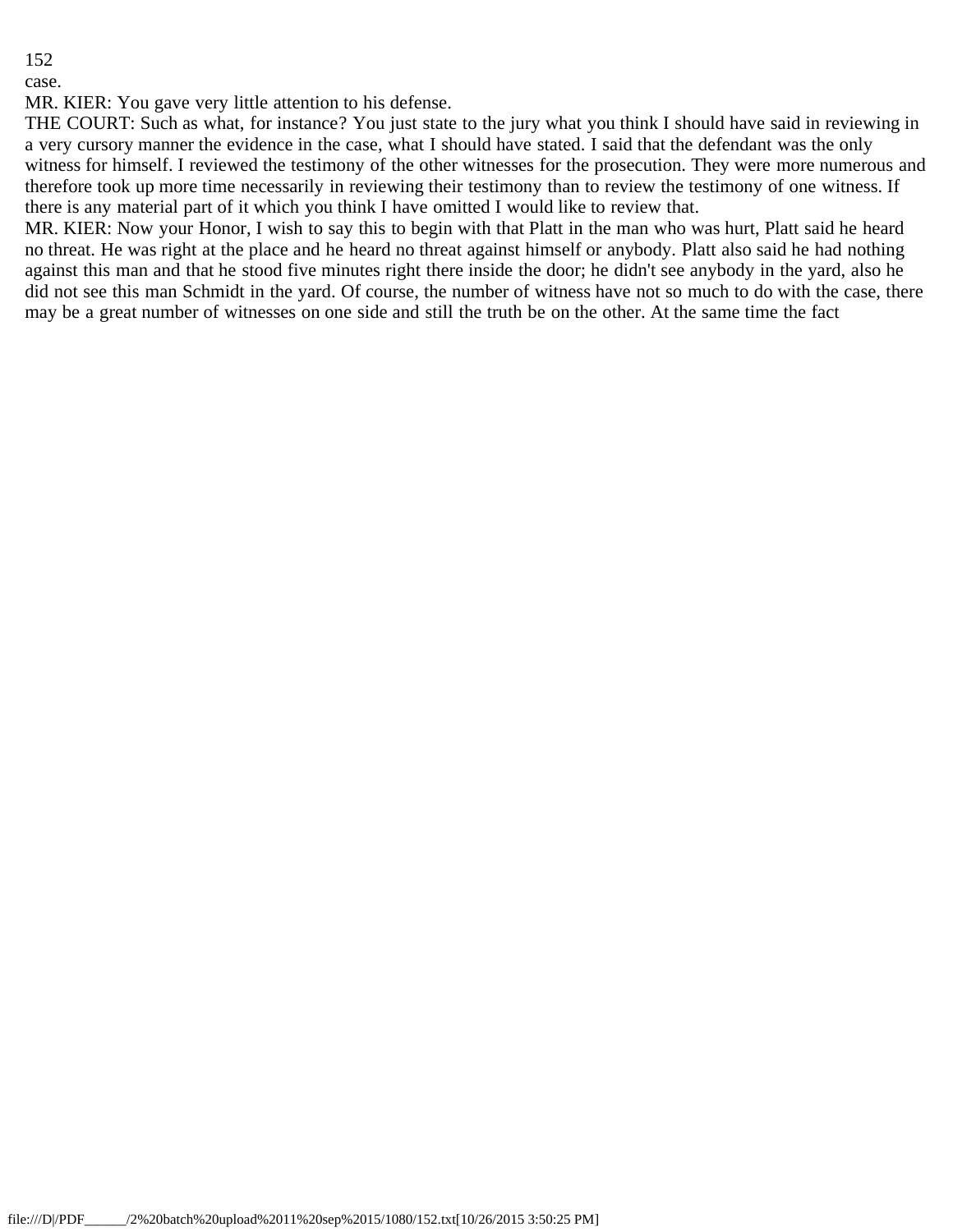that Joe and his own employee, the bartender, they are the principal ones that are telling the story in this case and outside of them there is practically no other testimony. There is very little corroborating testimony. It is Albrecht, the employee and the employer Joe who tell the whole story.

THE COURT: It occurs to me that the material part of the defendant's testimony was stated to the jury. I did not take up one fact after another. I came right down to a few seconds before and after the commission of the act by some one. Now I bore upon the defendant's statement and stated to the jury that the defendant's testimony was that he went out, that he was ordered out, that he was assisted out by Albrecht and that he did walk through the yard.

MR. KIER: And about his being sick.

THE COURT: Is that very material?

MR. KIER: But your Honor here was a sick man, he was vomiting there.

THE COURT: He walked through the yard. He says that he saw Polacks fighting there; that he met Lang out on 152nd street and they went to their respective homes. If you would like the stenographer to read that you will find that that is about what I said. That is the material part of it and the balance of it, being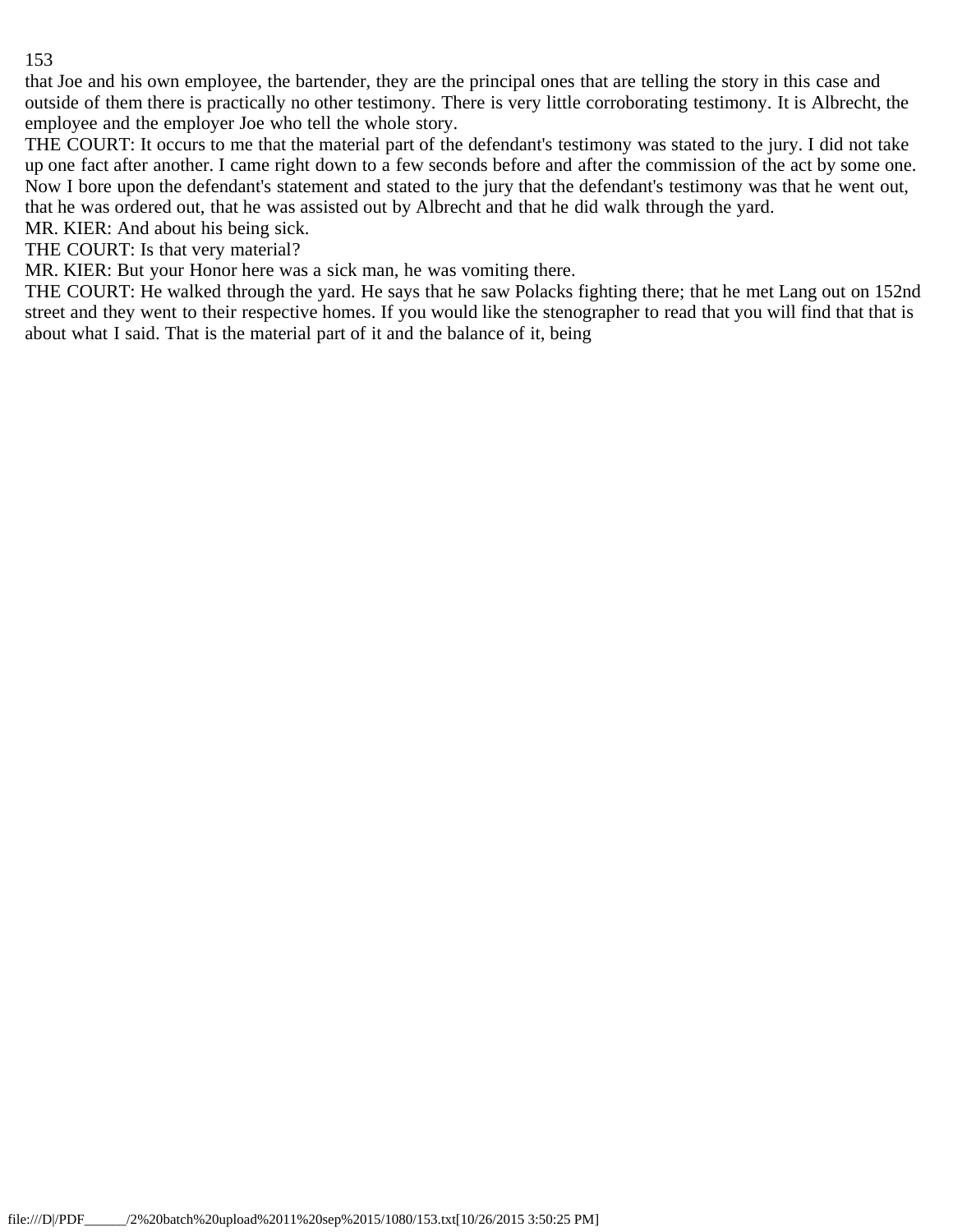on the sidewalk some two or three hours before that does not bear directly upon the case and it was not necessary for me to review that, but if there is anything that he said that I omitted -- for instance, I fold the jury that he said he knew of no reason why they should order him out or why they should order his friend Lang out, he knew no reason why that should be done. I do not know of any other material part of his testimony that I did not touch upon. It was done in a very cursory manner because I cannot go over all the testimony.

MR. KIER: The real man ordered out was Lang. He was the man who had the trouble upstairs. This man had no trouble, he happened to be with him. He had no trouble with anybody. Lang had the trouble with the man upstairs. After Lang was ordered out this young man took hold of his coat and said, "You get out", there was nothing to show that there was any strong desire to get this man out. Lang was the man who was ordered out. Lang was the man who had the trouble. Then a man goes over to him and says, "You get out too". I wish your Honor to say to this jury that where good character is shown that it may be taken into consideration by the jury to each an extent that they may disbelieve the other testimony for the People and believe the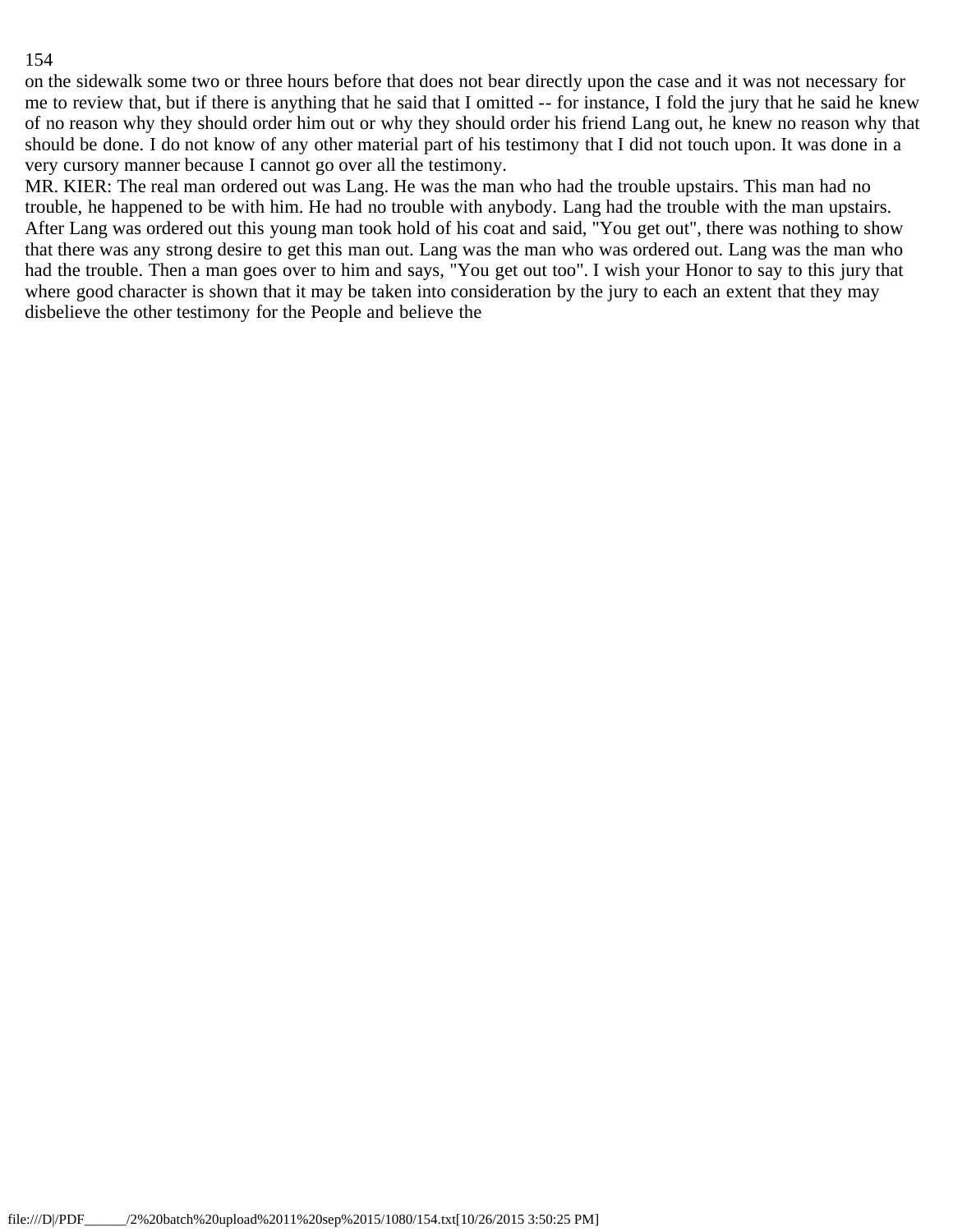man innocent.

THE COURT: Well, proof of Good character if it is satisfactory to the jury of course can be taken into consideration by the jury, should be taken into consideration by the jury. The jury may find that notwithstanding the previous good character of the defendant or of a witness, the excellent reputation in the community, previous character, unblemished, they may yet find from the facts that the defendant was guilty of the crime charged.

MR. KIER: Will your Honor charge in my language that where good character -- where the defendant proves good character the jury may disbelieve the testimony, all the testimony of the people's witnesses and find the defendant not guilty.

THE COURT: They can do that without any proof of god character.

MR. KIER: Will your Honor charge in that language?

THE COURT: Yes, I will so charge. I do so charge. I also state to the jury that there is no hard and fast rule. It is for you to determine who is telling the truth You may determine that in the way that you in your good judgment deem best. You may take your own good judgment and guide yourselves entirely by that without any hard or fast rule of law - there is none. There is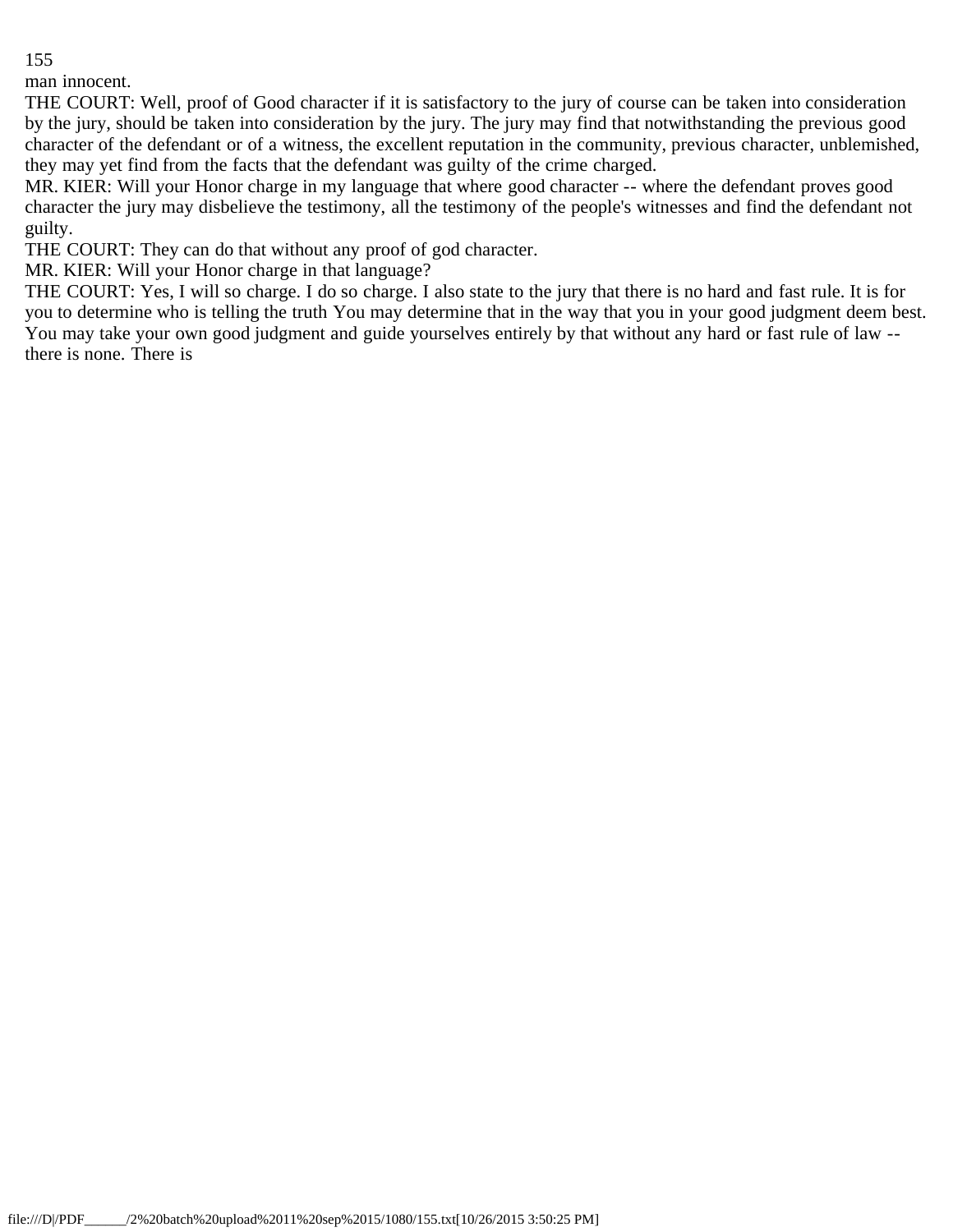no rule of law -- nobody can tell you how to arrive at the truth. You can do that from your own experience in the government of your own personal affairs of a more serious nature in life, from your experiences in contact with men. Of course, if in any case the character witnesses satisfy your minds that the defendant is of previous good,

unblemished character both for truth and veracity and for peace and quiet why you are entitled to give that all the weight that in your good judgment you deem best. You can give it just such weight as in your judgment you deem best. You are not bound to do anything you do not deem proper.

MR. KIER: I respectfully except to the latter remark of the Court and to your Honor's refusal to charge and I take an exception to the general charge.

MR. BOSTWICK: I request your Honor to charge that if they disbelieve any witness as having told or given false testimony they can disregard the entire testimony of such witness, as to a material fact.

THE COURT: If you believe that any witness who has appeared before you on either side has knowingly and wilfully testified falsely to a material fact you would be justified in putting aside all of the evidence of that witness, entirely disregarding all of his testimony.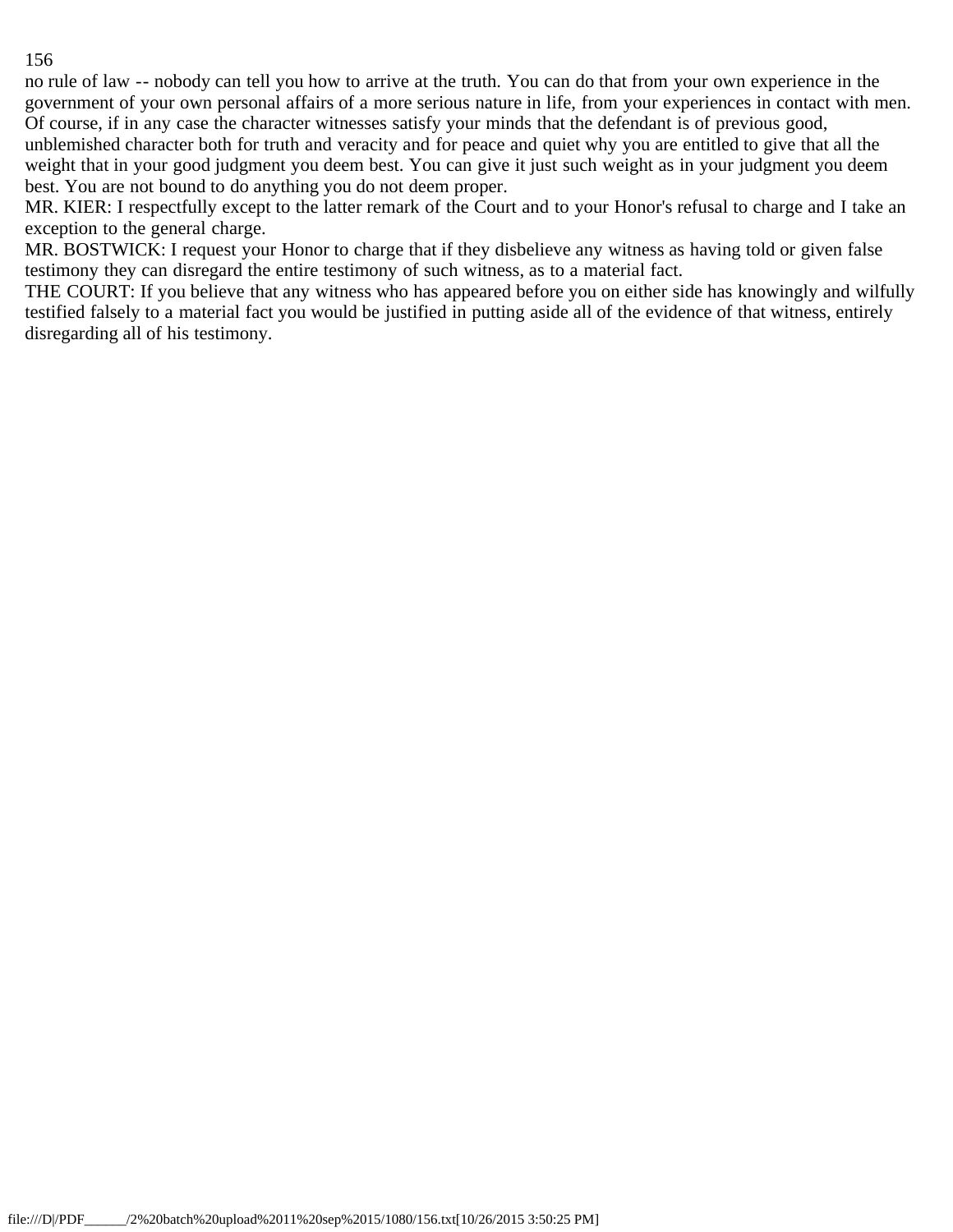At the same time you would be also justified, if in your judgment you deem it proper and fit to do so, to eliminate only those parts of the testimony which are untruthful in your judgment and base your verdict upon the parts of the testimony of the witness you deem worthy of belief. In other words there is no hard and fast rule to tell you how to arrive at the truth. You know as men of common experience that there is no way to look at a man's face to tell whether he is telling the truth. The only thing is you have to take many little facts into consideration and determine it for yourselves, arrive at it in such an intuitive manner and after reasoning in the best manner that you know how determine who is telling the truth and base your verdict on those parts of the evidence you think are truthful and render your verdict accordingly.

Your verdict will be either not guilty or guilty of assault in the second degree or if in your judgment you deem the wound so slight you may bring in a verdict of guilty of assault in the third degree which is a mere misdemeanor. So that your verdict will be not guilty, guilty of assault in the second degree or guilty of assault in the third degree. (The jury retire and return in to court state that